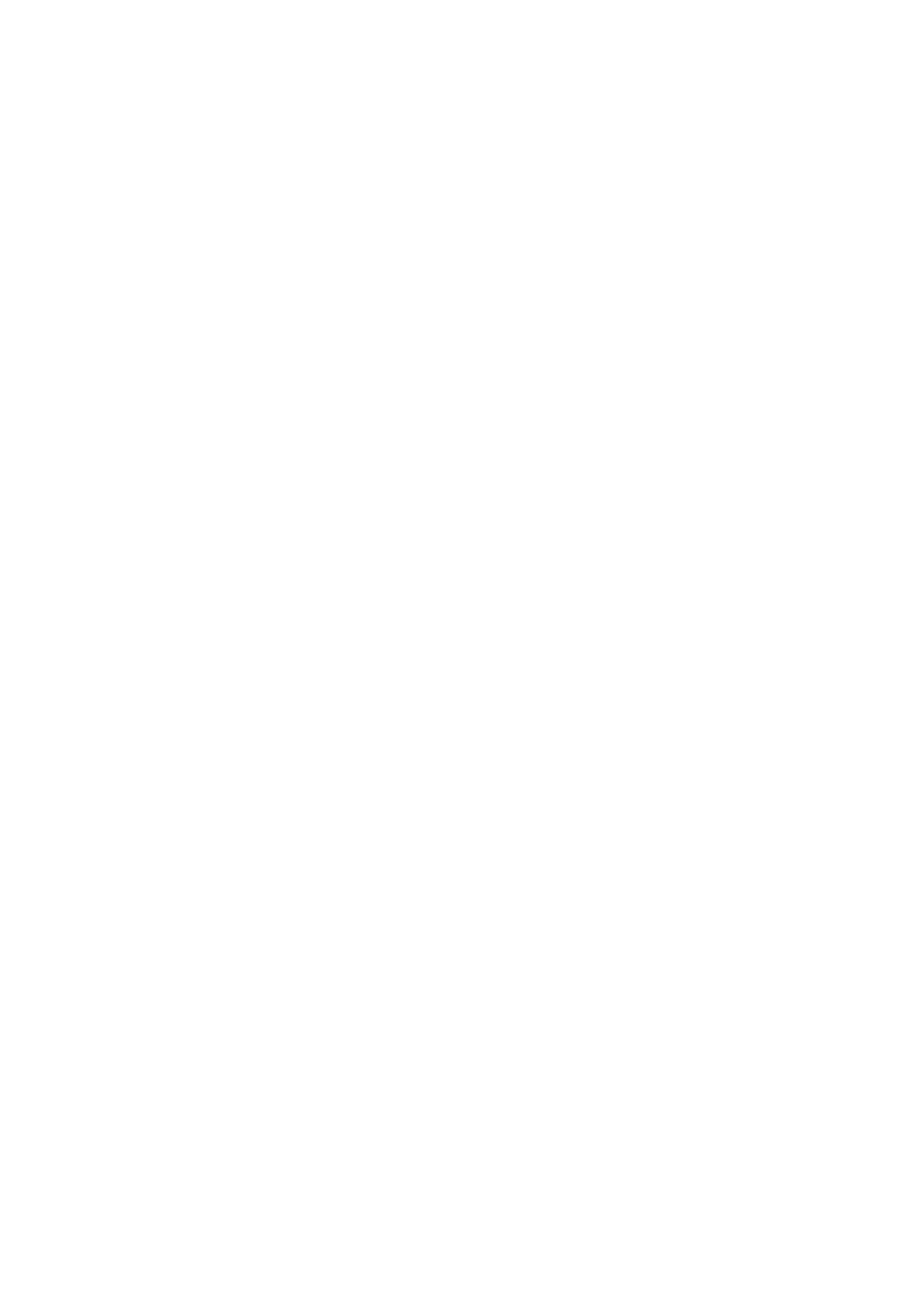

**Queensland** 

# **Waste Reduction and Recycling Amendment Bill 2017**

|   |                 | Page                                                        |                   |
|---|-----------------|-------------------------------------------------------------|-------------------|
| 1 |                 |                                                             | 10                |
| 2 |                 |                                                             | 10                |
| 3 |                 |                                                             | 10                |
| 4 |                 |                                                             | 10                |
|   | Part 3A         | Banned plastic shopping bags                                |                   |
|   | 99A             | Objects of part                                             | 11                |
|   | 99 <sub>B</sub> | Meaning of banned plastic shopping bag and alternative      | 11                |
|   | 99 <sub>C</sub> |                                                             | 12                |
|   | 99 <sub>D</sub> | Retailer not to give banned plastic shopping bag            | $12 \overline{ }$ |
|   | 99E             | Giving false or misleading information about banned plastic | 13                |
|   | 99F             | Retailer may charge for alternative shopping bag            | 13                |
|   | 99G             | Review of part                                              | 13                |
|   | Part 3B         | Beverage container refund scheme                            |                   |
|   | Division 1      | Introduction                                                |                   |
|   | Subdivision 1   | Preliminary                                                 |                   |
|   | 99H             | Objects of part                                             | 14                |
|   | 991             | How objects are to be achieved                              | 15                |
|   | 99J             | Functions of Product Responsibility Organisation            | 16                |
|   | Subdivision 2   | Definitions                                                 |                   |
|   | 99K             | Definitions for part                                        | 17                |
|   | 99L             |                                                             | 19                |
|   | 99M             |                                                             | 19                |
|   | 99N             | Meaning of beverage product and type of container.          | 20                |
|   | 99O             | Meaning of manufacturer                                     | 20                |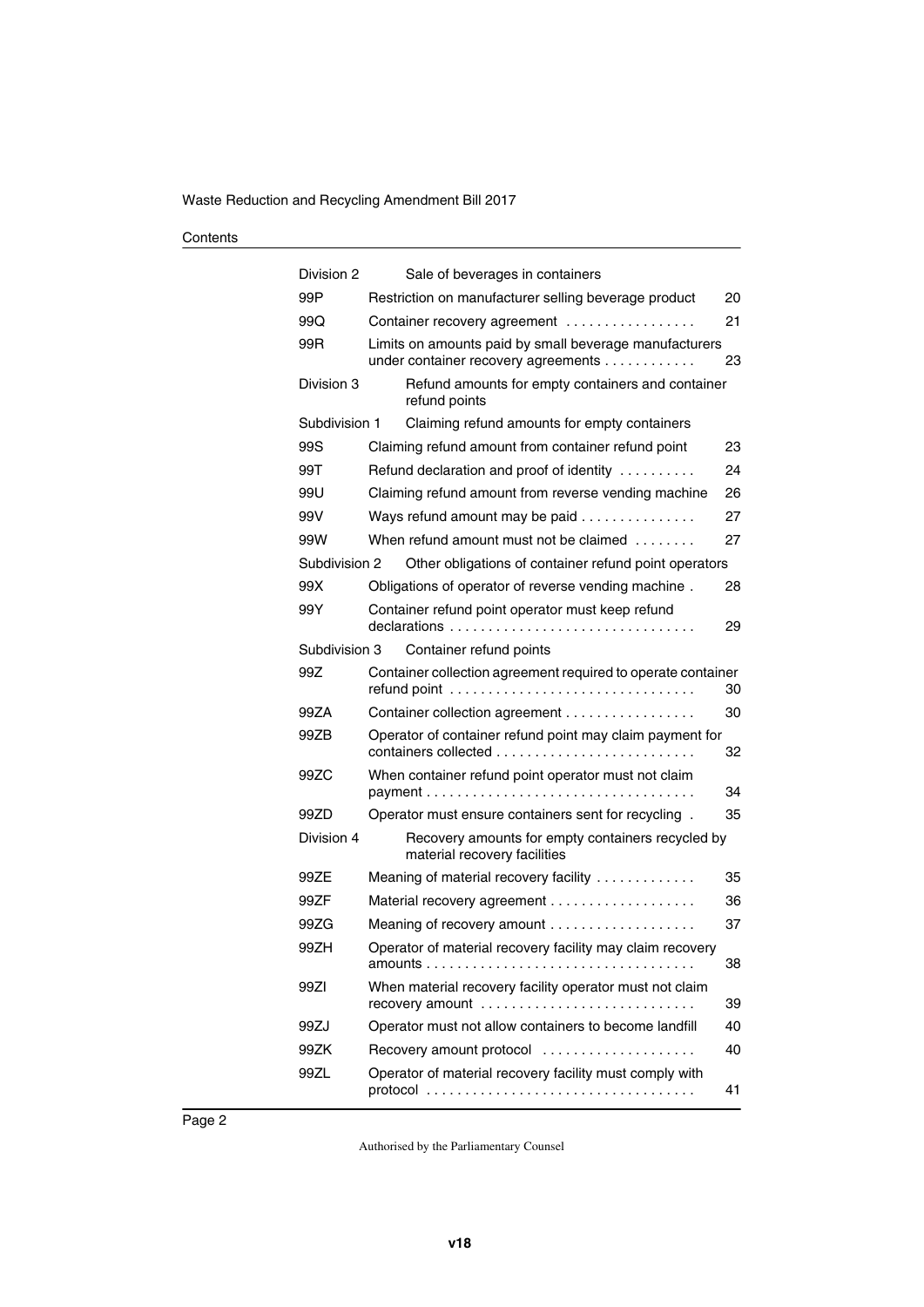|   | Division 5    |        | Approved containers for beverage products                    |    |
|---|---------------|--------|--------------------------------------------------------------|----|
|   | Subdivision 1 |        | Register of approved containers                              |    |
|   | 99ZM          |        | Organisation must establish and keep register                | 41 |
|   | Subdivision 2 |        | Applying for container approval                              |    |
|   | 99ZN          |        |                                                              | 43 |
|   | 99ZO          |        | Particular matters for deciding application                  | 43 |
|   | 99ZP          |        | Notice of container approval                                 | 44 |
|   | 99ZQ          |        | Conditions of container approval                             | 44 |
|   | 99ZR          |        | Container approval continues in force                        | 44 |
|   | 99ZS          |        | Applying to amend container approval                         | 45 |
|   | 99ZT          |        | Deciding amendment application                               | 45 |
|   | 99ZU          |        | Applying to transfer container approval                      | 46 |
|   | 99ZV          |        | Grounds for suspending or cancelling container approval      | 46 |
|   | Division 6    |        | Miscellaneous                                                |    |
|   | 99ZW          |        | Inconsistent provision has no effect                         | 47 |
|   | 99ZX          |        | Disposal of containers to landfill                           | 47 |
|   | 99ZY          |        | Extraordinary circumstances exemption                        | 48 |
|   | 99ZZ          |        | Authorisations for competition legislation                   | 49 |
| 5 |               |        |                                                              | 50 |
|   | Part 5        |        | Product Responsibility Organisation                          |    |
|   | Division 1    |        | Appointment and powers                                       |    |
|   | 102A          |        | Appointment                                                  | 50 |
|   | 102B          |        | Meaning of eligible company                                  | 50 |
|   | 102C          | Powers |                                                              | 52 |
|   | Division 2    |        | Application for appointment                                  |    |
|   | Subdivision 1 |        | Application                                                  |    |
|   | 102D          |        | Minister may invite application for appointment              | 52 |
|   | 102E          |        |                                                              | 53 |
|   | 102F          |        |                                                              | 53 |
|   | 102G          |        | Referral of application to chief executive for assessment    | 55 |
|   | 102H          |        | Withdrawing or amending application                          | 55 |
|   | Subdivision 2 |        | Assessing application                                        |    |
|   | 1021          |        | Chief executive assesses application                         | 56 |
|   | 102J          |        | Particular matters for assessing application                 | 56 |
|   | 102K          |        | Chief executive may require further information or documents |    |
|   |               |        |                                                              | 57 |
|   |               |        |                                                              |    |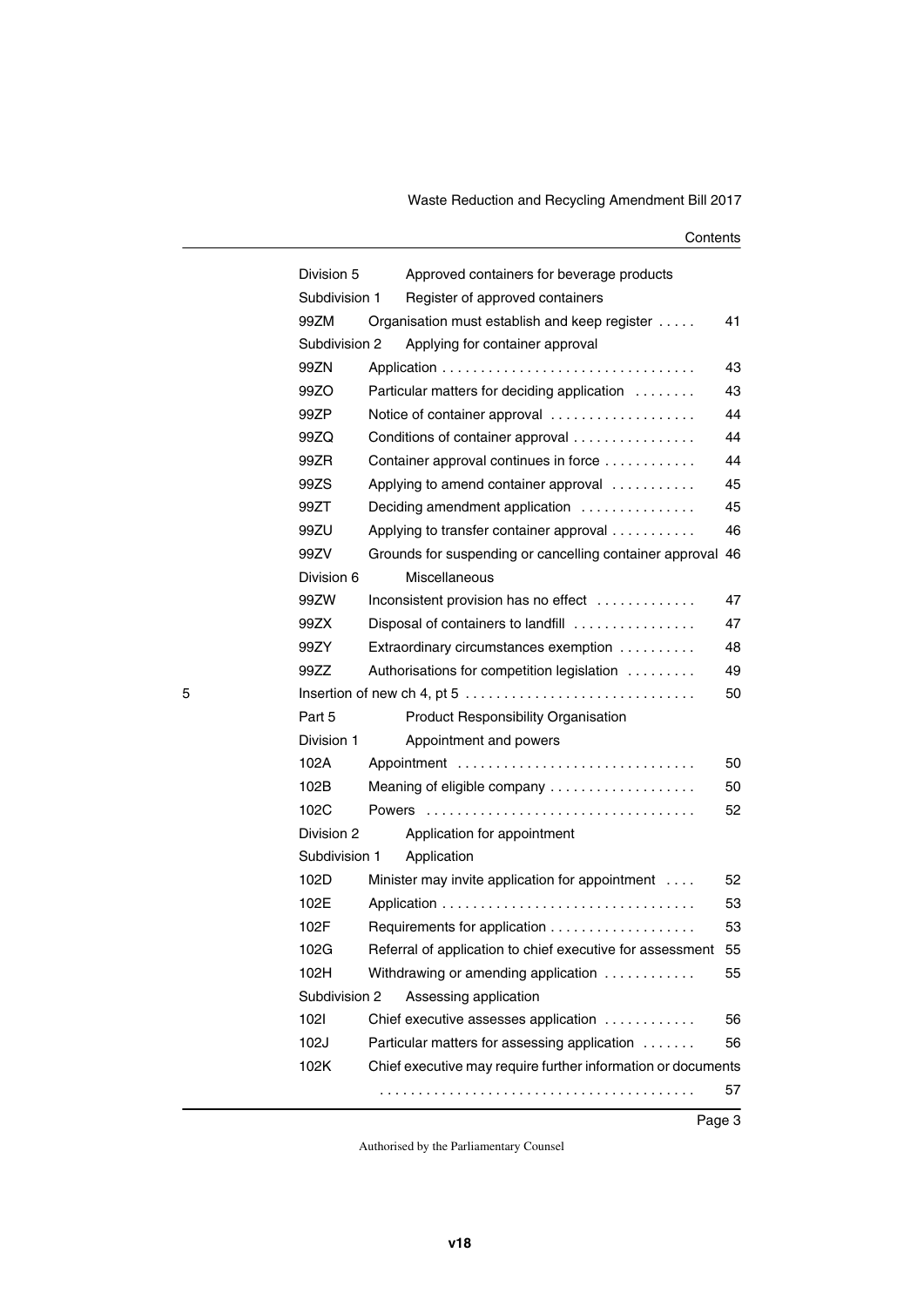| Subdivision 3 |               | Deciding application                                                    |    |
|---------------|---------------|-------------------------------------------------------------------------|----|
| 102L          |               | Minister decides application                                            | 57 |
| 102M          |               | Decision to make appointment                                            | 58 |
| 102N          |               | Refusal of application                                                  | 58 |
| Subdivision 4 |               | General                                                                 |    |
| 1020          |               | Appointment continues in force                                          | 58 |
| Division 3    |               | Application to amend appointment                                        |    |
| 102P          |               | Applying to amend appointment                                           | 59 |
| 102Q          |               | Assessing application                                                   | 59 |
| 102R          |               | Deciding amendment application                                          | 59 |
| 102S          |               | Decision to amend appointment                                           | 60 |
| 102T          |               | Refusal of application                                                  | 60 |
| Division 4    |               | Amendment, suspension, cancellation and<br>appointment of administrator |    |
| Subdivision 1 |               | General                                                                 |    |
| 102U          |               | Minister may amend appointment                                          | 61 |
| 102V          |               | Grounds for suspending or cancelling appointment as<br>Organisation     | 61 |
| 102W          |               | Immediate suspension                                                    | 62 |
| Subdivision 2 |               | Process for taking proposed action                                      |    |
| 102X          |               | Show cause notice                                                       | 63 |
| 102Y          |               | Decision about proposed amendment, suspension or<br>cancellation        | 64 |
| Subdivision 3 |               | Appointment of administrator                                            |    |
| 102Z          |               | Appointment of administrator                                            | 65 |
| 102ZA         | <b>Powers</b> |                                                                         | 66 |
| 102ZB         |               | Providing assistance                                                    | 66 |
| 102ZC         |               | Remuneration and costs                                                  | 67 |
| Subdivision 4 |               | Minor amendment                                                         |    |
| 102ZD         |               | Minor amendment                                                         | 67 |
| Division 5    |               | Accountability, planning and reporting                                  |    |
| Subdivision 1 |               | Ministerial directions                                                  |    |
| 102ZE         |               | Ministerial directions                                                  | 68 |
| Subdivision 2 |               | Outcomes, budget and planning                                           |    |
| 102ZF         |               | Regulation may prescribe outcomes to be achieved.                       | 69 |
| 102ZG         |               | Annual budget, strategic plan and operational plan.                     | 70 |
| 102ZH         |               | Approval of strategic plan                                              | 70 |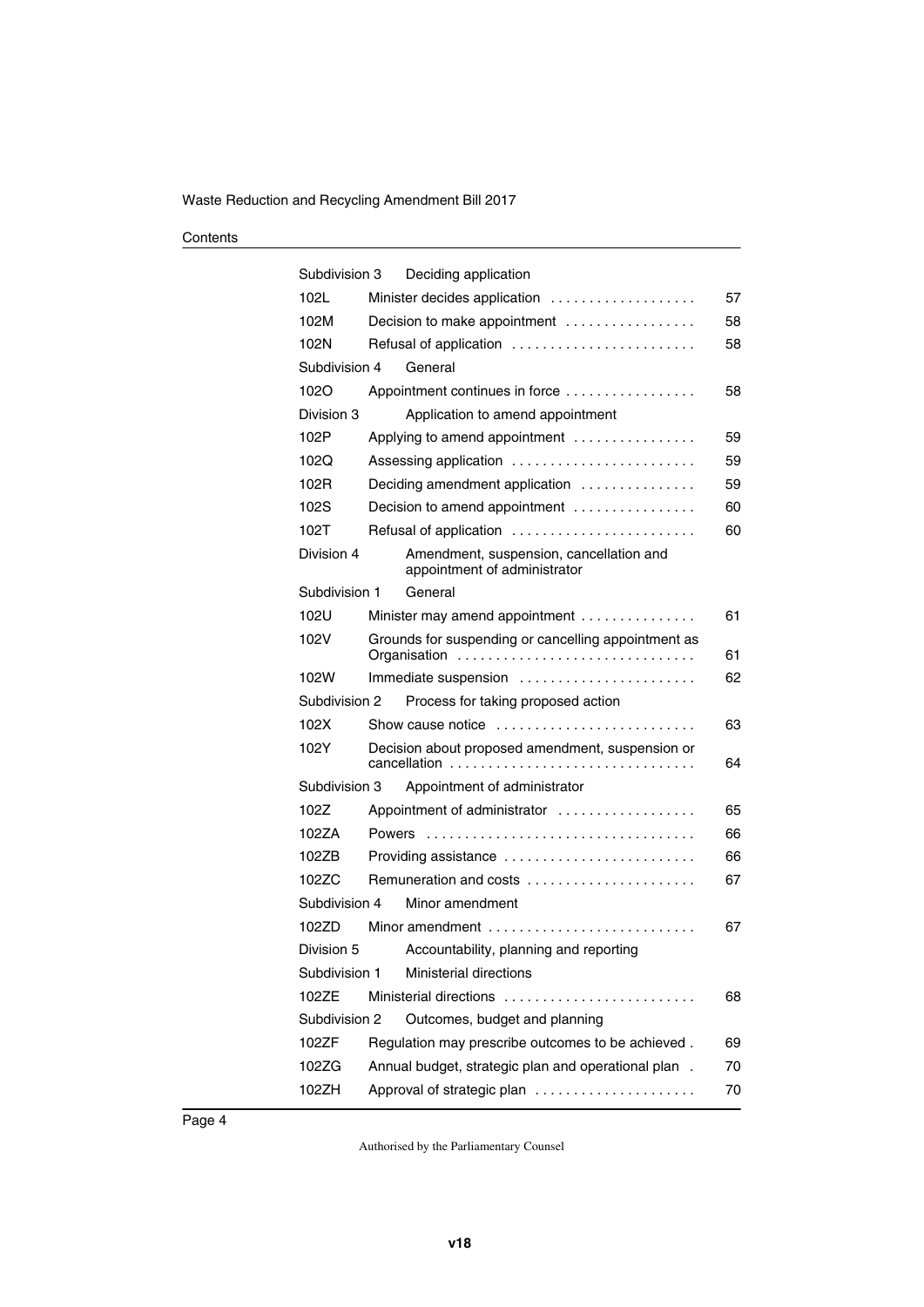|    | Subdivision 3   | Reporting                                                                       |    |
|----|-----------------|---------------------------------------------------------------------------------|----|
|    | 102ZI           |                                                                                 | 71 |
|    | 102ZJ           |                                                                                 | 72 |
|    | 102ZK           | Organisation must inform Minister                                               | 72 |
|    | 102ZL           | Reporting to chief executive                                                    | 73 |
|    | Subdivision 4   | General                                                                         |    |
|    | 102ZM           | Requirement to implement plans in application                                   | 73 |
|    | 102ZN           | Status as eligible company                                                      | 74 |
|    | 102ZO           | Notice of particular events                                                     | 75 |
|    | Division 6      | <b>Miscellaneous</b>                                                            |    |
|    | 102ZP           | Delegation                                                                      | 76 |
|    | 102ZQ           | Obtaining the criminal history of an individual                                 | 76 |
|    | 102ZR           | Corporations Act displacement                                                   | 77 |
| 6  |                 | Amendment of s 155 (Purpose of chapter)                                         | 77 |
| 7  |                 | Amendment of s 156 (Definitions for ch 8)                                       | 78 |
| 8  |                 | Amendment of s 157 (Effect of operating under end of waste code if              | 78 |
| 9  |                 | Replacement of ss 158 and 159                                                   | 78 |
|    | 158             | Compliance with end of waste code                                               | 78 |
|    | 159             | Chief executive may make end of waste codes and grant end<br>of waste approvals | 79 |
| 10 |                 |                                                                                 | 79 |
|    | 159A            | Chief executive's decision to make end of waste code                            | 79 |
|    | 159B            | Schedule of proposed end of waste codes                                         | 80 |
| 11 |                 | Amendment of s 160 (Public notice inviting submissions about potential          | 81 |
| 12 |                 | Amendment of s 161 (Consideration of submissions)                               | 81 |
| 13 | advisory panel) | Amendment of s 162 (Preparation of end of waste code by technical               | 81 |
| 14 |                 | Amendment of s 165 (Publication of draft end of waste code).                    | 82 |
| 15 |                 | Replacement of s 168 (Application for amendment of end of waste code)           |    |
|    |                 |                                                                                 | 82 |
|    | 168             | Application for amendment of end of waste code                                  | 82 |
| 16 |                 | Omission of ss 169 and 170                                                      | 82 |
| 17 |                 | Amendment of s 172 (Procedure for amending, cancelling or suspending            | 83 |
| 18 |                 | Replacement of s 173 (Publication of amended end of waste code)                 | 83 |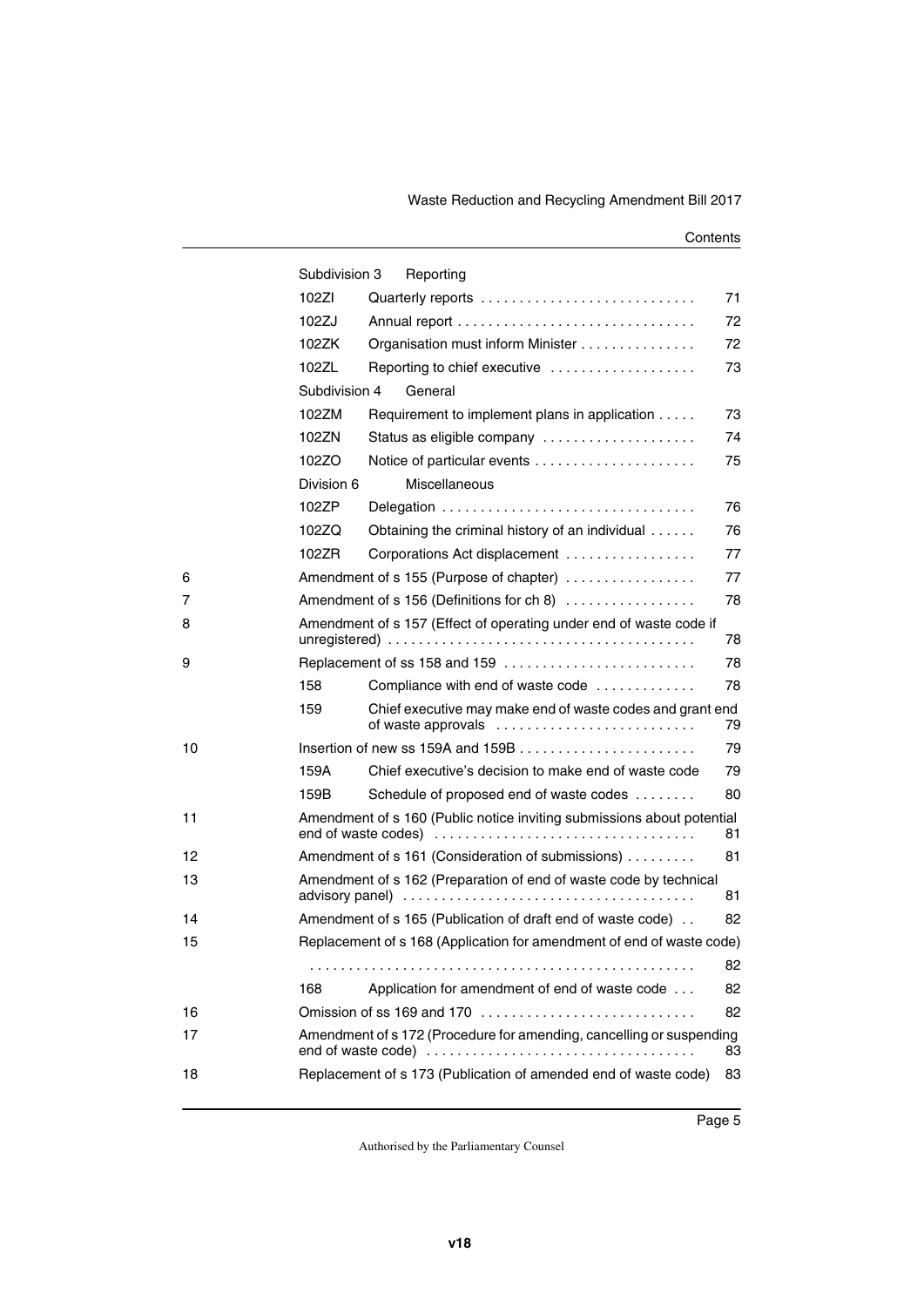|    | 173        |                                                                       | Publication and notification of amended end of waste code                                  |    |  |  |
|----|------------|-----------------------------------------------------------------------|--------------------------------------------------------------------------------------------|----|--|--|
|    |            |                                                                       |                                                                                            | 83 |  |  |
| 19 |            |                                                                       | Amendment of s 173B (Registration of end of waste resource producers)                      |    |  |  |
|    |            |                                                                       |                                                                                            | 84 |  |  |
| 20 |            |                                                                       | Amendment of s 173D (Procedure for cancelling or suspending                                | 84 |  |  |
| 21 |            | Amendment of s 173E (Particular circumstances when end of waste<br>85 |                                                                                            |    |  |  |
| 22 |            |                                                                       | Amendment of s 173F (Register of registered resource producers)                            | 85 |  |  |
| 23 |            |                                                                       | Replacement of ch 8, pt 3 (End of waste approvals) $\dots \dots$                           | 86 |  |  |
|    | Part 3     |                                                                       | End of waste approvals                                                                     |    |  |  |
|    | 1731       |                                                                       |                                                                                            | 86 |  |  |
|    | 173J       |                                                                       | Particular matters for making decision                                                     | 87 |  |  |
|    | 173K       |                                                                       | Conditions of end of waste approval                                                        | 87 |  |  |
|    | 173L       |                                                                       | Extending end of waste approval $\ldots$                                                   | 88 |  |  |
|    | 173M       |                                                                       | Applying to amend end of waste approval                                                    | 88 |  |  |
|    | 173N       |                                                                       | Deciding amendment application                                                             | 90 |  |  |
|    | 1730       |                                                                       | Applying to transfer end of waste approval                                                 | 90 |  |  |
|    | 173P       |                                                                       | Grounds for suspending or cancelling end of waste approval                                 |    |  |  |
|    |            |                                                                       |                                                                                            | 91 |  |  |
|    | 173Q       |                                                                       | Chief executive may seek advice, comment or information                                    |    |  |  |
|    |            |                                                                       |                                                                                            | 92 |  |  |
| 24 |            |                                                                       | Insertion of new ch 8A $\dots\dots\dots\dots\dots\dots\dots\dots\dots\dots\dots\dots\dots$ | 92 |  |  |
|    | Chapter 8A |                                                                       | General provisions for approvals                                                           |    |  |  |
|    | Part 1     |                                                                       | Preliminary                                                                                |    |  |  |
|    | 173R       |                                                                       | Application of chapter                                                                     | 92 |  |  |
|    | Part 2     |                                                                       | Applications                                                                               |    |  |  |
|    | 173S       |                                                                       |                                                                                            | 93 |  |  |
|    | 173T       |                                                                       | Chief executive may require additional information or                                      | 93 |  |  |
|    | 173U       |                                                                       | Deciding application                                                                       | 93 |  |  |
|    | 173V       |                                                                       | General criteria for deciding application                                                  | 94 |  |  |
|    | 173W       |                                                                       | Granting application                                                                       | 95 |  |  |
|    | 173X       |                                                                       |                                                                                            | 96 |  |  |
|    | 173Y       |                                                                       | Refusal of application                                                                     | 96 |  |  |
|    | Part 3     |                                                                       | Amendment, suspension or cancellation                                                      |    |  |  |
|    | 173Z       |                                                                       | Amendment of approval                                                                      | 96 |  |  |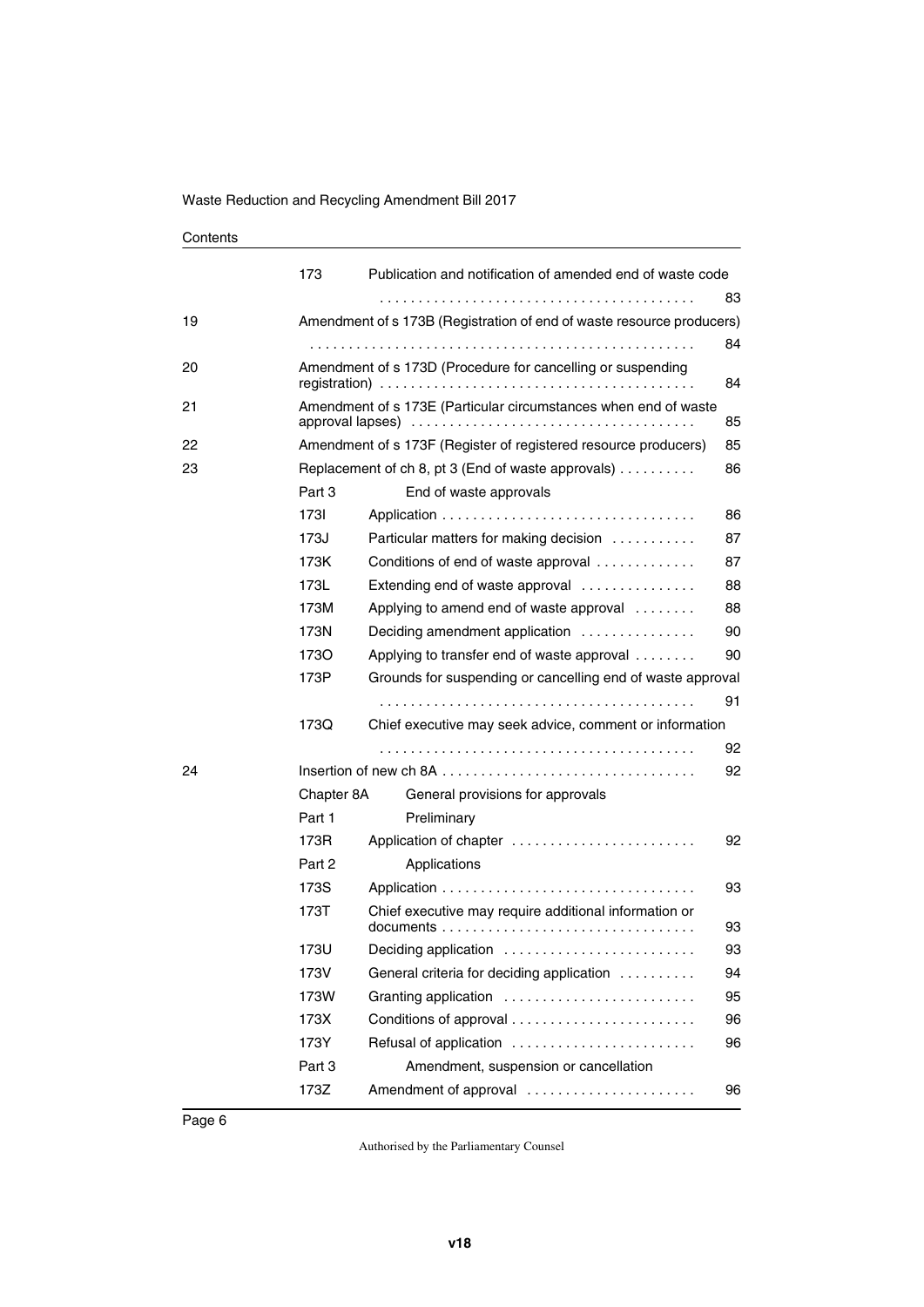|    | 173ZA  | Suspension or cancellation of approval                                                                                     | 96  |
|----|--------|----------------------------------------------------------------------------------------------------------------------------|-----|
|    | 173ZB  | Show cause notice                                                                                                          | 97  |
|    | 173ZC  | Decision about proposed amendment, suspension or<br>cancellation                                                           | 98  |
|    | 173ZD  | Minor amendment of approval                                                                                                | 99  |
|    | Part 4 | <b>Miscellaneous</b>                                                                                                       |     |
|    | 173ZE  | Surrender of approval                                                                                                      | 100 |
|    | 173ZF  | Request for information about approval                                                                                     | 100 |
| 25 |        | Amendment of s 175 (Who may apply for internal review)                                                                     | 101 |
| 26 |        | Amendment of s 176 (Requirements for making application)                                                                   | 101 |
| 27 |        | Amendment of s 177 (Decision not stayed)                                                                                   | 101 |
| 28 |        | Amendment of s 178 (Internal review)                                                                                       | 101 |
| 29 |        | Amendment of s 179 (Notice of internal review decision)                                                                    | 102 |
| 30 |        | Amendment of s 245 (Definitions for ch 11)                                                                                 | 102 |
| 31 |        | Amendment of s 268 (Executive officer may be taken to have committed                                                       | 103 |
| 32 |        | Amendment of ch 16, hdg (Transitional provisions for Environmental<br>Protection and Other Legislation Amendment Act 2014) | 103 |
| 33 |        |                                                                                                                            | 103 |
| 34 |        | Insertion of new ch 16, pt $2 \ldots \ldots \ldots \ldots \ldots \ldots \ldots \ldots$                                     | 104 |
|    | Part 2 | Transitional provisions for Waste Reduction and<br>Recycling Amendment Act 2017                                            |     |
|    | 307    | Retailer must offer alternative shopping bag during phase out                                                              | 104 |
|    | 308    | Transition period for displaying refund marking on beverage<br>containers                                                  | 104 |
| 35 |        | Amendment of schedule (Dictionary)                                                                                         | 105 |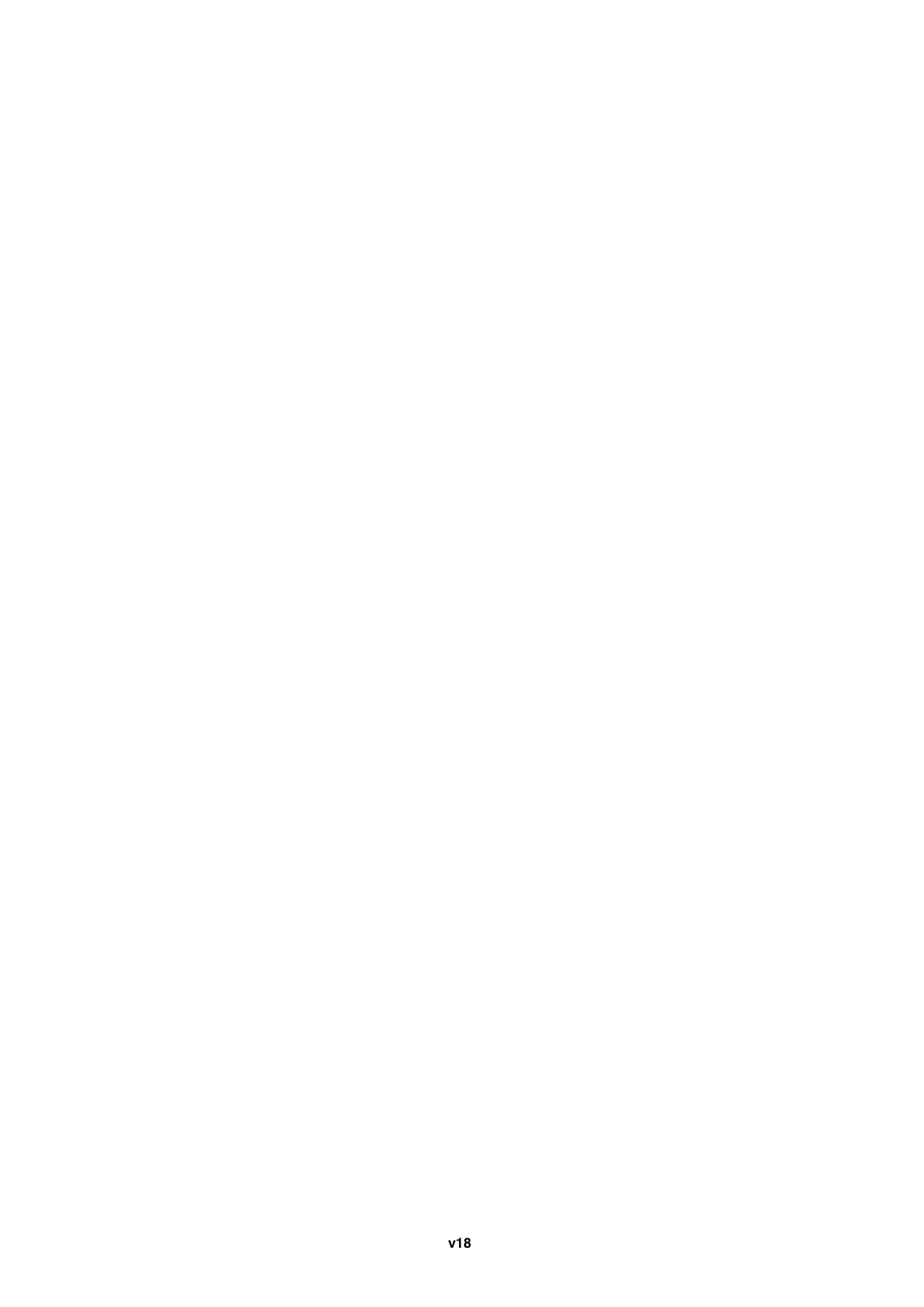# **2017**

# **A Bill**

for

**An Act to amend the** *Waste Reduction and Recycling Act 2011* **for particular purposes**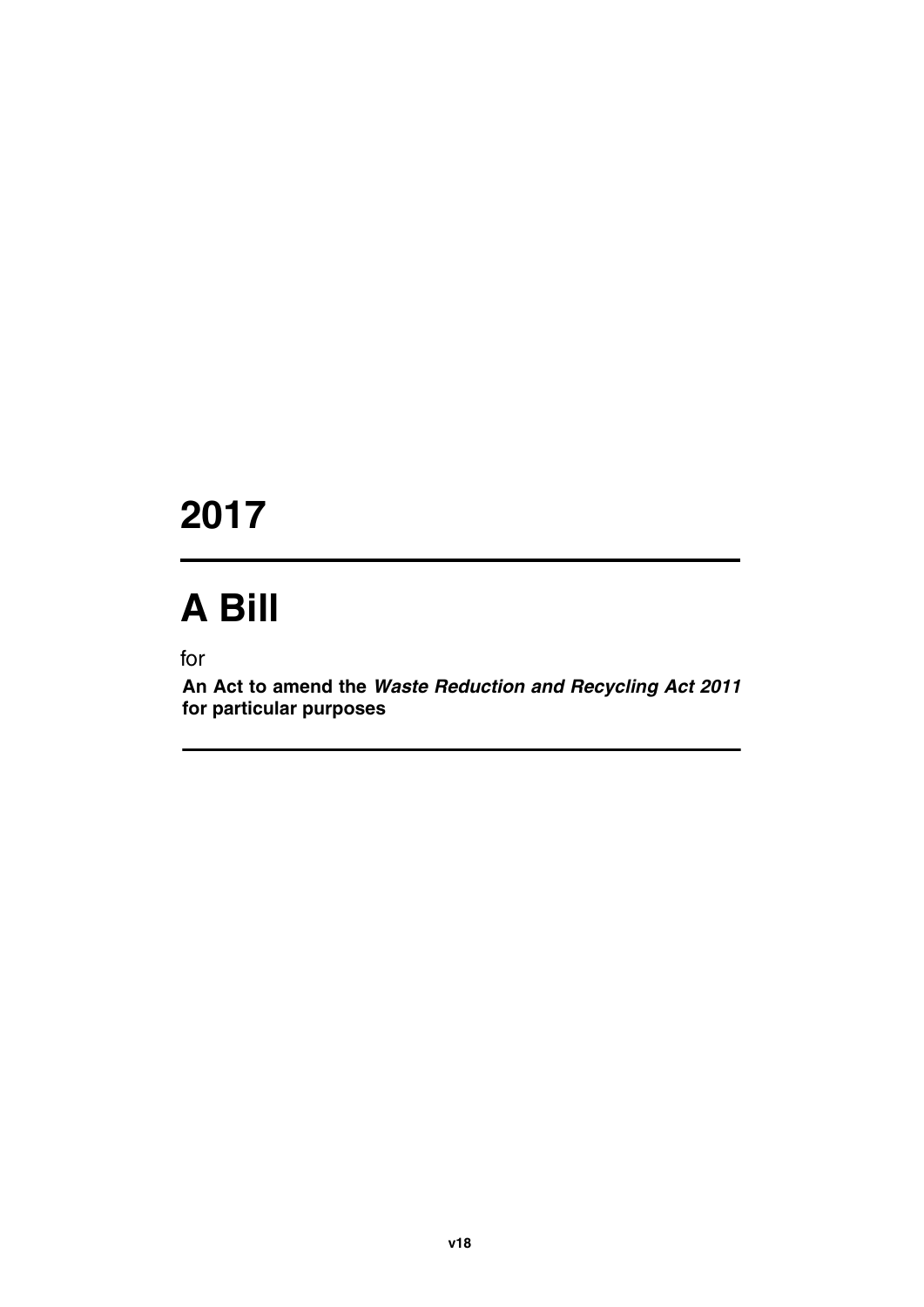<span id="page-11-3"></span><span id="page-11-1"></span>[s 1]

<span id="page-11-9"></span><span id="page-11-8"></span><span id="page-11-7"></span><span id="page-11-6"></span><span id="page-11-5"></span><span id="page-11-4"></span><span id="page-11-2"></span><span id="page-11-0"></span>

|               |    |     |                    | The Parliament of Queensland enacts- |                                                               | $\mathbf{1}$             |
|---------------|----|-----|--------------------|--------------------------------------|---------------------------------------------------------------|--------------------------|
| <b>Clause</b> | -1 |     | <b>Short title</b> | Amendment Act 2017.                  | This Act may be cited as the Waste Reduction and Recycling    | $\overline{2}$<br>3<br>4 |
| <b>Clause</b> | -2 |     |                    | Commencement                         |                                                               | 5                        |
|               |    | (1) |                    | commences on 1 July 2018—            | Section 4, to the extent it inserts the following provisions, | 6<br>$\overline{7}$      |
|               |    |     | (a)                | new sections 99D and 99E;            |                                                               | 8                        |
|               |    |     | (b)                | new section 99P;                     |                                                               | 9                        |
|               |    |     | (c)                |                                      | new chapter 4, part 3B, division 3, subdivisions 1 and 2;     | 10                       |
|               |    |     | (d)                | new sections 99ZB and 99ZH.          |                                                               | 11                       |
|               |    | (2) |                    | proclamation-                        | The following provisions commence on a day to be fixed by     | 12<br>13                 |
|               |    |     | (a)                | division 5;                          | section 4, to the extent it inserts new chapter 4, part 3B,   | 14<br>15                 |
|               |    |     | (b)                |                                      | section 34, to the extent it inserts new section 307.         | 16                       |
| <b>Clause</b> | 3  |     |                    | <b>Act amended</b>                   |                                                               | 17                       |
|               |    |     | 2011.              |                                      | This Act amends the Waste Reduction and Recycling Act         | 18<br>19                 |
| <b>Clause</b> | 4  |     |                    | Insertion of new ch 4, pts 3A and 3B |                                                               | 20                       |
|               |    |     |                    | Chapter 4—                           |                                                               | 21                       |
|               |    |     | insert—            |                                      |                                                               | 22                       |
|               |    |     |                    | Part 3A                              | <b>Banned plastic</b>                                         | 23                       |
|               |    |     |                    |                                      | shopping bags                                                 | 24                       |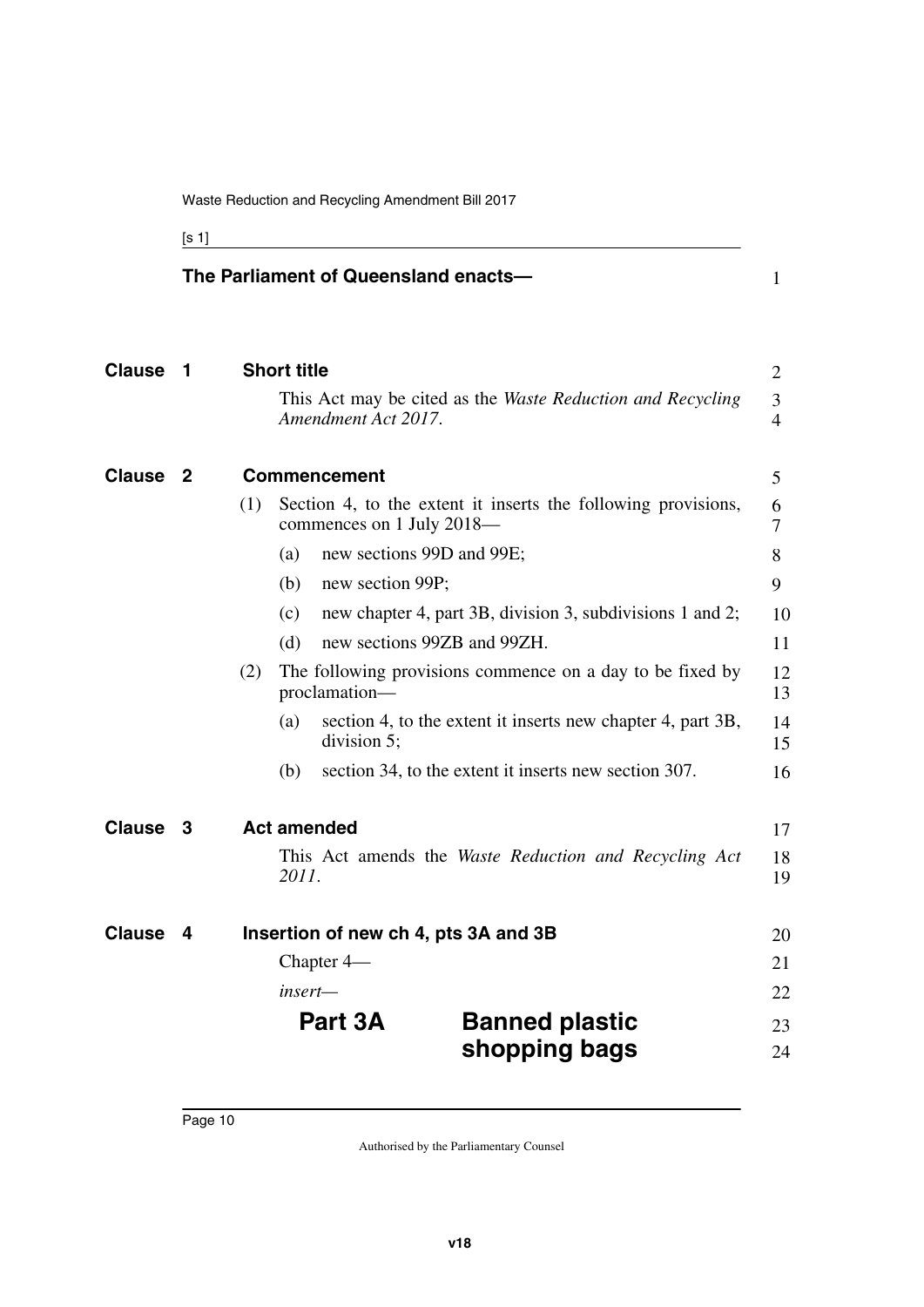<span id="page-12-3"></span><span id="page-12-2"></span><span id="page-12-1"></span><span id="page-12-0"></span>

|     |                                                                         | 99A Objects of part                                                                                                                                | $\mathbf{1}$         |
|-----|-------------------------------------------------------------------------|----------------------------------------------------------------------------------------------------------------------------------------------------|----------------------|
|     |                                                                         | The objects of this part are to-                                                                                                                   | 2                    |
|     | (a)                                                                     | reduce plastic pollution by reducing the<br>number of plastic bags that become waste<br>and enter the environment as litter; and                   | 3<br>4<br>5          |
|     | (b)                                                                     | encourage retailers and consumers to-                                                                                                              | 6                    |
|     |                                                                         | (i)<br>reduce the overall use of carry bags by<br>considering whether it is necessary on<br>every occasion to use a bag to carry<br>goods; and     | 7<br>8<br>9<br>10    |
|     |                                                                         | use alternative shopping bags.<br>(ii)                                                                                                             | 11                   |
| (1) |                                                                         | 99B Meaning of banned plastic shopping bag and<br>alternative shopping bag<br>A <b>banned plastic shopping bag</b> is a carry bag<br>with handles- | 12<br>13<br>14<br>15 |
|     | (a)                                                                     | made, in whole or part, of plastic (whether<br>or not the plastic is degradable) that has a<br>thickness of less than—                             | 16<br>17<br>18       |
|     |                                                                         | the thickness prescribed by regulation;<br>(i)<br><sub>or</sub>                                                                                    | 19<br>20             |
|     |                                                                         | if a thickness has not been prescribed<br>(ii)<br>by regulation—35 microns; or                                                                     | 21<br>22             |
|     | (b)                                                                     | prescribed by regulation to be a banned<br>plastic shopping bag.                                                                                   | 23<br>24             |
| (2) | However, each of the following is not a banned<br>plastic shopping bag— |                                                                                                                                                    |                      |
|     | (a)                                                                     | a barrier bag;                                                                                                                                     | 27                   |
|     | (b)                                                                     | a plastic bag that is, or is an integral part of,<br>the packaging in which goods are sealed for<br>sale;                                          | 28<br>29<br>30       |
|     | (c)                                                                     | a bag that is prescribed by regulation to not<br>be a banned plastic shopping bag.                                                                 | 31<br>32             |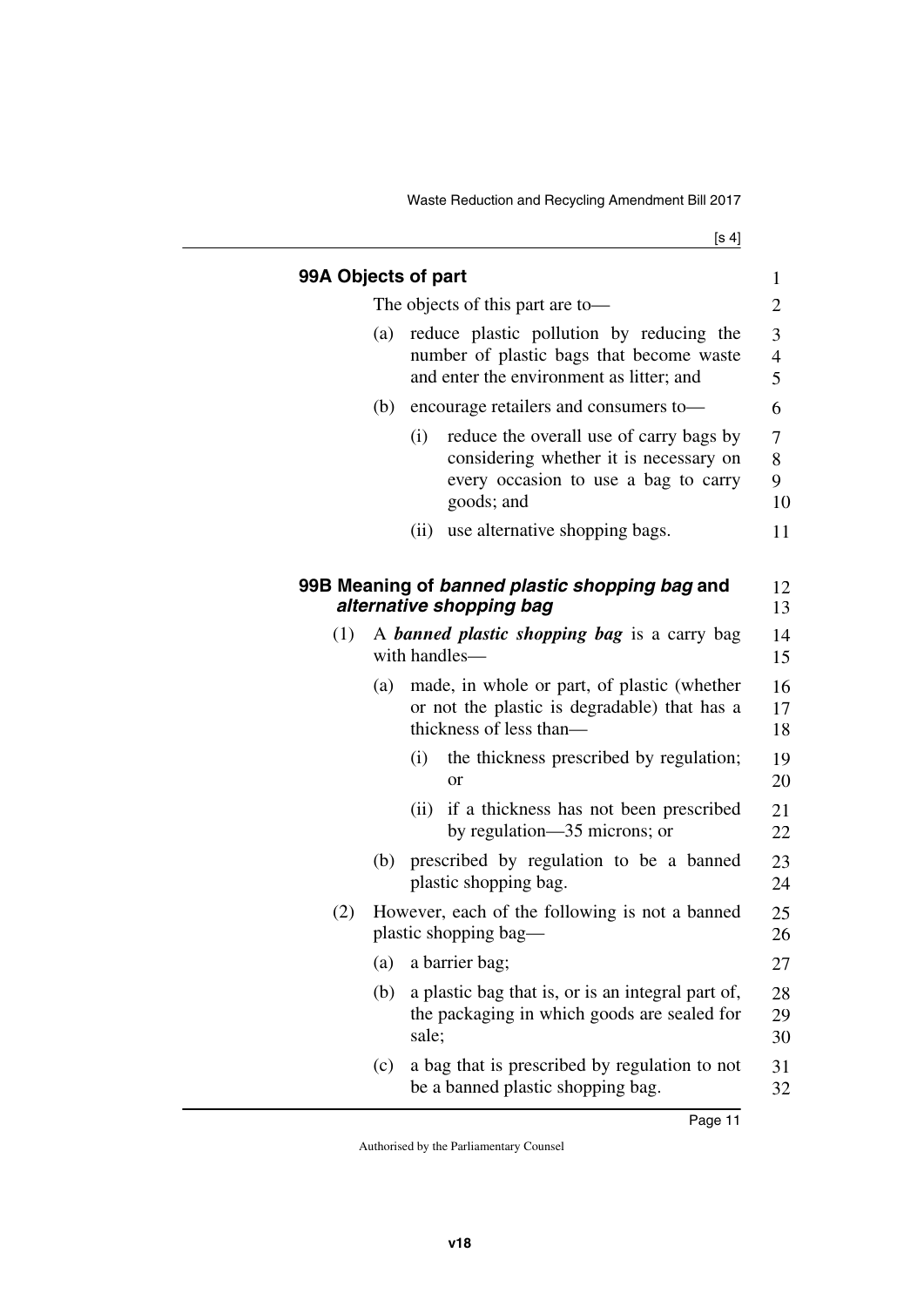<span id="page-13-3"></span><span id="page-13-2"></span><span id="page-13-1"></span><span id="page-13-0"></span>

| (3) | An <i>alternative shopping bag</i> is a bag, other than<br>a banned plastic shopping bag, that is suitable to<br>be used to carry goods from a retailer's premises.                                | $\mathbf{1}$<br>$\overline{c}$<br>$\overline{3}$ |
|-----|----------------------------------------------------------------------------------------------------------------------------------------------------------------------------------------------------|--------------------------------------------------|
| (4) | In this section-                                                                                                                                                                                   | $\overline{4}$                                   |
|     | AS 4736 means the Australian Standard for<br>biodegradable plastics as in force from time to<br>time under that designation (regardless of the<br>edition or year of publication of the standard). | 5<br>6<br>7<br>8                                 |
|     | <b>barrier bag</b> means a plastic bag used to carry<br>unpackaged perishable food.                                                                                                                | 9<br>10                                          |
|     | Examples of unpackaged perishable foods-                                                                                                                                                           | 11                                               |
|     | fruit, vegetables, meat, fish                                                                                                                                                                      | 12                                               |
|     | <i>degradable</i> , for plastic, means plastic that is—                                                                                                                                            | 13                                               |
|     | biodegradable, including material that is<br>(a)<br>compostable under AS 4736; or                                                                                                                  | 14<br>15                                         |
|     | designed<br>to degrade<br>(b)<br>and<br>break<br>into<br>fragments over time.                                                                                                                      | 16<br>17                                         |
|     | 99C Meaning of retailer                                                                                                                                                                            | 18                                               |
|     | A <i>retailer</i> is a person who sells goods in trade or<br>commerce.                                                                                                                             | 19<br>20                                         |
| bag | 99D Retailer not to give banned plastic shopping                                                                                                                                                   | 21<br>22                                         |
| (1) | A retailer must not give a banned plastic shopping<br>bag to a person to use to carry goods the retailer<br>sells from the retailer's premises.                                                    | 23<br>24<br>25                                   |
|     | Maximum penalty—50 penalty units.                                                                                                                                                                  | 26                                               |
| (2) | This section applies whether or not a price is<br>charged for the banned plastic shopping bag.                                                                                                     | 27<br>28                                         |
|     |                                                                                                                                                                                                    |                                                  |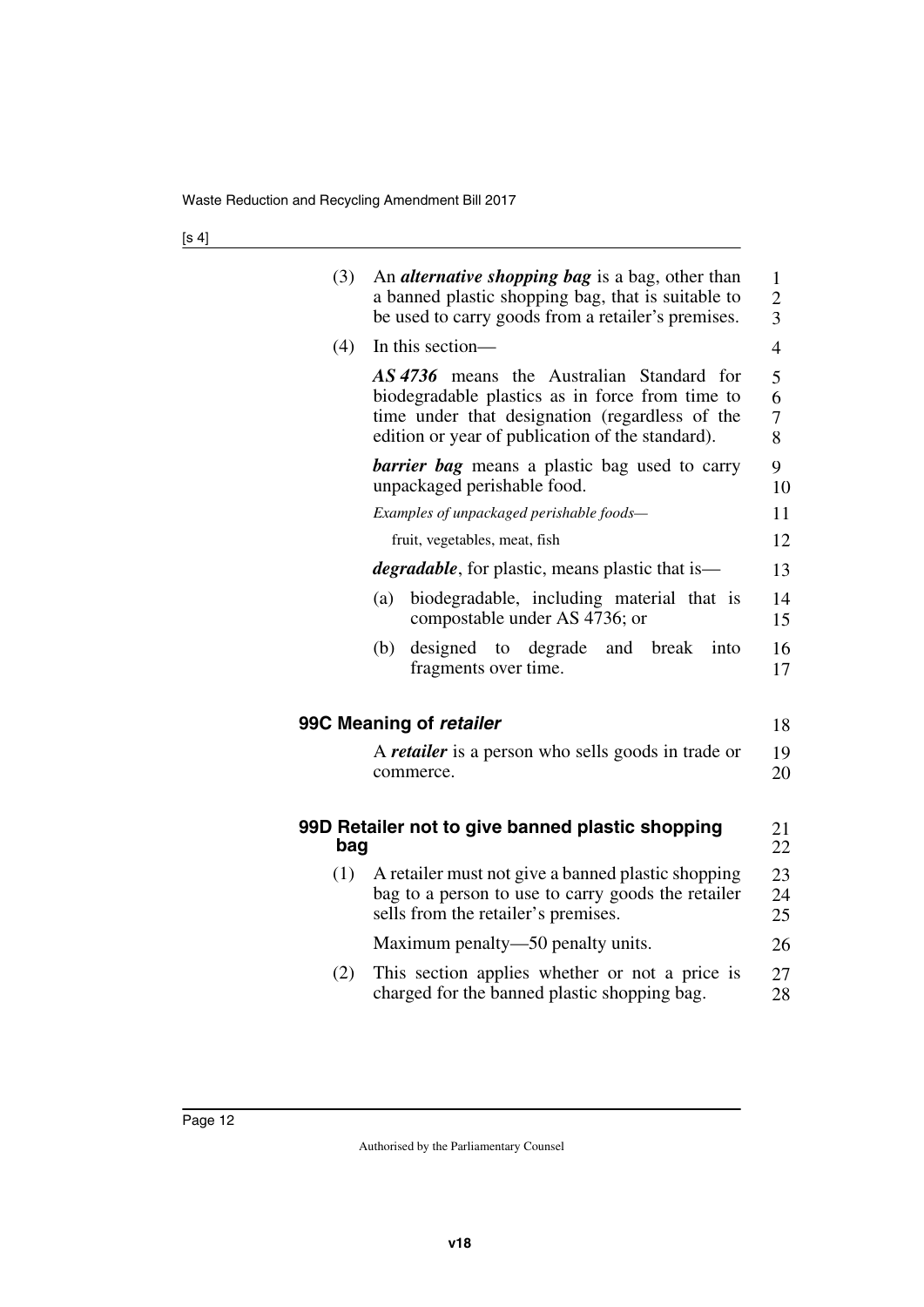<span id="page-14-5"></span><span id="page-14-4"></span><span id="page-14-3"></span><span id="page-14-2"></span><span id="page-14-1"></span><span id="page-14-0"></span>

|     | 99E Giving false or misleading information about<br>banned plastic shopping bag                                                                        | $\mathbf{1}$<br>2                               |
|-----|--------------------------------------------------------------------------------------------------------------------------------------------------------|-------------------------------------------------|
|     | A person must not give information that the<br>person knows is false or misleading to another<br>person about-                                         | $\mathfrak{Z}$<br>$\overline{\mathcal{L}}$<br>5 |
|     | the composition of a banned plastic<br>(a)<br>shopping bag; or                                                                                         | 6<br>7                                          |
|     | (b) whether or not a plastic bag is a banned<br>plastic shopping bag.                                                                                  | 8<br>9                                          |
|     | Maximum penalty—50 penalty units.                                                                                                                      | 10                                              |
| bag | 99F Retailer may charge for alternative shopping                                                                                                       | 11<br>12                                        |
|     | Nothing in this part prevents a retailer from<br>charging for an alternative shopping bag.                                                             | 13<br>14                                        |
|     | 99G Review of part                                                                                                                                     | 15                                              |
| (1) | The Minister must ensure a review of the<br>operation of this part starts as soon as practicable,<br>but no more than 3 months, after 1 July 2020.     | 16<br>17<br>18                                  |
| (2) | The review must include a review of—                                                                                                                   | 19                                              |
|     | the effect of this part on the community and<br>(a)<br>retailers; and                                                                                  | 20<br>21                                        |
|     | the level of retailers' knowledge<br>(b)<br>and<br>understanding about the prohibition<br>on<br>giving banned plastic shopping bags to<br>persons; and | 22<br>23<br>24<br>25                            |
|     | the effectiveness of this part in reducing the<br>(c)<br>quantity of banned plastic shopping bags—                                                     | 26<br>27                                        |
|     | used; and<br>(i)                                                                                                                                       | 28                                              |
|     | that becomes waste and is littered or<br>(ii)<br>disposed of to landfill.                                                                              | 29<br>30                                        |
| (3) | The chief executive must give a report on the<br>outcome of the review to the Minister within 6                                                        | 31<br>32                                        |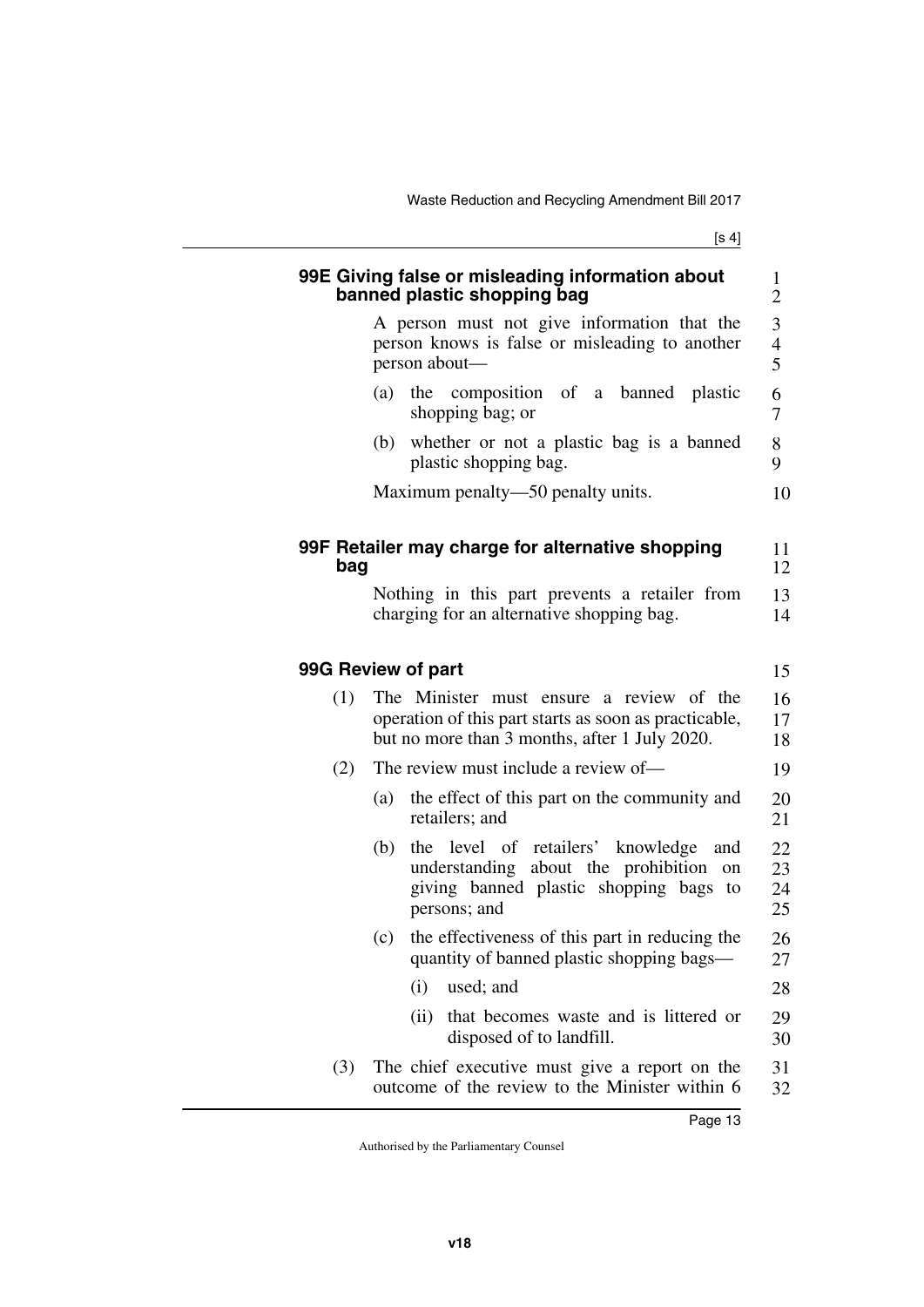<span id="page-15-7"></span><span id="page-15-6"></span><span id="page-15-5"></span><span id="page-15-4"></span><span id="page-15-3"></span><span id="page-15-2"></span><span id="page-15-1"></span><span id="page-15-0"></span>

| (4)                 | months after the day the review starts.<br>The Minister must table the report in the<br>Legislative Assembly within 12 sitting days after<br>receiving the report. | 1<br>$\overline{c}$<br>3<br>$\overline{4}$ |
|---------------------|--------------------------------------------------------------------------------------------------------------------------------------------------------------------|--------------------------------------------|
| Part 3B             | <b>Beverage container</b><br>refund scheme                                                                                                                         | 5<br>6                                     |
| <b>Division 1</b>   | <b>Introduction</b>                                                                                                                                                | 7                                          |
|                     | <b>Subdivision 1 Preliminary</b>                                                                                                                                   | 8                                          |
| 99H Objects of part |                                                                                                                                                                    | 9                                          |
|                     | The main objects of this part are to-                                                                                                                              | 10                                         |
| (a)                 | increase the recovery and recycling of<br>empty beverage containers; and                                                                                           | 11<br>12                                   |
| (b)                 | reduce the number of empty beverage<br>containers that are littered or disposed of to<br>landfill; and                                                             | 13<br>14<br>15                             |
| (c)                 | ensure the manufacturers of beverage<br>products meet their product stewardship<br>responsibility in relation to their beverage<br>products; and                   | 16<br>17<br>18<br>19                       |
| (d)                 | provide opportunities for social enterprise,<br>and benefits for community organisations,<br>$by-$                                                                 | 20<br>21<br>22                             |
|                     | (i) making funds available through the<br>payment of refund amounts for empty<br>beverage containers; and                                                          | 23<br>24<br>25                             |
|                     | creating opportunities for employment<br>(ii)<br>activities related to collecting,<br>in<br>sorting and processing containers for<br>recycling; and                | 26<br>27<br>28<br>29                       |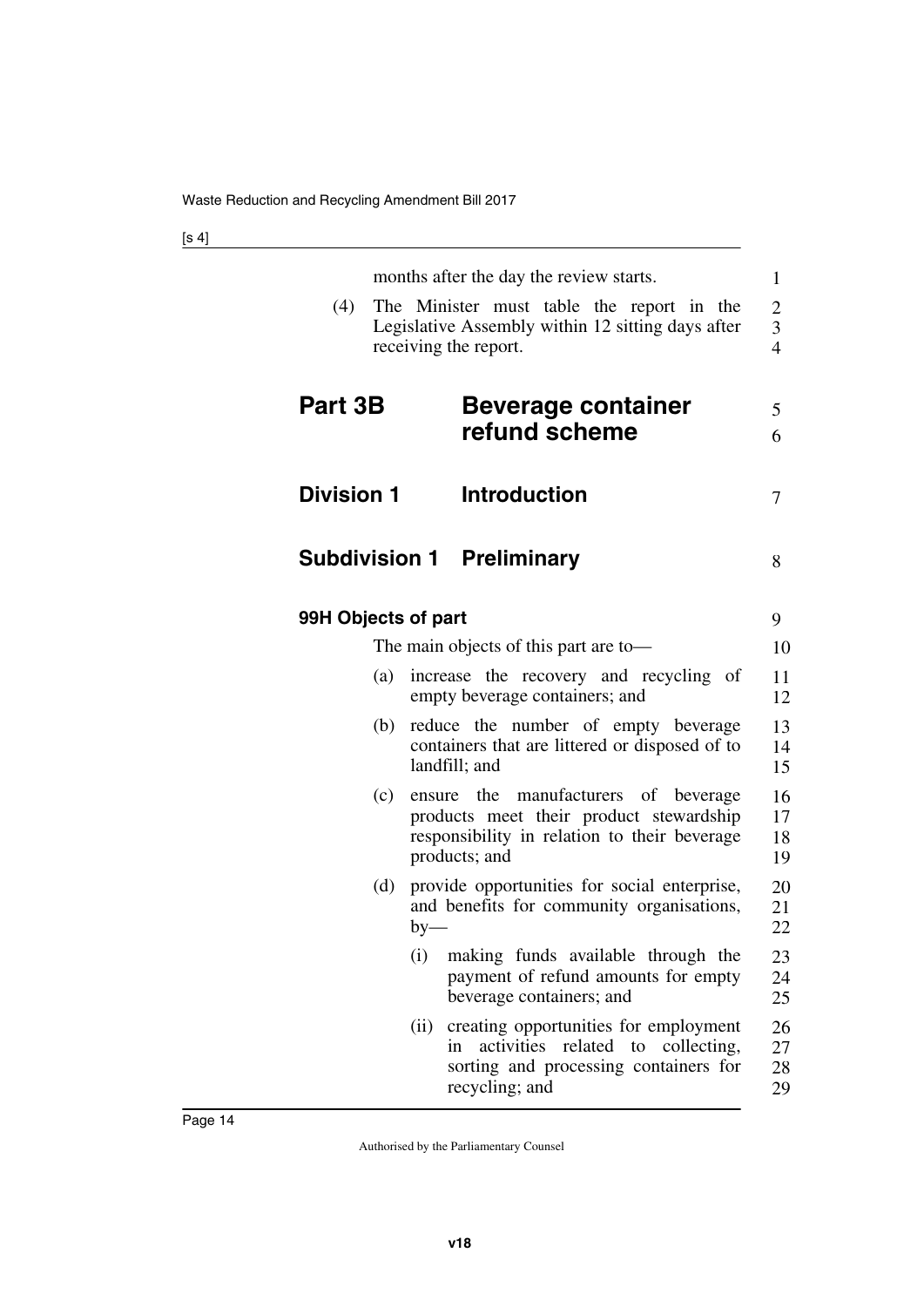<span id="page-16-1"></span><span id="page-16-0"></span>

| (e) | complement existing<br>collection<br>and<br>recycling activities for recyclable waste.                                                                                                                                                                       | $\mathbf{1}$<br>$\overline{c}$             |
|-----|--------------------------------------------------------------------------------------------------------------------------------------------------------------------------------------------------------------------------------------------------------------|--------------------------------------------|
|     | Example of existing collection and recycling<br>activities-                                                                                                                                                                                                  | $\frac{3}{4}$                              |
|     | Local governments collect recyclable<br>waste<br>through kerbside waste collection services and<br>arrange for the waste to be recycled.                                                                                                                     | $\begin{array}{c} 5 \\ 6 \\ 7 \end{array}$ |
|     | 991 How objects are to be achieved                                                                                                                                                                                                                           | 8                                          |
|     | The objects are achieved by providing for a<br>container refund scheme (the <i>scheme</i> ) that—                                                                                                                                                            | 9<br>10                                    |
| (a) | encourages consumers to collect empty<br>beverage containers for<br>recycling<br>by<br>providing for refund amounts to be paid for<br>the containers; and                                                                                                    | 11<br>12<br>13<br>14                       |
| (b) | management<br>encourages<br>waste<br>service<br>providers<br>to<br>ensure empty<br>beverage<br>containers collected through general waste<br>services are recycled by providing for<br>recovery amounts to be paid for containers<br>sent for recycling; and | 15<br>16<br>17<br>18<br>19<br>20           |
| (c) | recognises the role of the manufacturers of<br>beverage products in generating waste in the<br>form of empty containers by requiring the<br>manufacturers to-                                                                                                | 21<br>22<br>23<br>24                       |
|     | (i)<br>contribute to the<br><sub>of</sub><br>refund<br>cost<br>amounts paid for the containers and the<br>cost of administering the scheme; and                                                                                                              | 25<br>26<br>27                             |
|     | ensure containers for their beverage<br>(ii)<br>products are made of materials that are<br>suitable for recycling; and                                                                                                                                       | 28<br>29<br>30                             |
| (d) | administered<br>the<br>Product<br>by<br>is<br>Responsibility Organisation.                                                                                                                                                                                   | 31<br>32                                   |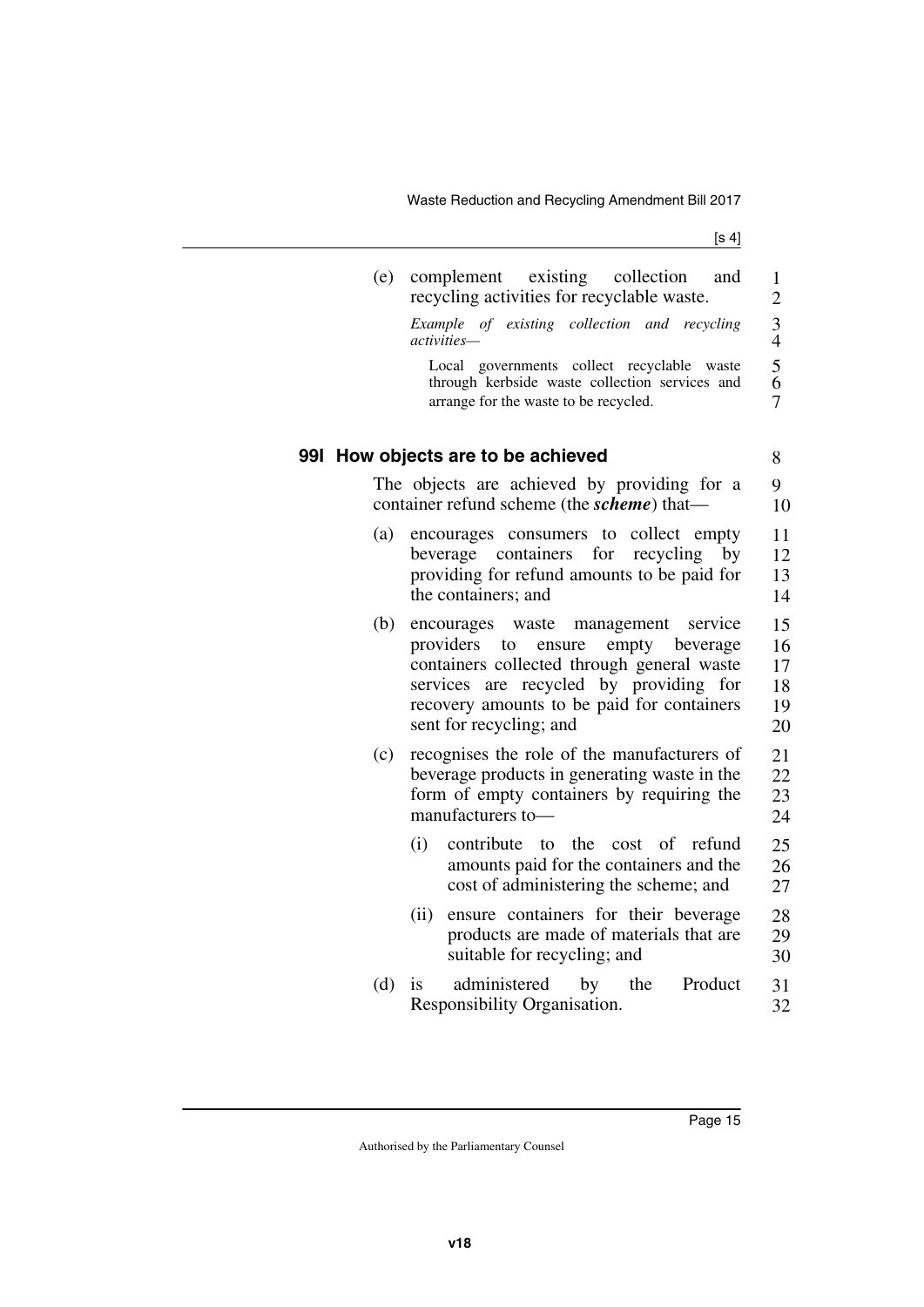<span id="page-17-1"></span><span id="page-17-0"></span>

| 99J Functions of Product Responsibility<br>Organisation |     |                                                                                                                                                                                                                                        |                                  |  |
|---------------------------------------------------------|-----|----------------------------------------------------------------------------------------------------------------------------------------------------------------------------------------------------------------------------------------|----------------------------------|--|
| (1)                                                     |     | The Product Responsibility Organisation's main<br>function is to administer and provide governance<br>for the scheme.                                                                                                                  | 3<br>$\overline{4}$<br>5         |  |
| (2)                                                     |     | Without limiting subsection $(1)$ , the Organisation<br>has the following functions—                                                                                                                                                   | 6<br>7                           |  |
|                                                         | (a) | to ensure ongoing, efficient and effective<br>arrangements are available in Queensland<br>for empty beverage containers<br>to<br>be<br>collected, sorted and recycled;                                                                 | 8<br>9<br>10<br>11               |  |
|                                                         | (b) | to establish a network of container refund<br>points to, as far as practicable, provide<br>communities in Queensland with access to a<br>place for the return of empty beverage<br>for the payment of refund<br>containers<br>amounts; | 12<br>13<br>14<br>15<br>16<br>17 |  |
|                                                         | (c) | manufacturers<br>of<br>beverage<br>to<br>ensure<br>products fund the scheme by requiring the<br>manufacturers to pay sufficient amounts<br>under container recovery agreements;                                                        | 18<br>19<br>20<br>21             |  |
|                                                         | (d) | to set the amounts payable, or the method<br>for working out the amounts payable, under<br>the scheme-                                                                                                                                 | 22<br>23<br>24                   |  |
|                                                         |     | (i)<br>by manufacturers of beverage products<br>to fund the scheme; and                                                                                                                                                                | 25<br>26                         |  |
|                                                         |     | to the operators of container refund<br>(ii)<br>points to pay the refund amounts for<br>empty beverage containers<br>and<br>to<br>handle,<br>the<br>sort<br>and<br>transport<br>containers for recycling;                              | 27<br>28<br>29<br>30<br>31       |  |
|                                                         | (e) | identify manufacturers of beverage<br>to<br>products who are not participating in the<br>scheme, including, for example, because a<br>manufacturer-                                                                                    | 32<br>33<br>34<br>35             |  |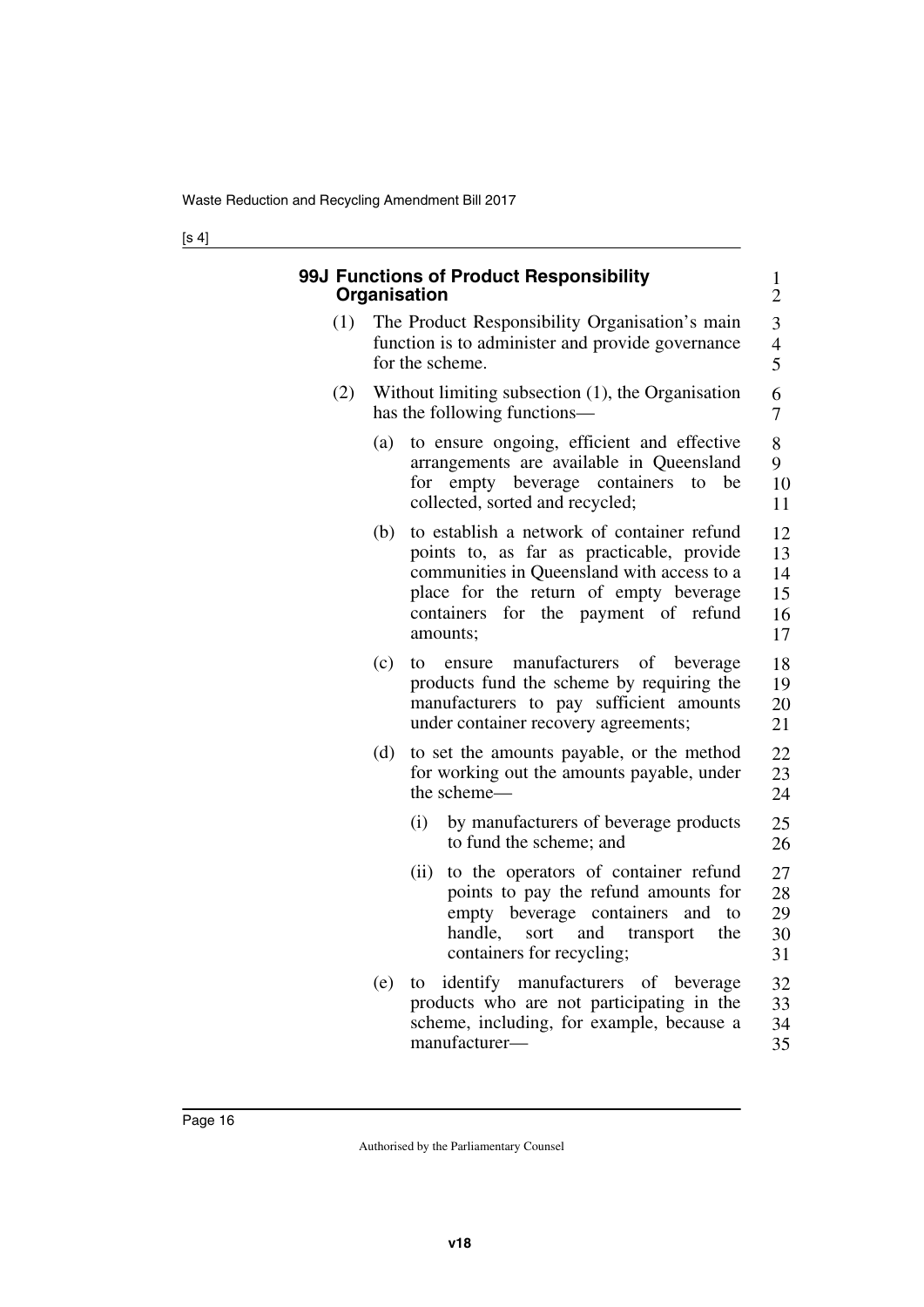Waste Reduction and Recycling Amendment Bill 2017

<span id="page-18-3"></span><span id="page-18-2"></span><span id="page-18-1"></span><span id="page-18-0"></span>

|                          | (i)<br>is selling beverages in containers that<br>are not registered; or                                                              | 1<br>2                   |
|--------------------------|---------------------------------------------------------------------------------------------------------------------------------------|--------------------------|
|                          | not entered into<br>(ii)<br>has<br>a container<br>with<br>the<br>agreement<br>recovery<br>Organisation;                               | 3<br>$\overline{4}$<br>5 |
| (f)                      | to promote the scheme and the location of<br>container refund points;                                                                 | 6<br>7                   |
| (g)                      | to receive and deal with complaints relating<br>to the scheme from members of the public<br>and entities participating in the scheme; | 8<br>9<br>10             |
| (h)                      | the functions given to it under this Act or<br>another Act.                                                                           | 11<br>12                 |
|                          | <b>Subdivision 2 Definitions</b>                                                                                                      | 13                       |
| 99K Definitions for part |                                                                                                                                       | 14                       |
|                          | In this part—                                                                                                                         | 15                       |
|                          | beverage see section 99L.                                                                                                             | 16                       |
|                          | <i>beverage product</i> see section $99N(1)$ .                                                                                        | 17                       |
|                          | <i>container</i> see section 99M.                                                                                                     | 18                       |
|                          | <i>container approval</i> , for a beverage product, see<br>section 99ZN.                                                              | 19<br>20                 |
|                          | <i>container collection</i><br><i>agreement</i> see section<br>99ZA(1).                                                               | 21<br>22                 |
|                          | <i>container recovery agreement</i> see section 99Q.                                                                                  | 23                       |
|                          | container refund point-                                                                                                               | 24                       |
| (a)                      | means a facility or other place—                                                                                                      | 25                       |
|                          | at which empty containers may be<br>(i)<br>returned in exchange for the payment<br>of refund amounts; and                             | 26<br>27<br>28           |
|                          | that may be operated on a permanent,<br>(ii)<br>temporary or mobile basis; and                                                        | 29<br>30                 |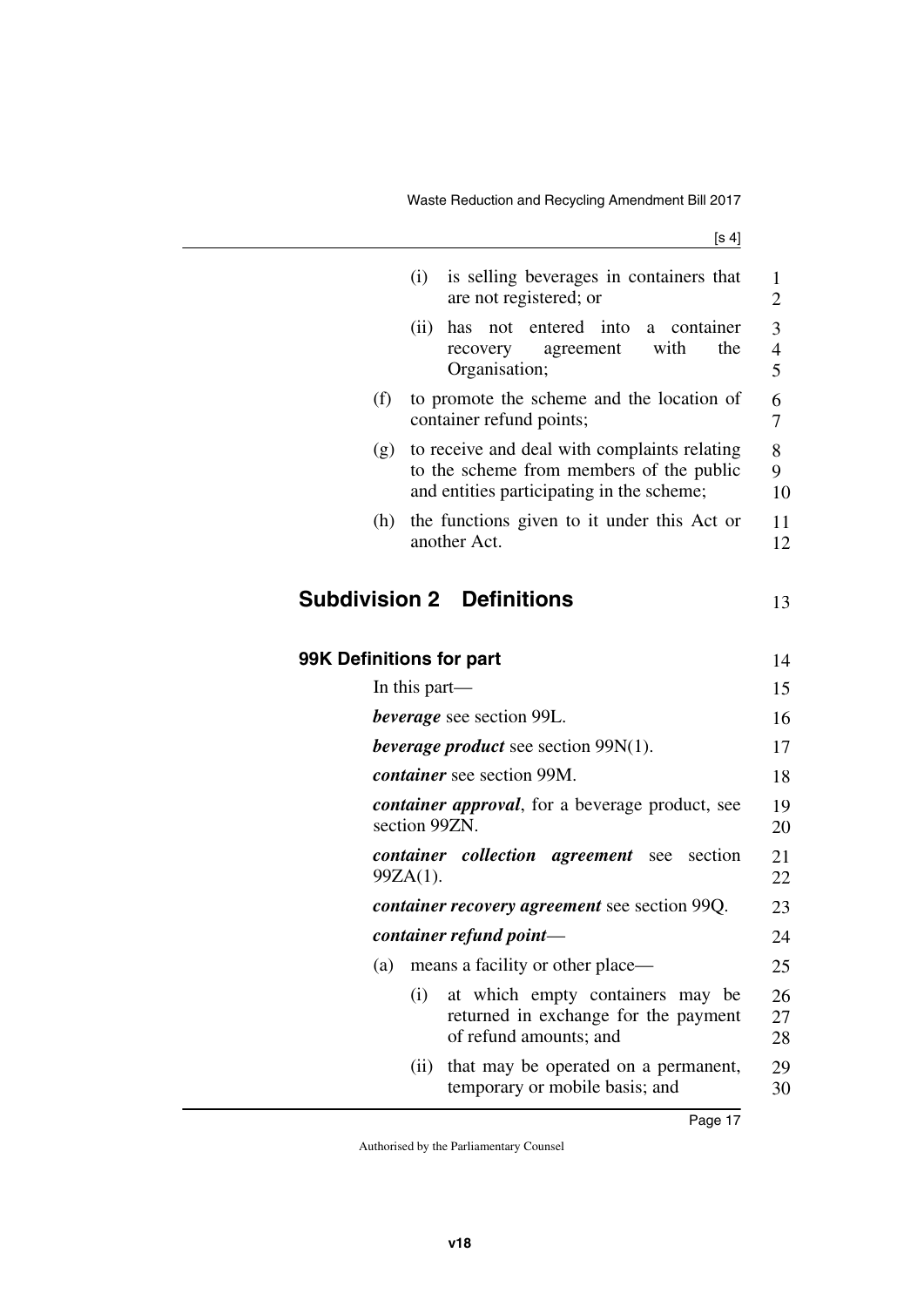| (b) includes a reverse vending machine.                                                                                                                                               | 1                    |
|---------------------------------------------------------------------------------------------------------------------------------------------------------------------------------------|----------------------|
| extraordinary circumstances exemption<br>see<br>section $99ZY(2)$ .                                                                                                                   | $\overline{c}$<br>3  |
| <i>manufacturer</i> , of a beverage product, see section<br>99O.                                                                                                                      | $\overline{4}$<br>5  |
| material<br>agreement<br>section<br>recovery<br>see<br>99ZF(1).                                                                                                                       | 6<br>7               |
| <i>material recovery facility</i> see section 99ZE.                                                                                                                                   | 8                    |
| <i>operator</i> , of a container refund point that is a<br>reverse vending machine, means the person<br>$who$ —                                                                       | 9<br>10<br>11        |
| (a) if the owner of the reverse vending machine<br>or hired<br>it<br>leased<br>to<br>another<br>has<br>person—leases or hires the reverse vending<br>machine; or                      | 12<br>13<br>14<br>15 |
| (b) otherwise—owns the<br>vending<br>reverse<br>machine.                                                                                                                              | 16<br>17             |
| <i>recovery amount</i> , for a quantity of containers, see<br>section 99ZG.                                                                                                           | 18<br>19             |
| <i>recovery amount protocol</i> see section 99ZK.                                                                                                                                     | 20                   |
| <i>refund amount</i> means the amount prescribed by<br>regulation as the refund amount.                                                                                               | 21<br>22             |
| <i>refund declaration</i> see section $99T(2)$ .                                                                                                                                      | 23                   |
| refund marking means the marking or labelling<br>about the refund amount payable for a container<br>under the scheme that complies with the<br>requirements prescribed by regulation. | 24<br>25<br>26<br>27 |
| registered, for a container, means the container is<br>included in the register of approved containers<br>kept under section 99ZM(1).                                                 | 28<br>29<br>30       |
| reverse vending machine means a device for<br>collecting empty containers that—                                                                                                       | 31<br>32             |
| if the device recognises a container placed<br>(a)<br>in the device as a container for which a                                                                                        | 33<br>34             |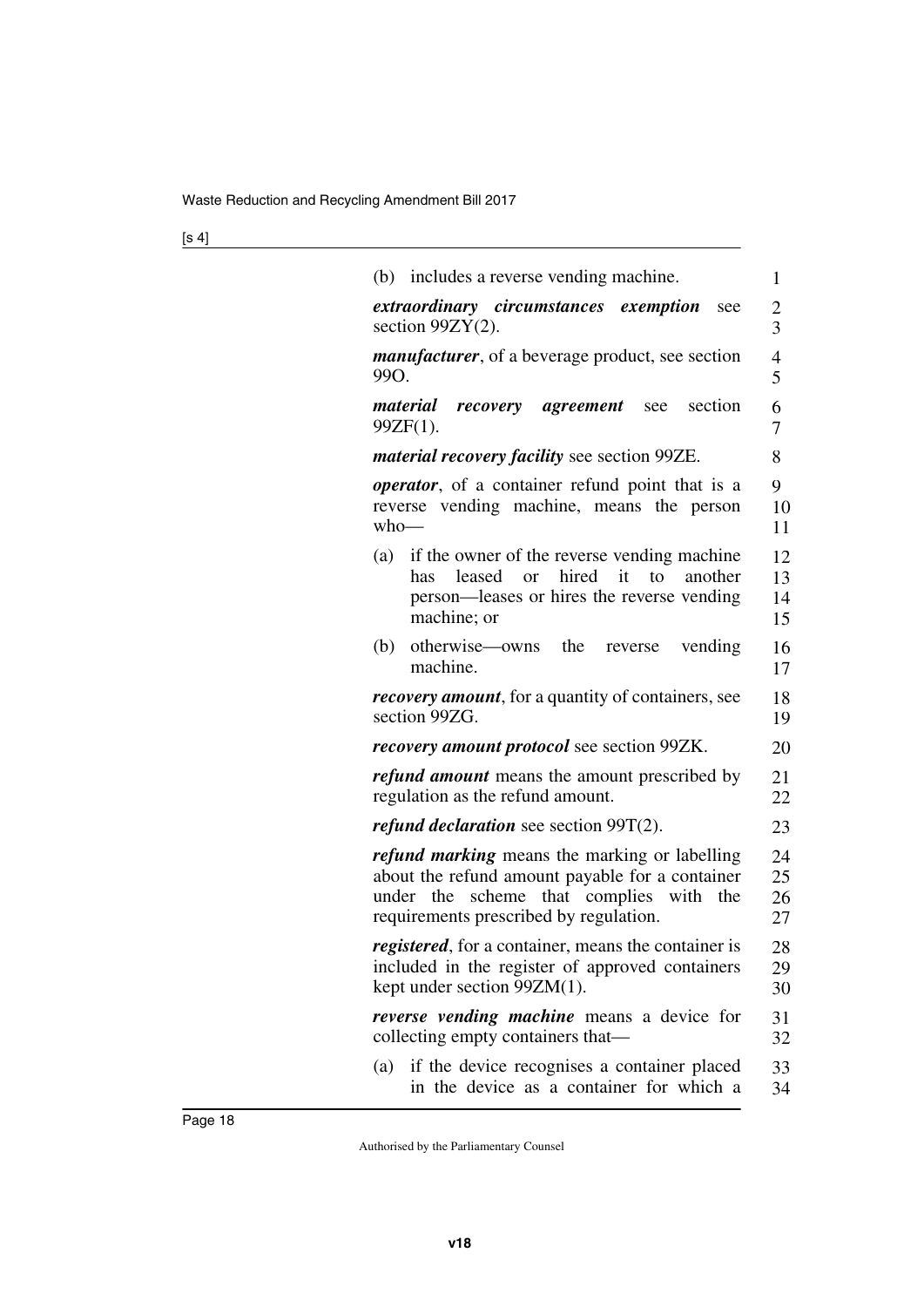<span id="page-20-3"></span><span id="page-20-2"></span><span id="page-20-1"></span><span id="page-20-0"></span>

|     | refund amount is payable under the scheme<br>by, for example, scanning the container's<br>barcode-                                                | $\mathbf{1}$<br>$\overline{c}$<br>3 |
|-----|---------------------------------------------------------------------------------------------------------------------------------------------------|-------------------------------------|
|     | (i)<br>accepts the container; and                                                                                                                 | $\overline{4}$                      |
|     | (ii)<br>dispenses the refund amount for the<br>container in a way stated on or near the<br>machine; or                                            | 5<br>6<br>$\overline{7}$            |
|     | otherwise—refuses to accept the container.<br>(b)                                                                                                 | 8                                   |
|     | <i>type</i> , of a container, see section $99N(2)$ .                                                                                              | 9                                   |
|     |                                                                                                                                                   |                                     |
|     | 99L Meaning of beverage                                                                                                                           | 10                                  |
| (1) | A <b>beverage</b> is a liquid intended for human<br>consumption by drinking.                                                                      | 11<br>12                            |
| (2) | However, a beverage does not include a liquid<br>prescribed by regulation to not be a beverage for<br>this section.                               | 13<br>14<br>15                      |
|     | 99M Meaning of container                                                                                                                          | 16                                  |
| (1) | A container is-                                                                                                                                   | 17                                  |
|     | a container that is made to-<br>(a)                                                                                                               | 18                                  |
|     | (i)<br>contain a beverage; and                                                                                                                    | 19                                  |
|     | when filled with a beverage, be sealed<br>(ii)<br>for storage, transport and handling<br>before being sold for the beverage to be<br>consumed; or | 20<br>21<br>22<br>23                |
|     | another container prescribed by regulation<br>(b)<br>as a container for this section.                                                             | 24<br>25                            |
| (2) | However, a container does not include a container<br>prescribed by regulation to not be a container for<br>this section.                          | 26<br>27<br>28                      |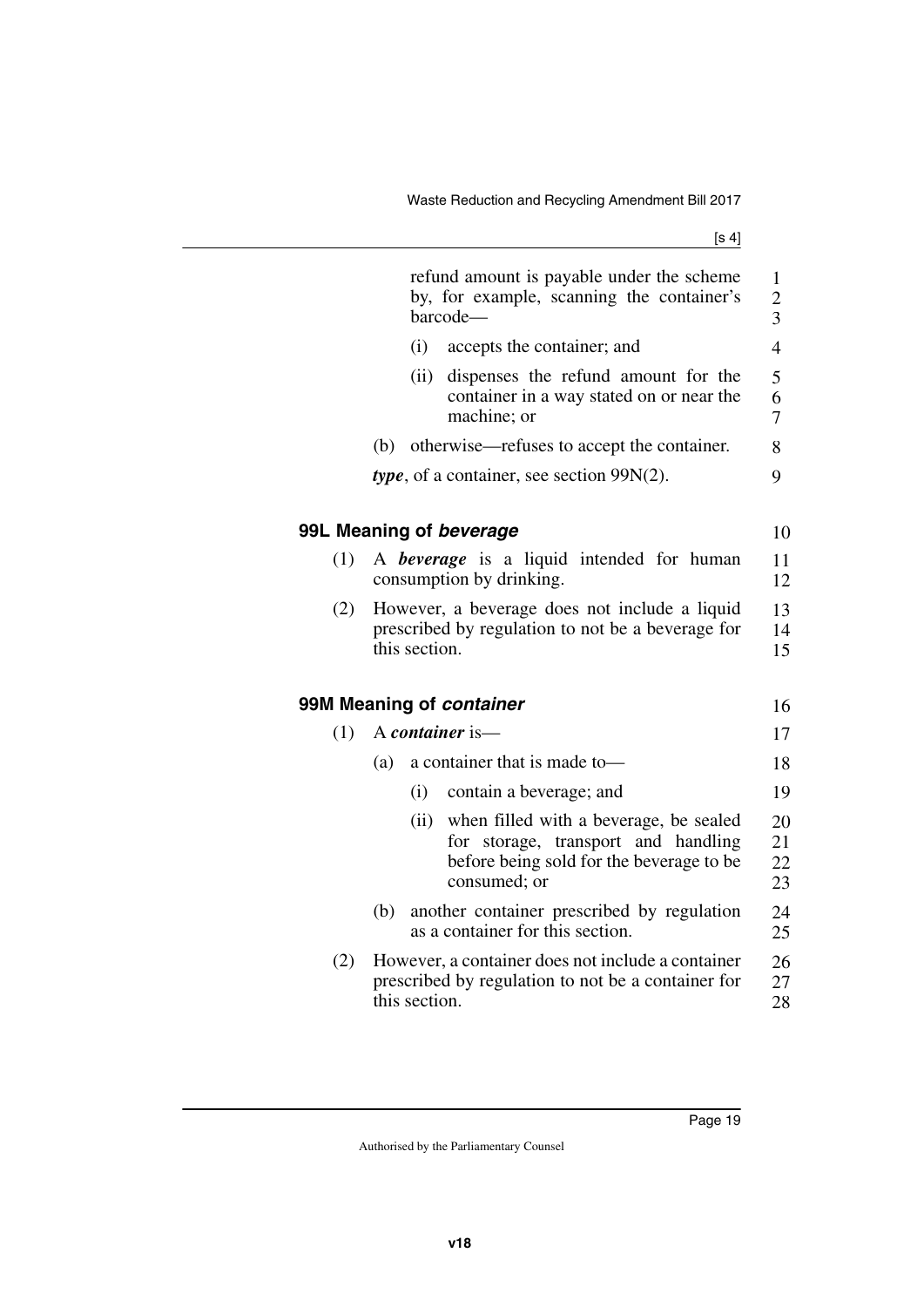<span id="page-21-7"></span><span id="page-21-6"></span><span id="page-21-5"></span><span id="page-21-4"></span><span id="page-21-3"></span><span id="page-21-2"></span><span id="page-21-1"></span><span id="page-21-0"></span>

|                   | container | 99N Meaning of beverage product and type of                                                                                                        | 1<br>$\overline{2}$  |
|-------------------|-----------|----------------------------------------------------------------------------------------------------------------------------------------------------|----------------------|
| (1)               |           | A <b>beverage product</b> is the combination of a<br>particular beverage packaged in a container of a<br>particular type.                          | 3<br>4<br>5          |
| (2)               |           | The type of a container is the combination of—                                                                                                     | 6                    |
|                   | (a)       | the volume of a beverage the container is<br>made to hold; and                                                                                     | 7<br>8               |
|                   |           | (b) the material the container is made of.                                                                                                         | 9                    |
|                   |           | 990 Meaning of <i>manufacturer</i>                                                                                                                 | 10                   |
|                   |           | The <i>manufacturer</i> of a beverage product is a<br>person who-                                                                                  | 11<br>12             |
|                   | (a)       | makes the beverage product, including, for<br>example-                                                                                             | 13<br>14             |
|                   |           | by filling containers with a beverage;<br>(i)<br><b>or</b>                                                                                         | 15<br>16             |
|                   |           | (ii)<br>engaging another person<br>under<br>a<br>contract to make the beverage product<br>or fill containers with a beverage for<br>the person; or | 17<br>18<br>19<br>20 |
|                   | (b)       | imports the beverage product from a foreign<br>country.                                                                                            | 21<br>22             |
| <b>Division 2</b> |           | Sale of beverages in                                                                                                                               | 23                   |
|                   |           | containers                                                                                                                                         | 24                   |
|                   | product   | 99P Restriction on manufacturer selling beverage                                                                                                   | 25<br>26             |
| (1)               |           | This section applies to the manufacturer of a<br>beverage product that is made or imported for sale<br>in Queensland.                              | 27<br>28<br>29       |
| (2)               |           | The manufacturer must not sell the beverage                                                                                                        | 30                   |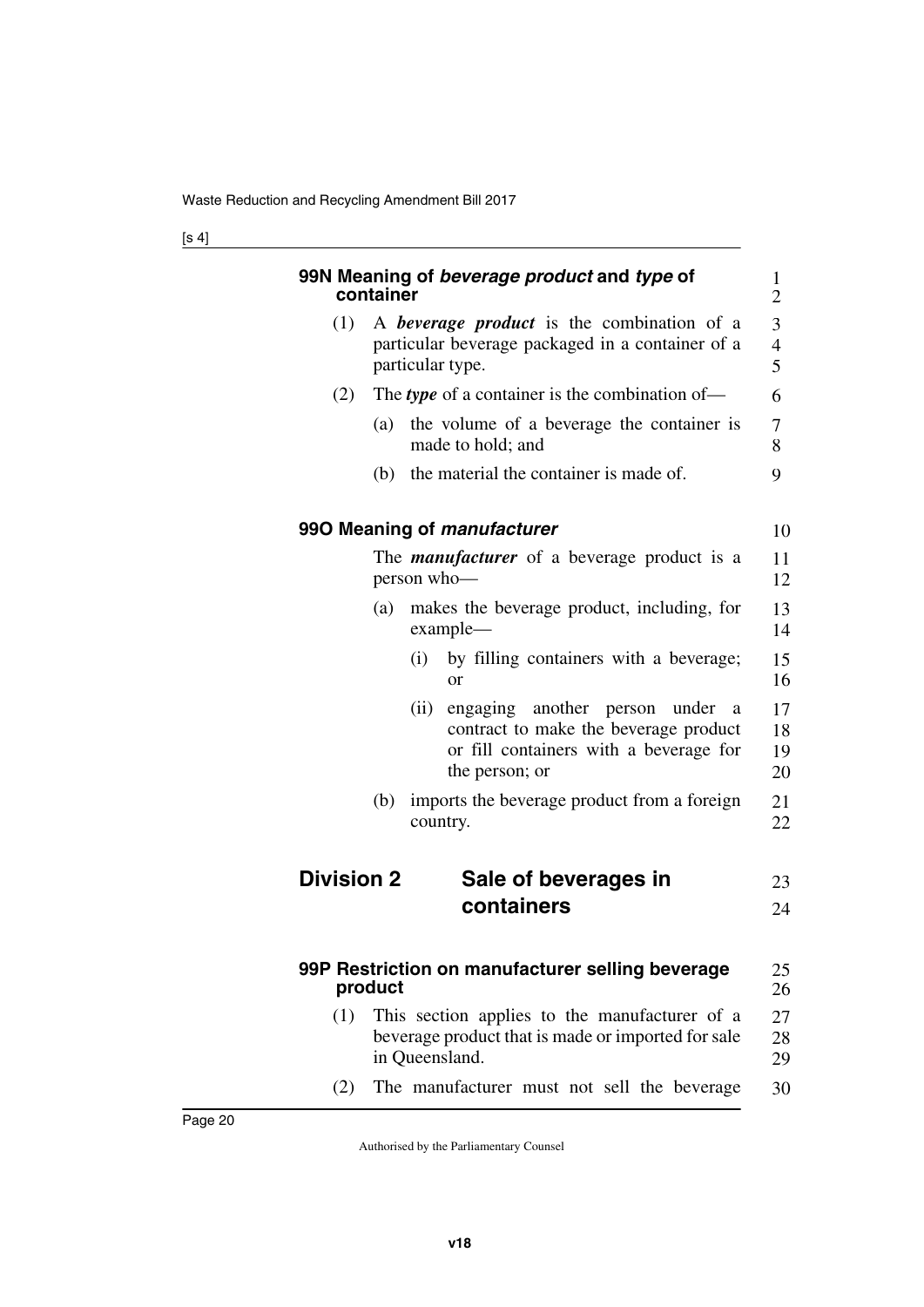|     |     | product to another person to use or consume in<br>Queensland, or to sell for use, consumption or<br>further sale in Queensland, unless-                                                                                                                        | 1<br>$\overline{c}$<br>3   |
|-----|-----|----------------------------------------------------------------------------------------------------------------------------------------------------------------------------------------------------------------------------------------------------------------|----------------------------|
|     | (a) | a container recovery agreement is in force<br>for the type of container used for the<br>beverage product; and                                                                                                                                                  | $\overline{4}$<br>5<br>6   |
|     | (b) | the container is registered; and                                                                                                                                                                                                                               | 7                          |
|     | (c) | the container displays—                                                                                                                                                                                                                                        | 8                          |
|     |     | (i) the refund marking; and                                                                                                                                                                                                                                    | 9                          |
|     |     | (ii) a barcode for the beverage product.                                                                                                                                                                                                                       | 10                         |
|     |     | Maximum penalty—500 penalty units.                                                                                                                                                                                                                             | 11                         |
| (3) |     | For this section, it does not matter—                                                                                                                                                                                                                          | 12                         |
|     | (a) | whether the beverage product is made in, or<br>imported into, Queensland or somewhere<br>else; and                                                                                                                                                             | 13<br>14<br>15             |
|     |     | (b) whether the beverage manufacturer sells the<br>product<br>in<br>Queensland<br>beverage<br>or<br>somewhere else.                                                                                                                                            | 16<br>17<br>18             |
|     |     | <b>Container recovery agreement</b>                                                                                                                                                                                                                            | 19                         |
| (1) |     | A container recovery agreement is a written<br>agreement between the Organisation and the<br>manufacturer of a beverage product about the type<br>of container used for the product.                                                                           | 20<br>21<br>22<br>23       |
| (2) |     | The purpose of a container recovery agreement is<br>to ensure the manufacturer contributes to the cost<br>of the scheme, including, for example, the cost of<br>the refund amounts paid for empty containers<br>under the scheme.                              | 24<br>25<br>26<br>27<br>28 |
| (3) |     | The Organisation must not enter into a container<br>recovery agreement with the manufacturer for a<br>type of container unless the Organisation is<br>satisfied ongoing, effective and appropriate<br>for the<br>container<br>type<br>arrangements<br>to<br>be | 29<br>30<br>31<br>32<br>33 |

<span id="page-22-1"></span><span id="page-22-0"></span>99Q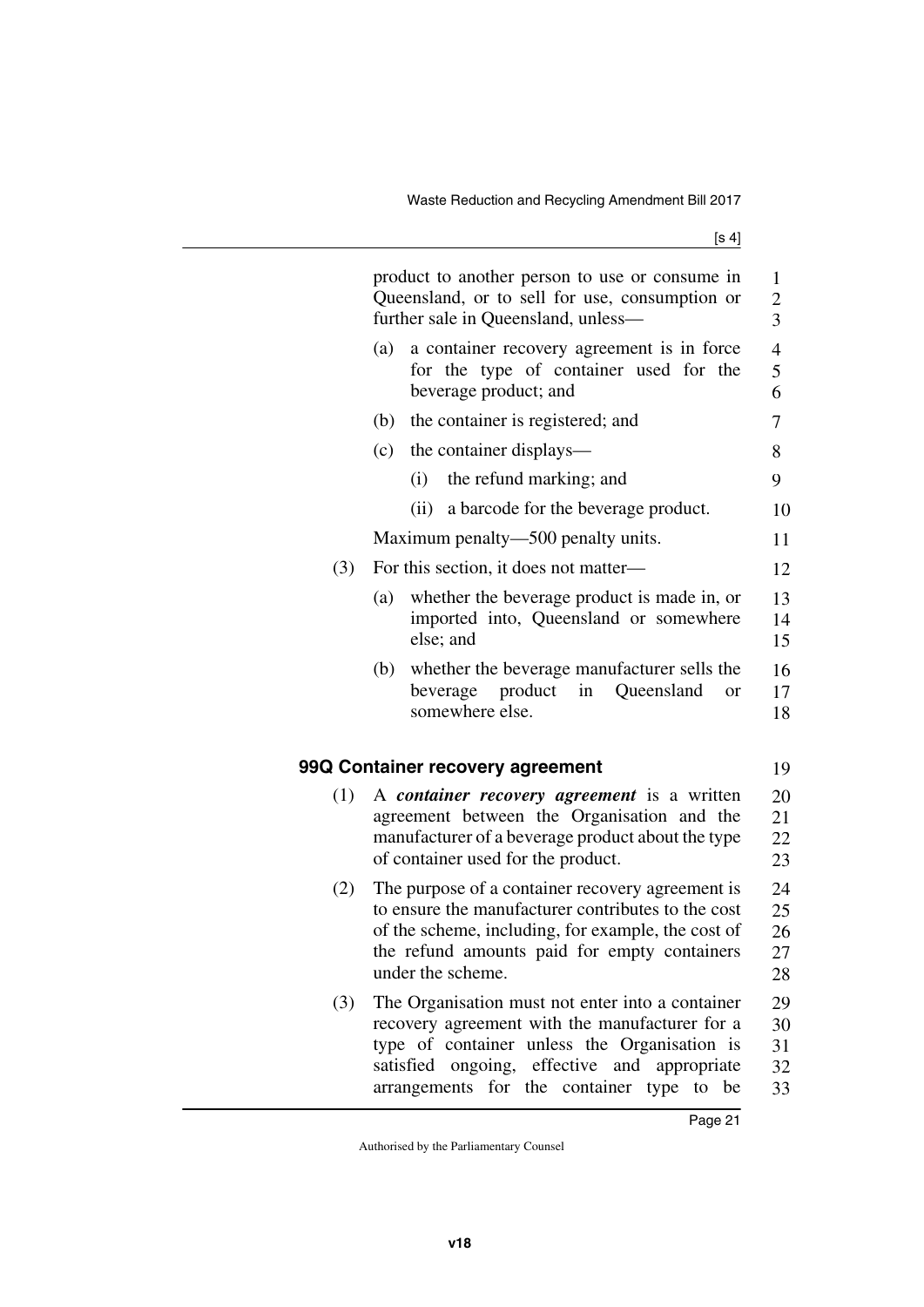|     | collected, sorted and recycled are available.                                          |                                                                                                                                                                                                                                                     |                                  |  |  |  |
|-----|----------------------------------------------------------------------------------------|-----------------------------------------------------------------------------------------------------------------------------------------------------------------------------------------------------------------------------------------------------|----------------------------------|--|--|--|
| (4) | A container recovery agreement must include<br>provisions about the following matters- |                                                                                                                                                                                                                                                     |                                  |  |  |  |
|     | (a)                                                                                    | the manufacturer's obligations in relation to<br>amounts to the Organisation,<br>paying<br>including how each amount is worked out<br>and when it is to be paid, to contribute to the<br>$costs$ of $-$                                             | 4<br>5<br>6<br>7<br>8            |  |  |  |
|     |                                                                                        | (i)<br>refund amounts for empty containers of<br>the manufacturer's beverage products<br>to be paid under the scheme; and                                                                                                                           | 9<br>10<br>11                    |  |  |  |
|     |                                                                                        | administration of the<br>(ii)<br>the<br>scheme,<br>including amounts paid to the operators<br>of container refund points under the<br>scheme;                                                                                                       | 12<br>13<br>14<br>15             |  |  |  |
|     | (b)                                                                                    | the manufacturer's obligations in relation to<br>giving information to the Organisation about<br>the beverage products made or imported for<br>sale in Queensland by the manufacturer,<br>including how and when the information is<br>to be given; | 16<br>17<br>18<br>19<br>20<br>21 |  |  |  |
|     | (c)                                                                                    | dispute resolution process for settling<br>a<br>disputes between the Organisation and the<br>manufacturer;                                                                                                                                          | 22<br>23<br>24                   |  |  |  |
|     | (d)                                                                                    | when the agreement must be reviewed;                                                                                                                                                                                                                | 25                               |  |  |  |
|     | (e)                                                                                    | a process for either party to the agreement to<br>seek an earlier review of the agreement or an<br>amendment to it;                                                                                                                                 | 26<br>27<br>28                   |  |  |  |
|     | (f)                                                                                    | other matters prescribed by regulation.                                                                                                                                                                                                             | 29                               |  |  |  |
| (5) |                                                                                        | A container recovery agreement must also include<br>the standard terms, about a matter mentioned in<br>subsection (4) or another matter, prescribed by<br>regulation.                                                                               | 30<br>31<br>32<br>33             |  |  |  |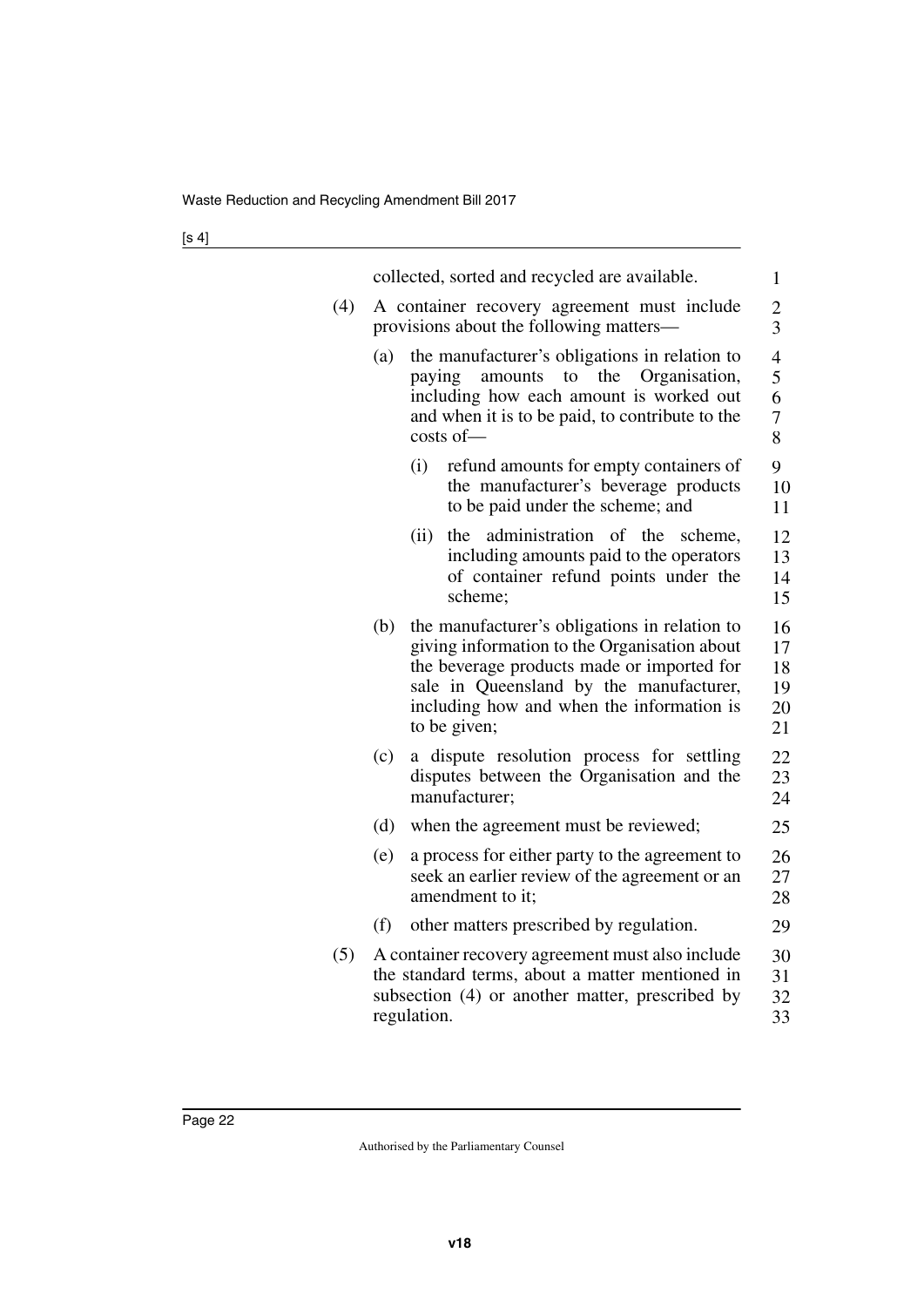<span id="page-24-7"></span><span id="page-24-6"></span><span id="page-24-5"></span><span id="page-24-4"></span><span id="page-24-3"></span><span id="page-24-2"></span><span id="page-24-1"></span><span id="page-24-0"></span>

|                                                                                                                                                                                                                                    | 99R Limits on amounts paid by small beverage<br>manufacturers under container recovery<br>agreements                                                            | 1<br>$\overline{2}$<br>3 |  |  |
|------------------------------------------------------------------------------------------------------------------------------------------------------------------------------------------------------------------------------------|-----------------------------------------------------------------------------------------------------------------------------------------------------------------|--------------------------|--|--|
| A small beverage manufacturer must not, under a<br>(1)<br>container recovery agreement, be required to pay<br>an amount to contribute to the costs of the scheme<br>that is more than the amount worked out under a<br>regulation. |                                                                                                                                                                 |                          |  |  |
| (2)                                                                                                                                                                                                                                | In this section-                                                                                                                                                | 9                        |  |  |
|                                                                                                                                                                                                                                    | small beverage<br>manufacturer<br>the<br>means<br>manufacturer of a beverage product who is<br>prescribed by regulation to be a small beverage<br>manufacturer. | 10<br>11<br>12<br>13     |  |  |
| <b>Division 3</b>                                                                                                                                                                                                                  | <b>Refund amounts for empty</b><br>containers and container<br>refund points                                                                                    | 14<br>15<br>16           |  |  |
|                                                                                                                                                                                                                                    |                                                                                                                                                                 |                          |  |  |
|                                                                                                                                                                                                                                    | <b>Subdivision 1</b><br><b>Claiming refund amounts</b><br>for empty containers                                                                                  | 17<br>18                 |  |  |
| point                                                                                                                                                                                                                              | 99S Claiming refund amount from container refund                                                                                                                | 19<br>20                 |  |  |
| (1)                                                                                                                                                                                                                                | A person may claim a refund amount for an empty<br>container by presenting the container<br>at<br>a<br>container refund point.                                  | 21<br>22<br>23           |  |  |
| (2)                                                                                                                                                                                                                                | The operator of the container refund point must<br>accept the container and pay the person the refund<br>amount for the container.                              | 24<br>25<br>26           |  |  |
|                                                                                                                                                                                                                                    | Maximum penalty—300 penalty units.                                                                                                                              | 27                       |  |  |
| (3)                                                                                                                                                                                                                                | However, subsection $(2)$ does not apply if—                                                                                                                    | 28                       |  |  |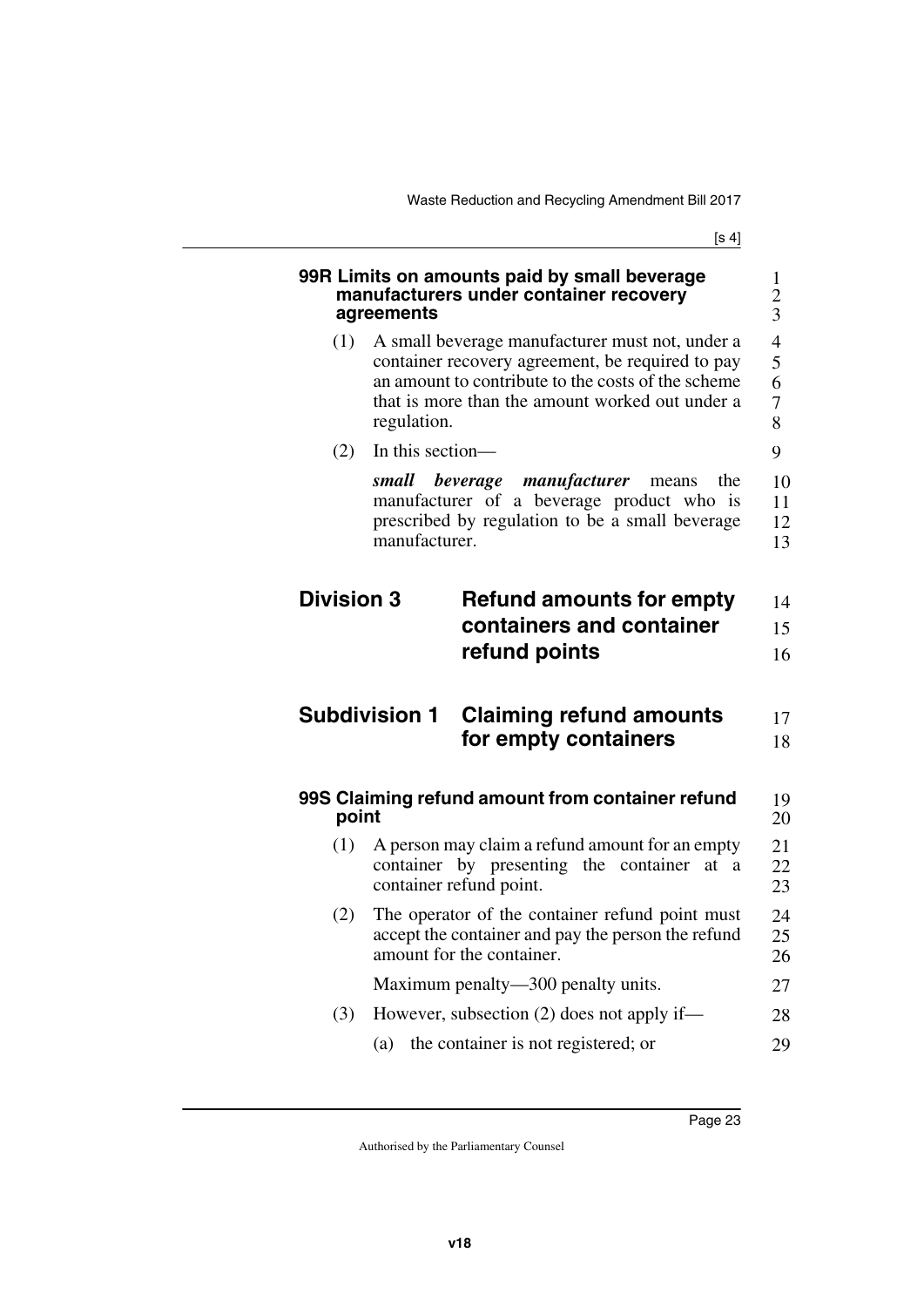<span id="page-25-1"></span><span id="page-25-0"></span>

|     | (b) | the refund marking is not displayed on the<br>container; or                                                                                                                                                                      | 1<br>$\overline{2}$                |
|-----|-----|----------------------------------------------------------------------------------------------------------------------------------------------------------------------------------------------------------------------------------|------------------------------------|
|     | (c) | the operator of the container refund point<br>reasonably believes a refund amount has<br>already been paid for the container; or                                                                                                 | 3<br>$\overline{\mathcal{A}}$<br>5 |
|     | (d) | if the person is required to give the operator<br>a refund declaration under section 99T—the<br>comply<br>with<br>does<br>the<br>person<br>not<br>requirement; or                                                                | 6<br>7<br>8<br>9                   |
|     | (e) | if a sign at the container refund point states<br>that the operator of the container refund<br>point pays refund amounts in a way other<br>than in cash—the person refuses to accept<br>the refund amount paid in the other way. | 10<br>11<br>12<br>13<br>14         |
|     |     | Note—                                                                                                                                                                                                                            | 15                                 |
|     |     | See section 99V for provisions about the ways the<br>operator of a container refund point may pay<br>refund amounts.                                                                                                             | 16<br>17<br>18                     |
| (4) |     | This section does not apply to a container refund<br>point that is a reverse vending machine.                                                                                                                                    | 19<br>20                           |
|     |     | 99T Refund declaration and proof of identity                                                                                                                                                                                     | 21                                 |
| (1) |     | A person who claims a refund amount at a<br>container refund point under section 99S must<br>give the operator of the container refund point a<br>refund declaration if-                                                         | 22<br>23<br>24<br>25               |
|     |     | (a) the claim is for a bulk quantity of empty<br>containers and the person has not entered<br>into a bulk claim arrangement with the<br>operator; or                                                                             | 26<br>27<br>28<br>29               |
|     | (b) | the operator asks the person for a refund<br>declaration.                                                                                                                                                                        | 30<br>31                           |
|     |     | Maximum penalty—100 penalty units.                                                                                                                                                                                               | 32                                 |
| (2) |     | A refund declaration is a notice in which a person<br>declares, for the containers for which the person is<br>claiming a refund amount-                                                                                          | 33<br>34<br>35                     |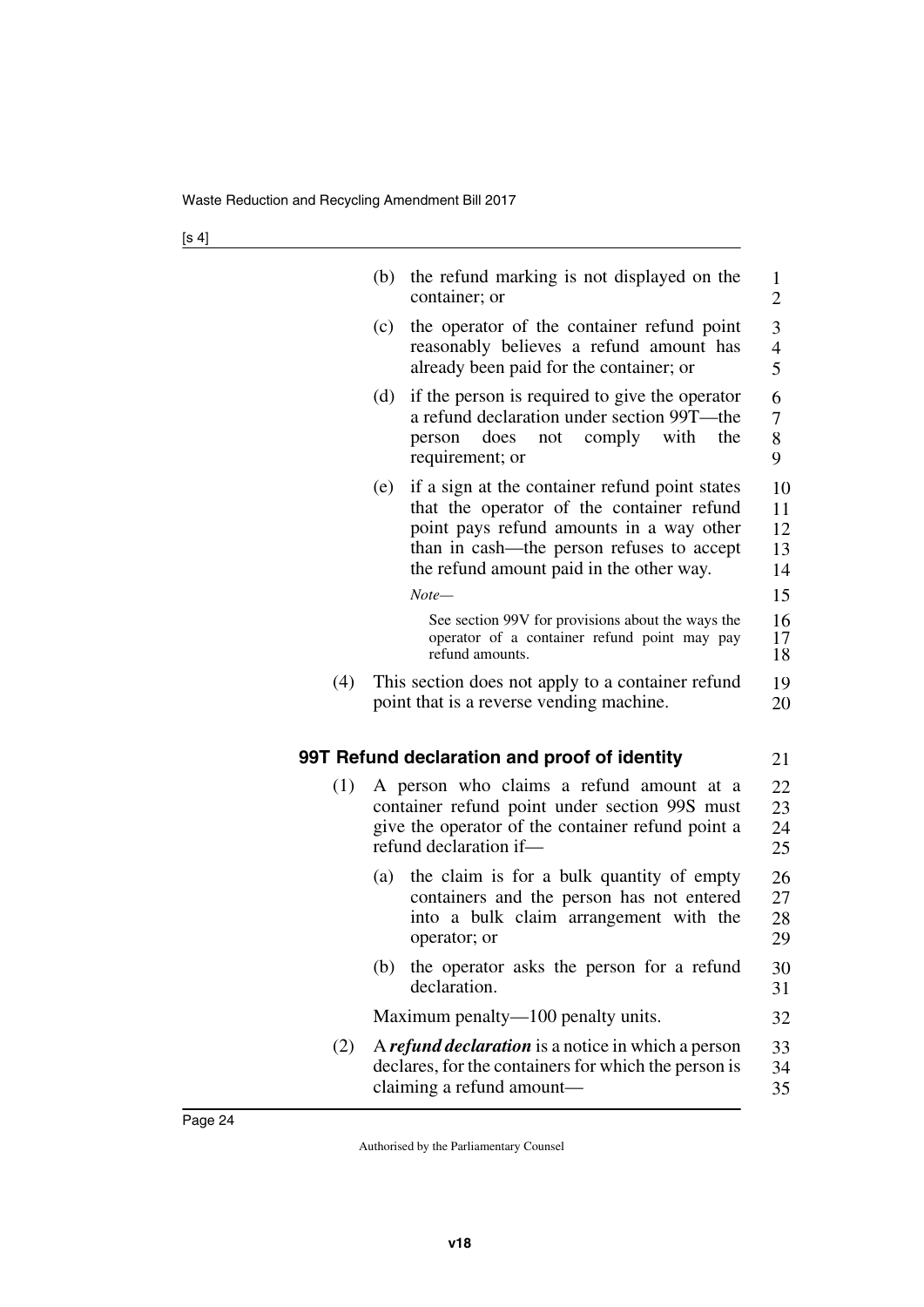|     | (a) | the containers were collected in Queensland<br>a corresponding jurisdiction for the<br>or<br>purpose of claiming the refund amount<br>under the scheme or a corresponding<br>scheme; and | 1<br>$\overline{c}$<br>$\begin{array}{c} 3 \\ 4 \\ 5 \end{array}$ |
|-----|-----|------------------------------------------------------------------------------------------------------------------------------------------------------------------------------------------|-------------------------------------------------------------------|
|     | (b) | that the person reasonably believes-                                                                                                                                                     | 6                                                                 |
|     |     | (i)<br>all the containers display the refund<br>marking; and                                                                                                                             | $\overline{7}$<br>8                                               |
|     |     | all the containers are registered; and<br>(ii)                                                                                                                                           | 9                                                                 |
|     |     | (iii) a refund amount has not previously<br>been paid for the containers.                                                                                                                | 10<br>11                                                          |
| (3) |     | A refund declaration must be—                                                                                                                                                            | 12                                                                |
|     | (a) | in the approved form; and                                                                                                                                                                | 13                                                                |
|     | (b) | signed by the<br>making<br>the<br>person<br>declaration; and                                                                                                                             | 14<br>15                                                          |
|     | (c) | accompanied by an official document<br>containing the person's photograph (for<br>example, a passport or driver licence) as<br>proof of the person's identity.                           | 16<br>17<br>18<br>19                                              |
| (4) |     | In this section—                                                                                                                                                                         | 20                                                                |
|     |     | <b>bulk claim arrangement</b> , between a person and<br>the operator of a container refund point, is an<br>arrangement in writing-                                                       | 21<br>22<br>23                                                    |
|     | (a) | under which the operator agrees to accept<br>claims for refund amounts<br>for<br>bulk<br>quantities of empty containers from the<br>person; and                                          | 24<br>25<br>26<br>27                                              |
|     | (b) | that states the person's obligations under the<br>arrangement in relation to claiming the<br>refund<br>amounts<br>and delivering empty<br>containers to the container refund point.      | 28<br>29<br>30<br>31                                              |
|     |     | <b>bulk quantity</b> , of empty containers, means the<br>quantity of containers prescribed by regulation.                                                                                | 32<br>33                                                          |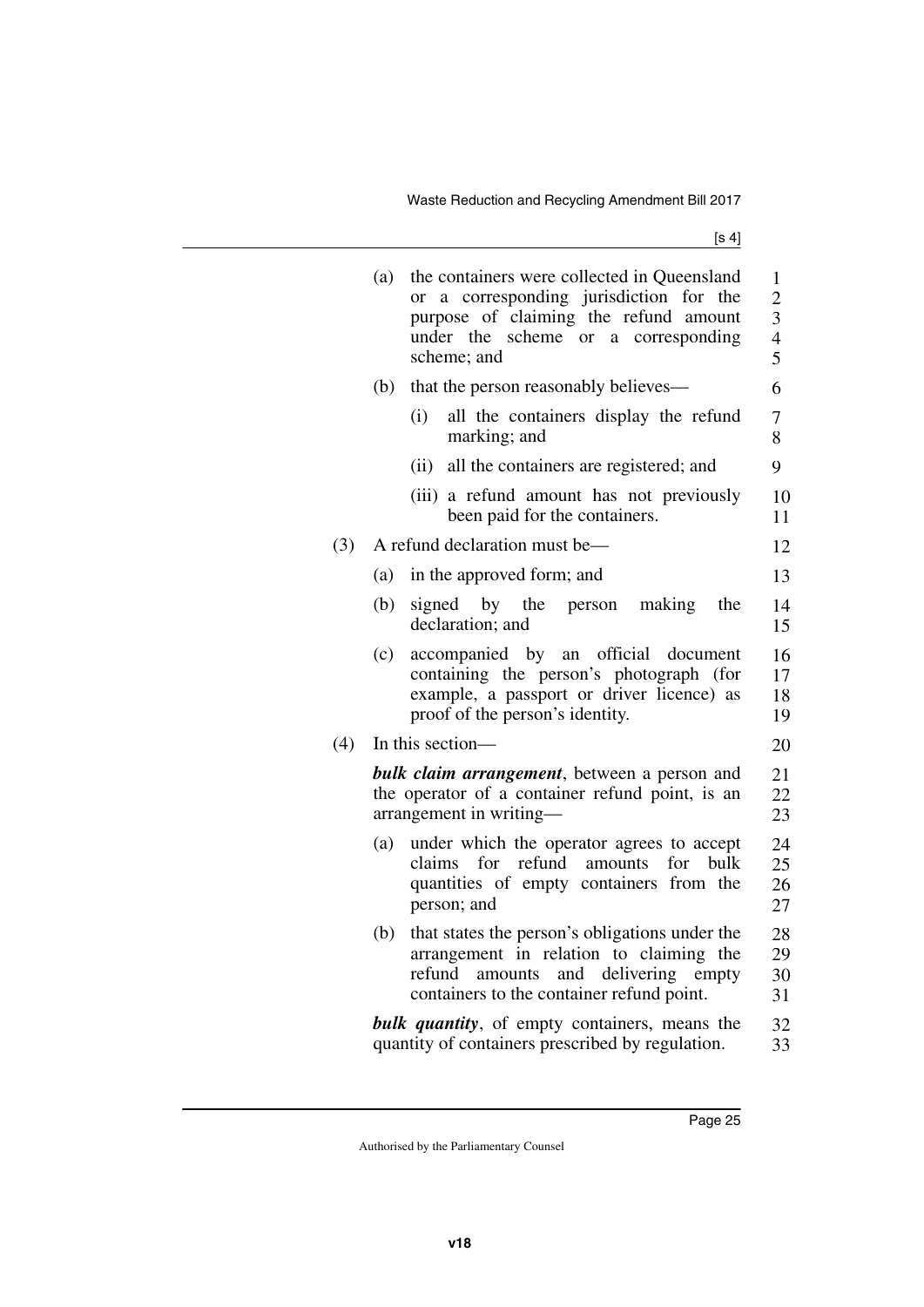<span id="page-27-1"></span><span id="page-27-0"></span>

|     | machine | 99U Claiming refund amount from reverse vending                                                                                                                                                    | 1<br>$\overline{2}$        |  |
|-----|---------|----------------------------------------------------------------------------------------------------------------------------------------------------------------------------------------------------|----------------------------|--|
| (1) |         | A person may claim a refund amount for an empty<br>container from a reverse vending machine by<br>placing the container in the machine.                                                            | 3<br>$\overline{4}$<br>5   |  |
| (2) |         | A refund amount is paid for the container when<br>the reverse vending machine—                                                                                                                     |                            |  |
|     | (a)     | accepts the container; and                                                                                                                                                                         | 8                          |  |
|     | (b)     | dispenses the refund amount<br>for<br>the<br>container in a way mentioned in subsection<br>$(3)$ ; and                                                                                             | 9<br>10<br>11              |  |
|     | (c)     | gives the person a written record of—                                                                                                                                                              | 12                         |  |
|     |         | the container accepted; and<br>(i)                                                                                                                                                                 | 13                         |  |
|     |         | the refund amount for the container;<br>(ii)<br>and                                                                                                                                                | 14<br>15                   |  |
|     |         | (iii) how and, if the refund amount was not<br>dispensed to the person, to whom the<br>refund amount was dispensed.                                                                                | 16<br>17<br>18             |  |
| (3) |         | A refund amount may be dispensed by a reverse<br>vending machine in the following ways—                                                                                                            |                            |  |
|     | (a)     | to the person claiming the refund amount—                                                                                                                                                          | 21                         |  |
|     |         | (i)<br>in cash; or                                                                                                                                                                                 | 22                         |  |
|     |         | (ii) in another way stated on a sign that is<br>on or near the machine;                                                                                                                            | 23<br>24                   |  |
|     | (b)     | if a sign on or near the machine states that<br>for<br>refund<br>empty containers<br>amounts<br>accepted by the machine are paid to another<br>entity—by paying the amount to the other<br>entity. | 25<br>26<br>27<br>28<br>29 |  |
|     |         | Example of an entity refund amounts may be paid<br>$to-$                                                                                                                                           | 30<br>31                   |  |
|     |         | A reverse vending machine raises money for a<br>charity by paying refund amounts to the charity.                                                                                                   | 32<br>33                   |  |
| (4) |         | A written record may be given under subsection                                                                                                                                                     | 34                         |  |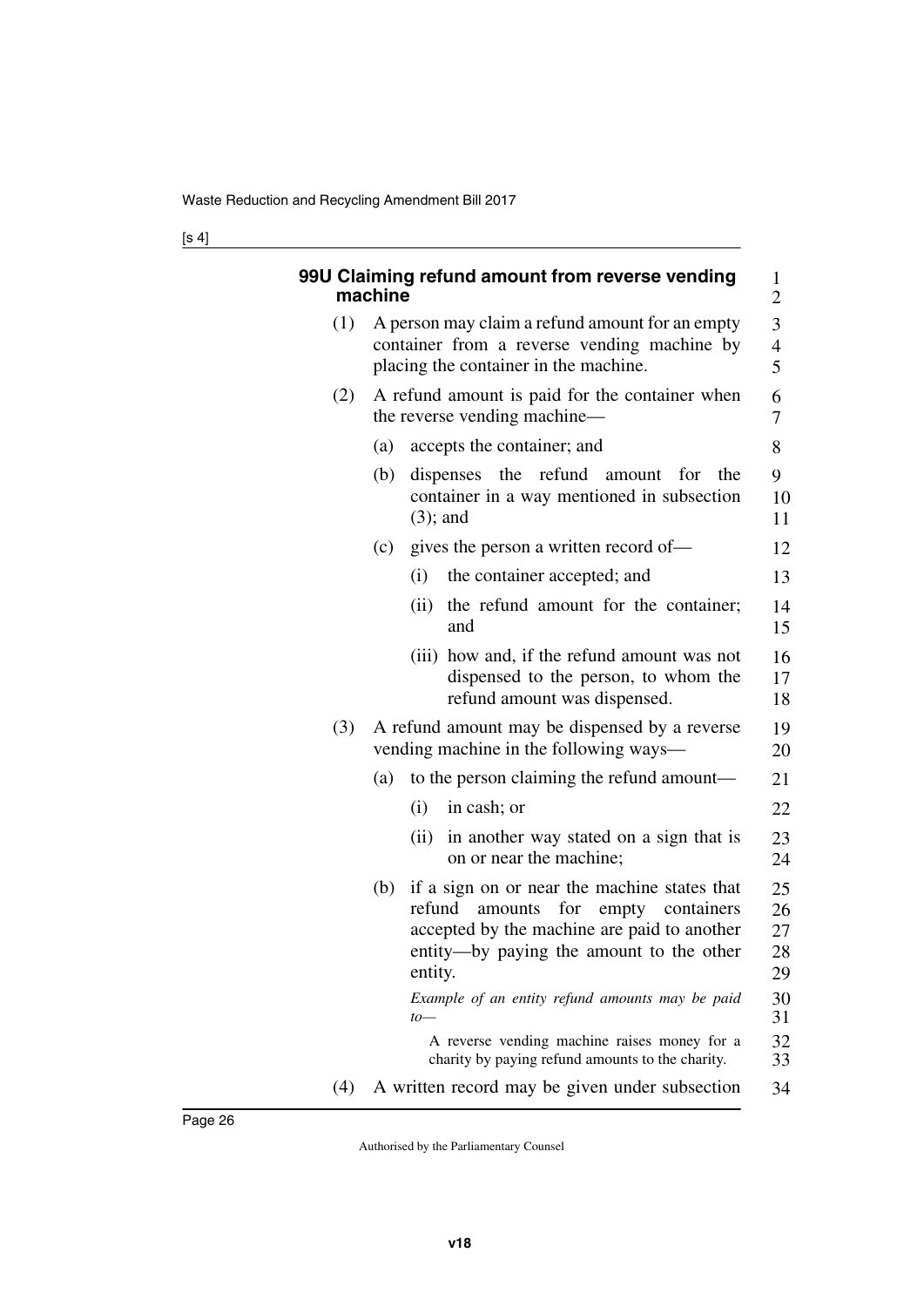<span id="page-28-3"></span><span id="page-28-2"></span><span id="page-28-1"></span><span id="page-28-0"></span>

|     | $(2)(c)$ electronically.                                                                                                                                                        | $\mathbf{1}$         |  |  |
|-----|---------------------------------------------------------------------------------------------------------------------------------------------------------------------------------|----------------------|--|--|
|     | 99V Ways refund amount may be paid                                                                                                                                              | $\overline{2}$       |  |  |
| (1) | The operator of a container refund point may pay<br>refund amounts for containers presented at the<br>container refund point-                                                   |                      |  |  |
|     | (a)<br>in cash or another way; or                                                                                                                                               | 6                    |  |  |
|     | (b)<br>in 1 or more ways; or                                                                                                                                                    | 7                    |  |  |
|     | in different ways for different quantities of<br>(c)<br>containers.                                                                                                             | 8<br>9               |  |  |
|     | Examples of ways in which refund amounts may be paid—                                                                                                                           | 10                   |  |  |
|     | in cash                                                                                                                                                                         | 11                   |  |  |
|     | by electronic funds transfer to a bank account or<br>credit card account                                                                                                        | 12<br>13             |  |  |
|     | as a voucher or card redeemable for cash, goods or<br>services                                                                                                                  | 14<br>15             |  |  |
| (2) | If an operator pays a refund amount other than in<br>cash, the operator must clearly display a sign at<br>the container refund point that states-                               | 16<br>17<br>18       |  |  |
|     | (a)<br>the way the operator pays the refund<br>amount; and                                                                                                                      | 19<br>20             |  |  |
|     | if the operator pays the refund amount in<br>(b)<br>different ways for different quantities of<br>containers—the quantities of containers that<br>apply for each different way. | 21<br>22<br>23<br>24 |  |  |
|     | 99W When refund amount must not be claimed                                                                                                                                      | 25                   |  |  |
|     | A person must not claim a refund amount for an<br>empty container at a container refund point if the<br>person knows, or ought reasonably to know—                              | 26<br>27<br>28       |  |  |
|     | a refund amount has already been paid for<br>(a)<br>the container; or                                                                                                           | 29<br>30             |  |  |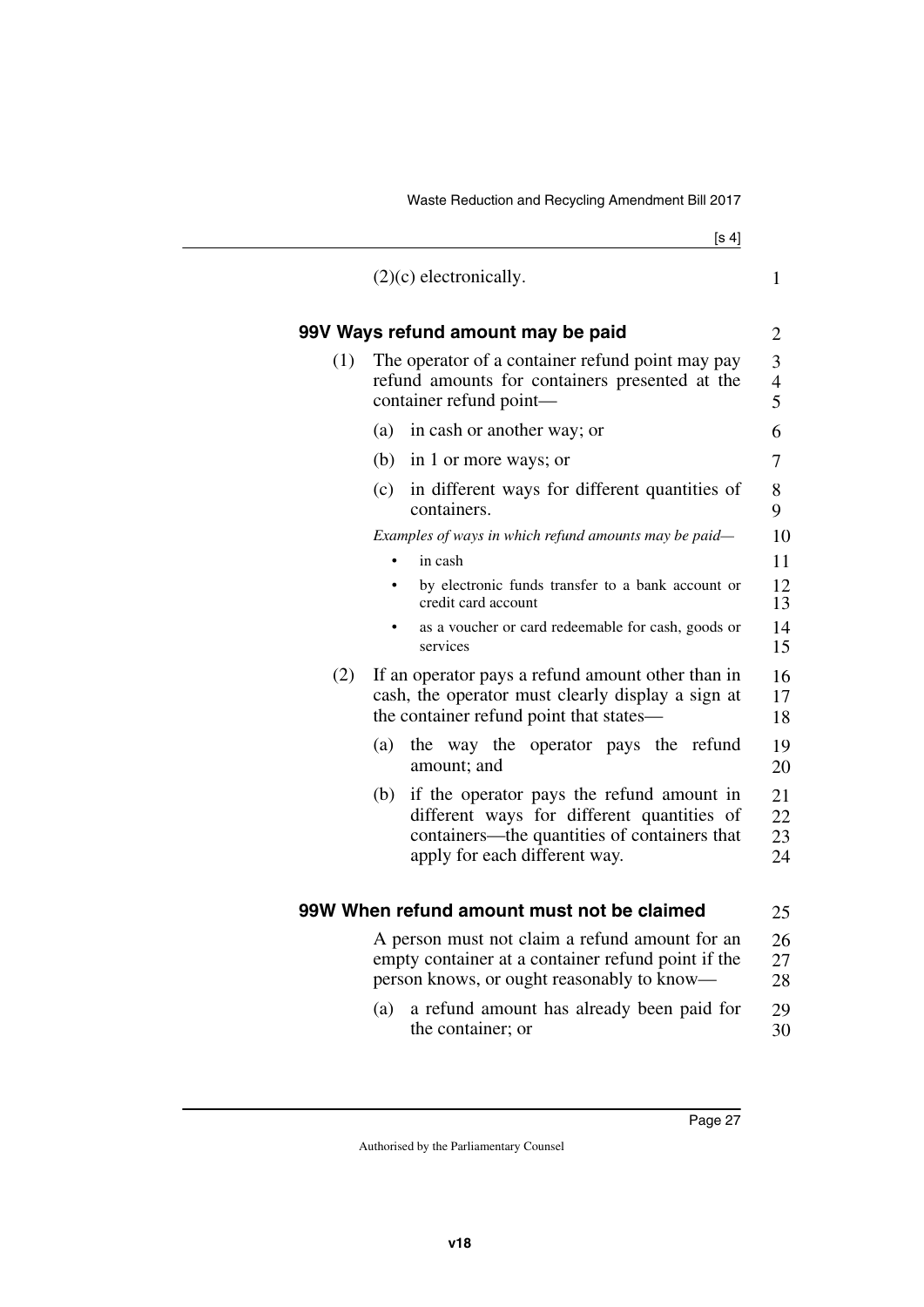<span id="page-29-3"></span><span id="page-29-2"></span><span id="page-29-1"></span><span id="page-29-0"></span>

|                      | (b)                                                               |      | a recovery amount has been paid to the<br>operator of a material recovery facility for<br>the container.                       | $\mathbf{1}$<br>$\overline{c}$<br>3 |  |
|----------------------|-------------------------------------------------------------------|------|--------------------------------------------------------------------------------------------------------------------------------|-------------------------------------|--|
|                      |                                                                   |      | Maximum penalty—100 penalty units.                                                                                             | $\overline{4}$                      |  |
| <b>Subdivision 2</b> |                                                                   |      | <b>Other obligations of</b><br>container refund point<br>operators                                                             | 5<br>6<br>7                         |  |
|                      | machine                                                           |      | 99X Obligations of operator of reverse vending                                                                                 | 8<br>9                              |  |
| (1)                  |                                                                   |      | This section applies to the operator of a container<br>refund point that is a reverse vending machine.                         | 10<br>11                            |  |
| (2)                  | The operator must ensure, as far as is reasonably<br>practicable- |      |                                                                                                                                |                                     |  |
|                      | (a)                                                               |      | the reverse vending machine is working<br>properly; and                                                                        | 14<br>15                            |  |
|                      | (b)                                                               |      | if the machine is not working properly—                                                                                        | 16                                  |  |
|                      |                                                                   | (i)  | the machine is turned off; or                                                                                                  | 17                                  |  |
|                      |                                                                   | (ii) | a sign or other method is used to<br>indicate to users the machine is not<br>working properly; and                             | 18<br>19<br>20                      |  |
|                      | (c)                                                               | and  | the machine does not accept an empty<br>container if the machine is not able to<br>dispense a refund amount for the container; | 21<br>22<br>23<br>24                |  |
|                      | (d)                                                               |      | the machine does not dispense a refund<br>amount for a container if-                                                           | 25<br>26                            |  |
|                      |                                                                   | (i)  | the container is not registered; or                                                                                            | 27                                  |  |
|                      |                                                                   | (ii) | the container does not display the<br>refund marking and a barcode for a<br>beverage product; and                              | 28<br>29<br>30                      |  |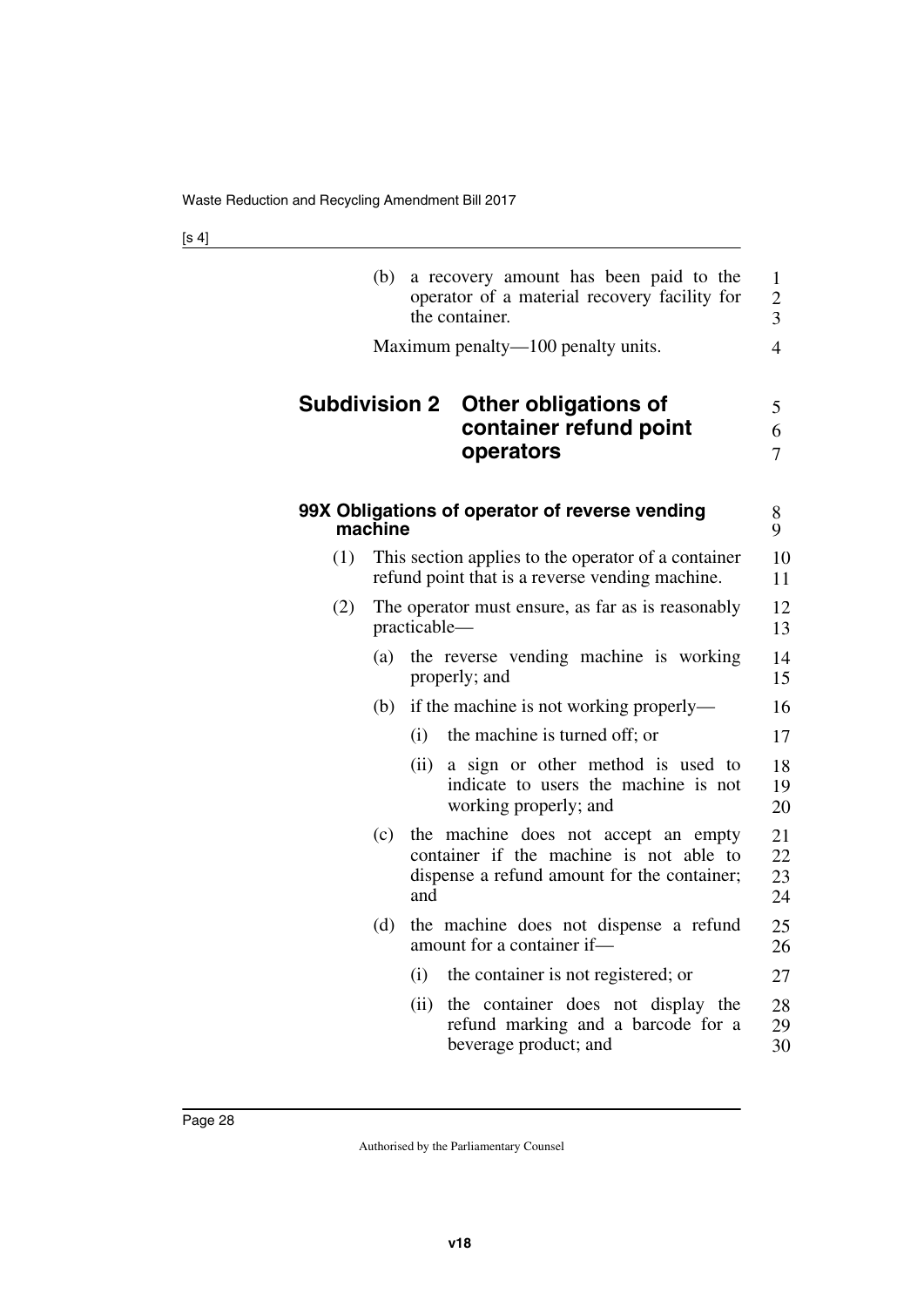<span id="page-30-1"></span><span id="page-30-0"></span>

|     | (e)<br>the | following information is<br>clearly<br>displayed on or near the machine-                                                                                                                               | 1<br>$\overline{2}$        |
|-----|------------|--------------------------------------------------------------------------------------------------------------------------------------------------------------------------------------------------------|----------------------------|
|     | (i)        | the types of container that can be<br>accepted by the machine;                                                                                                                                         | 3<br>$\overline{4}$        |
|     | (ii)       | if the machine dispenses the refund<br>amount for a container other than in<br>cash—the way the refund amount is<br>dispensed;                                                                         | 5<br>6<br>7<br>8           |
|     |            | Examples of ways other than cash in which a<br>refund amount may be dispensed-                                                                                                                         | 9<br>10                    |
|     |            | issuing a voucher or card redeemable<br>for cash, goods or services                                                                                                                                    | 11<br>12                   |
|     |            | crediting the amount to a bank account<br>or credit card account using electronic<br>funds transfer                                                                                                    | 13<br>14<br>15             |
|     |            | (iii) if the refund amount for an empty<br>container is dispensed by being paid to<br>an entity other than the person who<br>claims the refund amount—the entity<br>to whom the refund amount is paid. | 16<br>17<br>18<br>19<br>20 |
|     |            | Example of an entity to whom a refund amount<br>may be paid—                                                                                                                                           | 21<br>22                   |
|     |            | A reverse vending machine raises money for<br>a charity by paying refund amounts to the<br>charity.                                                                                                    | 23<br>24<br>25             |
|     |            | Maximum penalty—300 penalty units.                                                                                                                                                                     | 26                         |
|     |            | 99Y Container refund point operator must keep<br>refund declarations                                                                                                                                   | 27<br>28                   |
| (1) |            | The operator of a container refund point must—                                                                                                                                                         | 29                         |
|     | (a)        | keep each refund declaration given to the<br>operator for at least 5 years after the<br>declaration was given; and                                                                                     | 30<br>31<br>32             |
|     | (b)        | for the proof of identity document<br>mentioned in<br>section $99T(3)(c)$<br>that<br>accompanied the declaration-                                                                                      | 33<br>34<br>35             |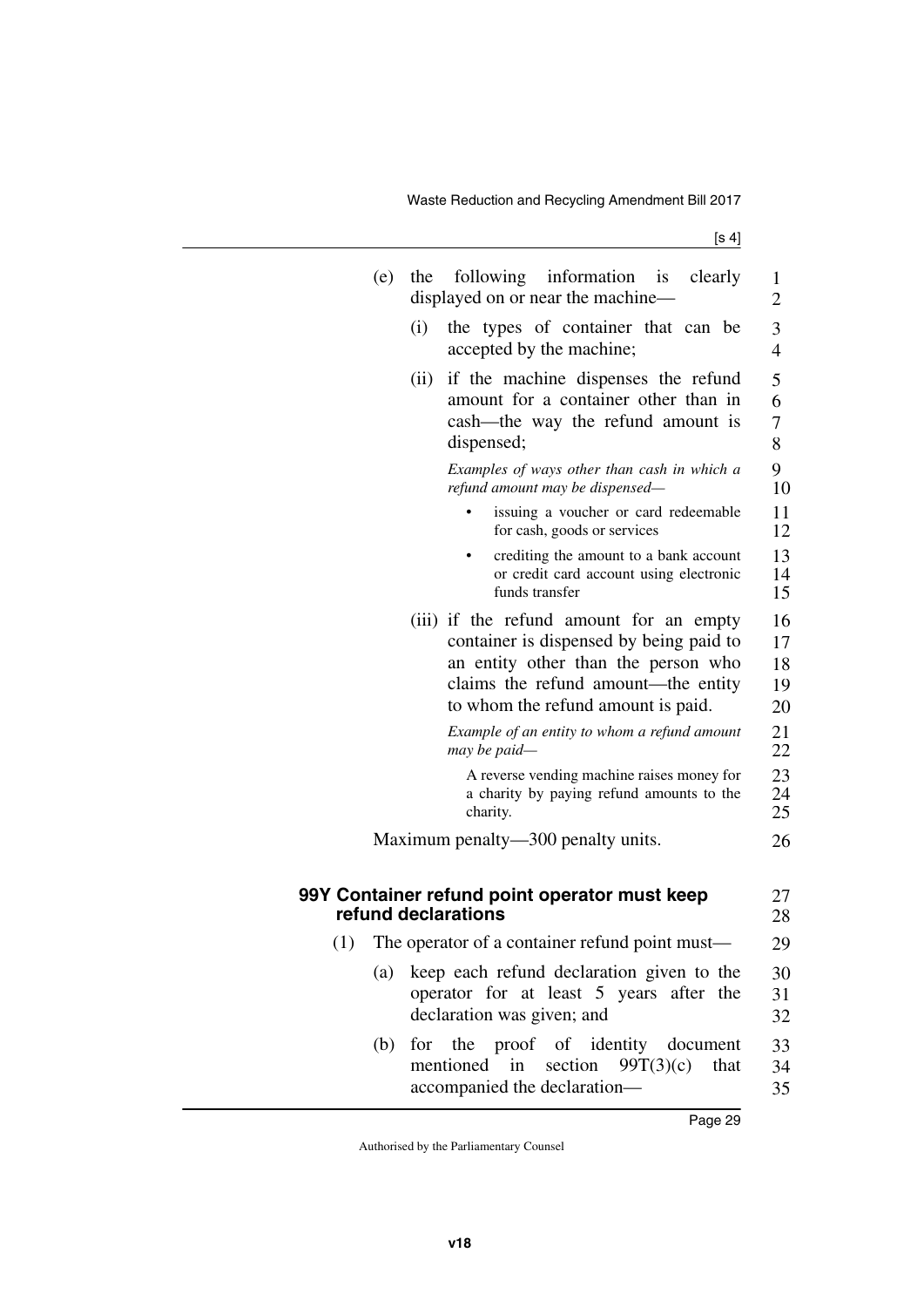<span id="page-31-5"></span><span id="page-31-4"></span><span id="page-31-3"></span><span id="page-31-2"></span><span id="page-31-1"></span><span id="page-31-0"></span>

|     |     | (i)  | make a copy of the proof of identity<br>document; and                                                                                                                                        | $\mathbf{1}$<br>$\overline{2}$ |
|-----|-----|------|----------------------------------------------------------------------------------------------------------------------------------------------------------------------------------------------|--------------------------------|
|     |     | (ii) | keep the copy with the declaration for<br>the period mentioned in paragraph (a);<br>and                                                                                                      | 3<br>4<br>5                    |
|     | (c) |      | if asked by an authorised person—produce<br>the declaration and copy of the proof of<br>identity document for inspection by the<br>authorised person.                                        | 6<br>7<br>8<br>9               |
|     |     |      | Maximum penalty—300 penalty units.                                                                                                                                                           | 10                             |
| (2) |     |      | For this section, a document may be made, kept or<br>produced for inspection—                                                                                                                | 11<br>12                       |
|     | (a) |      | electronically; or                                                                                                                                                                           | 13                             |
|     | (b) |      | by making, keeping or producing<br>for<br>inspection a copy of the document.                                                                                                                 | 14<br>15                       |
|     |     |      | <b>Subdivision 3 Container refund points</b>                                                                                                                                                 | 16                             |
|     |     |      | 99Z Container collection agreement required to<br>operate container refund point                                                                                                             | 17<br>18                       |
|     |     |      | A person must not operate a container refund<br>point unless a container collection agreement is in<br>force for the container refund point.                                                 | 19<br>20<br>21                 |
|     |     |      | Maximum penalty—500 penalty units.                                                                                                                                                           | 22                             |
|     |     |      | 99ZA Container collection agreement                                                                                                                                                          | 23                             |
| (1) |     |      | A container collection agreement is a written<br>agreement between the Organisation and the<br>operator of a container refund point that includes<br>provisions about the following matters— | 24<br>25<br>26<br>27           |
|     | (a) | the  | operator's obligations<br>under<br>the<br>agreement in relation to-                                                                                                                          | 28<br>29                       |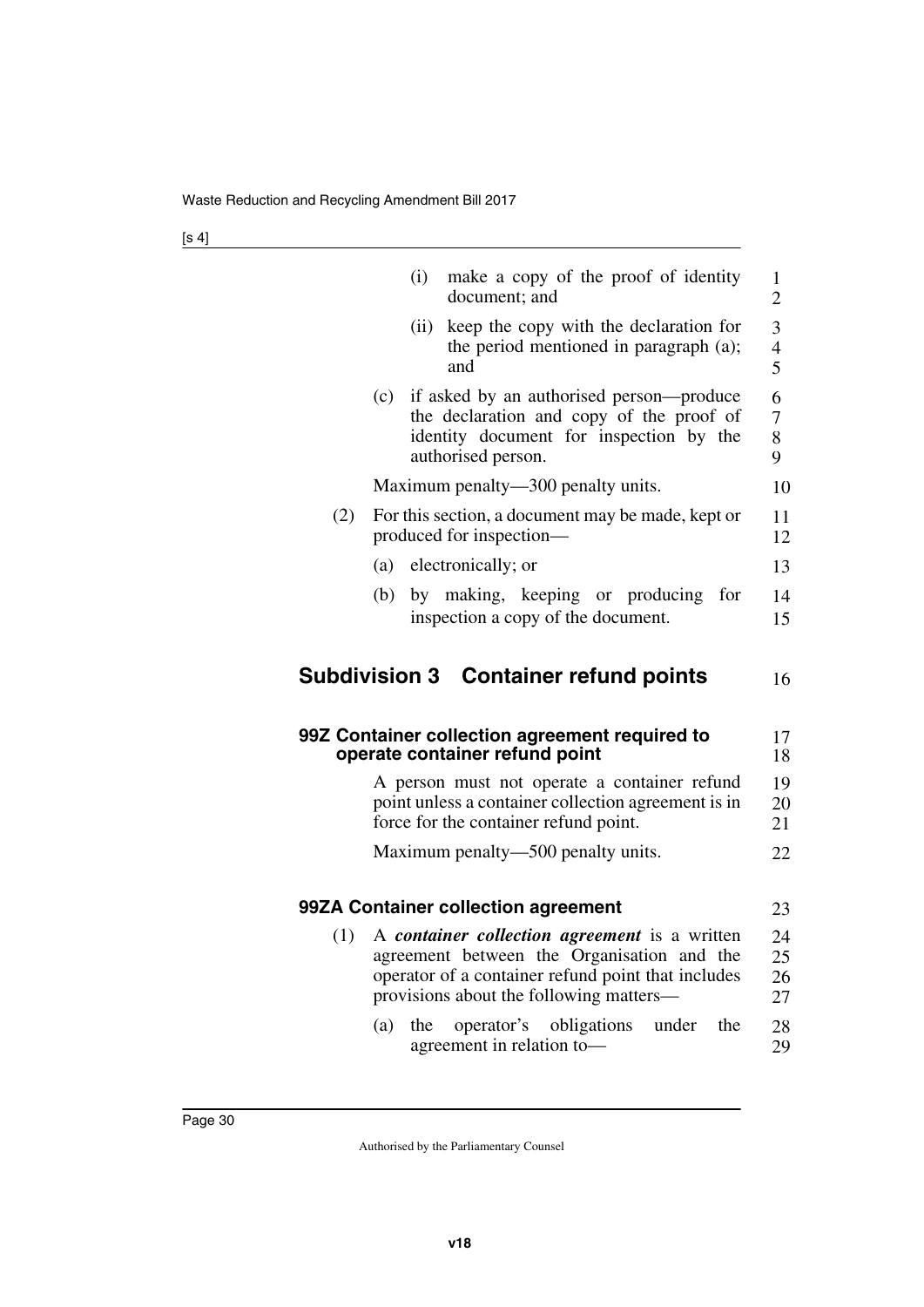|     | (i)                                                                                                                    | empty<br>containers<br>sorting<br>and<br>the containers,<br>transporting<br><sub>or</sub><br>arranging for the containers to be<br>transported, to a waste facility for<br>recycling; and  | 1<br>$\overline{c}$<br>3<br>$\overline{4}$<br>5 |
|-----|------------------------------------------------------------------------------------------------------------------------|--------------------------------------------------------------------------------------------------------------------------------------------------------------------------------------------|-------------------------------------------------|
|     | (ii)                                                                                                                   | keeping records, and reporting to the<br>Organisation, about the refund amounts<br>paid and containers collected, sorted<br>and transported for recycling by the<br>operator; and          | 6<br>$\overline{7}$<br>8<br>9<br>10             |
|     |                                                                                                                        | (iii) ensuring the container refund point is<br>accessible to the public, including by<br>operating the container refund point at<br>particular times;                                     | 11<br>12<br>13<br>14                            |
| (b) |                                                                                                                        | the amounts payable to the operator under<br>the agreement for-                                                                                                                            | 15<br>16                                        |
|     | (i)                                                                                                                    | refund amounts paid, or to be paid, by<br>the operator for containers<br>under<br>subdivision 1; and                                                                                       | 17<br>18<br>19                                  |
|     | (ii)                                                                                                                   | handling, sorting and transporting the<br>containers for recycling;                                                                                                                        | 20<br>21                                        |
| (c) |                                                                                                                        | when and how the operator may claim<br>amounts mentioned in paragraph (b) and<br>when and how the Organisation must pay<br>the amounts;                                                    | 22<br>23<br>24<br>25                            |
| (d) | if the agreement relates to a reverse vending<br>machine—the types of containers to be<br>collected using the machine; |                                                                                                                                                                                            |                                                 |
| (e) | the                                                                                                                    | whether the operator may subcontract the<br>operation of the container refund point and<br>operator's obligations to<br>the<br>Organisation if<br>the<br>operation<br>is<br>subcontracted; | 29<br>30<br>31<br>32<br>33                      |
| (f) |                                                                                                                        | a dispute resolution process for settling<br>disputes between the Organisation and the<br>operator;                                                                                        | 34<br>35<br>36                                  |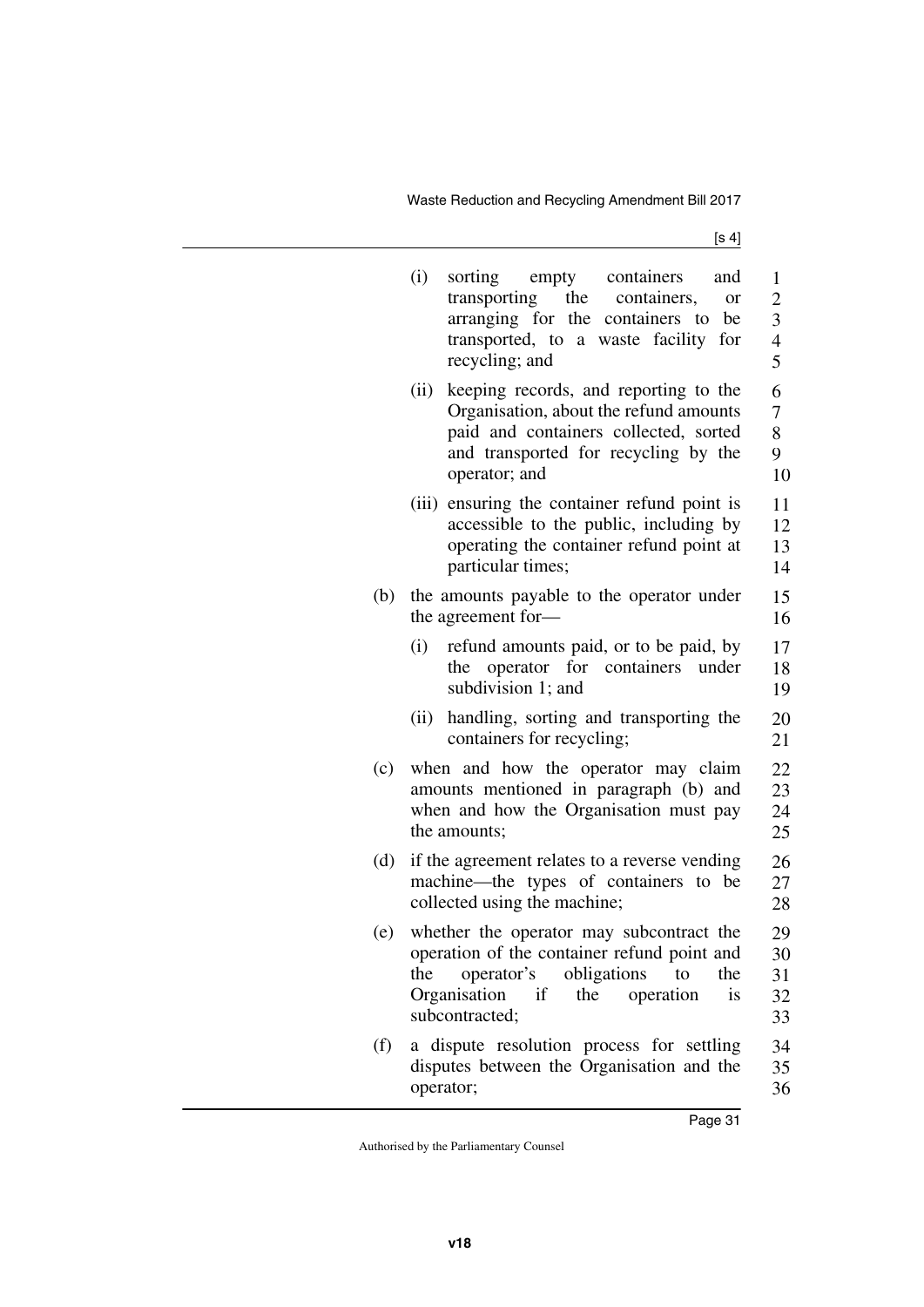<span id="page-33-1"></span><span id="page-33-0"></span>

|     | the term of the agreement and when the<br>(g)<br>agreement must be reviewed;                                                                                                                                                                                                                                                                 | 1<br>$\overline{2}$                             |
|-----|----------------------------------------------------------------------------------------------------------------------------------------------------------------------------------------------------------------------------------------------------------------------------------------------------------------------------------------------|-------------------------------------------------|
|     | a process for either party to the agreement to<br>(h)<br>seek an earlier review of the agreement or an<br>amendment to it;                                                                                                                                                                                                                   | $\mathfrak{Z}$<br>$\overline{\mathcal{L}}$<br>5 |
|     | other matters prescribed by regulation.<br>(i)                                                                                                                                                                                                                                                                                               | 6                                               |
| (2) | A container collection agreement must also<br>include the standard terms, about a matter<br>mentioned in subsection (1) or another matter,<br>prescribed by regulation.                                                                                                                                                                      | 7<br>8<br>9<br>10                               |
| (3) | The Organisation must give a person<br>an<br>information notice if-                                                                                                                                                                                                                                                                          | 11<br>12                                        |
|     | the person asks the Organisation, in writing,<br>(a)<br>enter into<br>a container collection<br>to<br>agreement for the purpose of the person<br>operating a container refund point; and                                                                                                                                                     | 13<br>14<br>15<br>16                            |
|     | the Organisation decides not to enter into a<br>(b)<br>container collection agreement with the<br>person.                                                                                                                                                                                                                                    | 17<br>18<br>19                                  |
|     | Note—                                                                                                                                                                                                                                                                                                                                        | 20                                              |
|     | See chapter 9 for provisions about internal and external<br>reviews for a decision under this subsection.                                                                                                                                                                                                                                    | 21<br>22                                        |
| (4) | For subsection $(3)$ , the Organisation is taken to<br>have decided not to enter into a container<br>collection agreement with a person if the<br>Organisation does not offer, in writing, to enter<br>into an agreement with the person within 20<br>business days after the person makes the request<br>mentioned in subsection $(3)(a)$ . | 23<br>24<br>25<br>26<br>27<br>28<br>29          |
|     | 99ZB Operator of container refund point may claim<br>payment for containers collected                                                                                                                                                                                                                                                        | 30<br>31                                        |
| (1) | The operator of a container refund point may<br>claim a collection amount from the Organisation<br>for containers collected by the operator.                                                                                                                                                                                                 | 32<br>33<br>34                                  |
| (2) | The claim must-                                                                                                                                                                                                                                                                                                                              | 35                                              |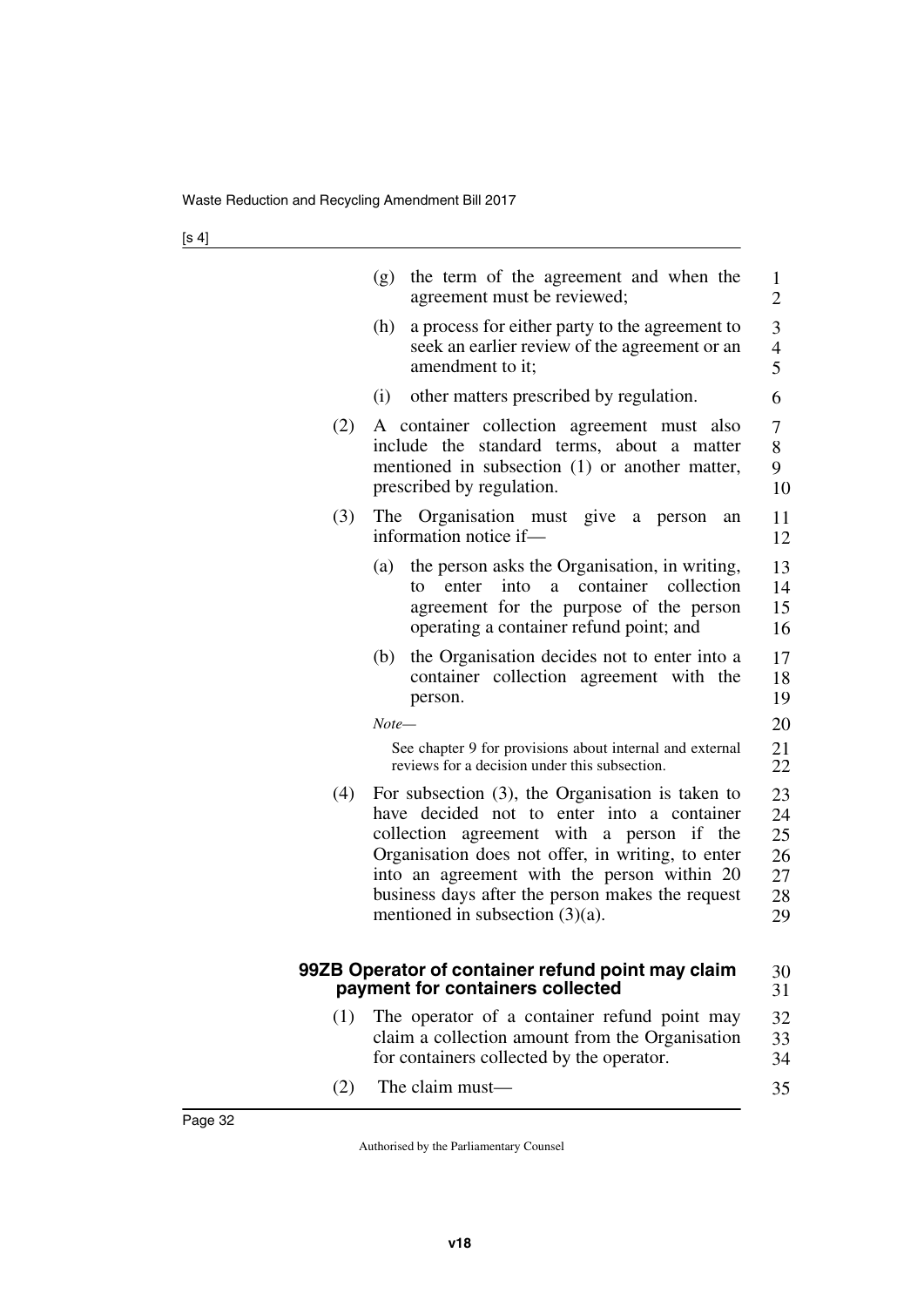|     | (a)                                                                                                                                                                                                                                            |      | be in the form required by the operator's<br>container collection agreement; and                                                                                               | 1<br>$\overline{2}$        |
|-----|------------------------------------------------------------------------------------------------------------------------------------------------------------------------------------------------------------------------------------------------|------|--------------------------------------------------------------------------------------------------------------------------------------------------------------------------------|----------------------------|
|     | (b)                                                                                                                                                                                                                                            |      | be signed by the operator; and                                                                                                                                                 | 3                          |
|     | (c)                                                                                                                                                                                                                                            |      | include details of-                                                                                                                                                            | $\overline{4}$             |
|     |                                                                                                                                                                                                                                                | (i)  | the number of containers the subject of<br>the claim and the amount of the refund<br>amounts paid for the containers; and                                                      | 5<br>6<br>7                |
|     |                                                                                                                                                                                                                                                | (ii) | facility<br>the<br>to<br>which<br>the<br>waste<br>for<br>containers<br>were<br>transported<br>recycling; and                                                                   | 8<br>9<br>10               |
|     | (d)                                                                                                                                                                                                                                            |      | be accompanied by the following-                                                                                                                                               | 11                         |
|     |                                                                                                                                                                                                                                                | (i)  | declaration<br>that<br>the<br>operator<br>a<br>reasonably believes all the containers<br>are registered and display the refund<br>marking;                                     | 12<br>13<br>14<br>15       |
|     |                                                                                                                                                                                                                                                | (ii) | copies of any refund declarations and<br>proof of identity documents mentioned<br>in section $99T(3)(c)$ that relate to the<br>containers;                                     | 16<br>17<br>18<br>19       |
|     |                                                                                                                                                                                                                                                |      | (iii) a notice signed by the operator of the<br>waste facility mentioned in paragraph<br>operator<br>declaring the<br>(c)(ii)<br>has<br>received the containers for recycling. | 20<br>21<br>22<br>23       |
| (3) | The Organisation must pay the collection amount<br>for the containers to the operator as required by<br>the container collection agreement.                                                                                                    |      |                                                                                                                                                                                | 24<br>25<br>26             |
| (4) | If the Organisation decides the collection amount<br>claimed for the containers is not payable to the<br>operator by the container collection agreement,<br>the Organisation must give the operator an<br>information notice for the decision. |      |                                                                                                                                                                                | 27<br>28<br>29<br>30<br>31 |
|     | Note—                                                                                                                                                                                                                                          |      |                                                                                                                                                                                | 32                         |
|     |                                                                                                                                                                                                                                                |      | See chapter 9 for provisions about internal and external<br>reviews of a decision under this subsection.                                                                       | 33<br>34                   |
| (5) |                                                                                                                                                                                                                                                |      | For subsection (4), the Organisation is taken to                                                                                                                               | 35                         |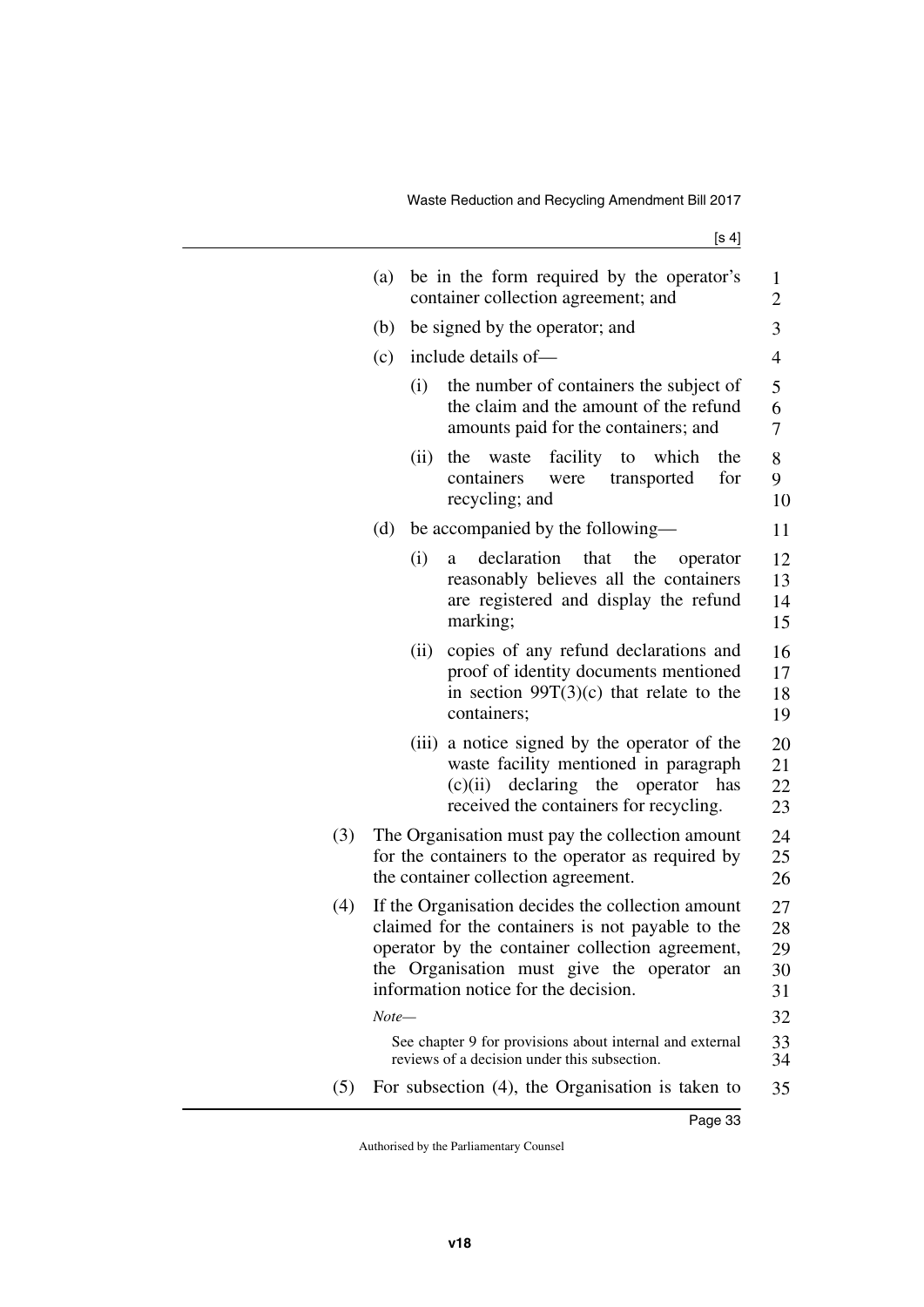<span id="page-35-1"></span><span id="page-35-0"></span>

|     | have decided the collection amount is not payable<br>to the operator under the container collection<br>agreement if the Organisation does not pay the<br>collection amount claimed for the containers<br>within the time required under the agreement. | 1<br>$\overline{c}$<br>$\overline{3}$<br>$\overline{4}$<br>5 |
|-----|--------------------------------------------------------------------------------------------------------------------------------------------------------------------------------------------------------------------------------------------------------|--------------------------------------------------------------|
| (6) | Subsection $(2)(c)(ii)$ and $(d)(iii)$ does not apply to<br>a container the subject of an extraordinary<br>circumstances exemption.                                                                                                                    | 6<br>7<br>8                                                  |
| (7) | In this section-                                                                                                                                                                                                                                       | 9                                                            |
|     | <i>collection amount</i> means an amount payable to<br>operator under a container collection<br>the<br>agreement for-                                                                                                                                  | 10<br>11<br>12                                               |
|     | refund amounts paid, or to be paid, by the<br>(a)<br>operator for containers under subdivision 1;<br>and                                                                                                                                               | 13<br>14<br>15                                               |
|     | handling, sorting and transporting the<br>(b)<br>containers for recycling.                                                                                                                                                                             | 16<br>17                                                     |
|     | 99ZC When container refund point operator must<br>not claim payment                                                                                                                                                                                    | 18<br>19                                                     |
| (1) | The operator of a container refund point must not<br>of<br>claim payment<br>an<br>amount<br>from<br>the<br>Organisation<br>container collection<br>under<br>a<br>agreement if the payment relates to a container<br>and any of the following apply—    | 20<br>21<br>22<br>23<br>24                                   |
|     | the operator has not paid a refund amount<br>(a)<br>for the container;                                                                                                                                                                                 | 25<br>26                                                     |
|     | the container is not registered;<br>(b)                                                                                                                                                                                                                | 27                                                           |
|     | the operator knows, or ought reasonably to<br>(c)<br>know, the container has been disposed of to<br>landfill, whether or not the operator has paid<br>a refund amount for the container.                                                               | 28<br>29<br>30<br>31                                         |
|     | Maximum penalty—300 penalty units.                                                                                                                                                                                                                     | 32                                                           |
| (2) | Subsection $(1)(c)$ does not apply to a container<br>subject of<br>is<br>the<br>extraordinary<br>that<br>an                                                                                                                                            | 33<br>34                                                     |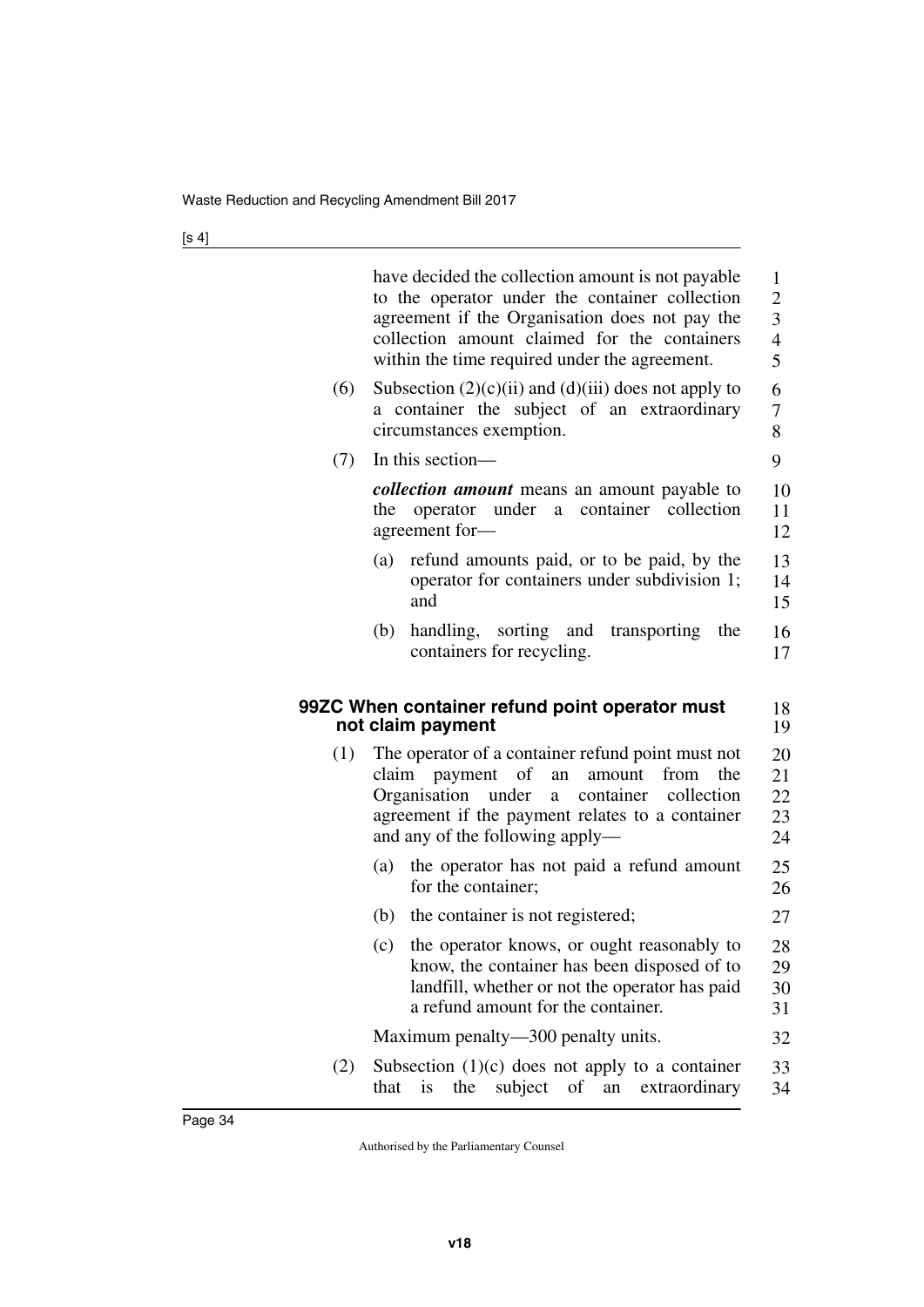|     | circumstances exemption.                                                                                                                                          | 1                                                  |
|-----|-------------------------------------------------------------------------------------------------------------------------------------------------------------------|----------------------------------------------------|
|     | 99ZD Operator must ensure containers sent for<br>recycling                                                                                                        | $rac{2}{3}$                                        |
| (1) | This section applies if—                                                                                                                                          | $\overline{4}$                                     |
|     | the operator of a container refund point has<br>(a)<br>paid a refund amount for a container; and                                                                  | 5<br>6                                             |
|     | the container is not the subject of an<br>(b)<br>extraordinary circumstances exemption.                                                                           | 7<br>8                                             |
| (2) | The operator must not allow the container to be<br>disposed of to landfill.                                                                                       | 9<br>10                                            |
|     | Maximum penalty—500 penalty units.                                                                                                                                | 11                                                 |
|     | facilities                                                                                                                                                        | 15                                                 |
|     |                                                                                                                                                                   |                                                    |
|     | 99ZE Meaning of material recovery facility                                                                                                                        |                                                    |
| (1) | A <i>material recovery facility</i> is a facility or other<br>place—                                                                                              |                                                    |
|     | at which recyclable waste is sorted and<br>(a)<br>prepared for recycling, whether or not the<br>waste is also recycled at the facility or place;<br><sub>or</sub> |                                                    |
|     | of another type prescribed by regulation as a<br>(b)<br>material recovery facility.                                                                               | 16<br>17<br>18<br>19<br>20<br>21<br>22<br>23<br>24 |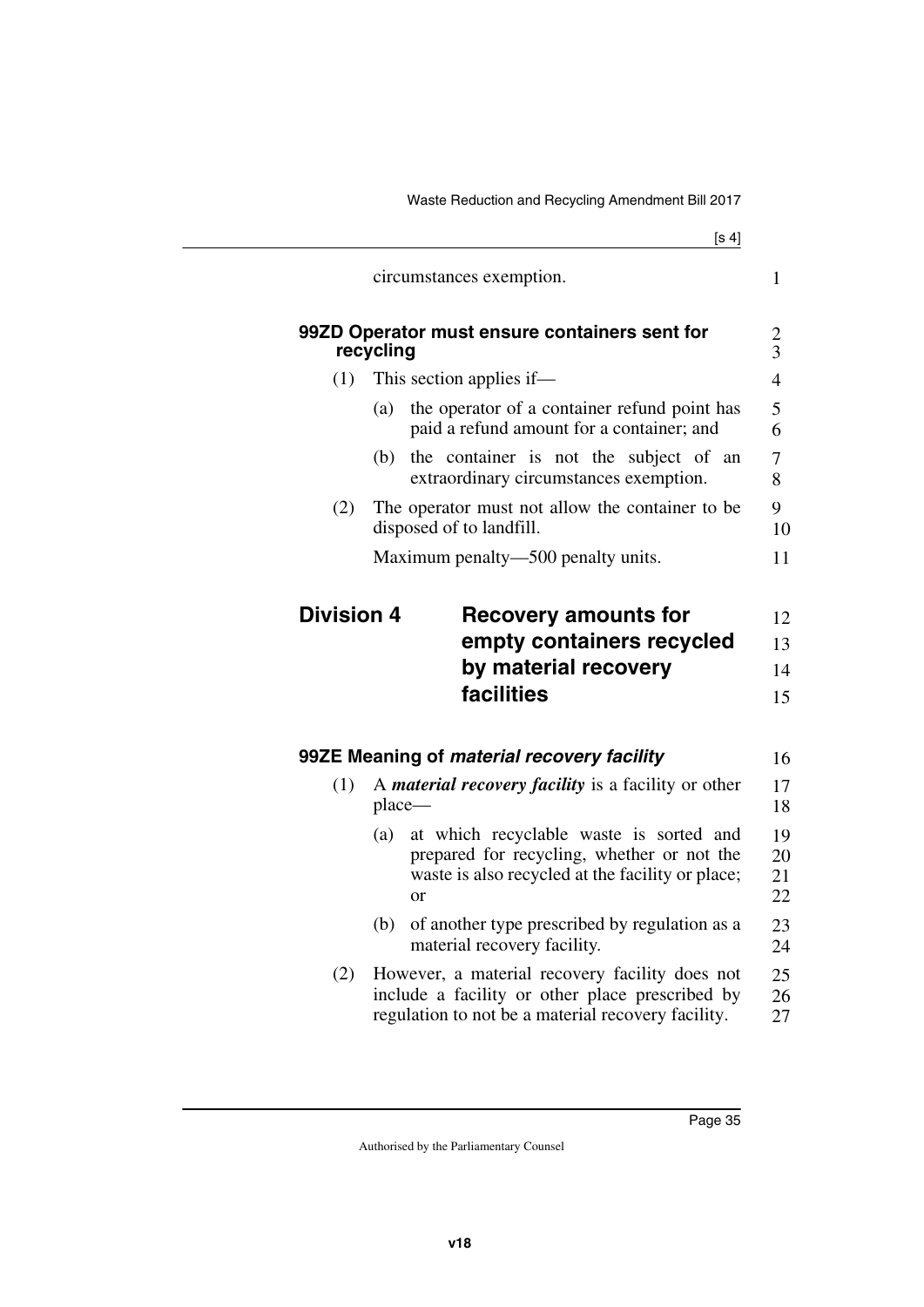|     | 99ZF Material recovery agreement                                                                                                                                                                                                                                         | $\mathbf{1}$                                                      |
|-----|--------------------------------------------------------------------------------------------------------------------------------------------------------------------------------------------------------------------------------------------------------------------------|-------------------------------------------------------------------|
| (1) | A <i>material recovery agreement</i> is a written<br>agreement between the Organisation and the<br>operator of a material recovery facility about the<br>payment of recovery amounts to the operator for<br>containers the operator sorts and prepares for<br>recycling. | $\overline{2}$<br>3<br>$\overline{4}$<br>5<br>6<br>$\overline{7}$ |
| (2) | A material recovery agreement must contain<br>provisions about the following matters-                                                                                                                                                                                    | 8<br>9                                                            |
|     | the types of containers the operator sorts and<br>(a)<br>prepares for recycling;                                                                                                                                                                                         | 10<br>11                                                          |
|     | (b)<br>the arrangements the operator has in place<br>for recycling the containers or sending the<br>containers to a waste facility for recycling;                                                                                                                        | 12<br>13<br>14                                                    |
|     | (c)<br>whether recovery amounts for quantities of<br>containers will be worked out based on the<br>actual number of containers or the recovery<br>amount protocol;                                                                                                       | 15<br>16<br>17<br>18                                              |
|     | (d)<br>when and how recovery amounts may be<br>claimed by the operator and will be paid by<br>the Organisation;                                                                                                                                                          | 19<br>20<br>21                                                    |
|     | a dispute resolution process for settling<br>(e)<br>disputes between the Organisation and the<br>operator;                                                                                                                                                               | 22<br>23<br>24                                                    |
|     | (f)<br>when the agreement must be reviewed;                                                                                                                                                                                                                              | 25                                                                |
|     | a process for either party to the agreement to<br>(g)<br>seek an earlier review of the agreement or an<br>amendment to it;                                                                                                                                               | 26<br>27<br>28                                                    |
|     | other matters prescribed by regulation.<br>(h)                                                                                                                                                                                                                           | 29                                                                |
| (3) | A material recovery agreement must also include<br>the standard terms, about a matter mentioned in<br>subsection (2) or another matter, prescribed by<br>regulation.                                                                                                     | 30<br>31<br>32<br>33                                              |
| (4) | The Organisation must give the operator of a<br>material recovery facility an information notice                                                                                                                                                                         | 34<br>35                                                          |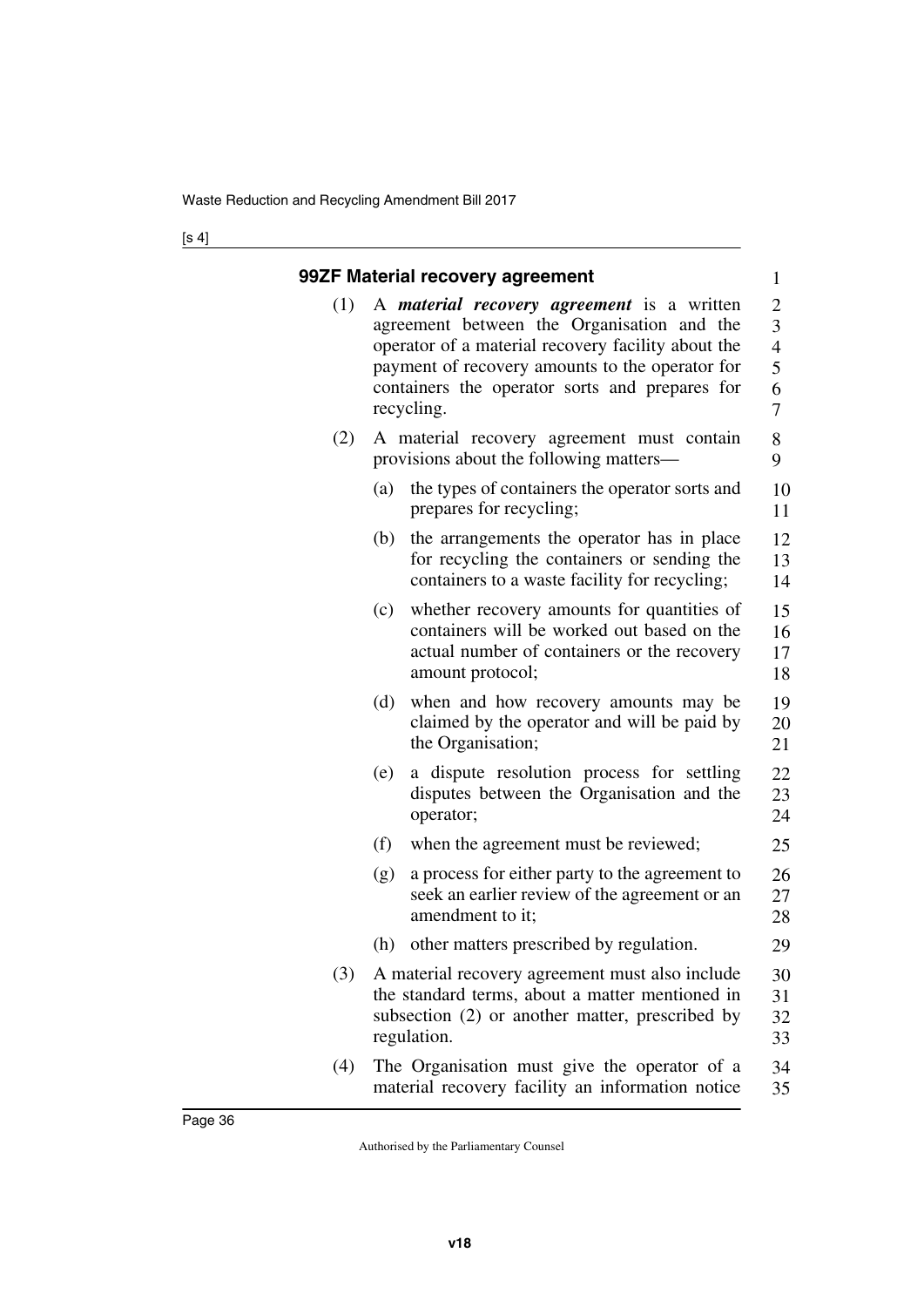|     | $if$ —                                                                                                                                                                                                                                                                                                                                                                                              | 1                                            |
|-----|-----------------------------------------------------------------------------------------------------------------------------------------------------------------------------------------------------------------------------------------------------------------------------------------------------------------------------------------------------------------------------------------------------|----------------------------------------------|
|     | (a)<br>the operator asks the Organisation, in<br>writing, to enter into a material recovery<br>agreement for the purpose of claiming<br>recovery amounts for containers; and                                                                                                                                                                                                                        | $\overline{2}$<br>3<br>$\overline{4}$<br>5   |
|     | the Organisation decides not to enter into a<br>(b)<br>recovery agreement<br>material<br>with<br>the<br>operator.                                                                                                                                                                                                                                                                                   | 6<br>7<br>8                                  |
|     | Note—                                                                                                                                                                                                                                                                                                                                                                                               | 9                                            |
|     | See chapter 9 for provisions about internal and external<br>reviews for a decision under this subsection.                                                                                                                                                                                                                                                                                           | 10<br>11                                     |
| (5) | For subsection $(4)$ , the Organisation is taken to<br>have decided not to enter into a material recovery<br>agreement with the operator of a material<br>recovery facility if the Organisation does not<br>offer, in writing, to enter into an agreement with<br>the operator within 20 business days after the<br>operator<br>mentioned<br>makes<br>the<br>request<br>in<br>subsection $(4)(a)$ . | 12<br>13<br>14<br>15<br>16<br>17<br>18<br>19 |
|     | 99ZG Meaning of recovery amount                                                                                                                                                                                                                                                                                                                                                                     | 20                                           |
| (1) | The <i>recovery amount</i> for a quantity of containers<br>$is-$                                                                                                                                                                                                                                                                                                                                    | 21<br>22                                     |
|     | if the number of containers in the quantity is<br>(a)<br>known—the total of the refund amounts for<br>the number of containers; or                                                                                                                                                                                                                                                                  | 23<br>24<br>25                               |
|     | otherwise—the amount worked out under<br>(b)<br>recovery amount protocol for<br>the<br>the<br>quantity.                                                                                                                                                                                                                                                                                             | 26<br>27<br>28                               |
| (2) | In this part, a recovery amount for a container—                                                                                                                                                                                                                                                                                                                                                    | 29                                           |
|     | has been claimed if the container is included<br>(a)<br>in a quantity of containers for which a<br>recovery amount has been claimed; and                                                                                                                                                                                                                                                            | 30<br>31<br>32                               |
|     |                                                                                                                                                                                                                                                                                                                                                                                                     |                                              |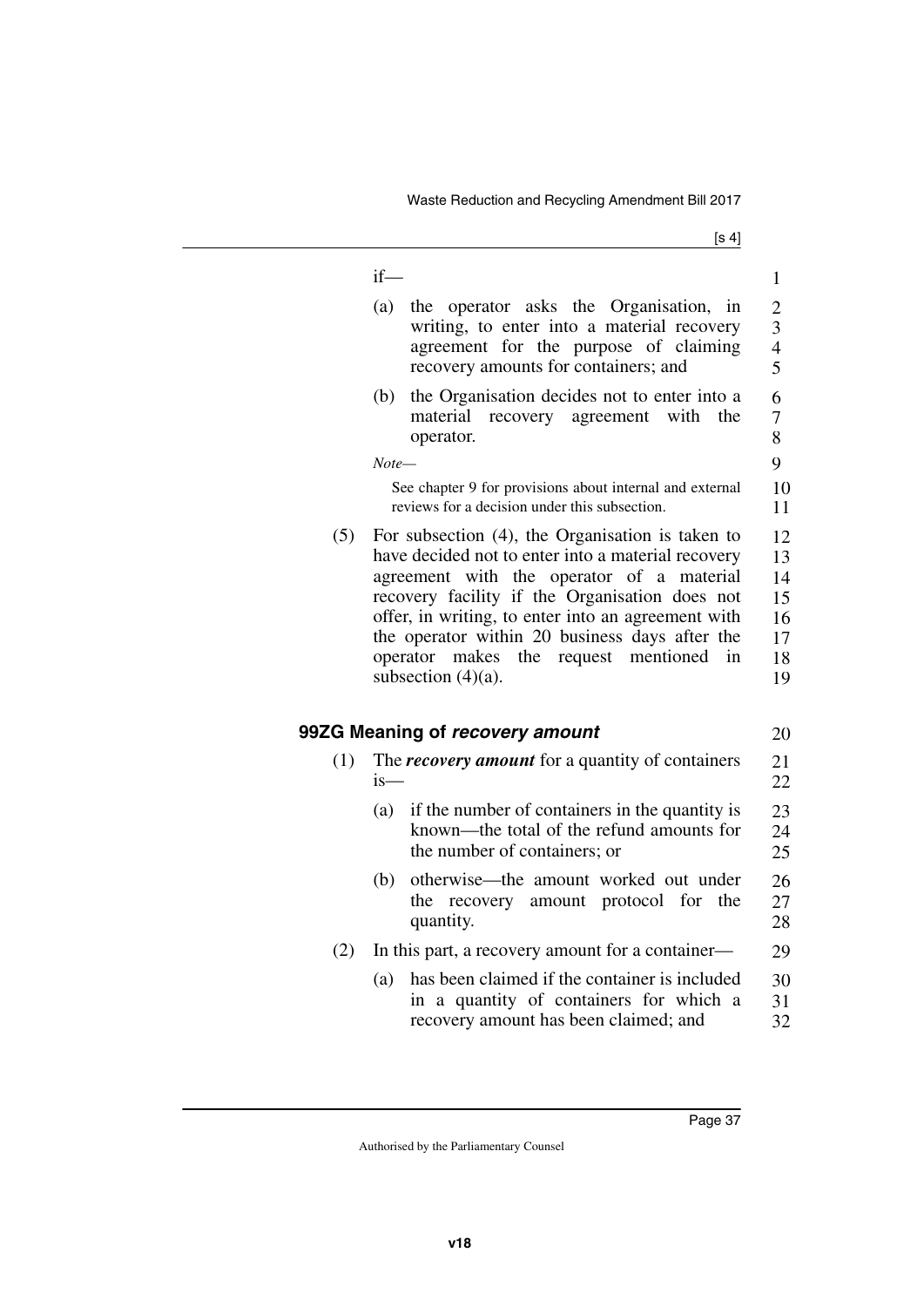|     | has been paid if the container is included in<br>(b)<br>quantity of containers for which<br>a.<br>a<br>recovery amount has been paid.                                                                                    | 1<br>$\overline{c}$<br>3   |
|-----|--------------------------------------------------------------------------------------------------------------------------------------------------------------------------------------------------------------------------|----------------------------|
|     | 99ZH Operator of material recovery facility may<br>claim recovery amounts                                                                                                                                                | 4<br>5                     |
| (1) | The operator of a material recovery facility may<br>claim the recovery amount for a quantity of<br>containers from the Organisation if the operator-                                                                     | 6<br>7<br>8                |
|     | into<br>(a)<br>has<br>entered<br>material<br>a<br>recovery<br>agreement with the Organisation; and                                                                                                                       | 9<br>10                    |
|     | has recycled the containers or sent the<br>(b)<br>containers to a waste facility for recycling.                                                                                                                          | 11<br>12                   |
| (2) | The claim must be in the form required by the<br>operator's material recovery agreement and<br>accompanied by-                                                                                                           | 13<br>14<br>15             |
|     | a notice signed by the operator declaring—<br>(a)                                                                                                                                                                        | 16                         |
|     | (i)<br>a refund amount has not been paid for<br>any of the containers in the quantity;<br>and                                                                                                                            | 17<br>18<br>19             |
|     | if the operator has recycled the<br>(ii)<br>containers-the operator has recycled<br>the containers; and                                                                                                                  | 20<br>21<br>22             |
|     | if the operator has sent the containers to a<br>(b)<br>waste facility for recycling—a notice signed<br>by the operator of the waste facility<br>declaring the operator has received the<br>containers for recycling; and | 23<br>24<br>25<br>26<br>27 |
|     | if the operator is claiming a recovery<br>(c)<br>amount worked out under the recovery<br>amount protocol—evidence the operator has<br>complied with the protocol for claiming the<br>recovery amount.                    | 28<br>29<br>30<br>31<br>32 |
| (3) | The Organisation must pay the recovery amount<br>for the quantity of containers to the operator as                                                                                                                       | 33<br>34                   |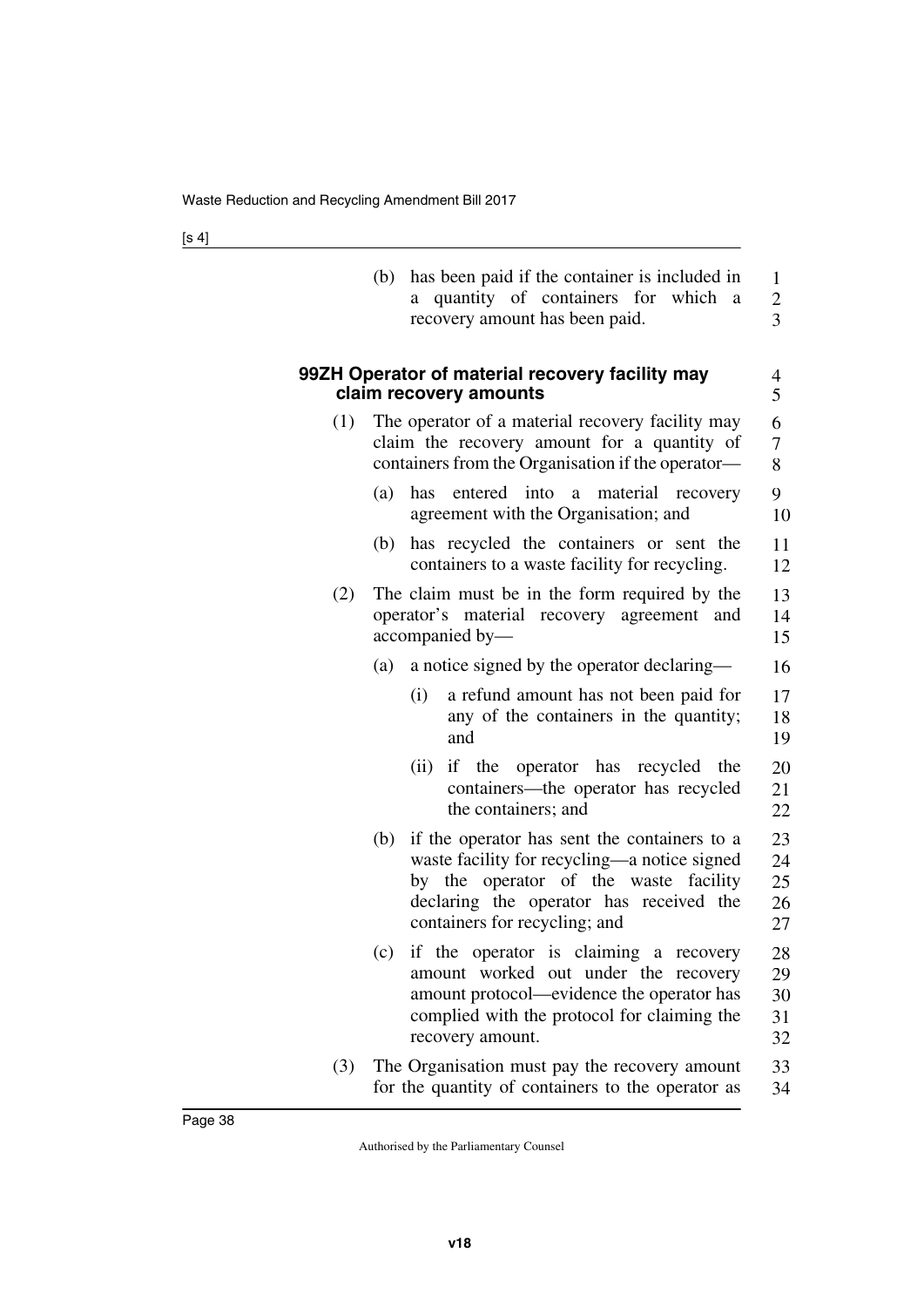|     | required under the material recovery agreement.                                                                                                                                                                                                                                                                                               | 1                                                                                        |
|-----|-----------------------------------------------------------------------------------------------------------------------------------------------------------------------------------------------------------------------------------------------------------------------------------------------------------------------------------------------|------------------------------------------------------------------------------------------|
| (4) | If the Organisation decides the recovery amount<br>claimed for the quantity of containers is not<br>payable under the material recovery agreement,<br>the Organisation must give the operator<br>an<br>information notice for the decision.<br>$Note-$<br>See chapter 9 for provisions about internal and external                            | $\overline{c}$<br>$\overline{\mathbf{3}}$<br>$\overline{\mathbf{4}}$<br>5<br>6<br>7<br>8 |
| (5) | reviews of a decision under this subsection.<br>For subsection $(4)$ , the Organisation is taken to<br>have decided the recovery amount is not payable<br>under the material recovery agreement if the<br>Organisation does not pay the recovery amount<br>claimed for a quantity of containers within the<br>time required by the agreement. | 9<br>10<br>11<br>12<br>13<br>14<br>15                                                    |
| (6) | Subsections $(1)(b)$ and $(2)(a)(ii)$ and $(b)$ do not<br>apply to containers the subject of an extraordinary<br>circumstances exemption.                                                                                                                                                                                                     | 16<br>17<br>18                                                                           |
|     | 99ZI When material recovery facility operator must<br>not claim recovery amount                                                                                                                                                                                                                                                               | 19<br>20                                                                                 |
| (1) | The operator of a material recovery facility must<br>not claim the recovery amount for a container if-                                                                                                                                                                                                                                        | 21<br>22                                                                                 |
|     | a refund amount has been paid for the<br>(a)<br>container at a container refund point; or                                                                                                                                                                                                                                                     | 23<br>24                                                                                 |
|     | (b)<br>the container is not registered; or                                                                                                                                                                                                                                                                                                    | 25                                                                                       |
|     | the operator has allowed the container to be,<br>(c)<br>or knows the container has been, disposed of<br>to landfill.                                                                                                                                                                                                                          | 26<br>27<br>28                                                                           |
|     | Note—                                                                                                                                                                                                                                                                                                                                         | 29                                                                                       |
|     | See section 99ZX for deciding if an operator has<br>allowed a container to be disposed of to landfill.                                                                                                                                                                                                                                        | 30<br>31                                                                                 |
|     | Maximum penalty—300 penalty units.                                                                                                                                                                                                                                                                                                            | 32                                                                                       |
| (2) | Subsection $(1)(c)$ does not apply to a container<br>subject<br>of<br>extraordinary<br>that<br>is<br>the<br>an                                                                                                                                                                                                                                | 33<br>34                                                                                 |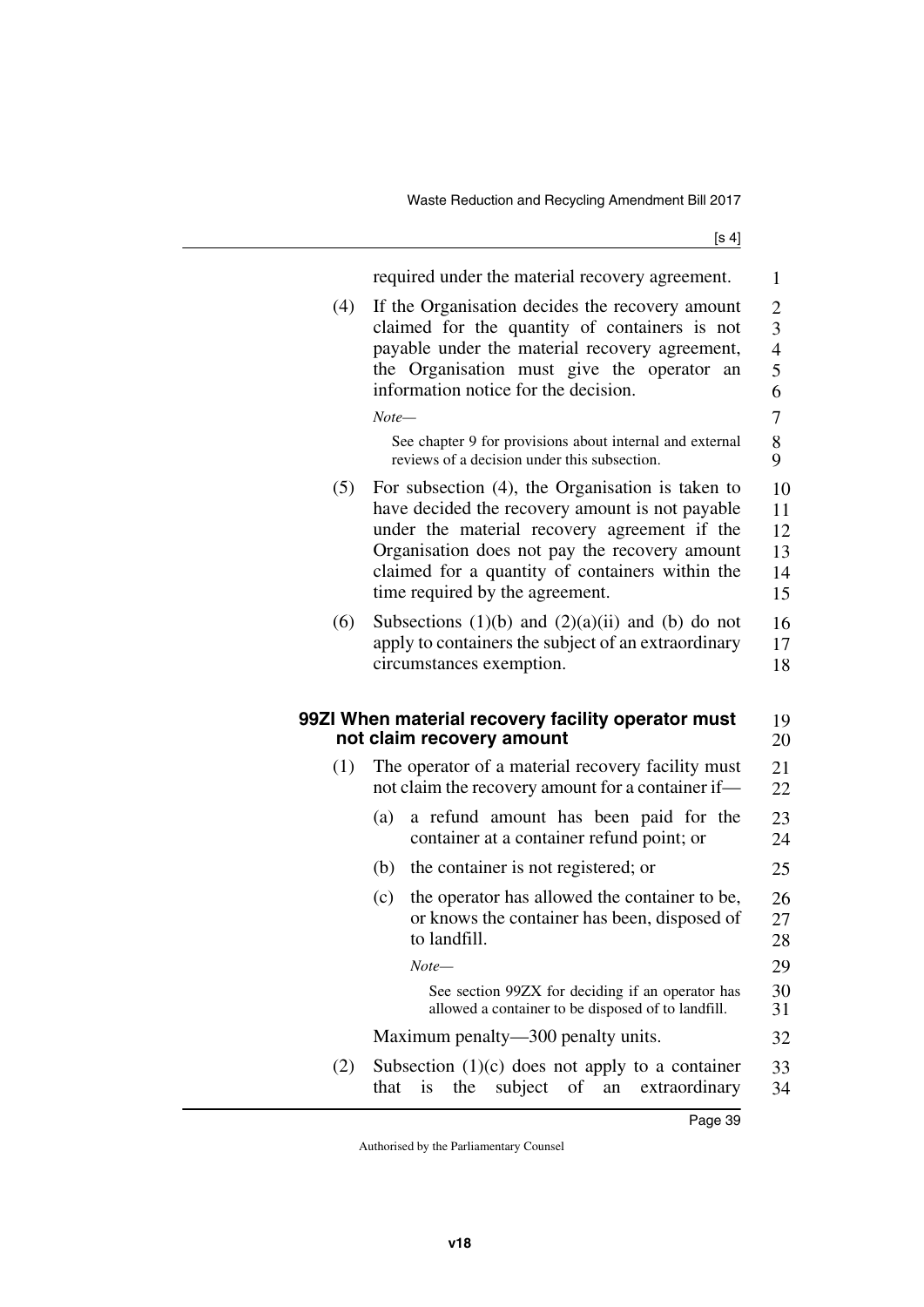|     | circumstances exemption.                                                                                                                                                                                   | $\mathbf{1}$                  |
|-----|------------------------------------------------------------------------------------------------------------------------------------------------------------------------------------------------------------|-------------------------------|
|     | 99ZJ Operator must not allow containers to<br>become landfill                                                                                                                                              | 2<br>$\overline{3}$           |
| (1) | The operator of a material recovery facility must<br>not allow a container to be disposed of to landfill<br>if the operator has received a recovery amount for<br>the container.                           | $\overline{4}$<br>5<br>6<br>7 |
|     | Maximum penalty—500 penalty units.                                                                                                                                                                         | 8                             |
|     | $Note-$                                                                                                                                                                                                    | 9                             |
|     | See section 99ZX for deciding if an operator has<br>allowed a container to be disposed of to landfill.                                                                                                     | 10<br>11                      |
| (2) | This section does not apply to a container that is<br>the subject of an extraordinary circumstances<br>exemption.                                                                                          | 12<br>13<br>14                |
|     | 99ZK Recovery amount protocol                                                                                                                                                                              | 15                            |
| (1) | A recovery amount protocol is a document,<br>issued by the chief executive, that states the way<br>in which recovery amounts for containers are<br>worked out if the number of containers is not<br>known. | 16<br>17<br>18<br>19<br>20    |
| (2) | Without limiting subsection (1), a recovery<br>amount protocol may provide for ways to estimate<br>the number of containers that are intermingled<br>with other recyclable waste, for example—             | 21<br>22<br>23<br>24          |
|     | by sampling quantities of recyclable waste<br>(a)<br>that include containers to work out the<br>proportion of the waste that is containers;<br>and                                                         | 25<br>26<br>27<br>28          |
|     | estimating the number of containers in other<br>(b)<br>quantities of recyclable waste using the<br>proportion worked out from the sampling.                                                                | 29<br>30<br>31                |
| (3) | A recovery amount protocol is issued by the chief<br>executive by publishing it on the department's                                                                                                        | 32<br>33                      |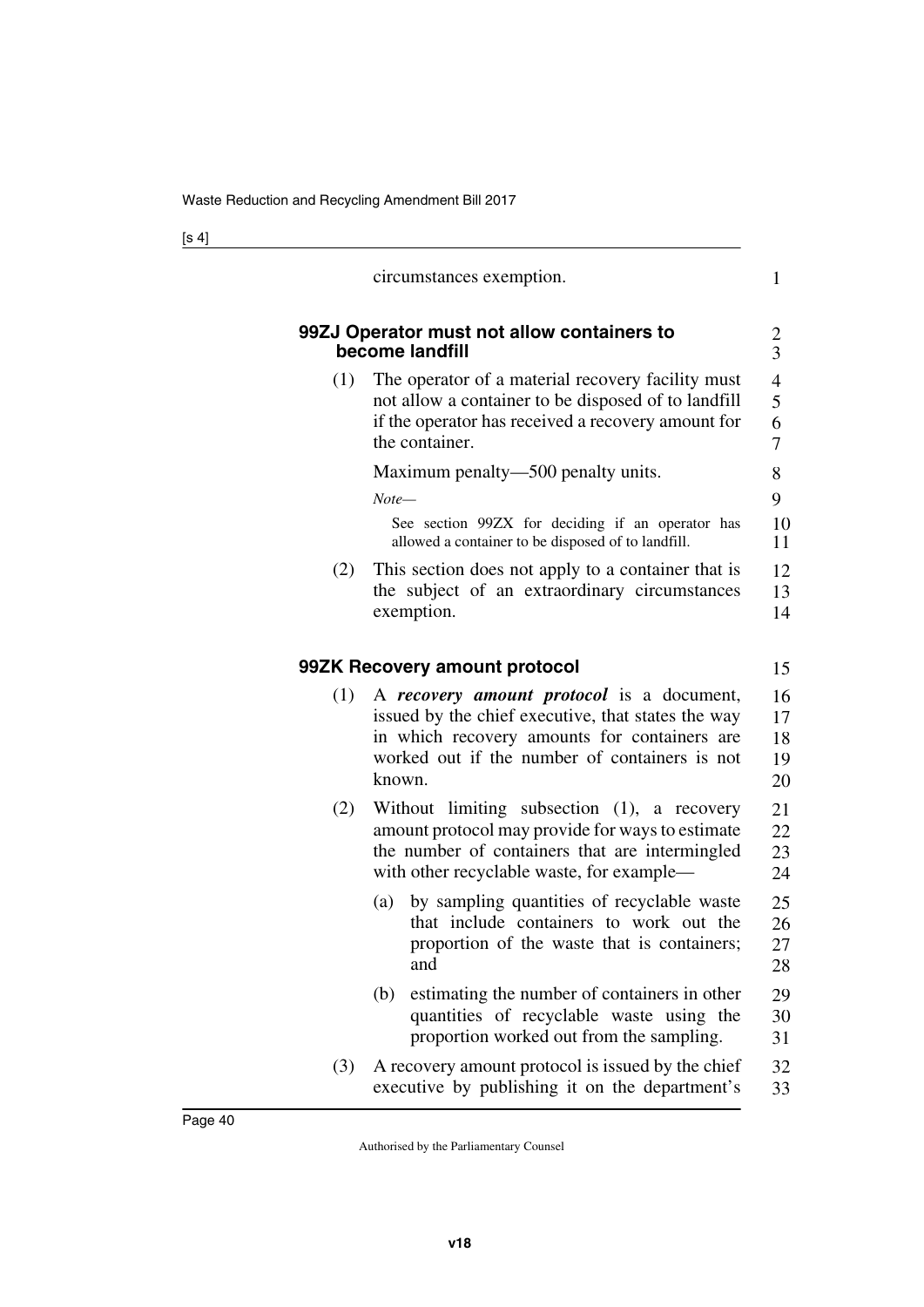|                   | website.                                                                                                                                                                                                                                      |                                                                                                                                         | $\mathbf{1}$                     |
|-------------------|-----------------------------------------------------------------------------------------------------------------------------------------------------------------------------------------------------------------------------------------------|-----------------------------------------------------------------------------------------------------------------------------------------|----------------------------------|
| (4)               | amount protocol—                                                                                                                                                                                                                              | The chief executive must review a recovery                                                                                              | $\overline{c}$<br>$\overline{3}$ |
|                   | (a)<br><sub>or</sub>                                                                                                                                                                                                                          | if the Organisation or the operator of a<br>material recovery facility asks the chief<br>executive, in writing, to review the protocol; | $\overline{4}$<br>5<br>6<br>7    |
|                   | (b)                                                                                                                                                                                                                                           | at other times prescribed by regulation.                                                                                                | 8                                |
|                   | comply with protocol                                                                                                                                                                                                                          | 99ZL Operator of material recovery facility must                                                                                        | 9<br>10                          |
| (1)               | This section applies if a material recovery<br>agreement provides for the recovery amounts for<br>quantities of containers claimed by the operator of<br>a material recovery facility to be worked out<br>under the recovery amount protocol. |                                                                                                                                         | 11<br>12<br>13<br>14<br>15       |
| (2)               |                                                                                                                                                                                                                                               | The operator of the material recovery facility<br>must comply with the recovery amount protocol.                                        | 16<br>17                         |
|                   |                                                                                                                                                                                                                                               | Maximum penalty—300 penalty units.                                                                                                      | 18                               |
| <b>Division 5</b> |                                                                                                                                                                                                                                               | <b>Approved containers for</b>                                                                                                          | 19                               |
|                   |                                                                                                                                                                                                                                               | beverage products                                                                                                                       | 20                               |
|                   | <b>Subdivision 1</b>                                                                                                                                                                                                                          | <b>Register of approved</b>                                                                                                             | 21                               |
|                   |                                                                                                                                                                                                                                               | containers                                                                                                                              | 22                               |
|                   | register                                                                                                                                                                                                                                      | 99ZM Organisation must establish and keep                                                                                               | 23<br>24                         |
| (1)               |                                                                                                                                                                                                                                               | The Organisation must keep an up-to-date register<br>of approved containers.                                                            | 25<br>26                         |
| (2)               | under-                                                                                                                                                                                                                                        | An <i>approved container</i> is a container for a<br>beverage product for which an approval is in force                                 | 27<br>28<br>29                   |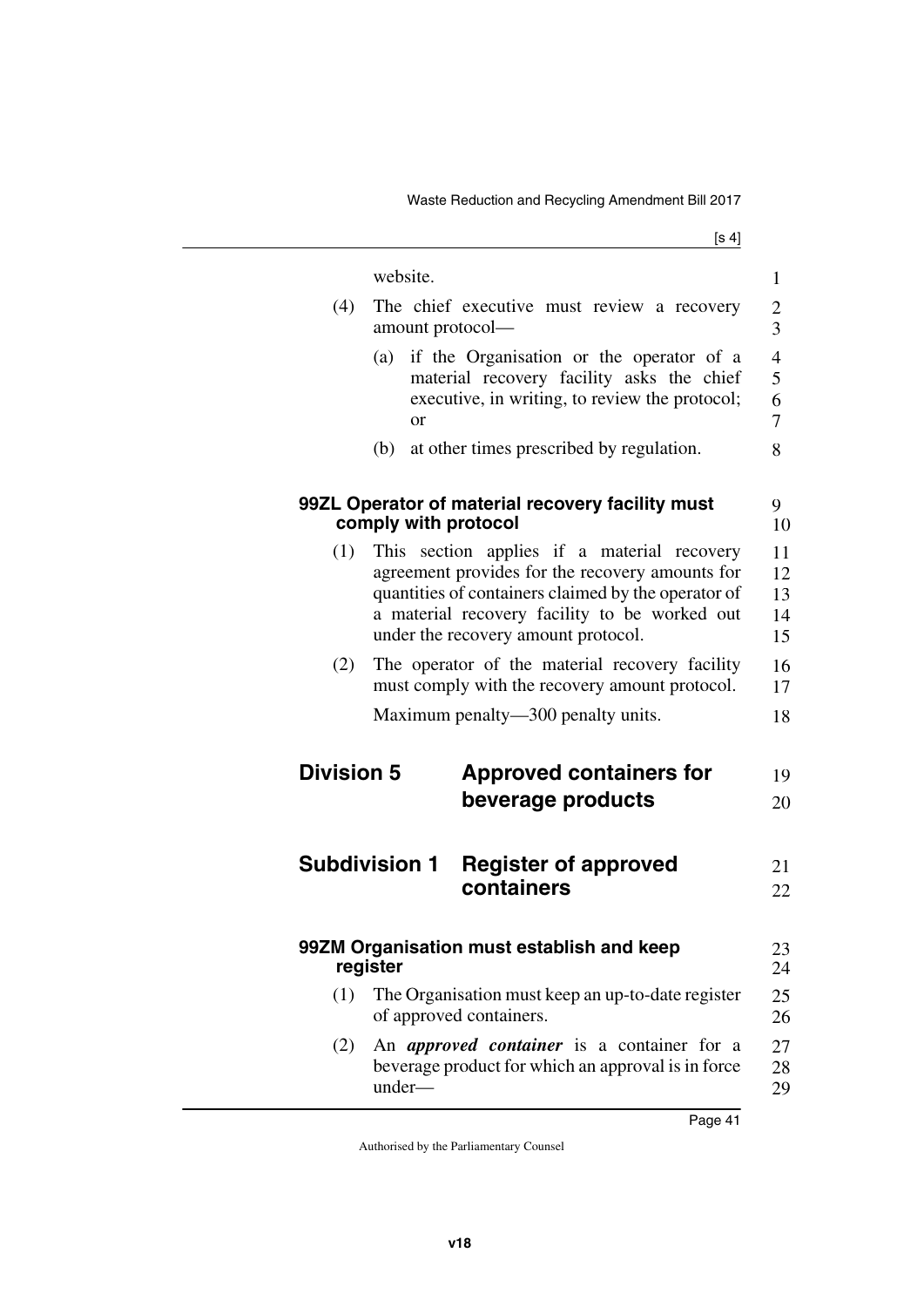|     | subdivision 2; or<br>(a)                                                                                                              | $\mathbf{1}$                              |
|-----|---------------------------------------------------------------------------------------------------------------------------------------|-------------------------------------------|
|     | (b)<br>a corresponding law for a corresponding<br>scheme.                                                                             | $\overline{\mathbf{c}}$<br>$\overline{3}$ |
| (3) | The register must contain the following details for<br>each approved container and the beverage product<br>packaged in the container- | $\overline{4}$<br>5<br>6                  |
|     | a description of the beverage product,<br>(a)<br>including the following-                                                             | 7<br>8                                    |
|     | (i)<br>the type of beverage in the product;                                                                                           | 9                                         |
|     | (ii)<br>the volume of beverage in the product;                                                                                        | 10                                        |
|     | (iii) the material the container, including its<br>label, is made of;                                                                 | 11<br>12                                  |
|     | the manufacturer of the beverage product;<br>(b)                                                                                      | 13                                        |
|     | (c)<br>the barcode for the beverage product;                                                                                          | 14                                        |
|     | (d)<br>if<br>the<br>approval<br>was<br>granted<br>in<br>a<br>jurisdiction—the<br>corresponding<br>corresponding jurisdiction;         | 15<br>16<br>17                            |
|     | the following days—<br>(e)                                                                                                            | 18                                        |
|     | (i)<br>the day the approval was granted;                                                                                              | 19                                        |
|     | (ii)<br>if the approval has ended—the day the<br>approval ended;                                                                      | 20<br>21                                  |
|     | (f)<br>any conditions of the approval.                                                                                                | 22                                        |
| (4) | The Organisation may also record in the register<br>any other information the Organisation considers<br>appropriate.                  | 23<br>24<br>25                            |
| (5) | The register must be kept as a searchable, public<br>register.                                                                        | 26<br>27                                  |
|     | <b>Subdivision 2</b><br><b>Applying for container</b><br>approval                                                                     | 28<br>29                                  |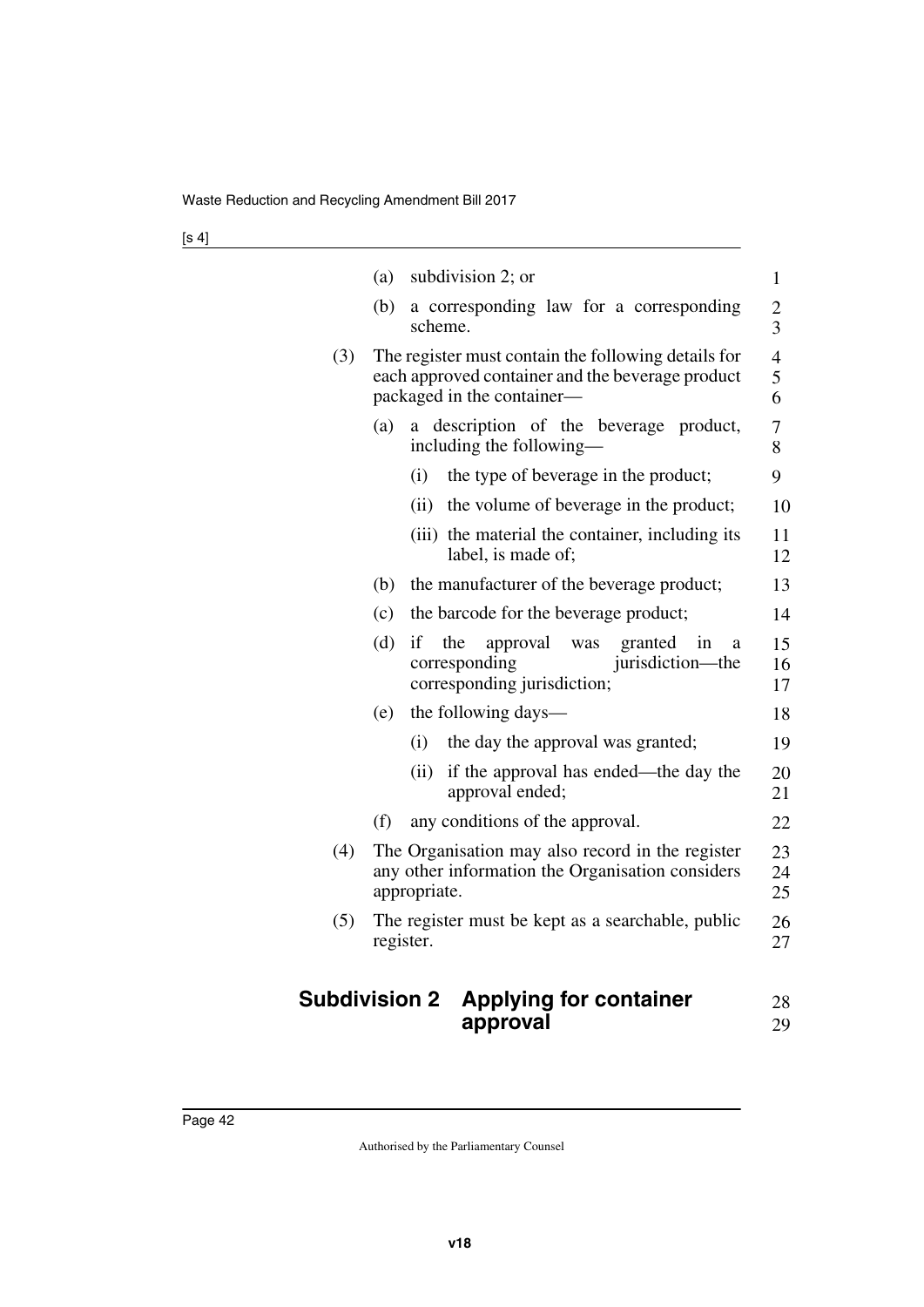| I<br>٠<br>× |  |
|-------------|--|
|-------------|--|

| 99ZN Application |                                                                                                                                                                | $\mathbf{1}$                          |
|------------------|----------------------------------------------------------------------------------------------------------------------------------------------------------------|---------------------------------------|
|                  | The manufacturer of a beverage may apply to the<br>chief executive for approval of a container for a<br>beverage product (a <i>container approval</i> ).       | $\overline{2}$<br>3<br>$\overline{4}$ |
| $Note-$          |                                                                                                                                                                | 5                                     |
|                  | See chapter 8A for general provisions that apply to the<br>application and to a container approval.                                                            | 6<br>7                                |
|                  | 99ZO Particular matters for deciding application                                                                                                               | 8                                     |
|                  | The chief executive may grant the container<br>approval only if satisfied—                                                                                     | 9<br>10                               |
| (a)              | a container recovery agreement between the<br>Organisation and a manufacturer of the<br>beverage product for the container type used<br>in the product-        | 11<br>12<br>13<br>14                  |
|                  | (i)<br>is in force; or                                                                                                                                         | 15                                    |
|                  | (ii)<br>has been agreed in principle by the<br>Organisation pending the approval<br>being granted; and                                                         | 16<br>17<br>18                        |
| (b)              | the container is suitable to be recycled; and                                                                                                                  | 19                                    |
| (c)              | the way the refund marking is proposed to<br>be displayed on the container is not likely to<br>affect whether the container is suitable to be<br>recycled; and | 20<br>21<br>22<br>23                  |
| (d)              | approval for the beverage product is not in<br>force under a corresponding law for<br>- a<br>corresponding scheme; and                                         | 24<br>25<br>26                        |
| (e)              | approval for the beverage product has not<br>cancelled<br>refused<br>under<br>been<br>$\alpha$<br>a<br>corresponding law<br>for a corresponding<br>scheme.     | 27<br>28<br>29<br>30                  |
| $Note-$          |                                                                                                                                                                | 31                                    |
|                  | See section 173V for the general criteria that apply for<br>deciding the application.                                                                          | 32<br>33                              |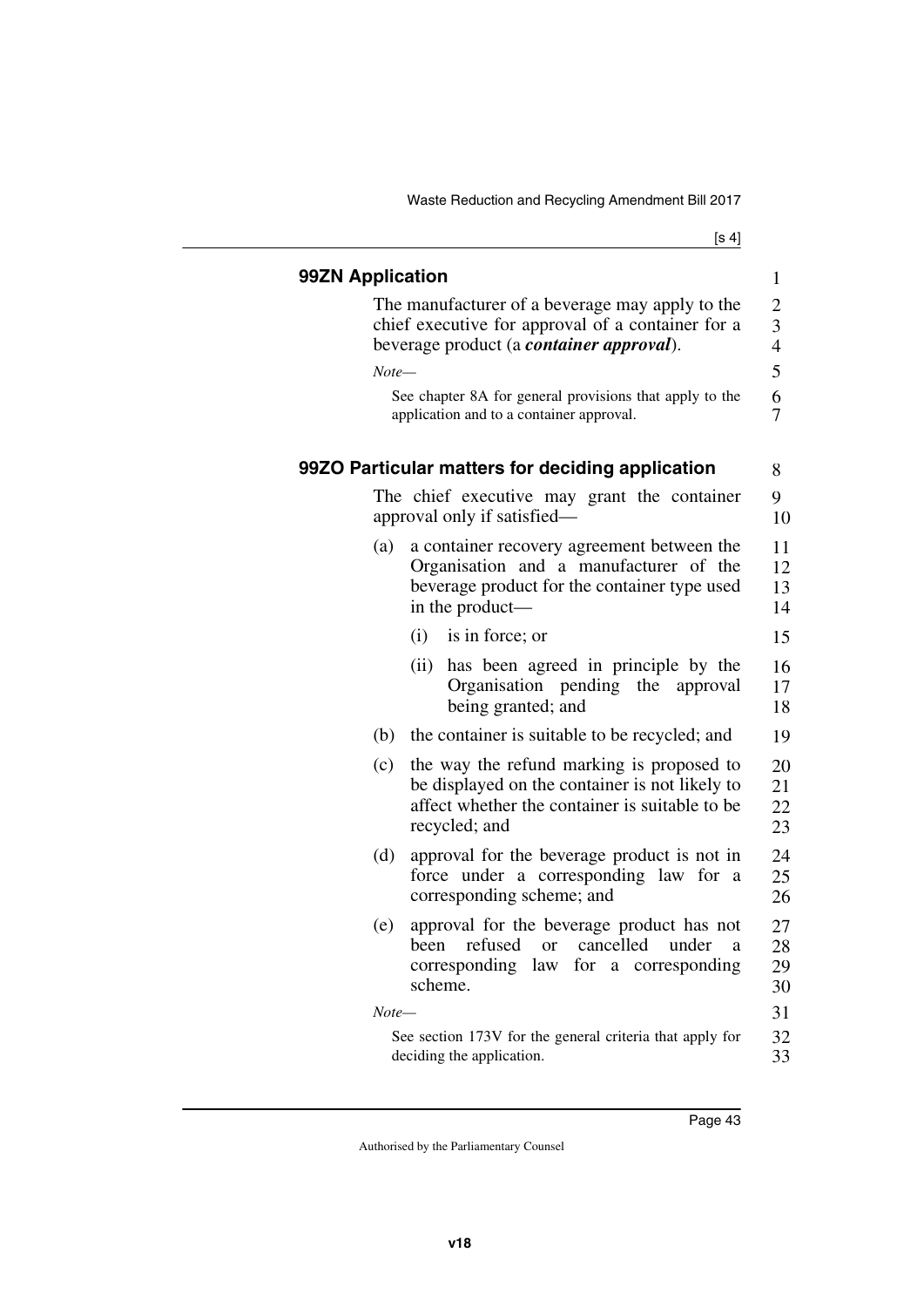|     | 99ZP Notice of container approval                                                                                                                                                                                                          | $\mathbf{1}$                                    |
|-----|--------------------------------------------------------------------------------------------------------------------------------------------------------------------------------------------------------------------------------------------|-------------------------------------------------|
| (1) | If the chief executive decides to grant the<br>container approval for a beverage product, the<br>notice given to the manufacturer under section<br>173W must state the matters mentioned in section<br>$99ZM(3)$ for the beverage product. | $\overline{c}$<br>3<br>$\overline{4}$<br>5<br>6 |
| (2) | The chief executive must give a copy of the notice<br>about the decision to the Organisation within 10<br>business days after making the decision.                                                                                         | 7<br>8<br>9                                     |
|     | 99ZQ Conditions of container approval                                                                                                                                                                                                      | 10                                              |
| (1) | It is a condition of a container approval that the<br>holder must give the Organisation notice about<br>any changes to the beverage product the subject of<br>the approval, including, for example—                                        | 11<br>12<br>13<br>14                            |
|     | the type of beverage in the product; or<br>(a)                                                                                                                                                                                             | 15                                              |
|     | (b)<br>the volume of beverage in the product; or                                                                                                                                                                                           | 16                                              |
|     | the material the container, including its<br>(c)<br>label, is made of.                                                                                                                                                                     | 17<br>18                                        |
|     | $Note-$                                                                                                                                                                                                                                    | 19                                              |
|     | See section 173X for the chief executive's general<br>power to impose conditions on a container approval.                                                                                                                                  | 20<br>21                                        |
| (2) | The holder of a container approval must comply<br>with the conditions of the approval.                                                                                                                                                     | 22<br>23                                        |
|     | Maximum penalty—300 penalty units.                                                                                                                                                                                                         | 24                                              |
|     | 99ZR Container approval continues in force                                                                                                                                                                                                 | 25                                              |
| (1) | A container approval continues in force until the<br>approval is cancelled or surrendered.                                                                                                                                                 | 26<br>27                                        |
| (2) | However, if a container approval is suspended,<br>the approval does not have effect for the period of<br>the suspension.                                                                                                                   | 28<br>29<br>30                                  |
| (3) | Despite subsections $(1)$ and $(2)$ , a person, other<br>than the manufacturer of a beverage product the                                                                                                                                   | 31<br>32                                        |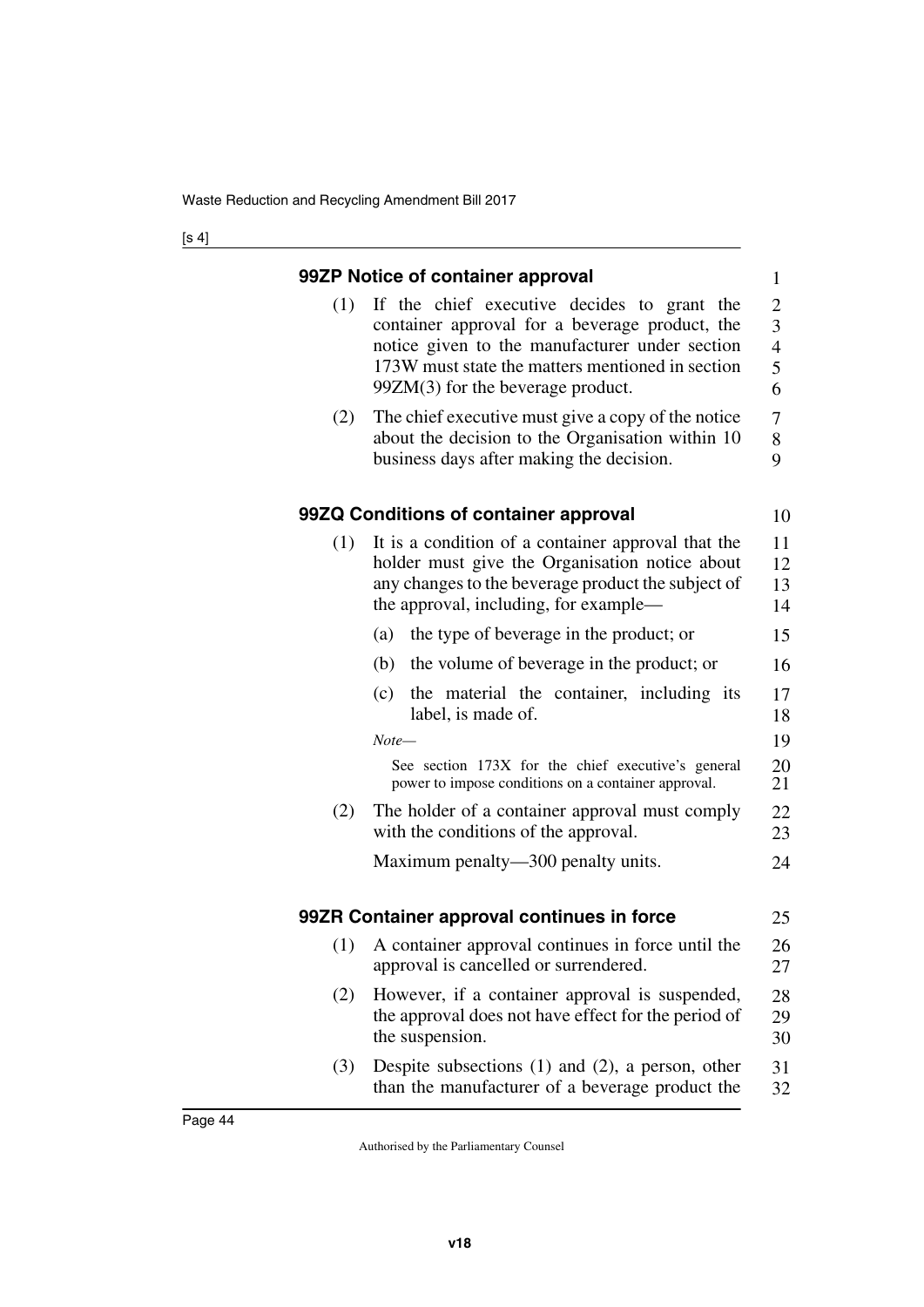Waste Reduction and Recycling Amendment Bill 2017

|     | subject of the container approval, does not<br>commit an offence against this part—                                                                                           | 1<br>$\overline{2}$           |
|-----|-------------------------------------------------------------------------------------------------------------------------------------------------------------------------------|-------------------------------|
|     | if the container used for the beverage<br>(a)<br>product is no longer registered because the<br>container approval has been cancelled or<br>surrendered, or is suspended; and | 3<br>$\overline{4}$<br>5<br>6 |
|     | merely because the container used for the<br>(b)<br>product is not registered.                                                                                                | 7<br>8                        |
|     | 99ZS Applying to amend container approval                                                                                                                                     | 9                             |
| (1) | The holder of a container approval for a beverage<br>product may apply to the chief executive to<br>amend the approval, including a condition of the<br>approval.<br>$Note-$  | 10<br>11<br>12<br>13<br>14    |
|     | See chapter 8A, part 2 for general provisions that apply<br>to the application.                                                                                               | 15<br>16                      |
| (2) | Without limiting subsection $(1)$ , the holder may<br>apply to amend—                                                                                                         | 17<br>18                      |
|     | the type of beverage in the beverage<br>(a)<br>product; or                                                                                                                    | 19<br>20                      |
|     | the volume of beverage in the product; or<br>(b)                                                                                                                              | 21                            |
|     | (c)<br>the material the container, including its<br>label, is made of.                                                                                                        | 22<br>23                      |
|     | 99ZT Deciding amendment application                                                                                                                                           | 24                            |
| (1) | This section applies if the chief executive is<br>deciding whether or not to amend a container<br>approval-                                                                   | 25<br>26<br>27                |
|     | on an application made under section 99ZS;<br>(a)<br>or                                                                                                                       | 28<br>29                      |
|     | after giving the holder of the approval a<br>(b)<br>notice about a proposed<br>show cause<br>amendment under section 173ZB.                                                   | 30<br>31<br>32                |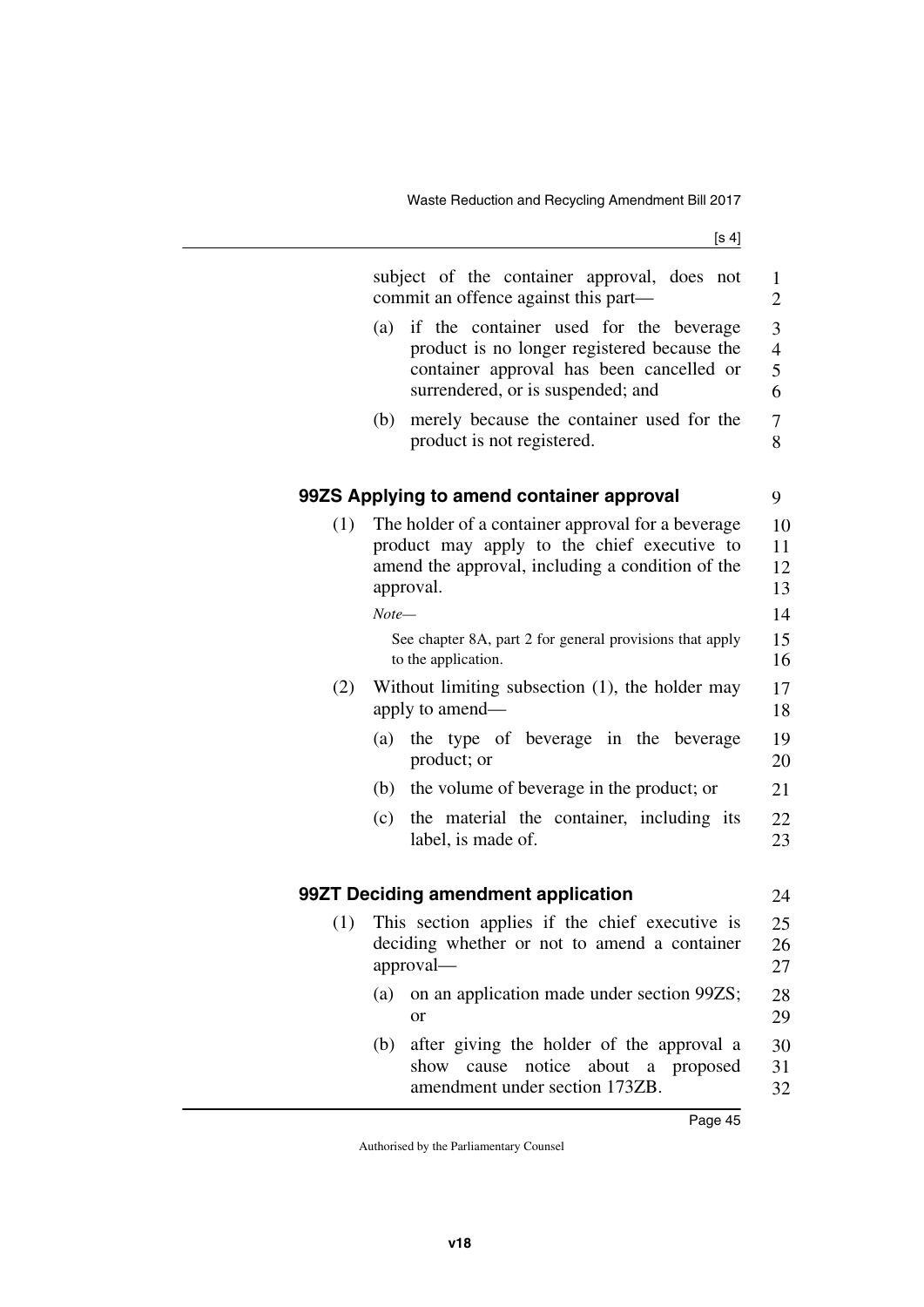| (2) | Section 99ZO applies as if the decision were a<br>decision about whether to grant the container<br>approval.                                                                                                                                                                       | $\mathbf{1}$<br>$\overline{2}$<br>$\overline{3}$ |
|-----|------------------------------------------------------------------------------------------------------------------------------------------------------------------------------------------------------------------------------------------------------------------------------------|--------------------------------------------------|
|     | 99ZU Applying to transfer container approval                                                                                                                                                                                                                                       | 4                                                |
| (1) | The holder of a container approval may apply to<br>the chief executive to transfer the approval to<br>another person.                                                                                                                                                              | 5<br>6<br>7                                      |
|     | Note—                                                                                                                                                                                                                                                                              | 8                                                |
|     | See chapter 8A, part 2 for general provisions that apply<br>to the application.                                                                                                                                                                                                    | 9<br>10                                          |
| (2) | The application must be accompanied by the<br>signed consent of the proposed transferee.                                                                                                                                                                                           | 11<br>12                                         |
| (3) | The period for deciding the application is 10<br>business days.                                                                                                                                                                                                                    | 13<br>14                                         |
| (4) | If the chief executive decides to grant the<br>application, the chief executive must, in addition<br>to the notice under section 173W, give a notice<br>about the decision to the proposed transferee and<br>the Organisation within 5 business days after<br>making the decision. | 15<br>16<br>17<br>18<br>19<br>20                 |
|     | 99ZV Grounds for suspending or cancelling<br>container approval                                                                                                                                                                                                                    | 21<br>22                                         |
|     | Each of the following is a ground for suspending<br>or cancelling a container approval for a beverage<br>product-                                                                                                                                                                  | 23<br>24<br>25                                   |
|     | a container recovery agreement for the type<br>(a)<br>of container for the beverage product is not,<br>or is no longer, in force between the<br>Organisation and a manufacturer of the<br>product;                                                                                 | 26<br>27<br>28<br>29<br>30                       |
|     | (b)<br>the container is not, or is no longer, suitable<br>to be recycled;                                                                                                                                                                                                          | 31<br>32                                         |
|     |                                                                                                                                                                                                                                                                                    |                                                  |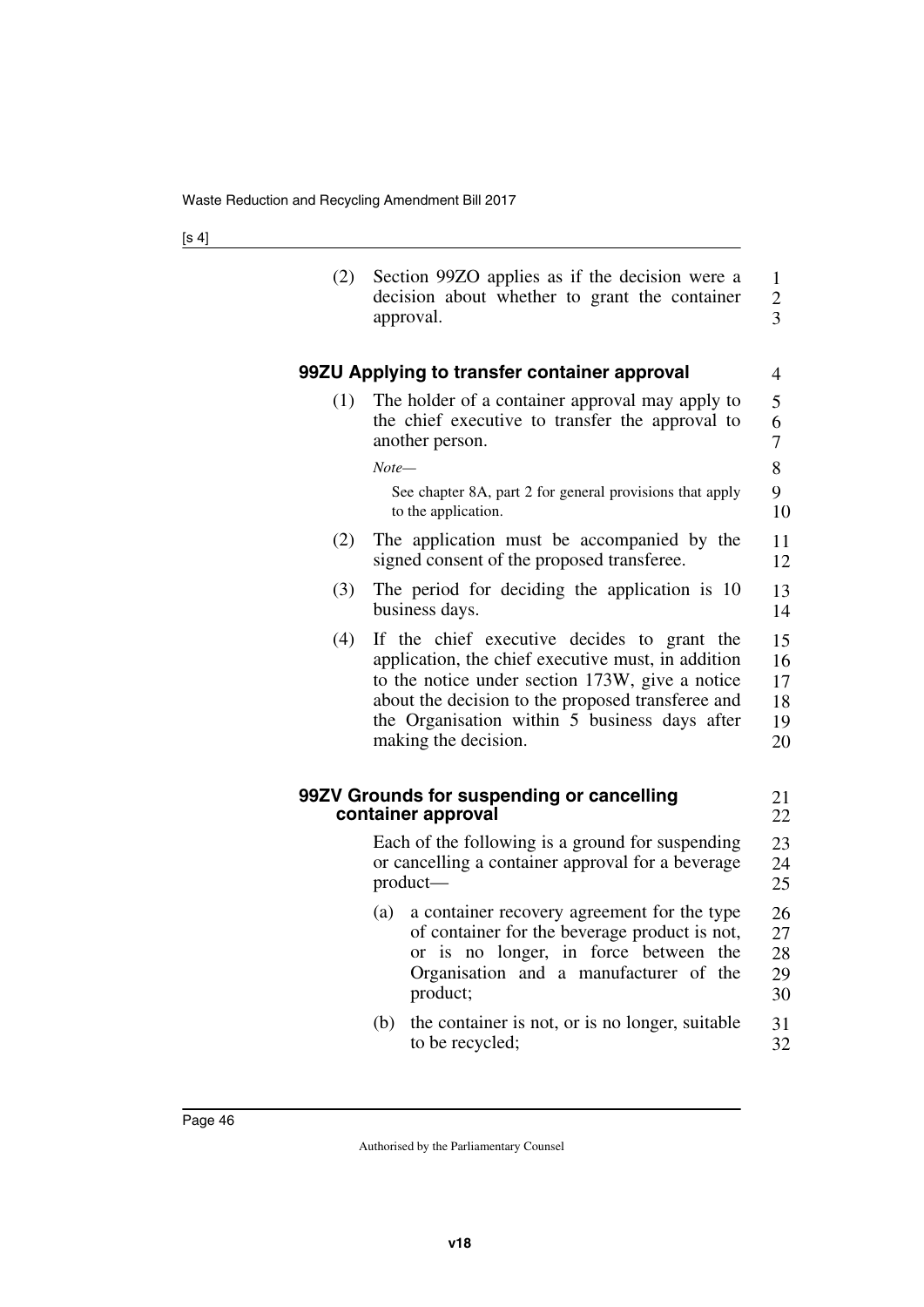|                   | (c)     | the way the refund marking is proposed to<br>be displayed on the container affects, or is<br>likely to affect, whether the container can be<br>recycled; | 1<br>$\overline{c}$<br>$\overline{\mathbf{3}}$<br>$\overline{4}$ |
|-------------------|---------|----------------------------------------------------------------------------------------------------------------------------------------------------------|------------------------------------------------------------------|
|                   | (d)     | the container for the beverage product is no<br>longer a container under the scheme;                                                                     | 5<br>6                                                           |
|                   | (e)     | the beverage in the beverage product is no<br>longer a beverage under the scheme.                                                                        | 7<br>8                                                           |
|                   | $Note-$ |                                                                                                                                                          | 9                                                                |
|                   |         | See chapter 8A, part 3 for general provisions that apply<br>for suspending or cancelling a container approval.                                           | 10<br>11                                                         |
| <b>Division 6</b> |         | <b>Miscellaneous</b>                                                                                                                                     | 12                                                               |
|                   |         | 99ZW Inconsistent provision has no effect                                                                                                                | 13                                                               |
|                   |         | A provision of any of the following agreements<br>has no effect to the extent the provision is<br>inconsistent with this Act-                            | 14<br>15<br>16                                                   |
|                   | (a)     | a container recovery agreement;                                                                                                                          | 17                                                               |
|                   | (b)     | a container collection agreement;                                                                                                                        | 18                                                               |
|                   | (c)     | a material recovery agreement.                                                                                                                           | 19                                                               |
|                   |         | 99ZX Disposal of containers to landfill                                                                                                                  | 20                                                               |
| (1)               |         | This section applies for deciding, for this part,<br>whether a person has disposed of, or allowed the<br>disposal of, a container to landfill.           | 21<br>22<br>23                                                   |
| (2)               |         | A person has allowed a container to be disposed<br>of to landfill if-                                                                                    | 24<br>25                                                         |
|                   | (a)     | the person arranged for the container to be<br>taken to a waste facility for recycling; and                                                              | 26<br>27                                                         |
|                   | (b)     | when the person made the arrangement, the<br>person knew, or ought reasonably to have<br>known, the operator of the waste facility                       | 28<br>29<br>30                                                   |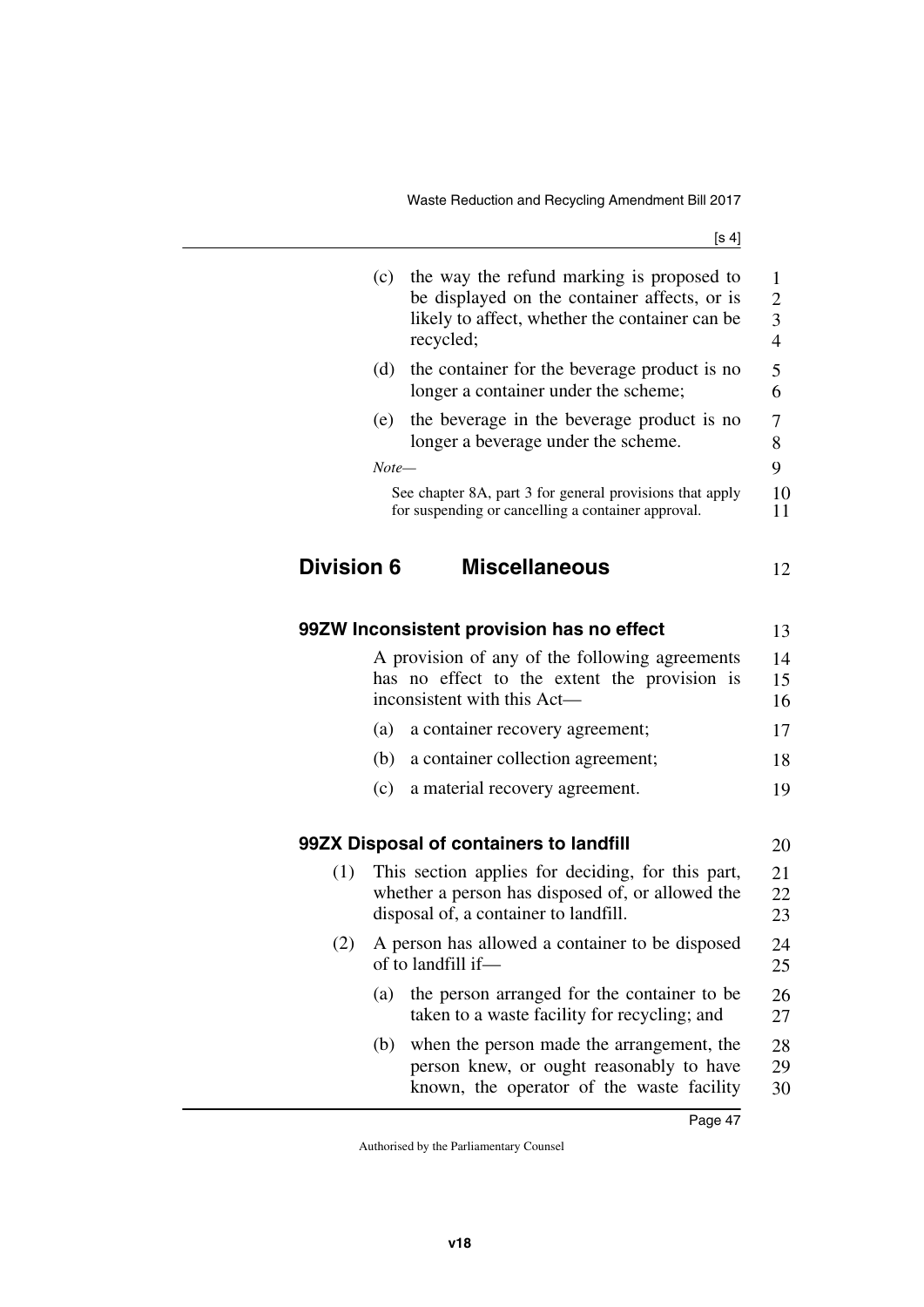|     |         | was likely to dispose of, or allow the<br>disposal of, the container to landfill; and                                                                                                                                                    | $\mathbf{1}$<br>2          |
|-----|---------|------------------------------------------------------------------------------------------------------------------------------------------------------------------------------------------------------------------------------------------|----------------------------|
|     | (c)     | the container is disposed of to landfill.                                                                                                                                                                                                | 3                          |
| (3) |         | A person has not disposed of, or allowed the<br>disposal of, a container to landfill if—                                                                                                                                                 | 4<br>5                     |
|     | (a)     | the person arranged for the container to be<br>taken to a waste facility at which containers<br>of that type can be recycled; and                                                                                                        | 6<br>7<br>8                |
|     | (b)     | part of the container can not be recycled at<br>the waste facility; and                                                                                                                                                                  | 9<br>10                    |
|     | (c)     | that part of the container is disposed of to<br>landfill.                                                                                                                                                                                | 11<br>12                   |
|     |         | 99ZY Extraordinary circumstances exemption                                                                                                                                                                                               | 13                         |
| (1) |         | This section applies if a container has become<br>unsuitable to be recycled because of extraordinary<br>circumstances.                                                                                                                   | 14<br>15<br>16             |
|     |         | Example—                                                                                                                                                                                                                                 | 17                         |
|     |         | The container becomes contaminated when the place at<br>which the container is stored is inundated by water from<br>a flooded river during a severe storm.                                                                               | 18<br>19<br>20             |
| (2) |         | The operator of a container refund point or<br>material recovery facility may apply to the chief<br>executive for an exemption (an <i>extraordinary</i><br><i>circumstances exemption</i> ) from the requirements<br>under this part to- | 21<br>22<br>23<br>24<br>25 |
|     | (a)     | recycle the container or send the container<br>to be recycled; and                                                                                                                                                                       | 26<br>27                   |
|     | (b)     | not allow the container to be disposed of to<br>landfill.                                                                                                                                                                                | 28<br>29                   |
|     | $Note-$ |                                                                                                                                                                                                                                          | 30                         |
|     |         | See chapter 8A for general provisions that apply to the<br>application<br>extraordinary<br>and<br>an<br>circumstances<br>exemption.                                                                                                      | 31<br>32<br>33             |
| (3) |         | The chief executive may grant the exemption if                                                                                                                                                                                           | 34                         |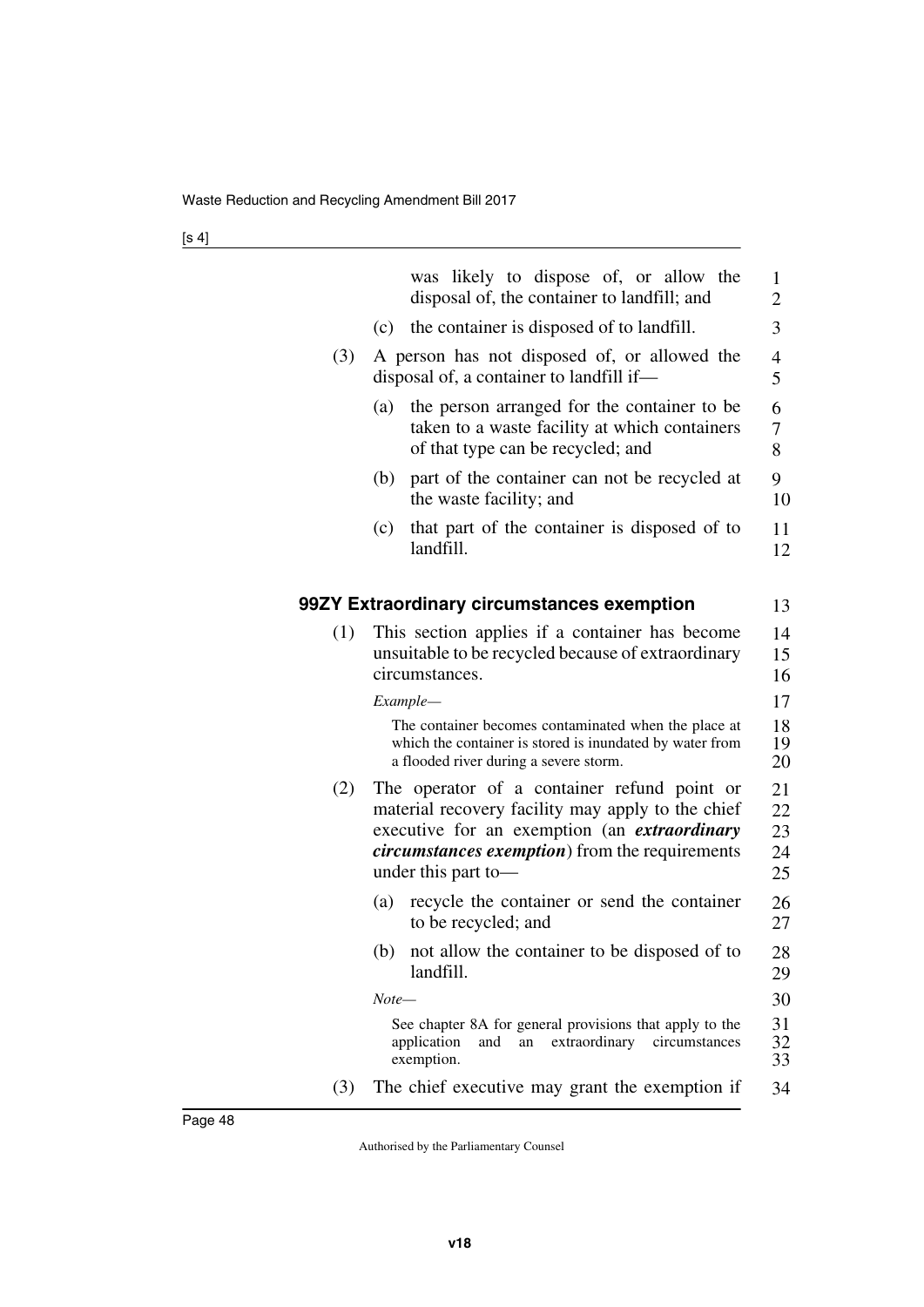|     |     | satisfied-                                                                                                                                                                                                                | $\mathbf{1}$                     |
|-----|-----|---------------------------------------------------------------------------------------------------------------------------------------------------------------------------------------------------------------------------|----------------------------------|
|     | (a) | the container has become unsuitable to be<br>recycled; and                                                                                                                                                                | $\overline{c}$<br>$\overline{3}$ |
|     | (b) | the circumstances that caused the container<br>to become unsuitable to be recycled were<br>extraordinary and either-                                                                                                      | 4<br>5<br>6                      |
|     |     | (i)<br>could not have<br>reasonably<br>been<br>foreseen; or                                                                                                                                                               | 7<br>8                           |
|     |     | (ii) were beyond the operator's control.                                                                                                                                                                                  | 9                                |
|     |     | 99ZZ Authorisations for competition legislation                                                                                                                                                                           | 10                               |
| (1) |     | The following things are specifically authorised<br>for competition legislation—                                                                                                                                          | 11<br>12                         |
|     | (a) | appointing, under part 5, a company to<br>administer the scheme;                                                                                                                                                          | 13<br>14                         |
|     | (b) | amending,<br>granting,<br>transferring,<br>suspending, cancelling or surrendering a<br>container approval;                                                                                                                | 15<br>16<br>17                   |
|     | (c) | a container collection agreement;                                                                                                                                                                                         | 18                               |
|     | (d) | a container recovery agreement;                                                                                                                                                                                           | 19                               |
|     | (e) | a material recovery agreement;                                                                                                                                                                                            | 20                               |
|     | (f) | the conduct of a person negotiating, entering<br>performing<br>and<br>into<br>agreement<br>an<br>mentioned in paragraph $(c)$ , $(d)$ or $(e)$ .                                                                          | 21<br>22<br>23                   |
| (2) |     | Anything authorised to be done by subsection (1)<br>is authorised only to the extent to which it would<br>otherwise contravene the Competition and<br>Consumer Act 2010 (Cwlth) or the Competition<br>Code of Queensland. | 24<br>25<br>26<br>27<br>28       |
| (3) |     | In this section—                                                                                                                                                                                                          | 29                               |
|     | 51. | competition legislation means the Competition<br>and Consumer Act 2010 (Cwlth), section 51(1)(b)<br>or the Competition Code of Queensland, section                                                                        | 30<br>31<br>32<br>33             |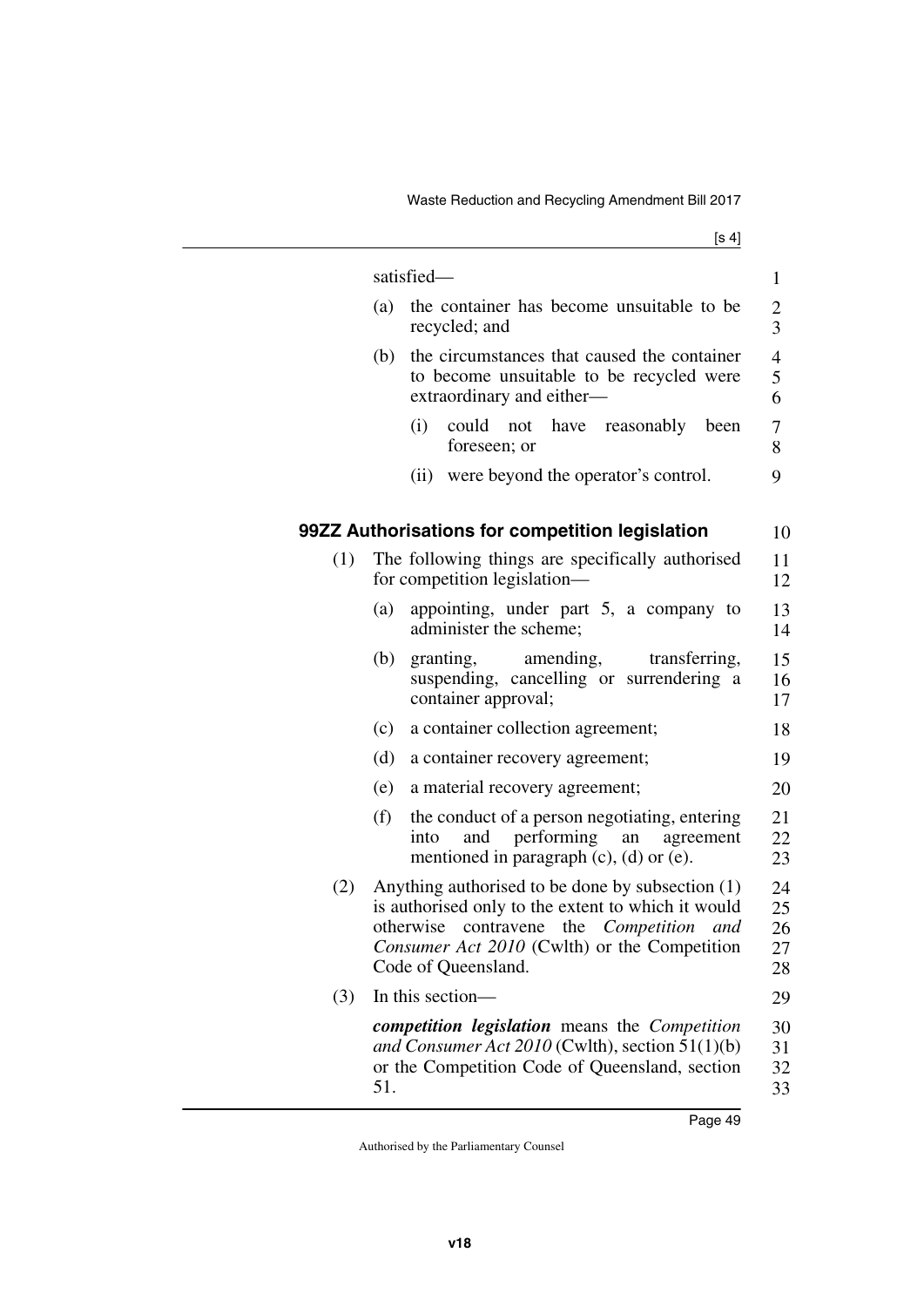| ۰.<br>× | ٦<br>×<br>٧ |
|---------|-------------|
|---------|-------------|

| Clause | Insertion of new ch 4, pt 5<br>5<br>Chapter $4-$<br>insert— |     |      |                                                                                                                                                  | $\mathbf{1}$<br>$\overline{2}$<br>3 |
|--------|-------------------------------------------------------------|-----|------|--------------------------------------------------------------------------------------------------------------------------------------------------|-------------------------------------|
|        | Part 5                                                      |     |      | <b>Product Responsibility</b><br><b>Organisation</b>                                                                                             | $\overline{4}$<br>5                 |
|        | <b>Division 1</b>                                           |     |      | <b>Appointment and powers</b>                                                                                                                    | 6                                   |
|        | <b>102A Appointment</b>                                     |     |      |                                                                                                                                                  | 7                                   |
|        |                                                             |     |      | The Minister may, under this part, appoint an<br>eligible company as the Product Responsibility<br>Organisation for the container refund scheme. | 8<br>9<br>10                        |
|        |                                                             |     |      | 102B Meaning of eligible company                                                                                                                 | 11                                  |
|        | (1)                                                         |     |      | An <i>eligible company</i> is a company that—                                                                                                    | 12                                  |
|        |                                                             | (a) | and  | is registered under the Corporations Act;                                                                                                        | 13<br>14                            |
|        |                                                             | (b) |      | is carried on other than for the profit or gain<br>of its individual members; and                                                                | 15<br>16                            |
|        |                                                             | (c) |      | has a constitution that, at all times—                                                                                                           | 17                                  |
|        |                                                             |     | (i)  | requires the company to maintain a<br>board, constituted by 9 directors, that<br>has the composition required under<br>subsection $(2)$ ; and    | 18<br>19<br>20<br>21                |
|        |                                                             |     | (ii) | prohibits dividends being paid to, or<br>the income, profits or assets of the<br>company being distributed among, its<br>members; and            | 22<br>23<br>24<br>25                |
|        |                                                             |     |      | (iii) requires the persons appointed or<br>employed as executive officers of the<br>company to be eligible individuals; and                      | 26<br>27<br>28                      |
|        |                                                             |     |      | (iv) includes provisions about—                                                                                                                  | 29                                  |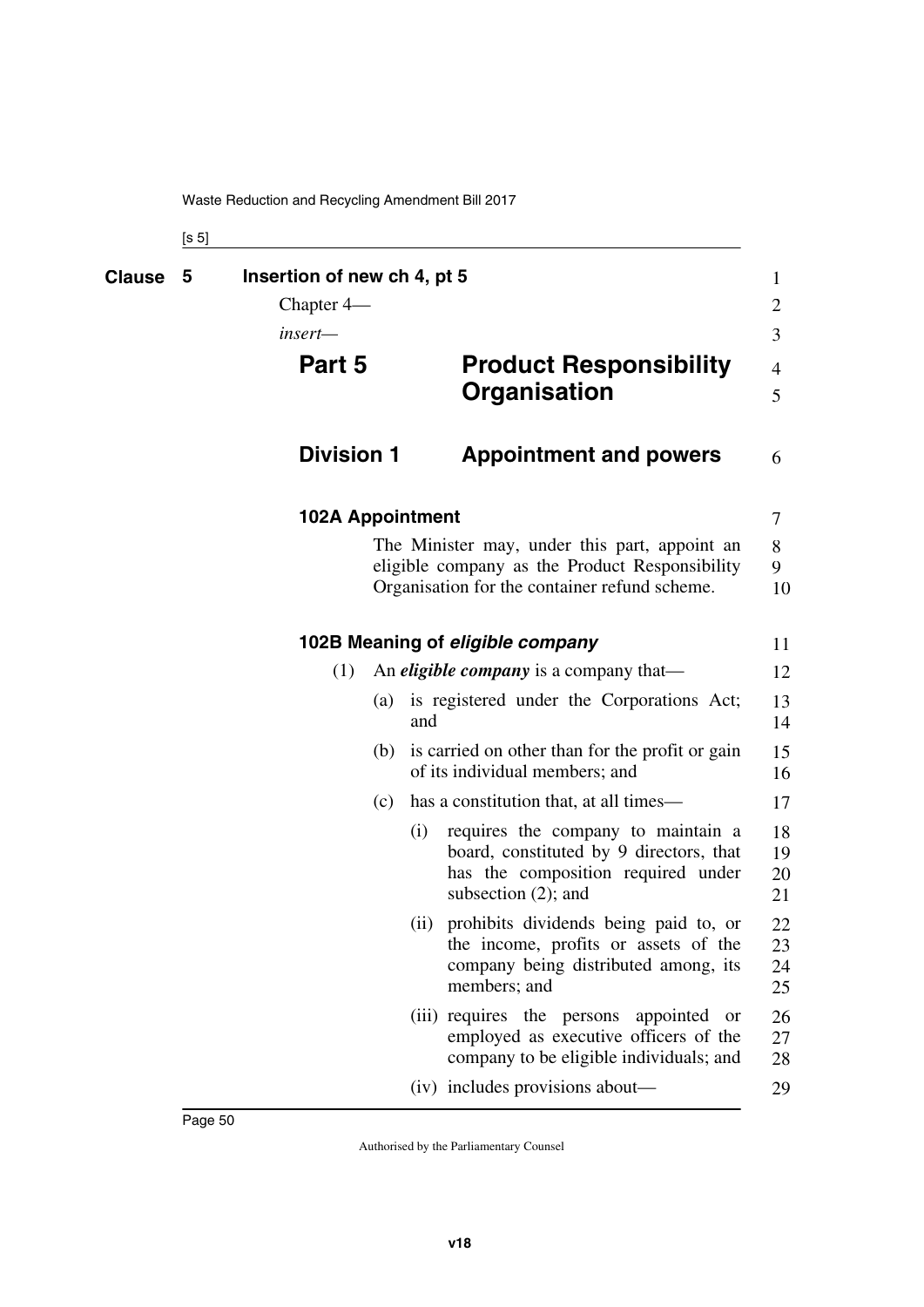|     |     | the way the chair and directors are<br>(A)<br>appointed and removed; and                                                | $\mathbf{1}$<br>$\overline{2}$ |
|-----|-----|-------------------------------------------------------------------------------------------------------------------------|--------------------------------|
|     |     | the way the chair and directors<br>(B)<br>vote on and decide matters; and                                               | 3<br>$\overline{4}$            |
|     |     | remuneration<br>(C)<br>the<br>and<br>other<br>entitlements of the<br>chair<br>and<br>directors; and                     | 5<br>6<br>7                    |
|     |     | (D)<br>the way the constitution<br><i>is</i><br>amended; and                                                            | 8<br>9                         |
|     |     | (E)<br>another matter prescribed<br>by<br>regulation.                                                                   | 10<br>11                       |
| (2) |     | For subsection $(1)(c)(i)$ , the required composition<br>of the board is as follows—                                    | 12<br>13                       |
|     | (a) | a chair who is-                                                                                                         | 14                             |
|     |     | a director; and<br>(i)                                                                                                  | 15                             |
|     |     | independent of the beverage industry;<br>(ii)<br>and                                                                    | 16<br>17                       |
|     |     | (iii) approved by the Minister;                                                                                         | 18                             |
|     | (b) | at least 1 director who is an executive<br>officer, employee or business associate of a<br>small beverage manufacturer; | 19<br>20<br>21                 |
|     | (c) | at least 1 director who is an executive<br>officer, employee or business associate of a<br>large beverage manufacturer; | 22<br>23<br>24                 |
|     | (d) | at least 1 director who-                                                                                                | 25                             |
|     |     | interests<br>of<br>the<br>(i)<br>the<br>represents<br>community; and                                                    | 26<br>27                       |
|     |     | (ii) is independent of the beverage<br>industry; and                                                                    | 28<br>29                       |
|     |     | (iii) is approved by the Minister;                                                                                      | 30                             |
|     | (e) | at least 2 other directors who-                                                                                         | 31                             |
|     |     | have legal or financial qualifications<br>(i)<br>and experience; and                                                    | 32<br>33                       |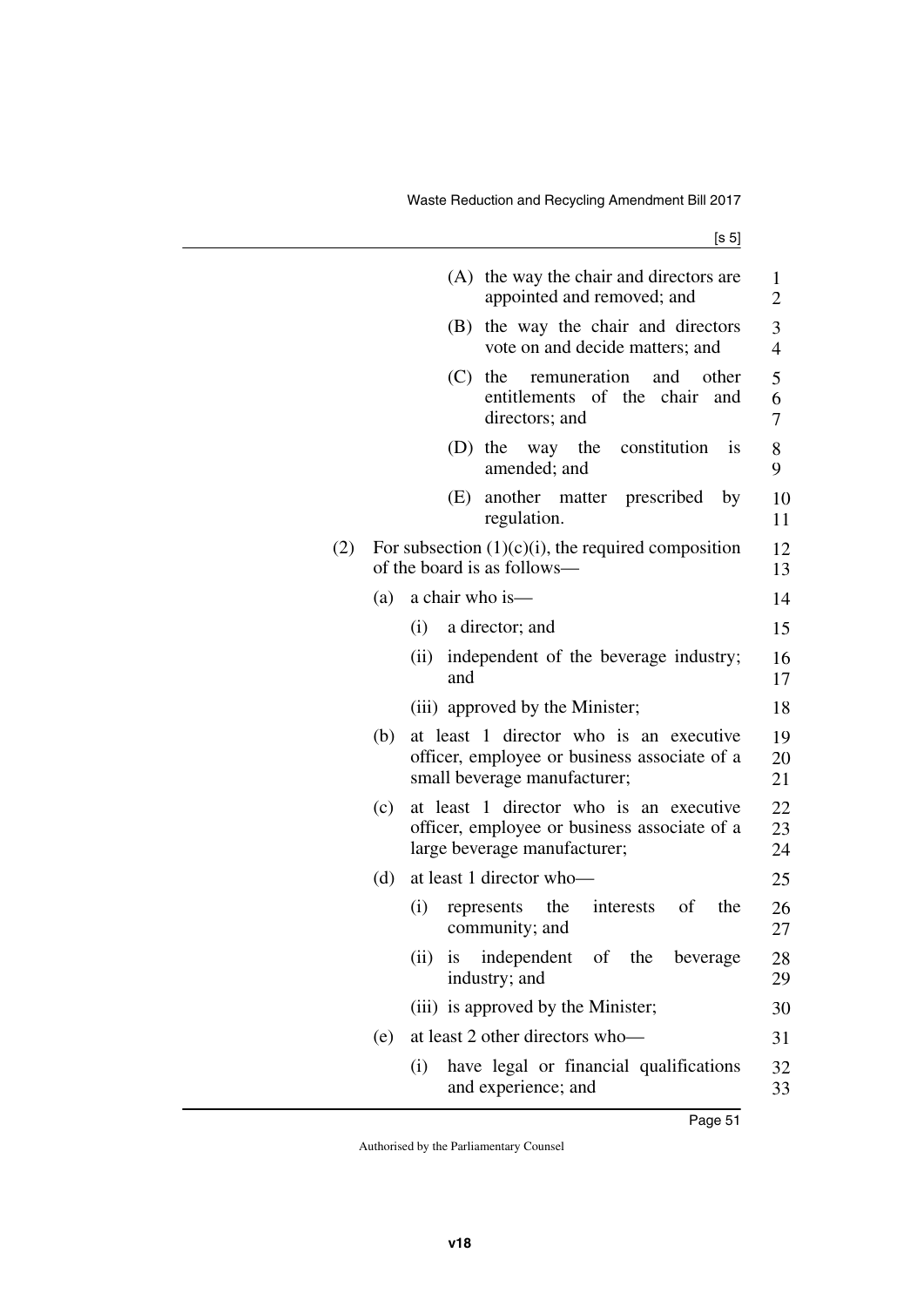|                    | are independent of the beverage<br>(ii)<br>industry.                                                                                                                                         | 1<br>$\overline{2}$  |
|--------------------|----------------------------------------------------------------------------------------------------------------------------------------------------------------------------------------------|----------------------|
| (3)                | In this section-                                                                                                                                                                             | 3                    |
|                    | <i>independent of the beverage industry</i> , for a<br>person, means the person is not an executive<br>officer, employee or business associate of the<br>manufacturer of a beverage product. | 4<br>5<br>6<br>7     |
|                    | <i>large beverage manufacturer</i> means<br>the<br>manufacturer of a beverage product other than a<br>small beverage manufacturer.                                                           | 8<br>9<br>10         |
|                    | <i>small beverage manufacturer see section 99R(2).</i>                                                                                                                                       | 11                   |
| <b>102C Powers</b> |                                                                                                                                                                                              | 12                   |
|                    | The Organisation has the powers necessary for<br>performing its functions.                                                                                                                   | 13<br>14             |
|                    | $Note-$                                                                                                                                                                                      | 15                   |
|                    | See section 99J for the Organisation's functions.                                                                                                                                            | 16                   |
|                    |                                                                                                                                                                                              |                      |
| <b>Division 2</b>  | <b>Application for</b>                                                                                                                                                                       | 17                   |
|                    | appointment                                                                                                                                                                                  | 18                   |
|                    | <b>Subdivision 1 Application</b>                                                                                                                                                             | 19                   |
|                    | 102D Minister may invite application for<br>appointment                                                                                                                                      | 20<br>21             |
| (1)                | The Minister may invite an eligible company to<br>Product<br>apply<br>for<br>appointment<br>the<br>as<br>Responsibility Organisation for the container<br>refund scheme.                     | 22<br>23<br>24<br>25 |
| (2)                | The invitation may state—                                                                                                                                                                    | 26                   |
|                    | outcomes to be met by the Organisation in a<br>(a)<br>stated period after appointment—                                                                                                       |                      |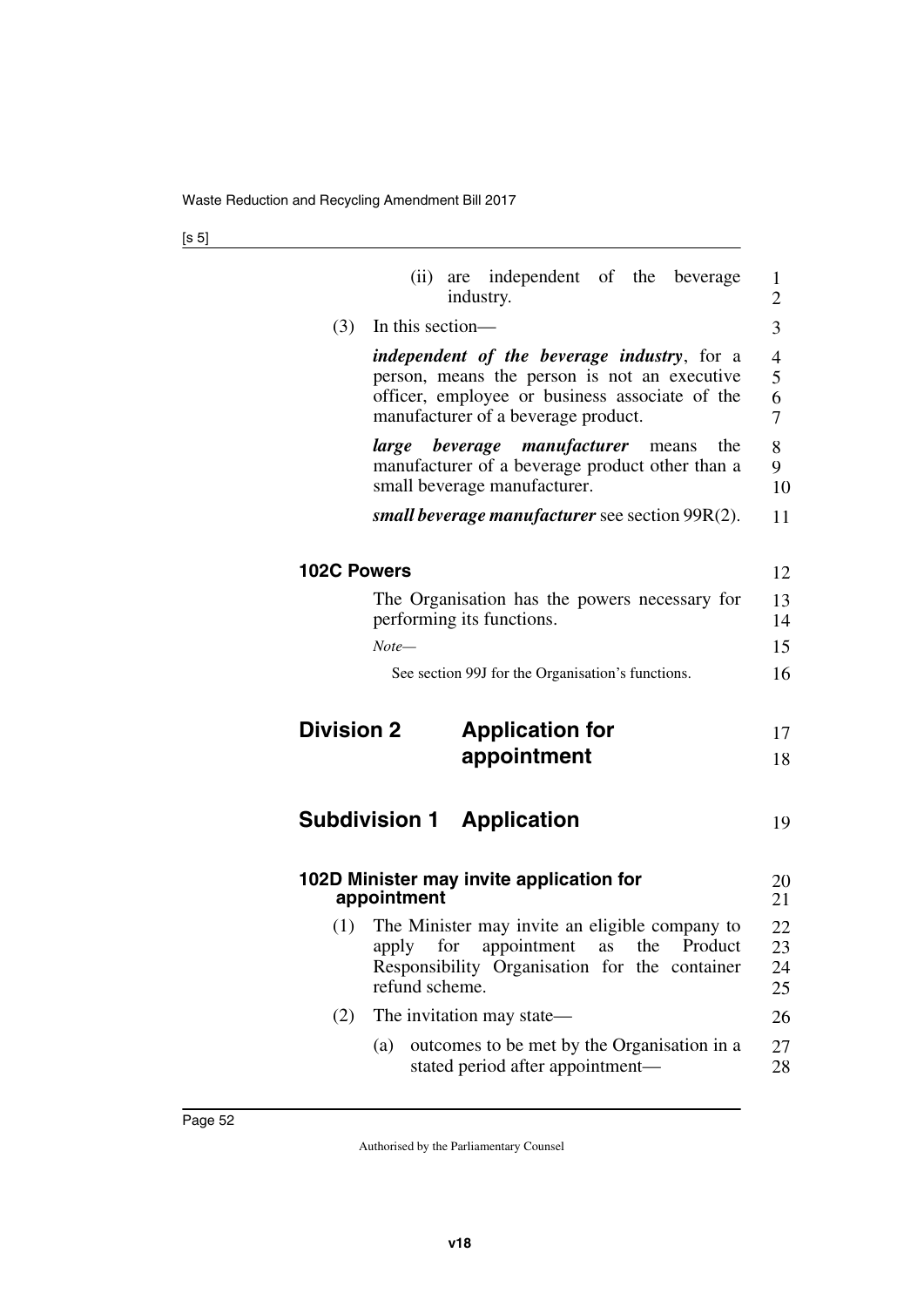Waste Reduction and Recycling Amendment Bill 2017

|                         |       | (i)                          | relating<br>functions; and                                             | to the             |                        | Organisation's                                                                                                                         | $\mathbf{1}$<br>$\overline{2}$ |  |
|-------------------------|-------|------------------------------|------------------------------------------------------------------------|--------------------|------------------------|----------------------------------------------------------------------------------------------------------------------------------------|--------------------------------|--|
|                         |       | (ii)                         | development of technology; and                                         |                    |                        | relating to administering the scheme in<br>a way that provides opportunities for<br>social enterprise, innovation and the              | 3<br>4<br>5<br>6               |  |
|                         | (b)   |                              | other requirements for the application.                                |                    |                        |                                                                                                                                        | 7                              |  |
| <b>102E Application</b> |       |                              |                                                                        |                    |                        |                                                                                                                                        | 8                              |  |
|                         | After | appointment<br>Organisation. | company (the<br>as                                                     |                    | <i>applicant</i> ) may | receiving the invitation, the eligible<br>apply<br>for<br>the Product Responsibility                                                   | 9<br>10<br>11<br>12            |  |
|                         |       |                              | 102F Requirements for application                                      |                    |                        |                                                                                                                                        | 13                             |  |
| (1)                     |       |                              | The application must—                                                  |                    |                        |                                                                                                                                        | 14                             |  |
|                         | (a)   |                              | be in writing; and                                                     |                    |                        |                                                                                                                                        | 15                             |  |
|                         | (b)   |                              | include details of the applicant's plans for<br>the following matters— |                    |                        |                                                                                                                                        |                                |  |
|                         |       | (i)                          | scheme<br>administering the scheme;                                    |                    | generally,             | establishing and administering<br>the<br>including<br>the<br>estimated costs of establishing<br>and                                    | 18<br>19<br>20<br>21           |  |
|                         |       | (ii)                         | entering<br>beverage products, including—                              |                    | into container         | recovery<br>agreements with manufacturers<br>оf                                                                                        | 22<br>23<br>24                 |  |
|                         |       |                              | оf                                                                     | the<br>scheme; and |                        | (A) the proposed amounts to be paid<br>by the manufacturers under the<br>agreements to contribute to costs<br>administration of<br>the | 25<br>26<br>27<br>28<br>29     |  |
|                         |       |                              | (B)                                                                    | the agreements;    |                        | a proposed timeframe for entering                                                                                                      | 30<br>31                       |  |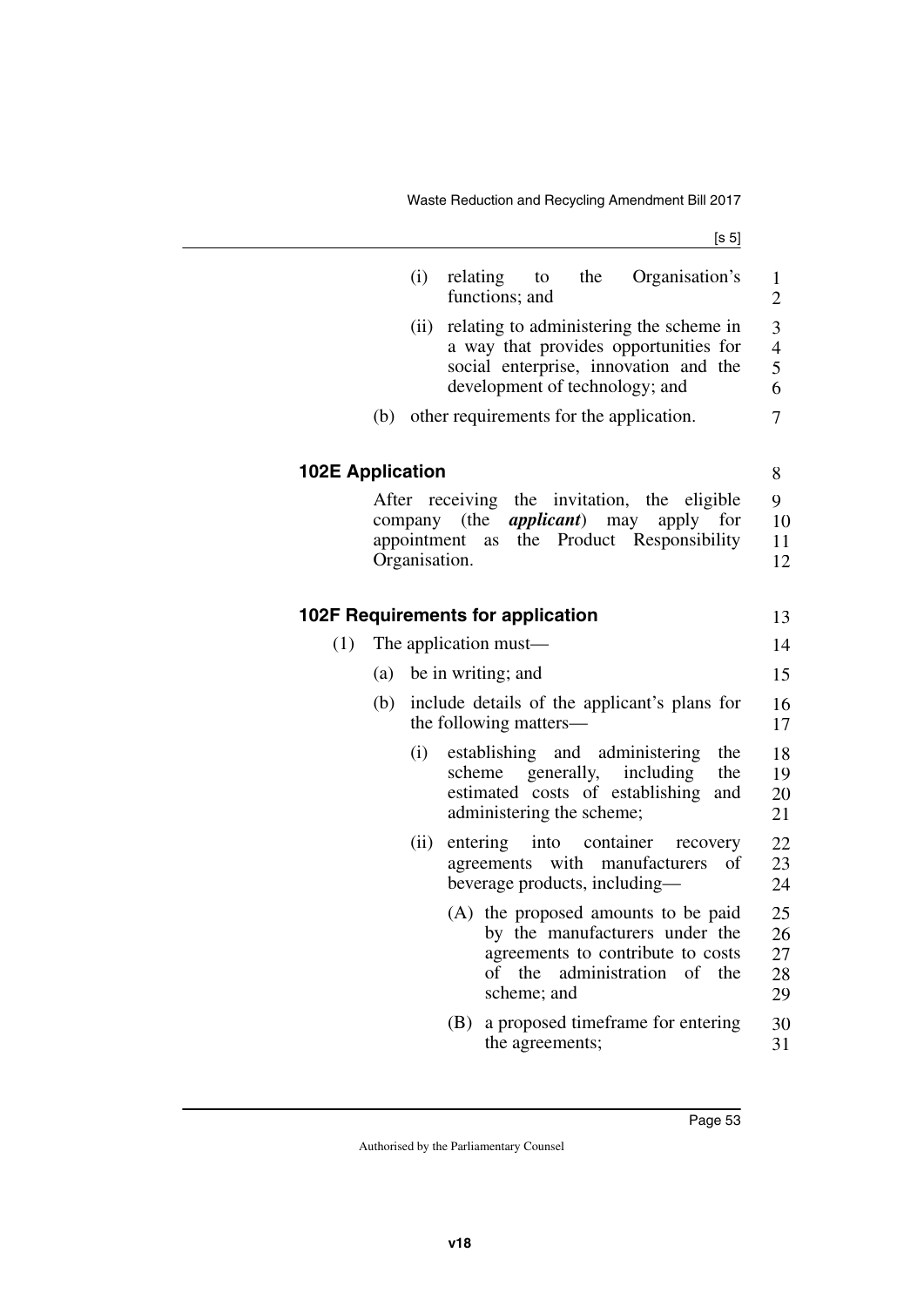|     |     |            |     | (iii) establishing a network of container<br>refund points;                                                                                                         | 1<br>2                     |
|-----|-----|------------|-----|---------------------------------------------------------------------------------------------------------------------------------------------------------------------|----------------------------|
|     |     |            |     | (iv) entering into container<br>collection<br>agreements with the operators<br>οf<br>container refund points, including-                                            | 3<br>4<br>5                |
|     |     |            |     | (A) a process for choosing persons<br>with whom to enter into container<br>collection agreements; and                                                               | 6<br>7<br>8                |
|     |     |            | (B) | proposed<br>for<br>arrangements<br>ensuring container refund points<br>accessible to the public,<br>are<br>including proposed locations and<br>operating times; and | 9<br>10<br>11<br>12<br>13  |
|     |     |            | (C) | the proposed amounts to be paid<br>to operators under the agreements<br>handling,<br>sorting<br>for<br>and<br>containers<br>for<br>transporting<br>recycling; and   | 14<br>15<br>16<br>17<br>18 |
|     |     |            |     | (D) a proposed timeframe for entering<br>the agreements;                                                                                                            | 19<br>20                   |
|     |     | (v)        |     | achieving any outcomes stated in the<br>Minister's invitation;                                                                                                      | 21<br>22                   |
|     |     | (vi)       | and | setting the amounts payable under the<br>scheme mentioned in section $99J(2)(d)$ ;                                                                                  | 23<br>24<br>25             |
|     | (c) |            |     | comply with any other requirements stated<br>in the Minister's invitation.                                                                                          | 26<br>27                   |
| (2) |     | following— |     | The application must be accompanied by the                                                                                                                          | 28<br>29                   |
|     | (a) |            |     | a copy of the applicant's constitution;                                                                                                                             | 30                         |
|     | (b) |            |     | evidence establishing the applicant is an<br>eligible company and each of its executive<br>officers is an eligible individual;                                      | 31<br>32<br>33             |
|     |     |            |     |                                                                                                                                                                     |                            |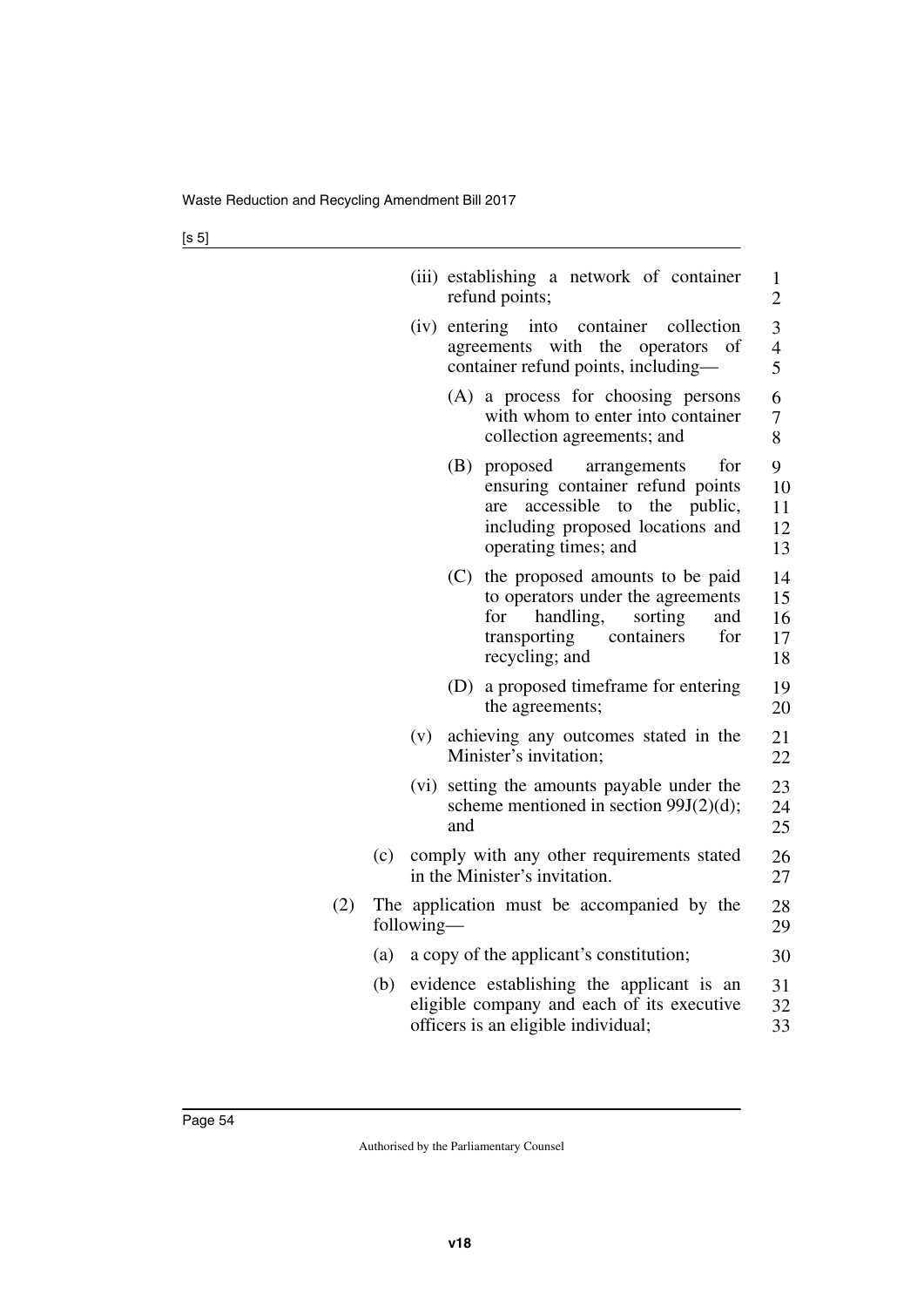| (c)        | a draft strategic plan and operational plan<br>for establishing and administering<br>the<br>scheme;                                                                                                                        | $\mathbf{1}$<br>$\overline{c}$<br>$\overline{3}$ |
|------------|----------------------------------------------------------------------------------------------------------------------------------------------------------------------------------------------------------------------------|--------------------------------------------------|
| (d)        | draft<br>terms<br>of a<br>container<br>recovery<br>agreement, container collection agreement<br>and material recovery agreement;                                                                                           | $\overline{4}$<br>5<br>6                         |
| (e)        | a draft framework for resolving disputes<br>between the applicant, manufacturers<br>of<br>products,<br>the<br>of<br>operators<br>beverage<br>container refund points and the operators of<br>material recovery facilities; | 7<br>8<br>9<br>10<br>11                          |
| (f)        | draft policies for handling commercial or<br>sensitive information about the beverage<br>market;                                                                                                                           | 12<br>13<br>14                                   |
| (g)        | the signed consent of each person who the<br>applicant considers is an executive officer or<br>business associate of the applicant to-                                                                                     | 15<br>16<br>17                                   |
|            | (i)<br>collection<br>of<br>the<br>personal<br><b>or</b><br>background information<br>about<br>the<br>person by the chief executive; and                                                                                    | 18<br>19<br>20                                   |
|            | a criminal history check.<br>(ii)                                                                                                                                                                                          | 21                                               |
| assessment | 102G Referral of application to chief executive for                                                                                                                                                                        | 22<br>23                                         |
|            | After receiving the application, the Minister must<br>refer the application to the chief executive for<br>assessment.                                                                                                      | 24<br>25<br>26                                   |
|            | 102H Withdrawing or amending application                                                                                                                                                                                   | 27                                               |
|            | The applicant may, at any time—                                                                                                                                                                                            | 28                                               |
| (a)        | withdraw the application; or                                                                                                                                                                                               | 29                                               |
| (b)        | amend the application with the agreement of<br>the Minister.                                                                                                                                                               | 30<br>31                                         |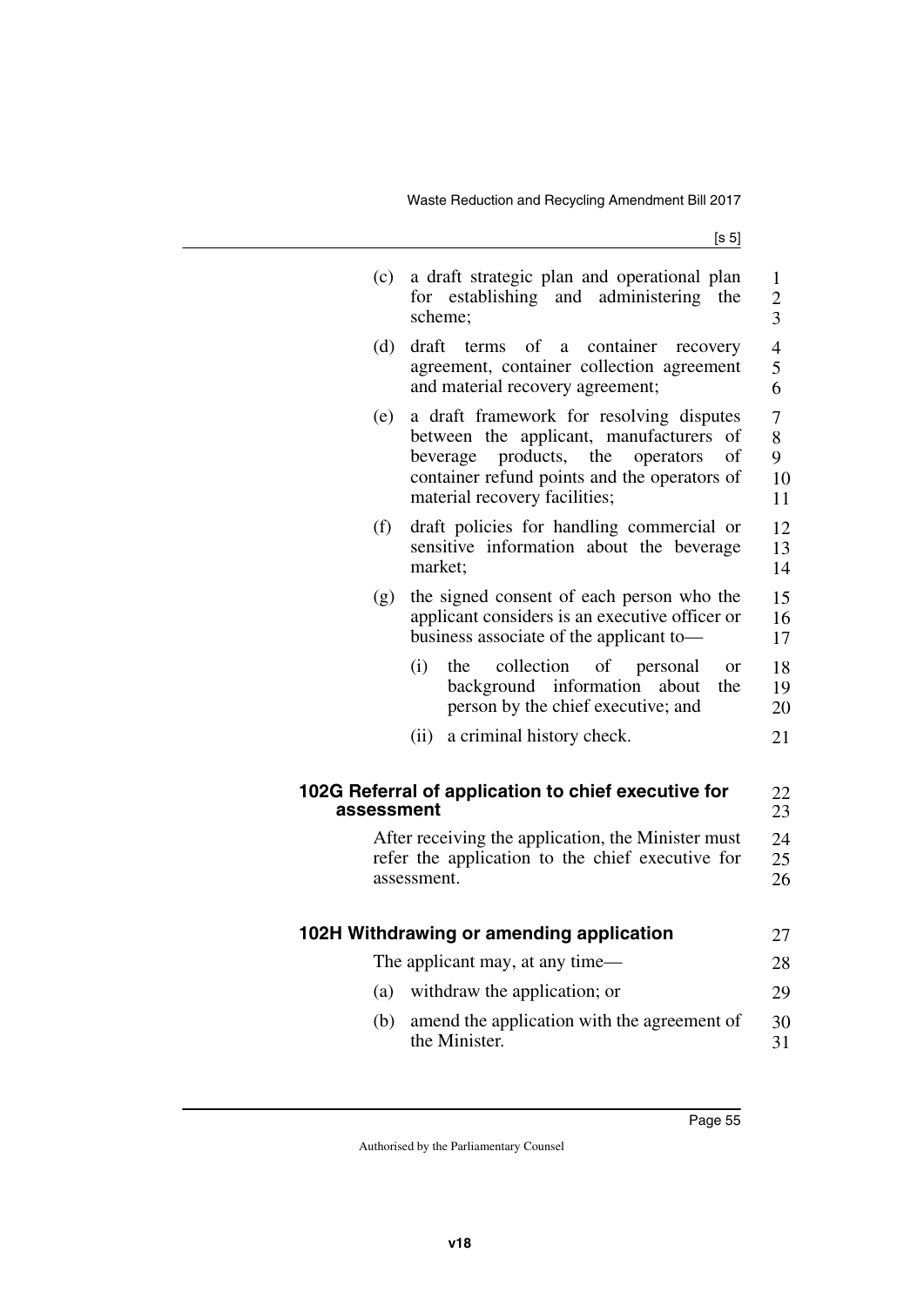|     |                     | <b>Subdivision 2 Assessing application</b>                                                                                                                                               | 1                          |
|-----|---------------------|------------------------------------------------------------------------------------------------------------------------------------------------------------------------------------------|----------------------------|
|     |                     | 102I Chief executive assesses application                                                                                                                                                | 2                          |
|     |                     | The chief executive must—                                                                                                                                                                | 3                          |
|     | (a)                 | assess whether the applicant is suitable for<br>appointment as the Product Responsibility<br>Organisation; and                                                                           | 4<br>5<br>6                |
|     | (b)                 | give the Minister a report about<br>the<br>applicant's suitability.                                                                                                                      | 7<br>8                     |
|     |                     | 102J Particular matters for assessing application                                                                                                                                        | 9                          |
| (1) |                     | In assessing whether the applicant is suitable for<br>appointment as the Organisation, the chief<br>executive must consider and, if necessary,<br>investigate the following—             | 10<br>11<br>12<br>13       |
|     | (a)                 | the application;                                                                                                                                                                         | 14                         |
|     | (b)                 | the documents and evidence mentioned in<br>section 102F(2) that accompanied the<br>application;                                                                                          | 15<br>16<br>17             |
|     | (c)                 | the applicant's business reputation, current<br>financial position and financial background;                                                                                             | 18<br>19                   |
|     | (d)                 | the suitability of each executive officer and<br>business associate to be associated with the<br>applicant as the Organisation;                                                          | 20<br>21<br>22             |
|     | (e)<br>efficiently. | whether, collectively, the executive officers<br>have the skills, knowledge and experience<br>required for the applicant to perform the<br>functions of the Organisation effectively and | 23<br>24<br>25<br>26<br>27 |
| (2) |                     | In assessing the suitability of an executive officer<br>or business associate of the applicant, the chief<br>executive must consider and, if necessary,<br>investigate the person's—     | 28<br>29<br>30<br>31       |
|     | (a)                 | character or business reputation; and                                                                                                                                                    | 32                         |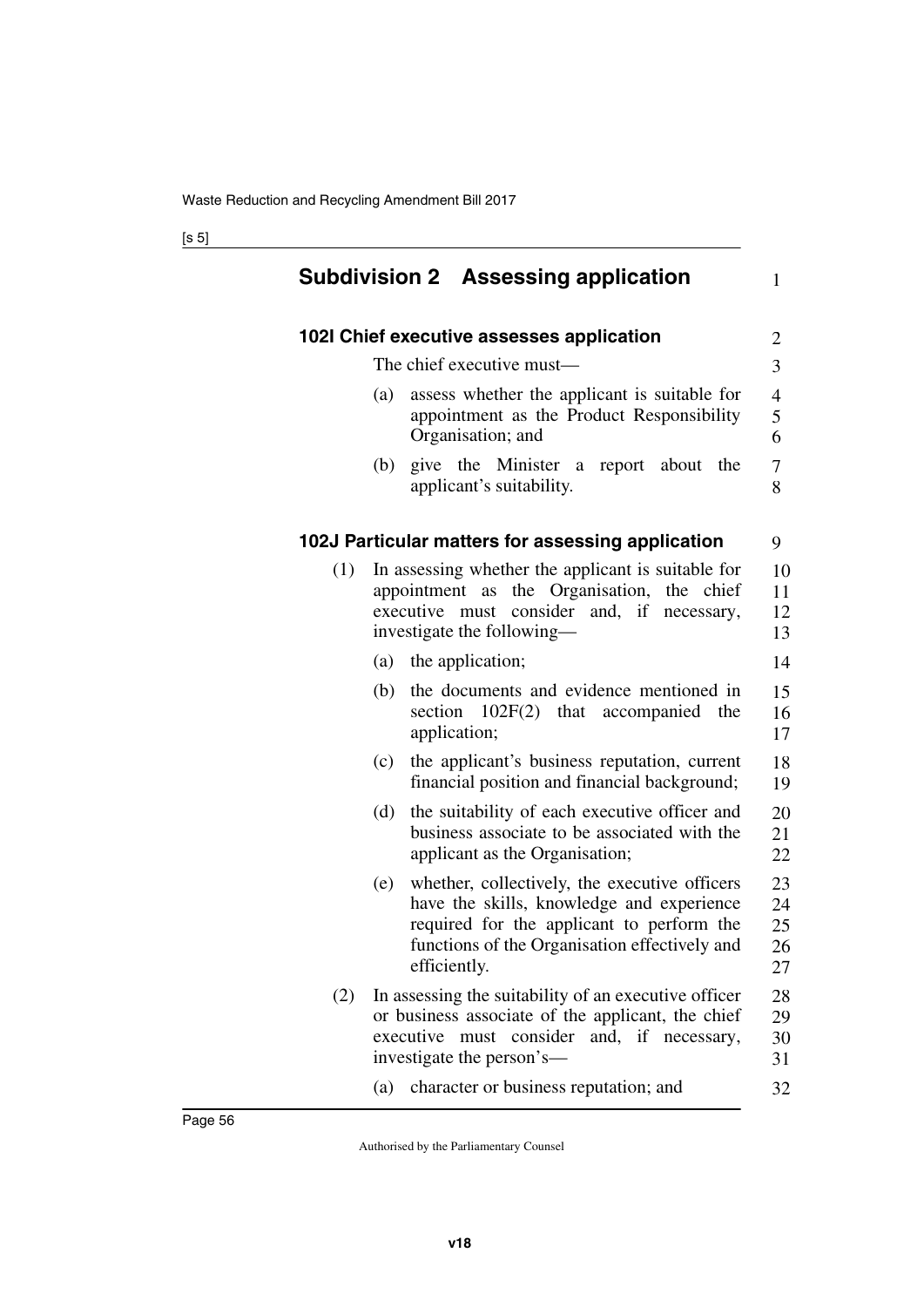|     | (b)  | relevant skills, knowledge and experience;<br>and                                                                                                                                                       | 1<br>$\overline{2}$        |
|-----|------|---------------------------------------------------------------------------------------------------------------------------------------------------------------------------------------------------------|----------------------------|
|     | (c)  | current financial position and financial<br>background.                                                                                                                                                 | 3<br>$\overline{4}$        |
|     |      | 102K Chief executive may require further<br>information or documents                                                                                                                                    | 5<br>6                     |
| (1) |      | The chief executive may, by notice, require the<br>applicant to give the chief executive further<br>information or a document reasonably required to<br>decide the application.                         | 7<br>8<br>9<br>10          |
| (2) | will | When making the requirement, the chief<br>executive must warn the applicant the application<br>considered further<br>not<br>be<br>until<br>the<br>requirement is complied with.                         | 11<br>12<br>13<br>14       |
|     |      | <b>Subdivision 3 Deciding application</b>                                                                                                                                                               | 15                         |
|     |      |                                                                                                                                                                                                         |                            |
|     |      | 102L Minister decides application                                                                                                                                                                       | 16                         |
| (1) |      | After receiving the chief executive's report about<br>the applicant's suitability, the Minister must—                                                                                                   | 17<br>18                   |
|     | (a)  | consider the application and report; and                                                                                                                                                                | 19                         |
|     | (b)  | decide to-                                                                                                                                                                                              | 20                         |
|     |      | appoint the applicant as the Product<br>(i)<br>Responsibility<br>Organisation<br>and<br>conditions<br>impose<br>the<br>the<br>on<br>appointment the Minister<br>considers<br>necessary or desirable; or | 21<br>22<br>23<br>24<br>25 |
|     |      | (ii) refuse the application.                                                                                                                                                                            | 26                         |
| (2) |      | The Minister must not decide to appoint the<br>applicant unless the Minister is satisfied—                                                                                                              | 27<br>28                   |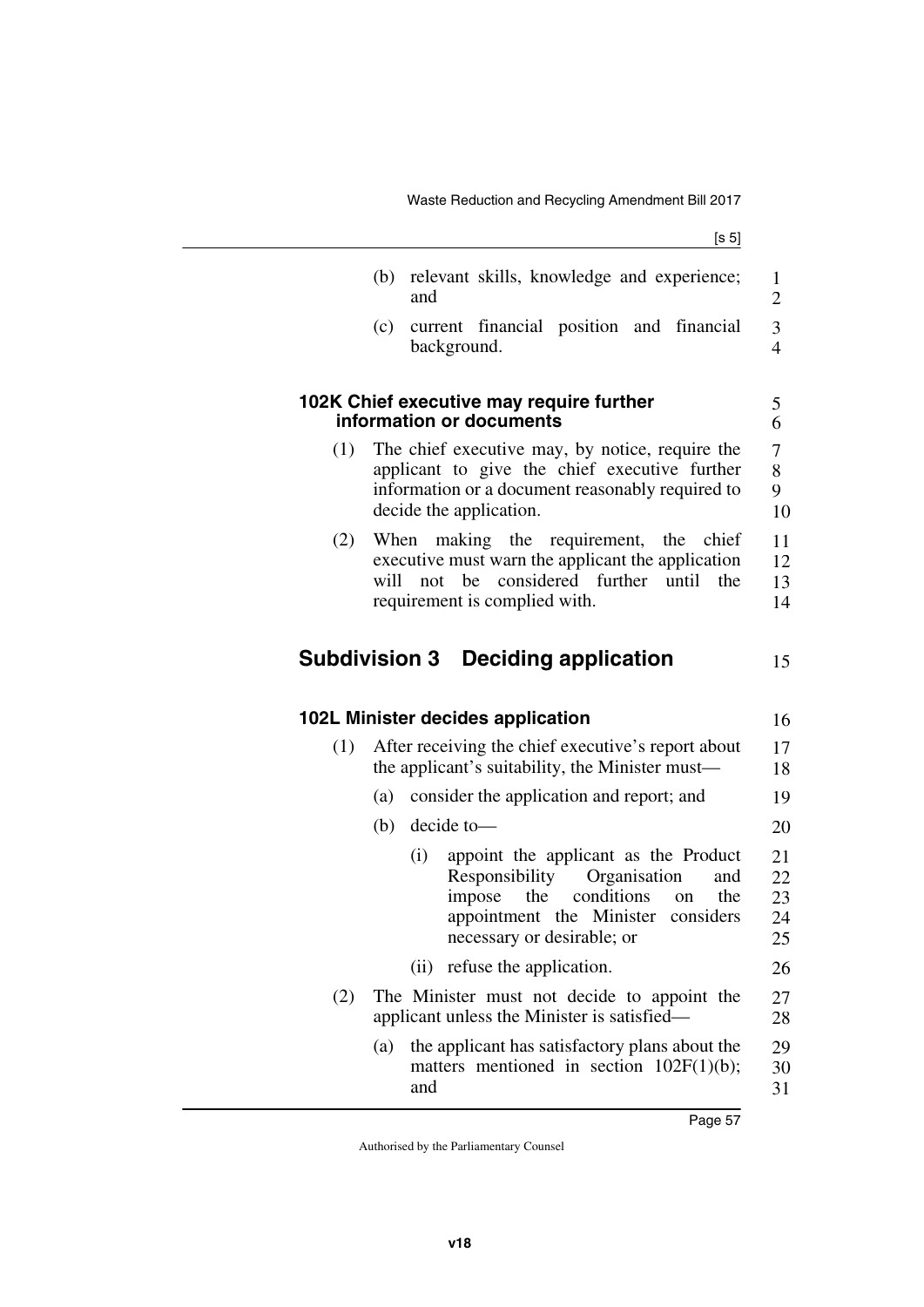|     | (b) | collectively, the executive officers have the<br>skills, knowledge and experience required<br>for the applicant to perform the functions of<br>the Organisation effectively and efficiently.                                  |
|-----|-----|-------------------------------------------------------------------------------------------------------------------------------------------------------------------------------------------------------------------------------|
|     |     | 102M Decision to make appointment                                                                                                                                                                                             |
| (1) |     | If the Minister decides to appoint the applicant as<br>the Product Responsibility Organisation, the<br>Minister must, as soon as practicable after making<br>the decision, give the applicant a notice about the<br>decision. |
| (2) |     | The notice must—                                                                                                                                                                                                              |
|     | (a) | state the applicant is appointed as the<br>Product Responsibility Organisation; and                                                                                                                                           |
|     | (b) | state when the appointment takes effect; and                                                                                                                                                                                  |
|     | (c) | state any conditions imposed on the<br>appointment; and                                                                                                                                                                       |
|     | (d) | if the<br>appointment is subject<br>to<br>conditions—be an information notice for the<br>decision.                                                                                                                            |
|     |     | 102N Refusal of application                                                                                                                                                                                                   |
|     | the | If the Minister decides to refuse the application,<br>Minister must give the applicant<br>an<br>information notice for the decision within 10<br>business days after making the decision.                                     |

## **Subdivision 4 General**

## **102O Appointment continues in force** 26

(1) The appointment of a company as the Organisation continues in force until the appointment is cancelled. 27 28 29

21 22

20

23 24

25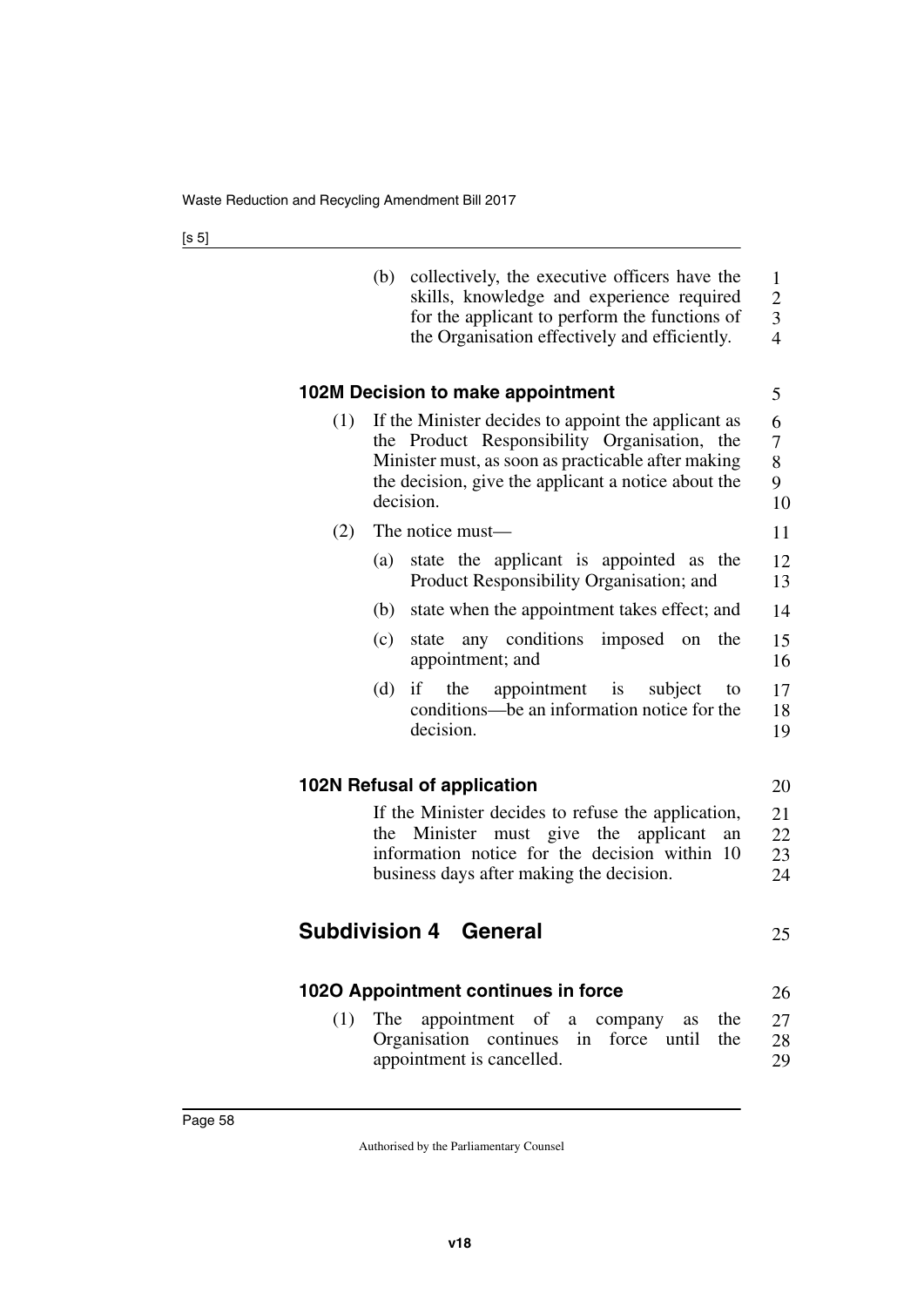| (2)               | However, if the appointment is suspended, the<br>appointment does not have effect during the<br>period of the suspension.                                                           | $\mathbf{1}$<br>$\overline{c}$<br>$\overline{3}$ |
|-------------------|-------------------------------------------------------------------------------------------------------------------------------------------------------------------------------------|--------------------------------------------------|
| <b>Division 3</b> | <b>Application to amend</b><br>appointment                                                                                                                                          | 4<br>5                                           |
|                   | 102P Applying to amend appointment                                                                                                                                                  | 6                                                |
| (1)               | The company appointed as the Organisation may<br>apply to the Minister to amend the appointment,<br>including a condition of the appointment (an<br><i>amendment application</i> ). | 7<br>8<br>9<br>10                                |
| (2)               | Minister must refer<br>The<br>amendment<br>an<br>application to the chief executive for assessment.                                                                                 | 11<br>12                                         |
|                   | 102Q Assessing application                                                                                                                                                          | 13                                               |
| (1)               | The chief executive must—                                                                                                                                                           | 14                                               |
|                   | assess the amendment application; and<br>(a)                                                                                                                                        | 15                                               |
|                   | give the Minister a report about the<br>(b)<br>amendment application.                                                                                                               | 16<br>17                                         |
| (2)               | Sections 102J and 102K apply—                                                                                                                                                       | 18                                               |
|                   | for the purpose of the chief executive<br>(a)<br>assessing the amendment application; and                                                                                           | 19<br>20                                         |
|                   | (b)<br>as though a reference in those sections to the<br>application is a reference to the amendment<br>application.                                                                | 21<br>22<br>23                                   |
|                   | 102R Deciding amendment application                                                                                                                                                 | 24                                               |
| (1)               | This section applies after the Minister is given a<br>report about the chief executive's assessment of<br>an amendment application under section 102Q.                              | 25<br>26<br>27                                   |
| (2)               | The Minister must-                                                                                                                                                                  | 28                                               |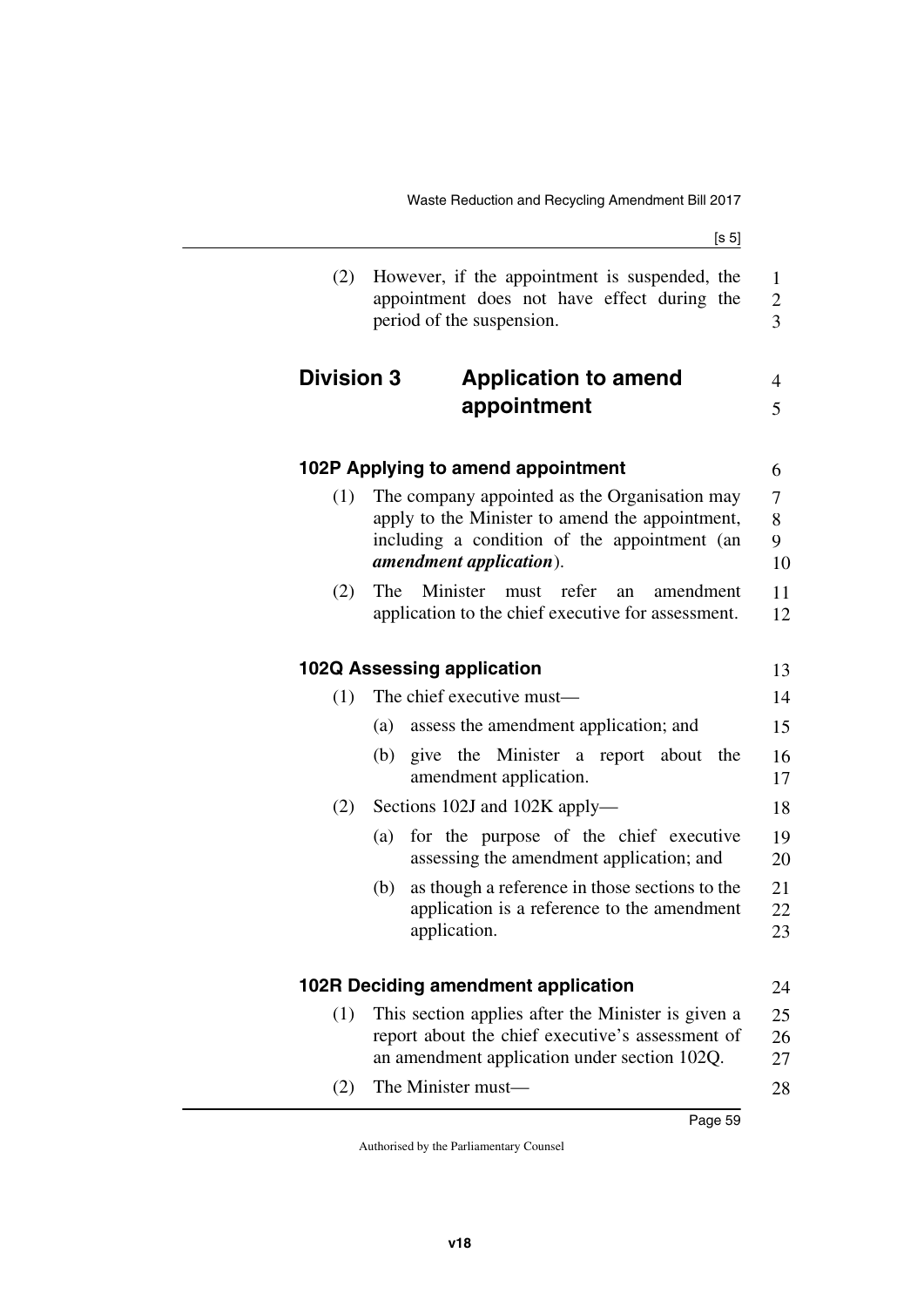|     | (a)<br>consider the amendment application and<br>chief executive's<br>the<br>about<br>report<br>assessment of the amendment application;<br>and                                                    | $\mathbf{1}$<br>$\overline{c}$<br>$\overline{\mathbf{3}}$<br>$\overline{4}$ |
|-----|----------------------------------------------------------------------------------------------------------------------------------------------------------------------------------------------------|-----------------------------------------------------------------------------|
|     | decide to-<br>(b)                                                                                                                                                                                  | 5                                                                           |
|     | (i)<br>grant the application; or                                                                                                                                                                   | 6                                                                           |
|     | (ii)<br>if the Minister decides to grant the<br>application—impose<br>the<br><b>or</b><br>amend<br>conditions on the appointment<br>the<br>Minister considers are necessary<br>or<br>desirable; or | 7<br>8<br>9<br>10<br>11                                                     |
|     | (iii) refuse the application.                                                                                                                                                                      | 12                                                                          |
|     |                                                                                                                                                                                                    |                                                                             |
|     | 102S Decision to amend appointment                                                                                                                                                                 | 13                                                                          |
| (1) | If the Minister decides to grant the company's<br>amendment application, the Minister must give<br>the company a notice about the decision.                                                        | 14<br>15<br>16                                                              |
| (2) | The notice must be given as soon as practicable<br>after the decision is made and state—                                                                                                           | 17<br>18                                                                    |
|     | how the appointment is amended; and<br>(a)                                                                                                                                                         | 19                                                                          |
|     | (b)<br>any new conditions<br>imposed on<br>the<br>appointment; and                                                                                                                                 | 20<br>21                                                                    |
|     | any existing conditions amended for the<br>(c)<br>appointment; and                                                                                                                                 | 22<br>23                                                                    |
|     | when the amendment takes effect.<br>(d)                                                                                                                                                            | 24                                                                          |
| (3) | If the Minister imposes or amends any conditions<br>on the appointment, the notice must also be an<br>information notice for the decision to amend or<br>impose the conditions.                    | 25<br>26<br>27<br>28                                                        |
|     | <b>102T Refusal of application</b>                                                                                                                                                                 | 29                                                                          |
|     | If the Minister decides to refuse the amendment<br>application, the Minister must give the company<br>an information notice for the decision within 10                                             | 30<br>31<br>32                                                              |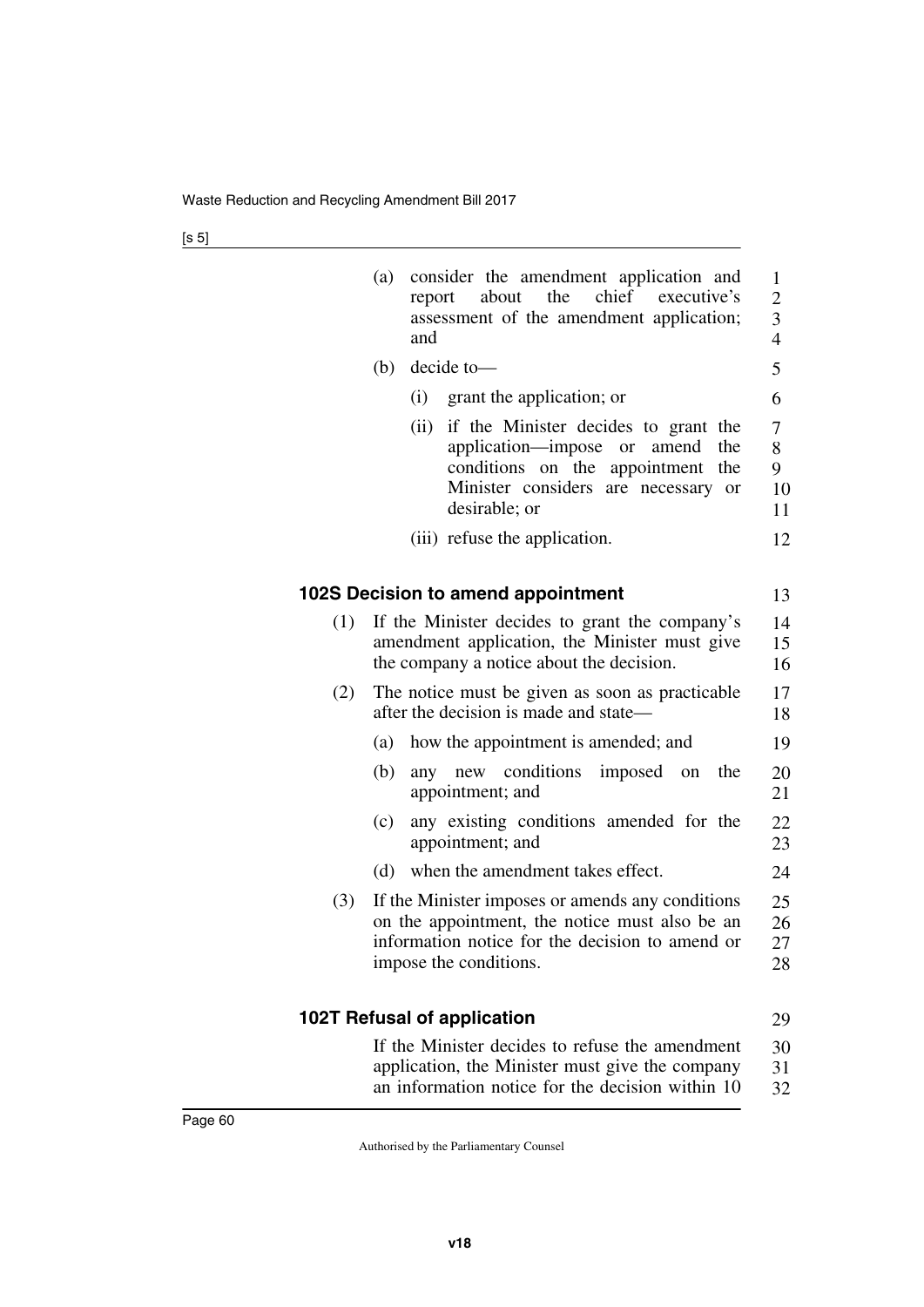[s 5] Waste Reduction and Recycling Amendment Bill 2017 business day of making the decision. **Division 4 Amendment, suspension, cancellation and appointment of administrator Subdivision 1 General 102U Minister may amend appointment** The Minister may, on the Minister's own initiative or on the recommendation of the chief executive, amend a company's appointment as the Organisation. **appointment as Organisation**

1

6

**102V Grounds for suspending or cancelling**  Each of the following is a ground to suspend or cancel a company's appointment as the Organisation— (a) the company is no longer an eligible company; (b) an executive officer of the company is no longer an eligible individual; (c) the company is no longer suitable for appointment as the Organisation; (d) the company as the Organisation has contravened a provision of this Act; (e) the company has contravened a condition of its appointment as the Organisation; (f) the company as the Organisation has failed to comply with a direction of the Minister under section 102ZE;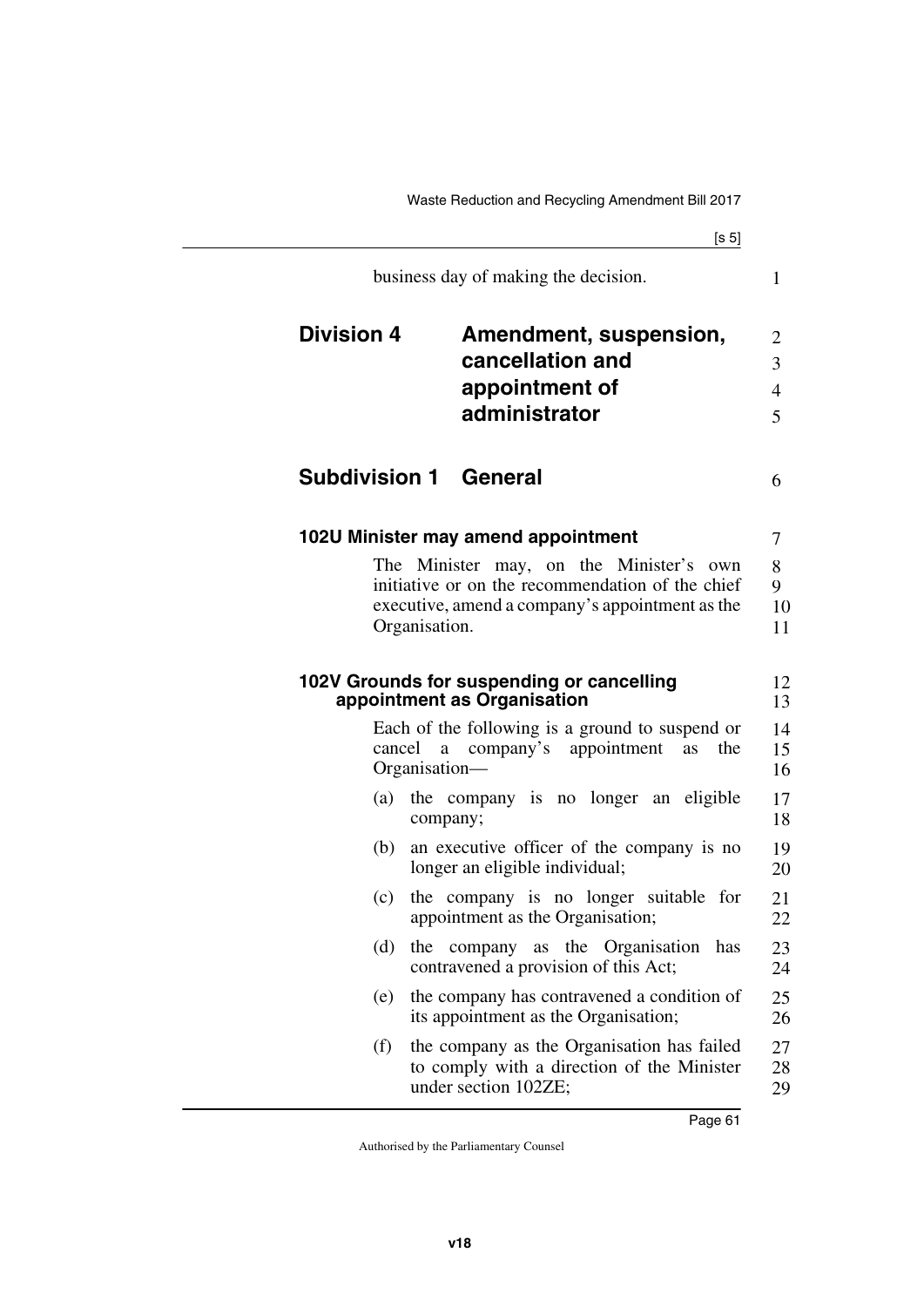|     | (g) | the company as the Organisation has failed<br>to achieve, and is unlikely to achieve, an<br>outcome prescribed under section 102ZF<br>during a particular period; | $\mathbf{1}$<br>$\begin{array}{c} 2 \\ 3 \\ 4 \end{array}$ |
|-----|-----|-------------------------------------------------------------------------------------------------------------------------------------------------------------------|------------------------------------------------------------|
|     | (h) | the company as the Organisation<br>has<br>contravened a compliance notice given to<br>the company under chapter 11;                                               | 5<br>6<br>$\overline{7}$                                   |
|     | (i) | the<br>appointed<br>the<br>company was<br>as<br>Organisation because of a materially false or<br>misleading representation or declaration.                        | 8<br>9<br>10                                               |
|     |     | 102W Immediate suspension                                                                                                                                         | 11                                                         |
| (1) |     | The Minister may suspend the appointment of a<br>company as the Organisation immediately if the<br>Minister reasonably believes-                                  | 12<br>13<br>14                                             |
|     | (a) | a ground exists to suspend or cancel the<br>company's appointment; and                                                                                            | 15<br>16                                                   |
|     | (b) | the circumstances warrant the immediate<br>suspension of the appointment to ensure—                                                                               | 17<br>18                                                   |
|     |     | the safety of persons; or<br>(i)                                                                                                                                  | 19                                                         |
|     |     | (ii)<br>the public interest in the scheme is not<br>adversely affected.                                                                                           | 20<br>21                                                   |
| (2) |     | If the Minister decides to suspend the company's<br>appointment under subsection (1), the Minister<br>must give the company—                                      | 22<br>23<br>24                                             |
|     | (a) | an information notice for the decision to<br>suspend the appointment immediately; and                                                                             | 25<br>26                                                   |
|     | (b) | a show cause notice under section 102X.                                                                                                                           | 27                                                         |
| (3) |     | The suspension-                                                                                                                                                   | 28                                                         |
|     | (a) | takes effect when the notices are given to the<br>company; and                                                                                                    | 29<br>30                                                   |
|     | (b) | continues until the earliest of the following<br>happens—                                                                                                         | 31<br>32                                                   |
|     |     | the Minister ends the suspension;<br>(i)                                                                                                                          | 33                                                         |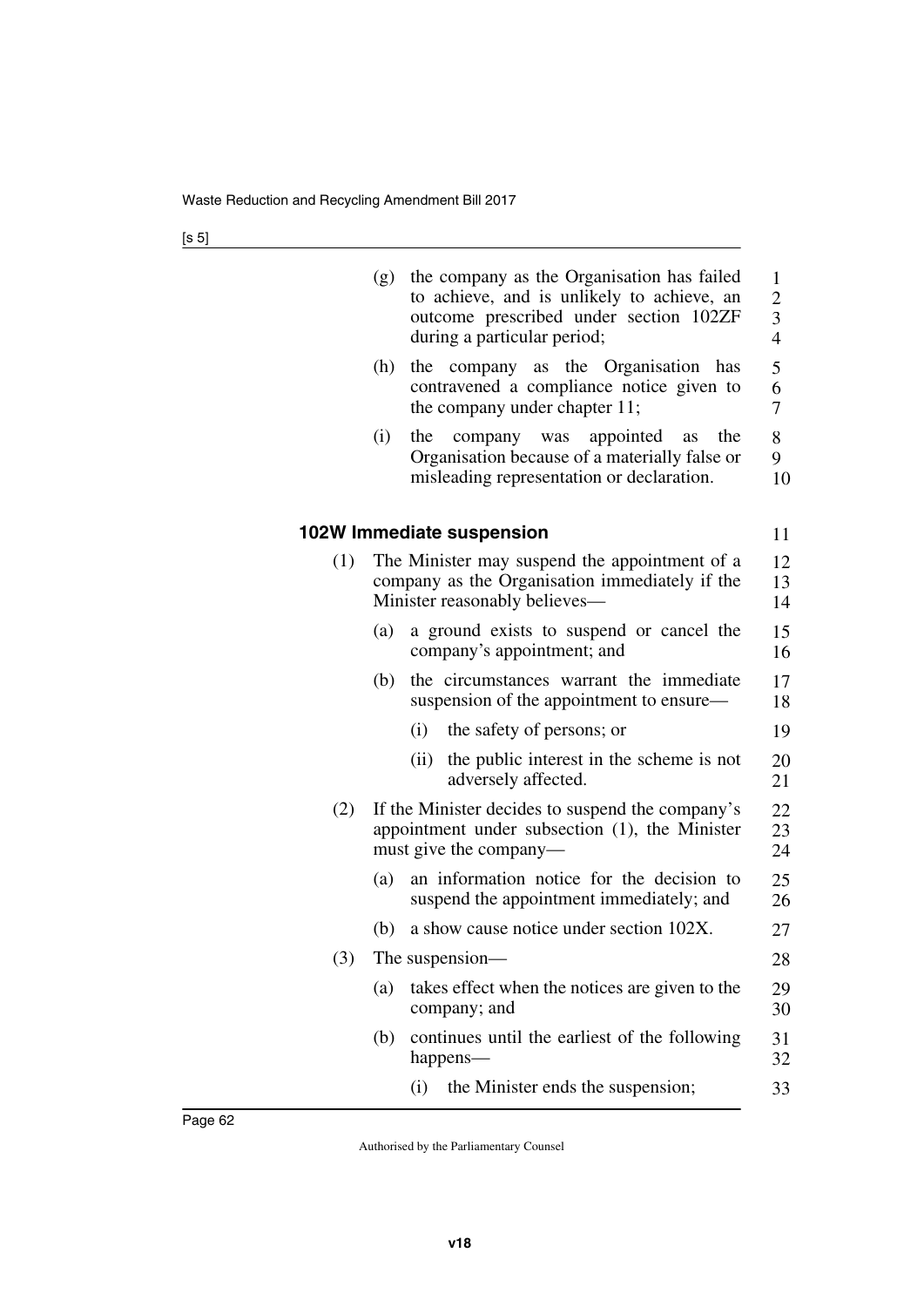|     |        | (ii)           | the show cause notice is finally dealt<br>with;                                                                                                                                     | 1<br>$\overline{2}$  |
|-----|--------|----------------|-------------------------------------------------------------------------------------------------------------------------------------------------------------------------------------|----------------------|
|     |        |                | (iii) 30 business days after the notices are<br>given to the company.                                                                                                               | 3<br>$\overline{4}$  |
|     |        |                | <b>Subdivision 2 Process for taking</b><br>proposed action                                                                                                                          | 5<br>6               |
|     |        |                | <b>102X Show cause notice</b>                                                                                                                                                       | 7                    |
| (1) |        |                | This section applies if the Minister proposes to—                                                                                                                                   | 8                    |
|     | (a)    |                | amend the company's appointment as the<br>Organisation (the <i>proposed action</i> ); or                                                                                            | 9<br>10              |
|     | (b)    | suspend        | cancel the<br>company's<br><b>or</b><br>appointment as the Organisation (also the<br><i>proposed action</i> ).                                                                      | 11<br>12<br>13       |
| (2) | action | administrator. | If the proposed action is suspension, the proposed<br>include<br>also<br>appointing<br>must<br>an                                                                                   | 14<br>15<br>16       |
| (3) |        |                | The Minister must give a notice (a show cause<br><i>notice</i> ) about the proposed action to the company.                                                                          | 17<br>18             |
| (4) |        |                | The show cause notice must state the following—                                                                                                                                     | 19                   |
|     | (a)    |                | the proposed action;                                                                                                                                                                | 20                   |
|     | (b)    | if             | the<br>action<br>proposed<br><i>is</i><br>an<br>amendment—the proposed amendment;                                                                                                   | 21<br>22             |
|     | (c)    |                | if the proposed action is suspension—the<br>period of the suspension;                                                                                                               | 23<br>24             |
|     | (d)    |                | the grounds for the proposed action;                                                                                                                                                | 25                   |
|     | (e)    |                | the facts and circumstances that form the<br>basis for the grounds;                                                                                                                 | 26<br>27             |
|     | (f)    |                | that the company may, within a stated period<br>(the <i>show cause period</i> ), make a written<br>submission to the Minister about why the<br>proposed action should not be taken. | 28<br>29<br>30<br>31 |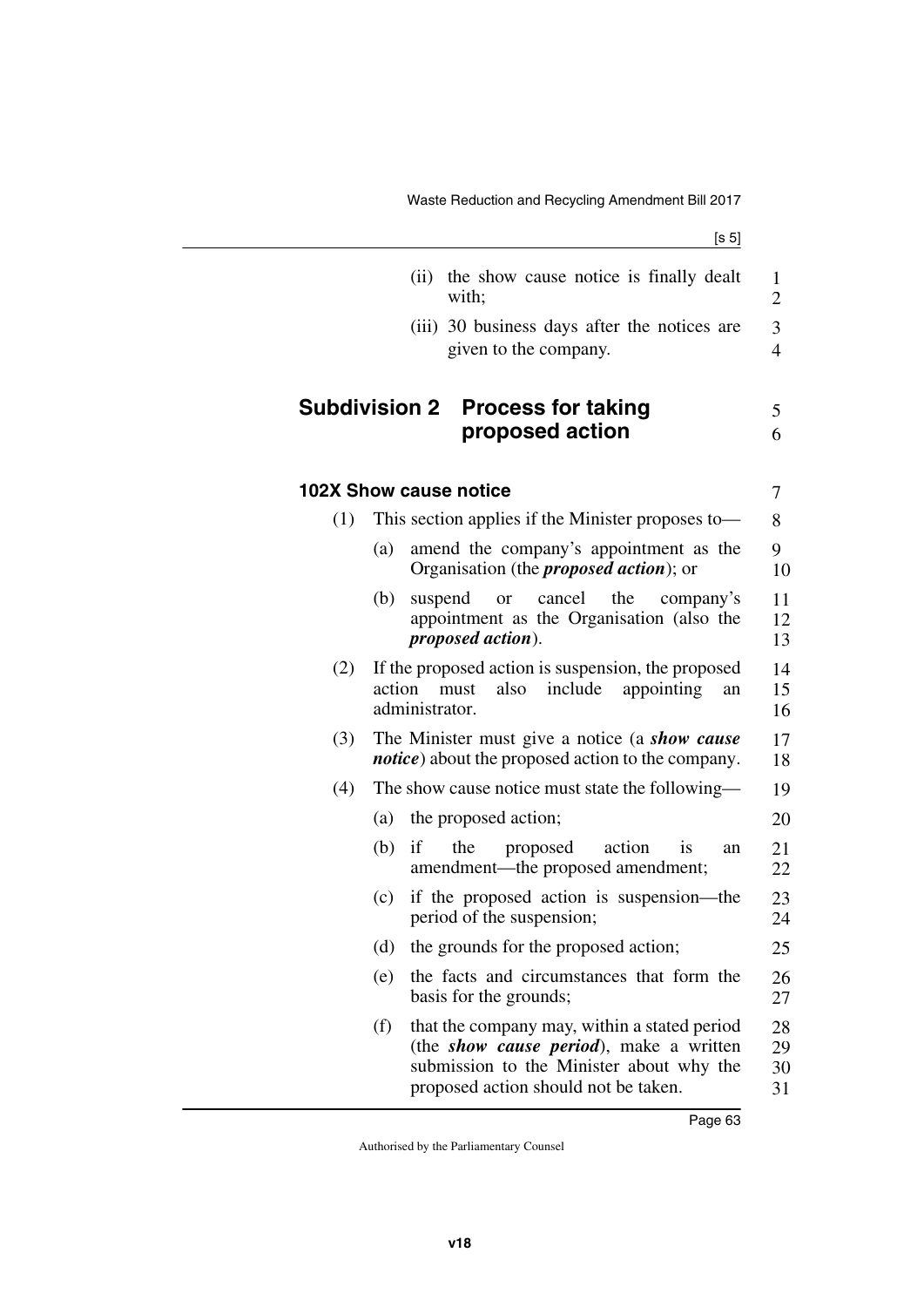| (5) | The show cause period must end at least 28 days<br>after the company is given the show cause notice.                                                                                                                   | $\mathbf{1}$<br>$\overline{2}$     |
|-----|------------------------------------------------------------------------------------------------------------------------------------------------------------------------------------------------------------------------|------------------------------------|
| (6) | The Minister may ask the chief executive to<br>prepare a report about the submissions made by<br>the company during the show cause period.                                                                             | 3<br>$\overline{\mathcal{A}}$<br>5 |
|     | 102Y Decision about proposed amendment,<br>suspension or cancellation                                                                                                                                                  | 6<br>7                             |
| (1) | Within 20 business days after the end of the<br>period for making submissions stated in the show<br>cause notice, the Minister must decide whether or<br>not to take the proposed action.                              | 8<br>9<br>10<br>11                 |
| (2) | The Minister may decide—                                                                                                                                                                                               | 12                                 |
|     | if the proposed action was to make a stated<br>(a)<br>amendment-to<br>make<br>the<br>stated<br>amendment; or                                                                                                           | 13<br>14<br>15                     |
|     | (b)<br>if the proposed action was to suspend the<br>appointment for a stated period—to suspend<br>the appointment for no longer than the<br>stated period; or                                                          | 16<br>17<br>18<br>19               |
|     | if the proposed action was to cancel the<br>(c)<br>appointment-to suspend the appointment<br>for a period or cancel the appointment.                                                                                   | 20<br>21<br>22                     |
| (3) | However, the Minister may extend, on 1 occasion<br>and by no more than 20 business days, the period<br>for making a decision by giving a notice about the<br>extension to the company before the end of the<br>period. | 23<br>24<br>25<br>26<br>27         |
| (4) | In deciding whether or not to take the proposed<br>Minister<br>action,<br>the<br>the<br>must<br>consider<br>following-                                                                                                 | 28<br>29<br>30                     |
|     | (a)<br>all submissions made by the<br>company<br>during the show cause period;                                                                                                                                         | 31<br>32                           |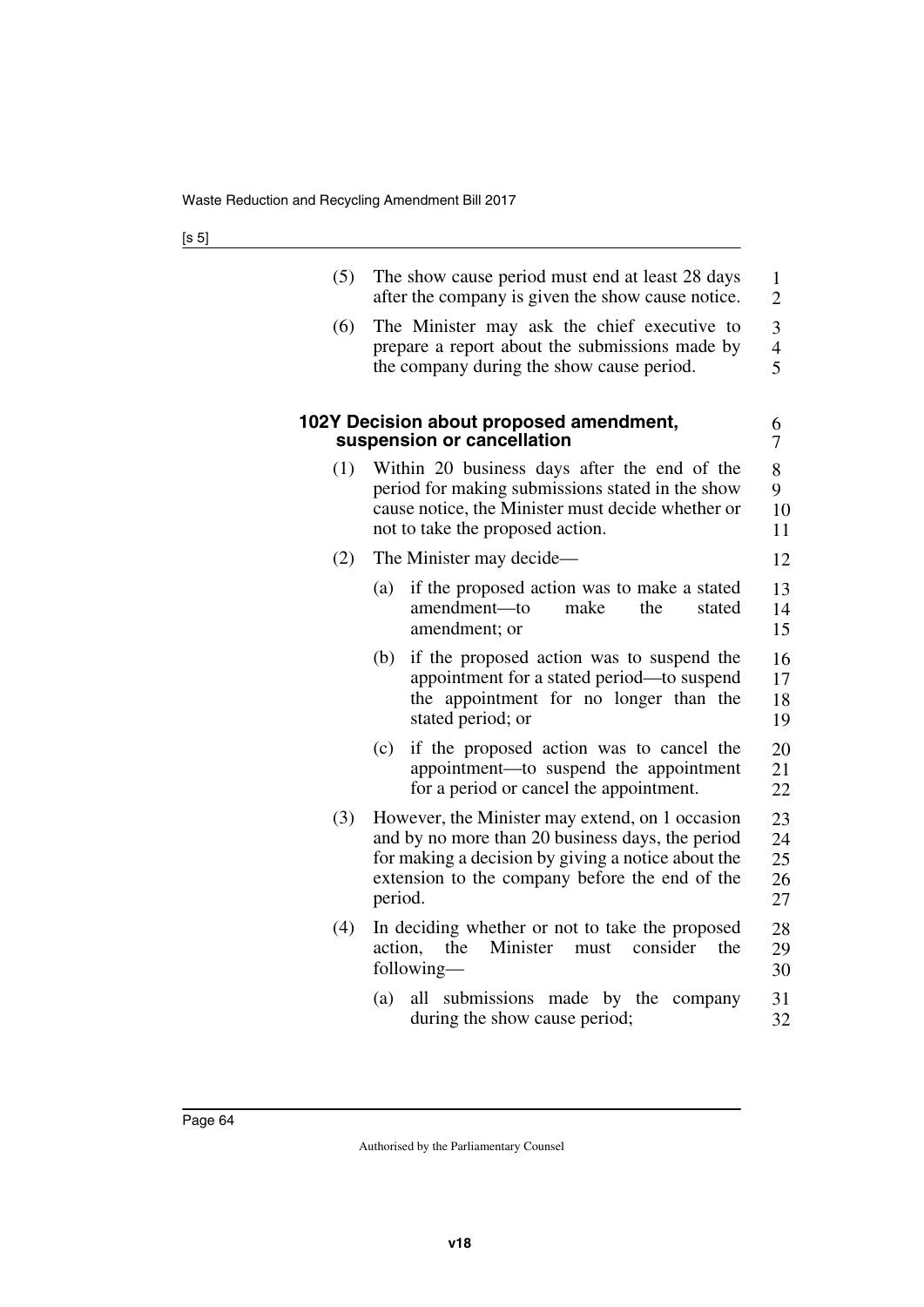|     | (b)                  | if the Minister asked the chief executive to<br>prepare a report about the submissions—the<br>chief executive's report;                                                                      | 1<br>$\overline{c}$<br>$\overline{3}$ |
|-----|----------------------|----------------------------------------------------------------------------------------------------------------------------------------------------------------------------------------------|---------------------------------------|
|     | (c)                  | the objects of this Act and how they are to<br>be achieved, as stated in chapter 1, part 2;                                                                                                  | $\overline{4}$<br>5                   |
|     | (d)                  | another matter prescribed by regulation.                                                                                                                                                     | 6                                     |
| (5) |                      | If the Minister decides to take the proposed<br>action, the Minister must, within 10 business days<br>after making the decision, give the company an<br>information notice for the decision. | 7<br>8<br>9<br>10                     |
| (6) |                      | The decision to take the proposed action takes<br>effect on the later of the following days—                                                                                                 | 11<br>12                              |
|     | (a)                  | the day the information notice is given to the<br>company;                                                                                                                                   | 13<br>14                              |
|     | (b)                  | a day stated in the information notice.                                                                                                                                                      | 15                                    |
| (7) |                      | If the Minister decides not to take the proposed<br>action, the Minister must give the company a<br>notice about the decision within 5 business days<br>after making the decision.           | 16<br>17<br>18<br>19                  |
|     | <b>Subdivision 3</b> | <b>Appointment of</b><br>administrator                                                                                                                                                       | 20<br>21                              |
|     |                      | 102Z Appointment of administrator                                                                                                                                                            | 22                                    |
| (1) |                      | The Minister may appoint an administrator—                                                                                                                                                   | 23                                    |
|     | (a)                  | if the Minister suspends a company's<br>appointment as the Organisation under<br>section 102Y-for the company as the<br>Organisation; or                                                     | 24<br>25<br>26<br>27                  |
|     | (b)                  | the<br>Minister cancels<br>if<br>a<br>company's<br>appointment as the Organisation under<br>section 102Y-to perform the functions of<br>the Organisation.                                    | 28<br>29<br>30<br>31                  |
| (2) |                      | An administrator, during the administrator's term                                                                                                                                            | 32                                    |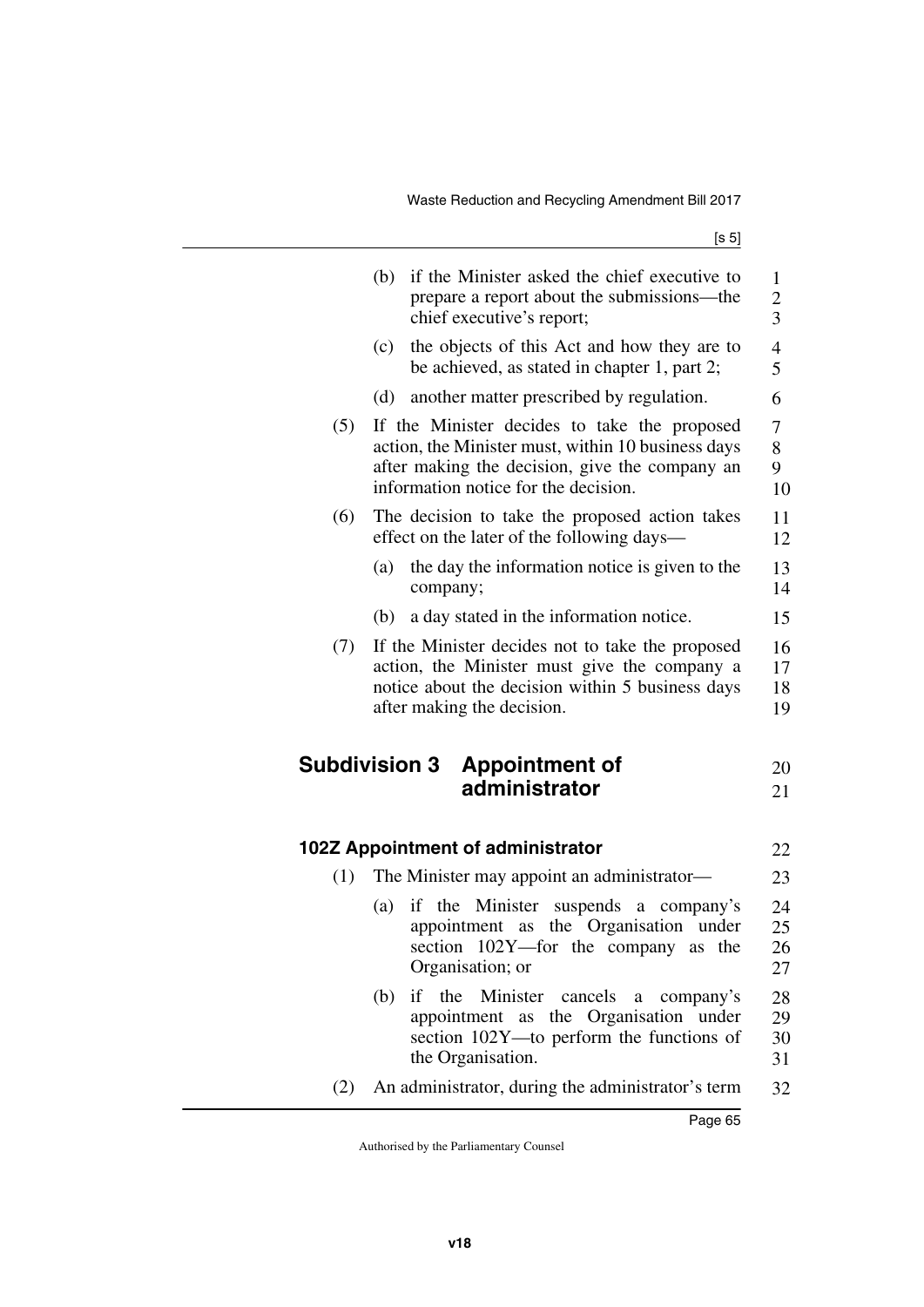|                     | of appointment and to the exclusion of any other<br>person-                                                                                             | 1<br>$\overline{2}$           |
|---------------------|---------------------------------------------------------------------------------------------------------------------------------------------------------|-------------------------------|
|                     | has the function-<br>(a)                                                                                                                                | 3                             |
|                     | for an administrator appointed under<br>(i)<br>subsection $(1)(a)$ —of conducting and<br>managing the affairs of the company as<br>the Organisation; or | $\overline{4}$<br>5<br>6<br>7 |
|                     | for an administrator appointed under<br>(ii)<br>subsection<br>$(1)(b)$ —of<br>being<br>the<br>Organisation under this Act; and                          | 8<br>9<br>10                  |
|                     | the other functions stated in the<br>(b)<br>has<br>administrator's notice of appointment; and                                                           | 11<br>12                      |
|                     | is taken to be the Organisation.<br>(c)                                                                                                                 | 13                            |
| (3)                 | function of the<br>administrator<br>The<br>under<br>subsection $(2)(a)$ may be limited by the<br>administrator's notice of appointment.                 | 14<br>15<br>16                |
| <b>102ZA Powers</b> |                                                                                                                                                         | 17                            |
|                     | An administrator may do anything necessary or<br>convenient to be done for, or in connection with,<br>the administrator's functions.                    | 18<br>19<br>20                |
|                     | <b>102ZB Providing assistance</b>                                                                                                                       | 21                            |
| (1)                 | An administrator appointed under section 102Z                                                                                                           | 22                            |
|                     | for performing the<br>administrator's<br>may,                                                                                                           | 23                            |
|                     | functions, by a notice given to an officer or<br>employee or former officer or employee of the                                                          | 24<br>25                      |
|                     | company, require the person to-                                                                                                                         | 26                            |
|                     | documents<br>the<br>(a)<br>produce<br>in<br>person's<br>possession that the administrator reasonably<br>requires to perform the functions; or           | 27<br>28<br>29                |
|                     | provide the other information or assistance<br>(b)<br>the administrator reasonably requires to<br>perform the functions.                                | 30<br>31<br>32                |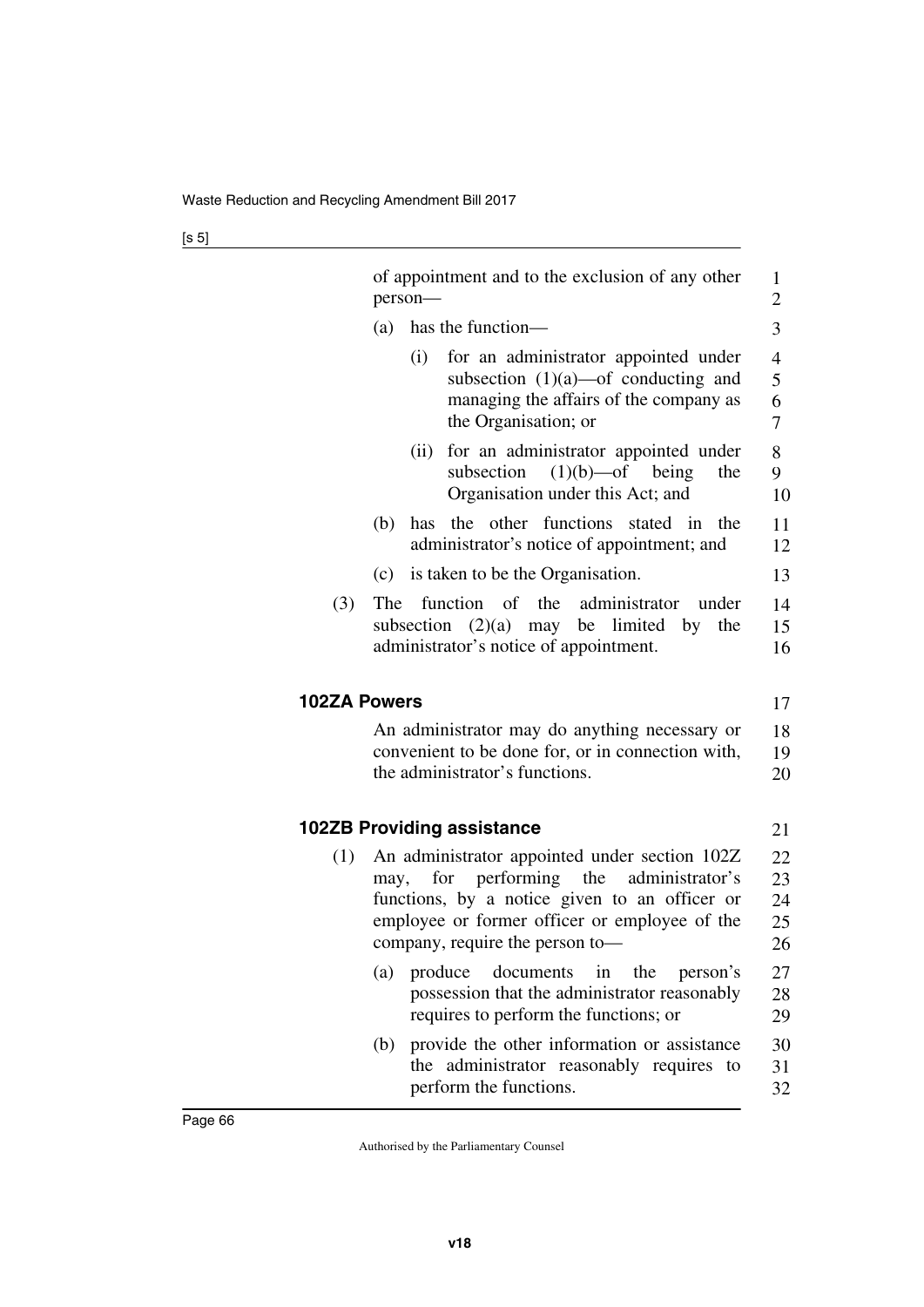| (2) | A person of whom a requirement has been made<br>under subsection (1) must comply with it unless<br>the person has a reasonable excuse.                                                 | $\mathbf{1}$<br>$\overline{c}$<br>3 |
|-----|----------------------------------------------------------------------------------------------------------------------------------------------------------------------------------------|-------------------------------------|
|     | Maximum penalty—100 penalty units.                                                                                                                                                     | $\overline{4}$                      |
| (3) | It is a reasonable excuse for an individual not to<br>comply with the requirement if doing so might<br>tend to incriminate the individual.                                             | 5<br>6<br>7                         |
| (4) | In this section-                                                                                                                                                                       | 8                                   |
|     | <i>the company</i> means—                                                                                                                                                              | 9                                   |
|     | if the administrator is appointed under<br>(a)<br>section $102Z(1)(a)$ —the<br>company whose<br>Organisation<br>appointment<br>the<br>is<br>as<br>suspended; or                        | 10<br>11<br>12<br>13                |
|     | if the administrator is appointed under<br>(b)<br>section $102Z(1)(b)$ —the company that was<br>appointed as the Organisation most recently<br>before the administrator was appointed. | 14<br>15<br>16<br>17                |
|     | <b>102ZC Remuneration and costs</b>                                                                                                                                                    | 18                                  |
| (1) | If a person appointed as administrator is not a<br>public service employee, the person is entitled to<br>be paid the remuneration decided by the chief<br>executive.                   | 19<br>20<br>21<br>22                |
| (2) | The costs of and incidental to the performance of<br>the functions of the administrator are payable by<br>the company.                                                                 | 23<br>24<br>25                      |
| (3) | In this section-                                                                                                                                                                       | 26                                  |
|     | <i>the company</i> see section $102ZB(4)$ .                                                                                                                                            | 27                                  |
|     | <b>Subdivision 4</b><br><b>Minor amendment</b>                                                                                                                                         | 28                                  |
|     | <b>102ZD Minor amendment</b>                                                                                                                                                           | 29                                  |

(1) The Minister may make a minor amendment of a 30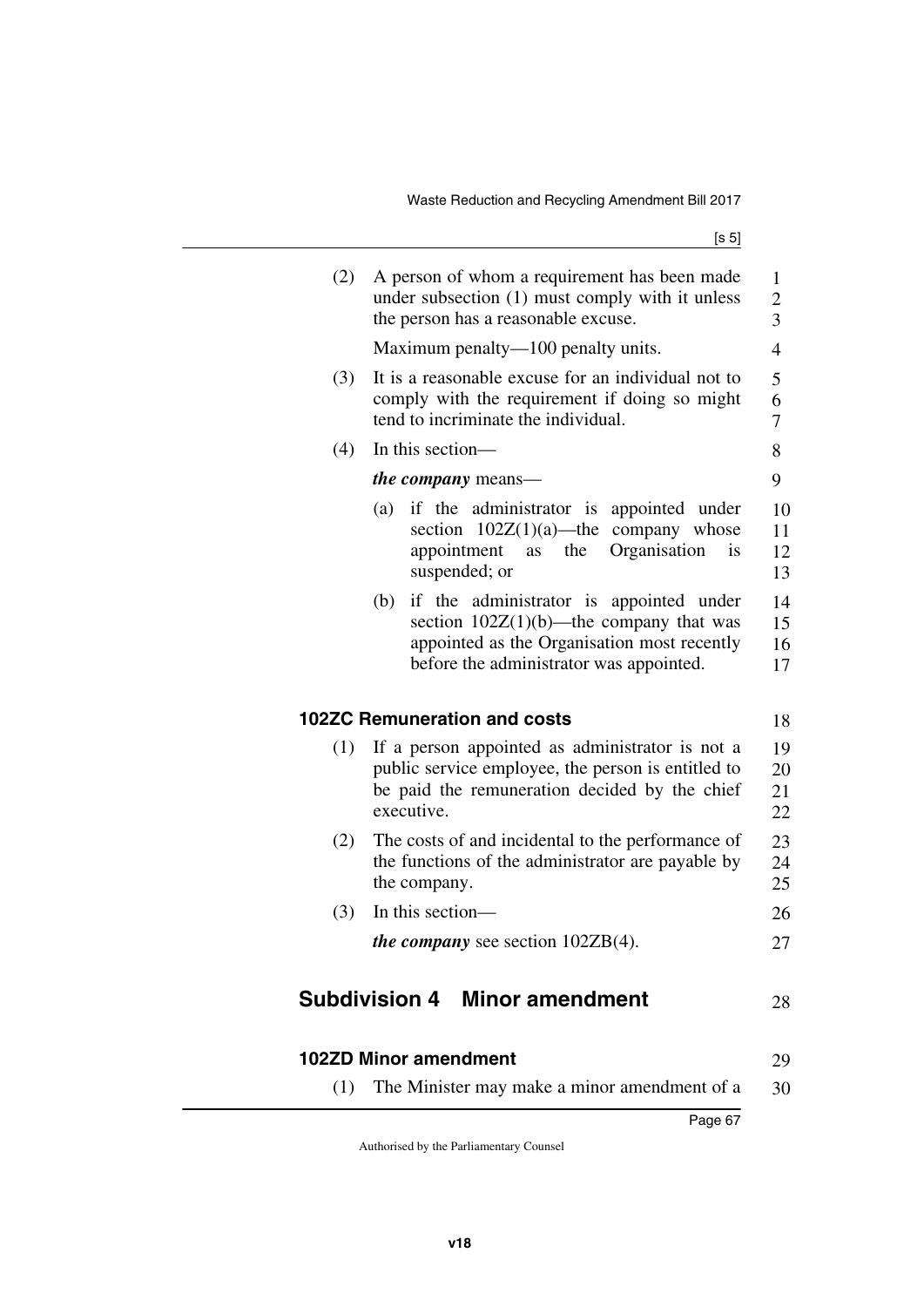| ×<br>۰.<br>I<br>×<br>٦<br>v<br>. . |
|------------------------------------|
|------------------------------------|

| company's appointment as the Organisation by<br>giving a notice about the amendment to the<br>company.                                                                          | 1<br>2<br>3                                                                      |
|---------------------------------------------------------------------------------------------------------------------------------------------------------------------------------|----------------------------------------------------------------------------------|
| This section applies despite subdivision 2.                                                                                                                                     | 4                                                                                |
| In this section-                                                                                                                                                                | 5                                                                                |
| <i>minor amendment</i> , of a company's appointment<br>as the Organisation, means an amendment of the<br>appointment—                                                           | 6<br>7<br>8                                                                      |
| to correct a minor or formal error in the<br>(a)<br>appointment; or                                                                                                             | 9<br>10                                                                          |
| (b)<br>to make another change that is not a change<br>of substance and does not adversely affect<br>the company.                                                                | 11<br>12<br>13                                                                   |
| <b>Accountability, planning</b><br>and reporting                                                                                                                                | 14<br>15                                                                         |
| <b>Ministerial directions</b>                                                                                                                                                   | 16                                                                               |
|                                                                                                                                                                                 | 17                                                                               |
| The Minister may give the Organisation a written<br>direction about the performance of its functions or                                                                         | 18                                                                               |
| the exercise of its powers.                                                                                                                                                     | 19<br>20                                                                         |
| The Organisation must comply with the direction.                                                                                                                                | 21                                                                               |
| $Note-$                                                                                                                                                                         | 22                                                                               |
| Failure to comply with the direction is not an offence<br>but may be a ground for suspending or cancelling a<br>company's appointment as the Organisation. See section<br>102V. | 23<br>24<br>25<br>26                                                             |
|                                                                                                                                                                                 | <b>Division 5</b><br><b>Subdivision 1</b><br><b>102ZE Ministerial directions</b> |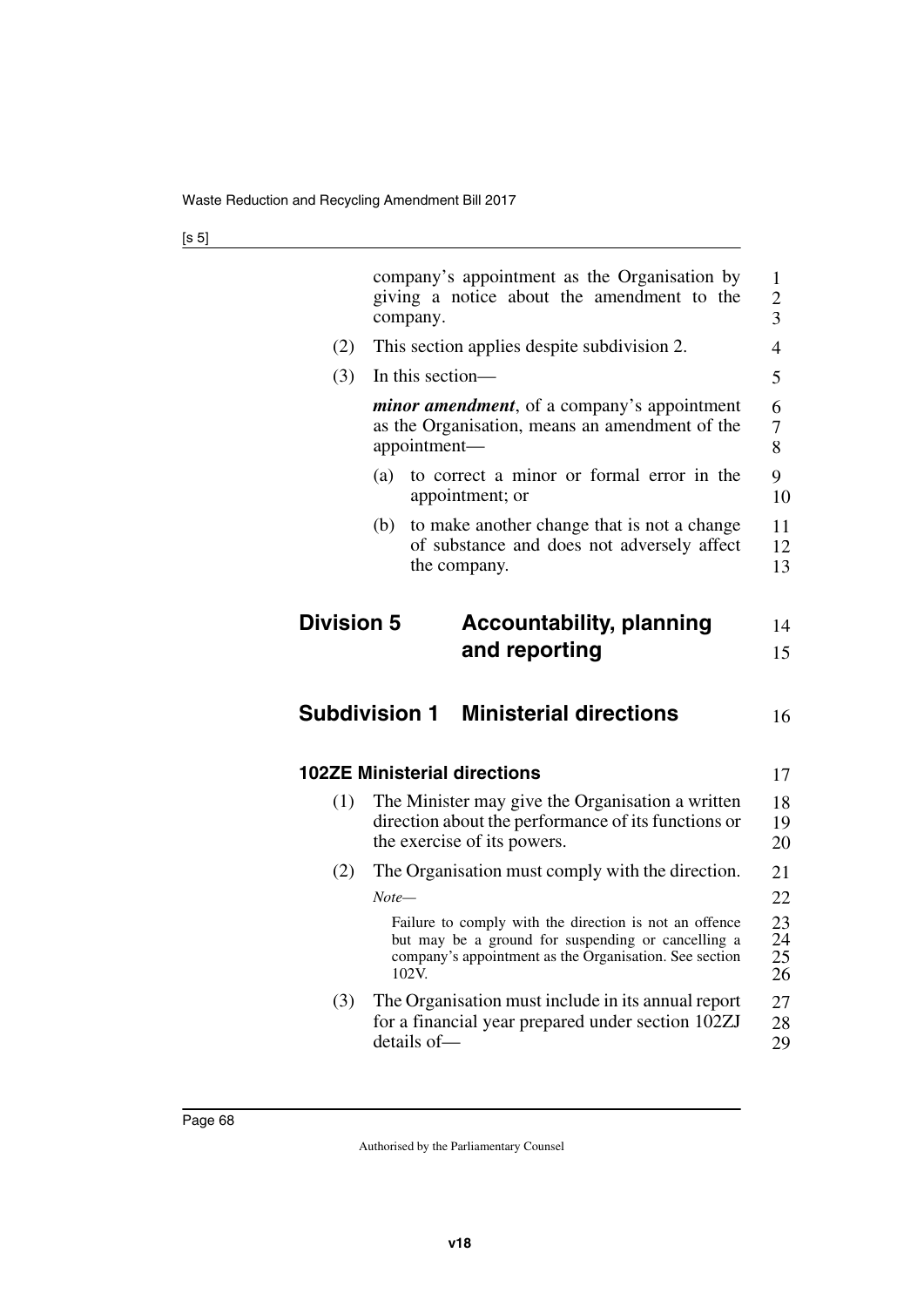|                      | (a)      | each direction given by the Minister under<br>this section in the year; and                                                                                                                                    | $\mathbf{1}$<br>$\overline{2}$ |
|----------------------|----------|----------------------------------------------------------------------------------------------------------------------------------------------------------------------------------------------------------------|--------------------------------|
|                      | (b)      | action taken by the Organisation in the year<br>because of the direction.                                                                                                                                      | 3<br>$\overline{4}$            |
| <b>Subdivision 2</b> |          | Outcomes, budget and<br>planning                                                                                                                                                                               | 5<br>6                         |
|                      | achieved | 102ZF Regulation may prescribe outcomes to be                                                                                                                                                                  | 7<br>8                         |
| (1)                  |          | A regulation may prescribe outcomes to be<br>achieved by the Organisation, during a period<br>stated in the regulation, relating to-                                                                           | 9<br>10<br>11                  |
|                      | (a)      | the Organisation's functions, including, for<br>example, outcomes relating to-                                                                                                                                 | 12<br>13                       |
|                      |          | (i)<br>the<br>recovery and recycling<br>οf<br>containers under the scheme; or                                                                                                                                  | 14<br>15                       |
|                      |          | the accessibility of container refund<br>(ii)<br>points to members of the public; or                                                                                                                           | 16<br>17                       |
|                      | (b)      | administering the scheme in a way that<br>provides opportunities for social enterprise,<br>innovation<br>the<br>and<br>development<br>of<br>technology.                                                        | 18<br>19<br>20<br>21           |
| (2)                  | (1).     | The Organisation must use its best endeavours to<br>achieve an outcome prescribed under subsection                                                                                                             | 22<br>23<br>24                 |
|                      |          | Note for subsection $(2)$ —                                                                                                                                                                                    | 25                             |
|                      |          | Failure to use best endeavours to achieve an outcome is<br>not an offence but may be a ground for suspending or<br>company's<br>cancelling<br>appointment<br>the<br>a<br>as<br>Organisation. See section 102V. | 26<br>27<br>28<br>29           |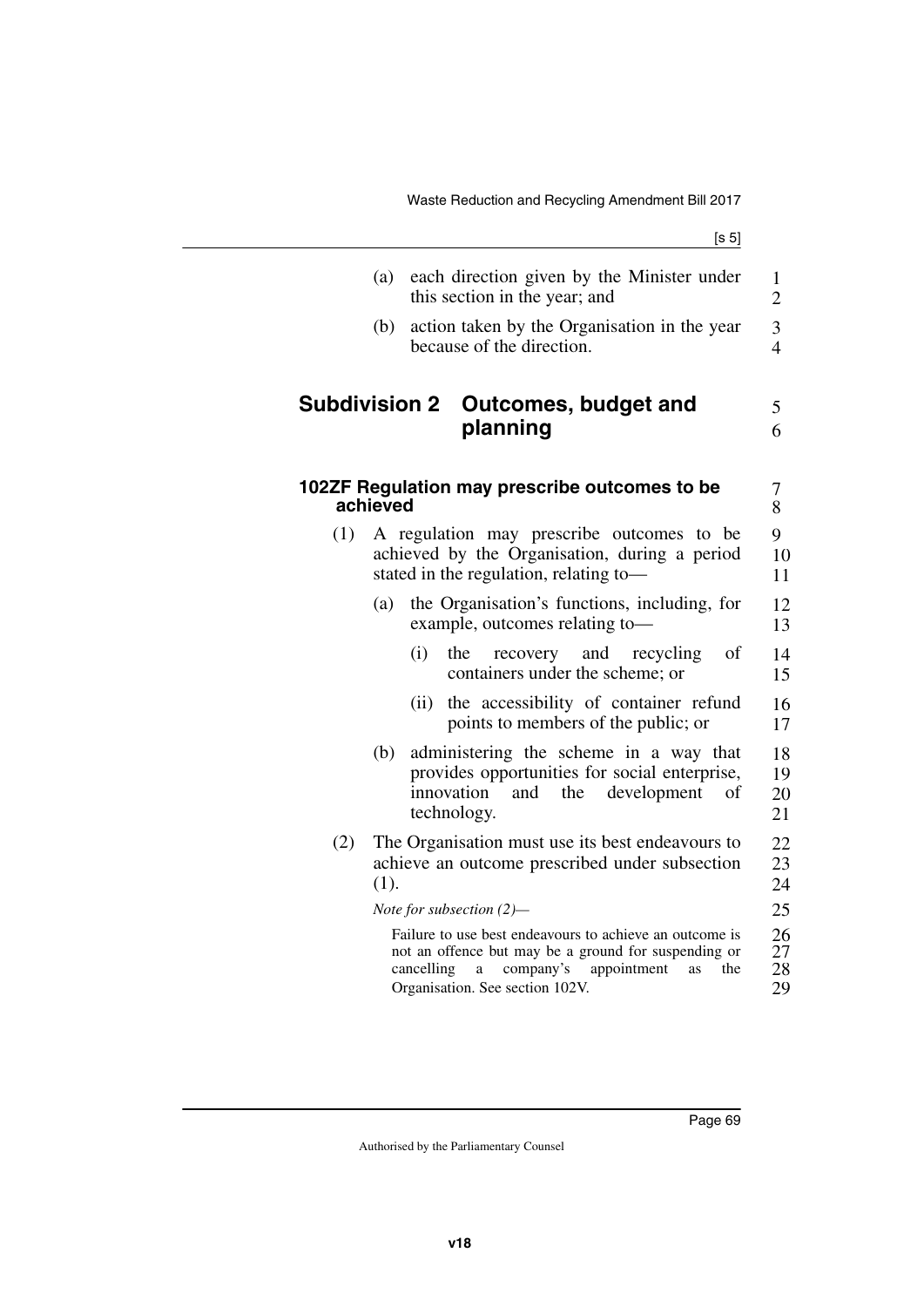|     | 102ZG Annual budget, strategic plan and<br>operational plan                                                                                                                      | $\mathbf{1}$<br>$\overline{2}$ |  |  |
|-----|----------------------------------------------------------------------------------------------------------------------------------------------------------------------------------|--------------------------------|--|--|
| (1) | Before 31 March each year, the Organisation<br>must prepare, in the way prescribed by regulation,<br>and give the Minister the following documents—                              |                                |  |  |
|     | a budget of estimated costs of the scheme<br>(a)<br>for the next financial year, including the<br>estimated costs of-                                                            | 6<br>7<br>8                    |  |  |
|     | the Organisation; and<br>(i)                                                                                                                                                     | 9                              |  |  |
|     | (ii)<br>refund amounts to be paid for empty<br>beverage containers under the scheme;<br>and                                                                                      | 10<br>11<br>12                 |  |  |
|     | $(iii)$ the<br>operation of container<br>refund<br>points, including handling, sorting and<br>transporting empty beverage containers<br>for recycling;                           | 13<br>14<br>15<br>16           |  |  |
|     | (b)<br>a strategic plan;                                                                                                                                                         | 17                             |  |  |
|     | (c)<br>an operational plan.                                                                                                                                                      | 18                             |  |  |
| (2) | During a financial year, the Organisation may<br>amend its budget, strategic plan or operational<br>plan for that year.                                                          |                                |  |  |
| (3) | The Organisation must give the amended budget,<br>strategic plan or operational plan to the Minister<br>within<br>business<br>days<br>after<br>making<br>the<br>10<br>amendment. |                                |  |  |
|     | 102ZH Approval of strategic plan                                                                                                                                                 | 26                             |  |  |
| (1) | The Organisation's strategic plan has no effect<br>until it has been approved by the Minister.                                                                                   | 27<br>28                       |  |  |
| (2) | The Minister must approve the strategic plan as<br>soon as practicable after receiving the plan.                                                                                 |                                |  |  |
| (3) | An amendment to a strategic plan has no effect<br>31<br>until it has been approved by—<br>32                                                                                     |                                |  |  |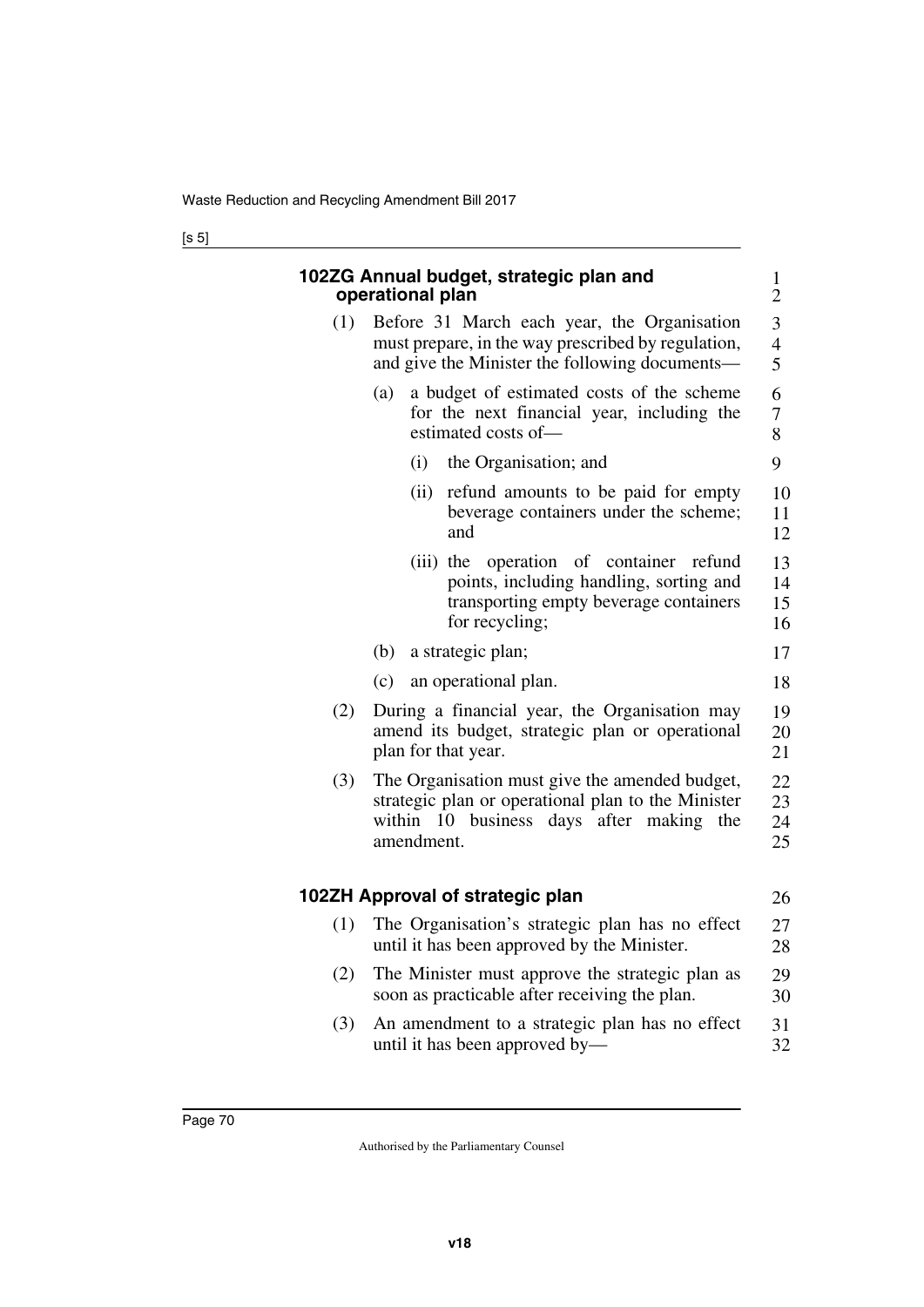[s 5]

|     | for a minor amendment—the Organisation;<br>(a)                                                                                            | 1              |
|-----|-------------------------------------------------------------------------------------------------------------------------------------------|----------------|
|     | or                                                                                                                                        | $\overline{2}$ |
|     | otherwise—the Minister.<br>(b)                                                                                                            | 3              |
| (4) | In this section-                                                                                                                          | $\overline{4}$ |
|     | <i>minor amendment</i> , of a strategic plan, means an                                                                                    | 5              |
|     | amendment of a minor nature that does not<br>materially change the plan.                                                                  | 6<br>7         |
|     | <b>Subdivision 3</b><br><b>Reporting</b>                                                                                                  | 8              |
|     | <b>102ZI Quarterly reports</b>                                                                                                            | 9              |
| (1) | The Organisation must give the Minister a report                                                                                          | 10             |
|     | about its operations for each quarter in a financial<br>year.                                                                             | 11<br>12       |
| (2) | The report for a quarter must be given to the<br>Minister-                                                                                | 13<br>14       |
|     | within 6 weeks after the end of the quarter;<br>(a)<br><sub>or</sub>                                                                      | 15<br>16       |
|     | if another period after the end of the quarter<br>(b)<br>is agreed between the Organisation and the<br>Minister—within the agreed period. | 17<br>18<br>19 |
| (3) | The report must include the information—                                                                                                  | 20             |
|     | stated in the Organisation's strategic plan; or<br>(a)                                                                                    | 21             |
|     | (b)<br>prescribed by regulation.                                                                                                          | 22             |
| (4) | In this section-                                                                                                                          | 23             |
|     | <i>quarter</i> , in a financial year, means the following<br>periods in the year—                                                         | 24<br>25       |
|     | 1 July to 30 September;<br>(a)                                                                                                            | 26             |
|     | 1 October to 31 December;<br>(b)                                                                                                          | 27             |
|     | (c)<br>1 January to 31 March;                                                                                                             | 28             |
|     | (d)<br>1 April to 30 June.                                                                                                                | 29             |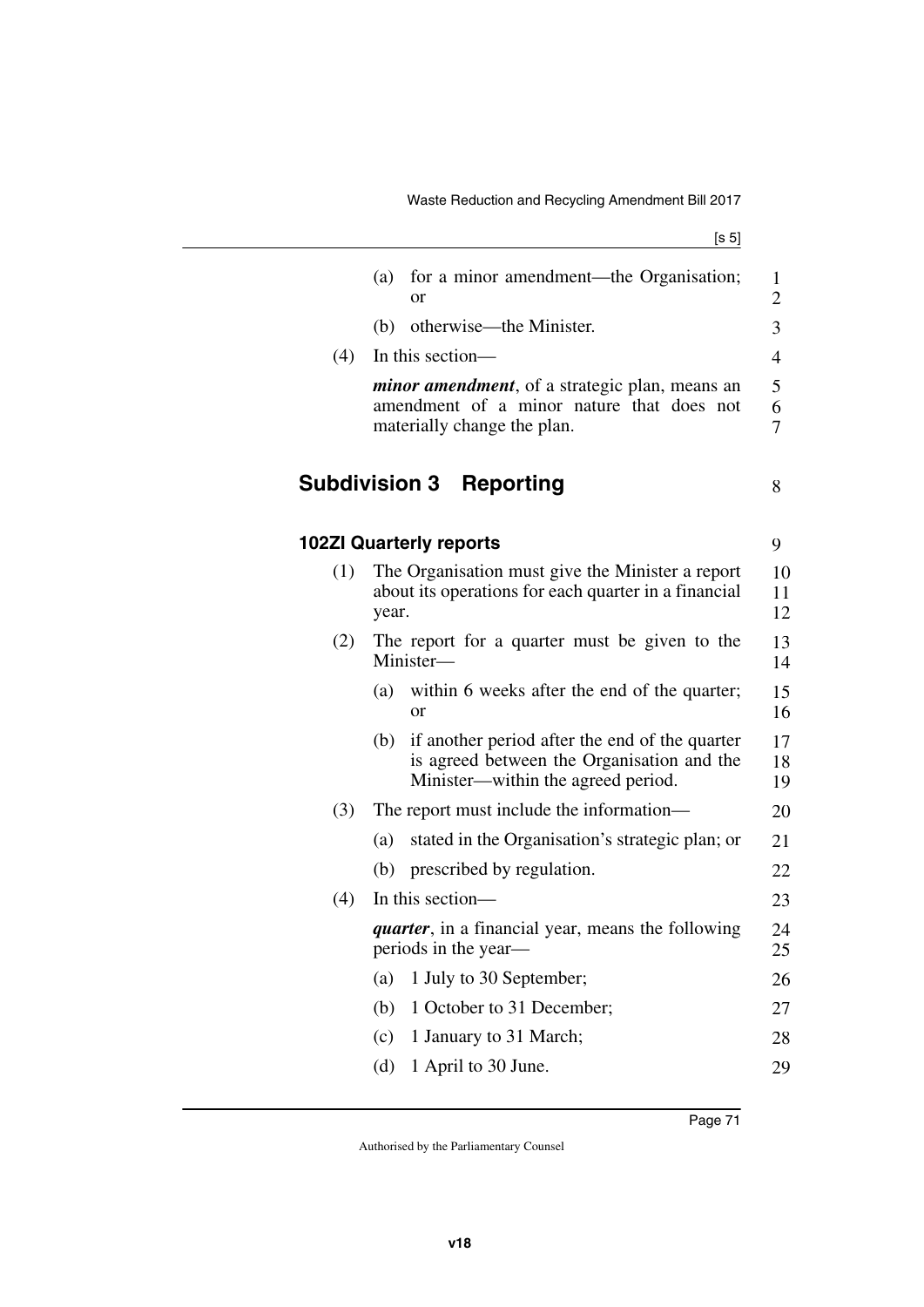## [s 5]

|     | 102ZJ Annual report                                                                                                            | $\mathbf{1}$                       |
|-----|--------------------------------------------------------------------------------------------------------------------------------|------------------------------------|
| (1) | The Organisation must give the Minister a report<br>about its operations for each financial year.                              | $\overline{c}$<br>3                |
| (2) | An annual report for a financial year must be<br>given to the Minister by 30 September after the<br>end of the financial year. | $\overline{\mathcal{A}}$<br>5<br>6 |
| (3) | An annual report for a financial year must include<br>the following—                                                           | 7<br>8                             |
|     | annual financial statements for the year that<br>(a)<br>have been audited by a third-party auditor;                            | 9<br>10                            |
|     | details of the Organisation's achievements<br>(b)<br>during the year of-                                                       | 11<br>12                           |
|     | (i)<br>the objectives in its strategic and<br>operational plans; or                                                            | 13<br>14                           |
|     | an outcome prescribed under section<br>(ii)<br>102ZF                                                                           | 15<br>16                           |
|     | the information-<br>(c)                                                                                                        | 17                                 |
|     | stated in the Organisation's strategic<br>(i)<br>plan; or                                                                      | 18<br>19                           |
|     | prescribed by regulation.<br>(ii)                                                                                              | 20                                 |
| (4) | In this section-                                                                                                               | 21                                 |
|     | <i>third-party auditor</i> means a person who-                                                                                 | 22                                 |
|     | appropriately qualified to audit the<br>(a)<br>1S<br>Organisation's annual financial statements;<br>and                        | 23<br>24<br>25                     |
|     | not an executive officer or business<br>(b)<br>is<br>associate of the Organisation.                                            | 26<br>27                           |
|     | <b>102ZK Organisation must inform Minister</b>                                                                                 | 28                                 |
|     | The Organisation must immediately inform the<br>Minister about any matter that the Organisation<br>considers may—              | 29<br>30<br>31                     |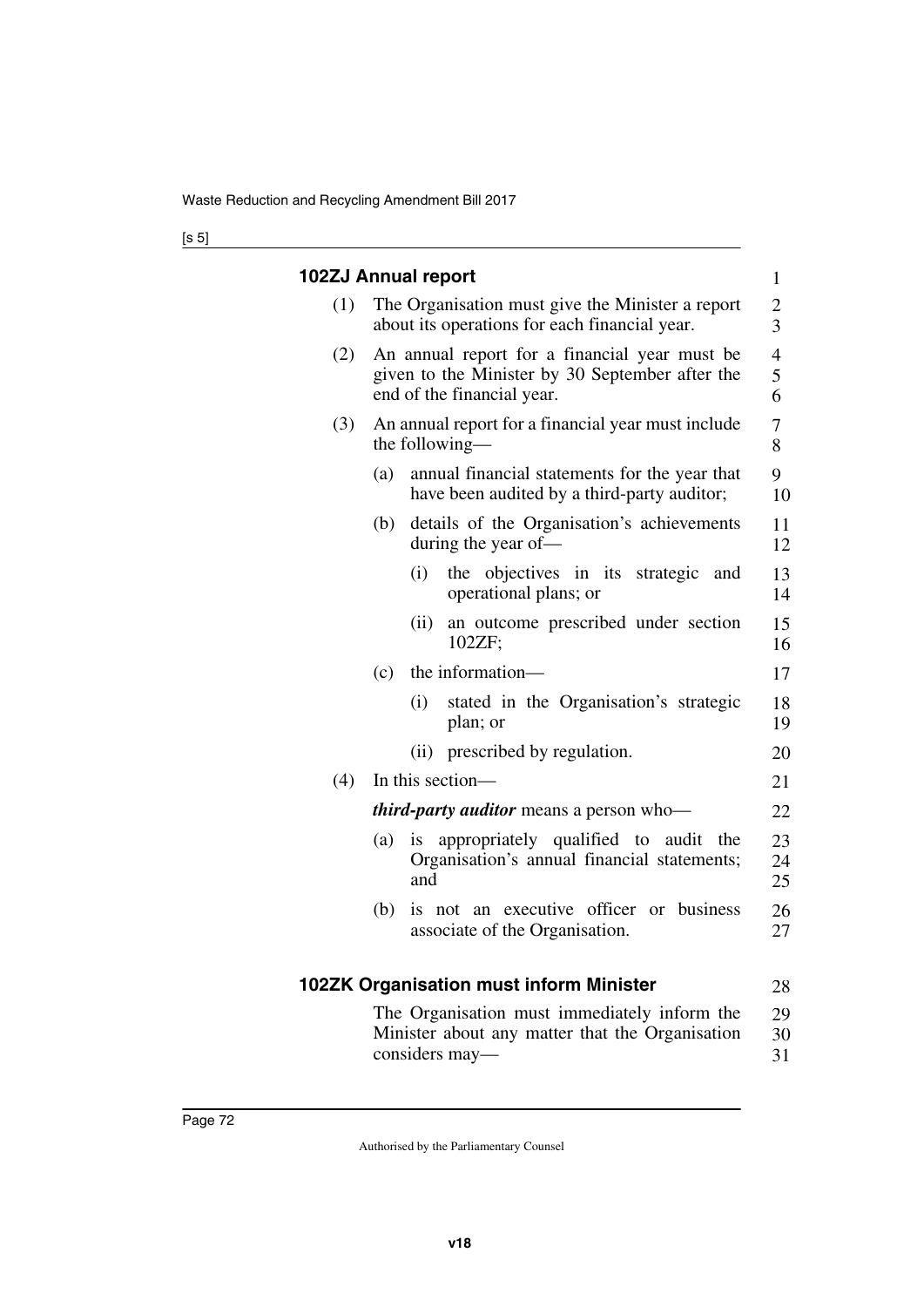|                                         | (a)         |              | prevent,<br>achievement of-                                                                                                                                              | or or | significantly affect, |  |      | its | 1<br>$\overline{2}$  |
|-----------------------------------------|-------------|--------------|--------------------------------------------------------------------------------------------------------------------------------------------------------------------------|-------|-----------------------|--|------|-----|----------------------|
|                                         |             | (i)          | the objectives in its strategic and<br>operational plans; or                                                                                                             |       |                       |  |      |     | 3<br>$\overline{4}$  |
|                                         |             | (ii)         | an outcome prescribed under section<br>$102ZF$ ; or                                                                                                                      |       |                       |  |      |     | 5<br>6               |
|                                         | (b)         |              | significantly impact on-                                                                                                                                                 |       |                       |  |      |     | $\overline{7}$       |
|                                         |             | (i)          | its performance of its functions; or                                                                                                                                     |       |                       |  |      |     | 8                    |
|                                         |             | (ii)         | its financial position or viability; or                                                                                                                                  |       |                       |  |      |     | 9                    |
|                                         |             |              | (iii) public confidence in the integrity of the<br>scheme.                                                                                                               |       |                       |  |      |     | 10<br>11             |
| 102ZL Reporting to chief executive      |             |              |                                                                                                                                                                          |       |                       |  |      |     | 12                   |
| (1)                                     |             |              | The Minister may act under this section for the<br>purpose of monitoring, assessing or reporting on<br>the Organisation's performance of its functions.                  |       |                       |  |      |     | 13<br>14<br>15       |
| (2)                                     |             |              | The Minister may require the Organisation to<br>report to the chief executive by, for example,<br>giving stated information at stated times to the<br>chief executive.   |       |                       |  |      |     | 16<br>17<br>18<br>19 |
| (3)                                     | The         | requirement. | Organisation must comply                                                                                                                                                 |       |                       |  | with | the | 20<br>21             |
|                                         | $Note-$     |              |                                                                                                                                                                          |       |                       |  |      |     | 22                   |
|                                         |             | 102V.        | Failure to comply with the requirement is not an offence<br>but may be a ground for suspending or cancelling a<br>company's appointment as the Organisation. See section |       |                       |  |      |     | 23<br>24<br>25<br>26 |
| <b>Subdivision 4 General</b>            |             |              |                                                                                                                                                                          |       |                       |  |      |     | 27                   |
| 102ZM Requirement to implement plans in | application |              |                                                                                                                                                                          |       |                       |  |      |     | 28<br>29             |
|                                         |             |              | $(1)$ The Organization must implement its plans for the                                                                                                                  |       |                       |  |      |     | $\Omega$             |

(1) The Organisation must implement its plans for the following matters as stated in its application for 30 31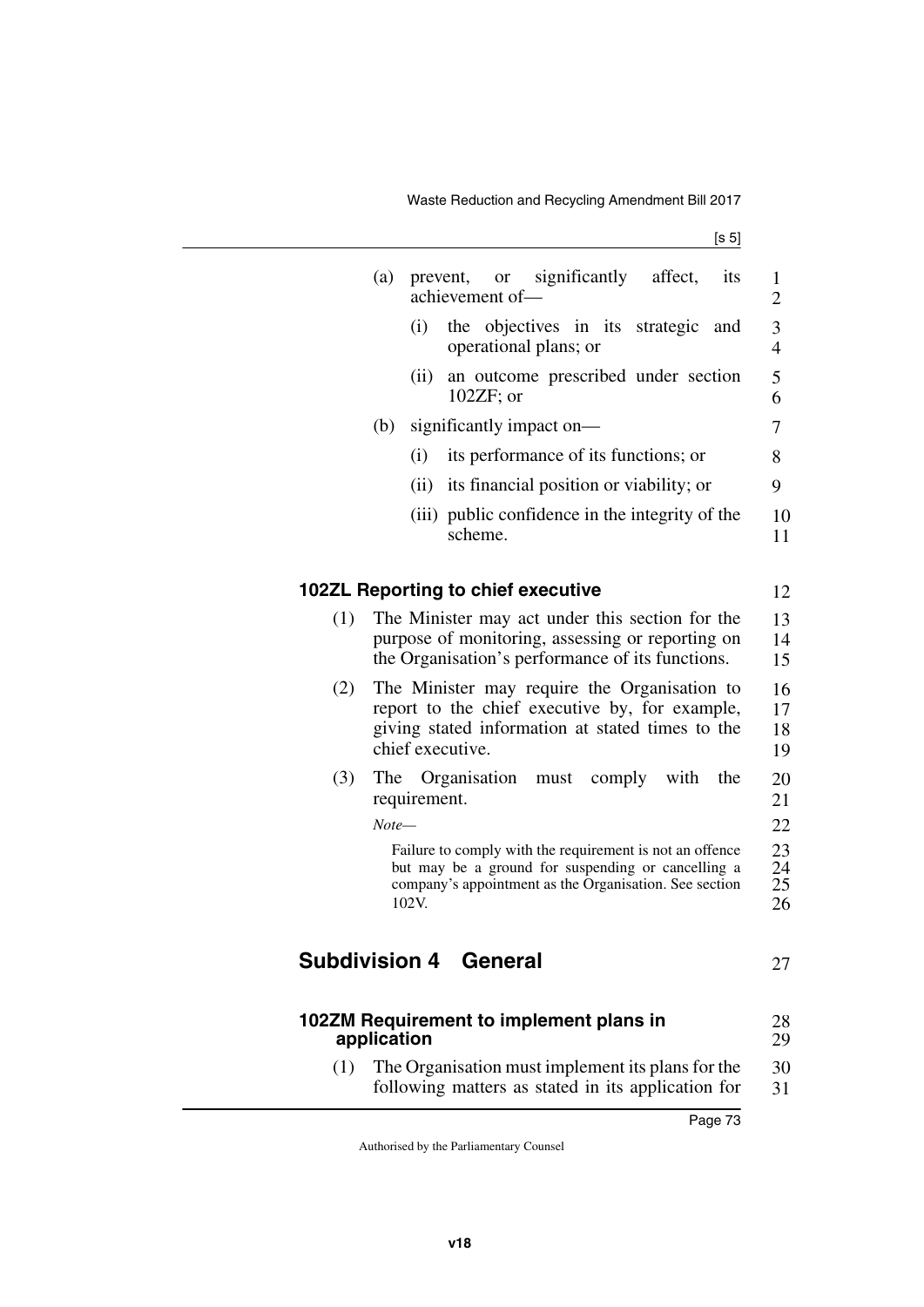|     | appointment as the Organisation—                                                                                                                                                  | 1                    |
|-----|-----------------------------------------------------------------------------------------------------------------------------------------------------------------------------------|----------------------|
|     | establishing and administering the scheme<br>(a)<br>generally;                                                                                                                    | 2<br>3               |
|     | entering into container recovery agreements<br>(b)<br>with manufacturers of beverage products;                                                                                    | $\overline{4}$<br>5  |
|     | establishing a network of container refund<br>(c)<br>points;                                                                                                                      | 6<br>7               |
|     | (d)<br>entering<br>container<br>collection<br>into<br>agreements with the operators of container<br>refund points;                                                                | 8<br>9<br>10         |
|     | achieving any outcomes stated in the<br>(e)<br>Minister's invitation under section 102D;                                                                                          | 11<br>12             |
|     | (f)<br>setting the amounts payable under the<br>scheme mentioned in section $99J(2)(d)$ .                                                                                         | 13<br>14             |
| (2) | The Organisation must establish and operate a<br>container refund point in a community if-                                                                                        | 15<br>16             |
|     | persons in the community do not have<br>(a)<br>reasonable access to a container refund<br>point; and                                                                              | 17<br>18<br>19       |
|     | the Organisation has not identified another<br>(b)<br>person with whom to enter into a container<br>collection agreement to operate a container<br>refund point in the community. | 20<br>21<br>22<br>23 |
| (3) | This section applies subject to a condition of the<br>Organisation's appointment.                                                                                                 | 24<br>25             |
|     | $Note-$                                                                                                                                                                           | 26                   |
|     | Failure to comply with this section is not an offence but<br>may be a ground for suspending or cancelling a<br>company's appointment as the Organisation. See section<br>102V.    | 27<br>28<br>29<br>30 |
|     | 102ZN Status as eligible company                                                                                                                                                  |                      |
|     |                                                                                                                                                                                   | 31                   |
| (1) | The Organisation must, in each year, give the<br>chief executive-                                                                                                                 | 32<br>33             |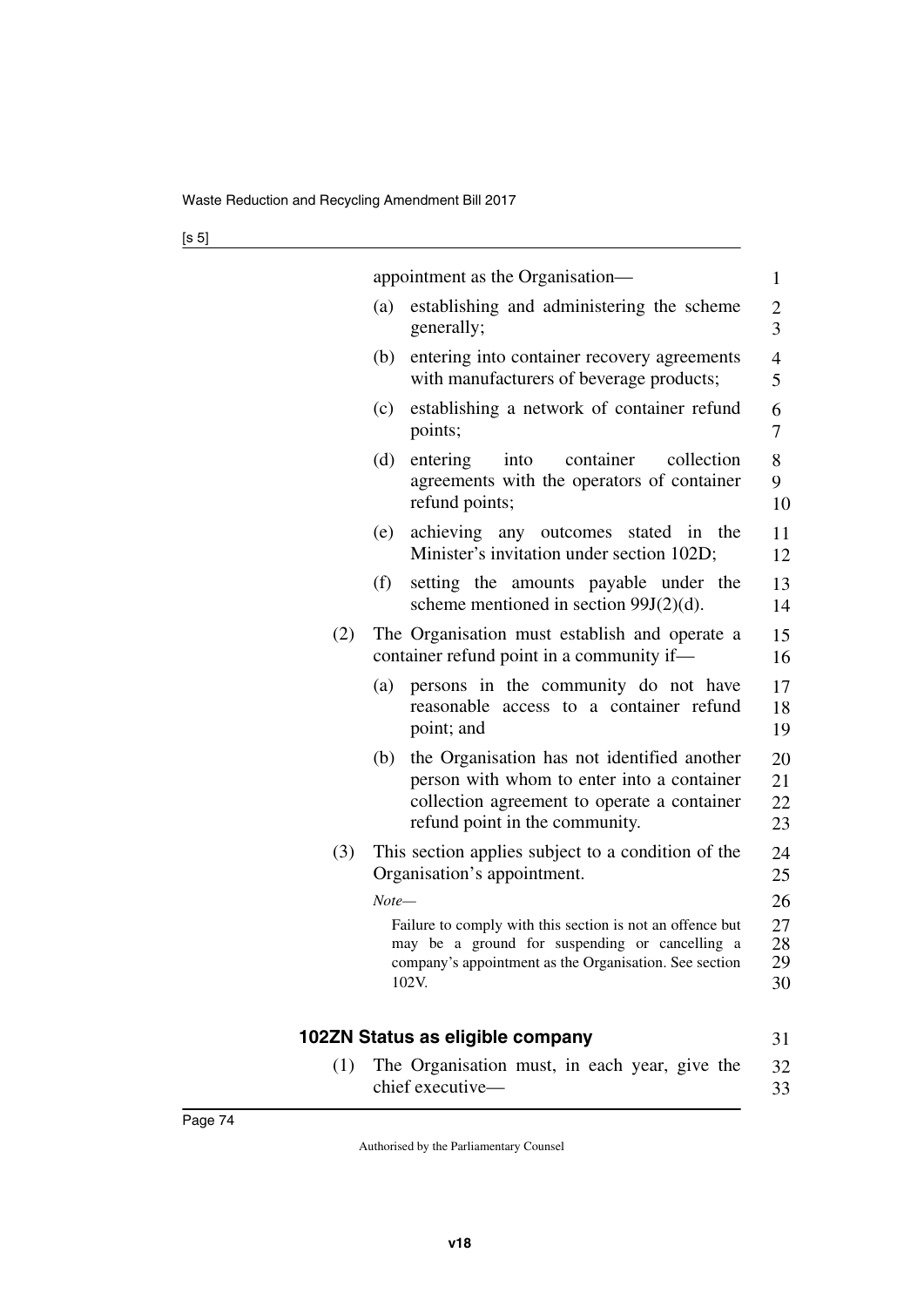[s 5]

|     | a notice about whether the Organisation is,<br>(a)<br>and has been during the previous year, an<br>eligible company; and                                                  | $\mathbf{1}$<br>$\overline{c}$<br>3 |
|-----|---------------------------------------------------------------------------------------------------------------------------------------------------------------------------|-------------------------------------|
|     | a copy of the Organisation's constitution.<br>(b)                                                                                                                         | $\overline{4}$                      |
| (2) | The notice and copy must be given within 10<br>business days after the day that is the anniversary<br>company's<br>appointment<br>the<br>оf<br>the<br>as<br>Organisation. | 5<br>6<br>$\boldsymbol{7}$<br>8     |
|     | 102ZO Notice of particular events                                                                                                                                         | 9                                   |
| (1) | If any of the following events happens, the<br>Organisation must give a notice about the event to<br>the chief executive-                                                 | 10<br>11<br>12                      |
|     | an event that makes the Organisation no<br>(a)<br>longer an eligible company;                                                                                             | 13<br>14                            |
|     | an event that makes an executive officer or<br>(b)<br>business associate of the Organisation no<br>longer an eligible individual;                                         | 15<br>16<br>17                      |
|     | the appointment or employment of an<br>(c)<br>executive officer of the Organisation ends;                                                                                 | 18<br>19                            |
|     | a person is appointed or employed as an<br>(d)<br>executive officer of the Organisation;                                                                                  | 20<br>21                            |
|     | shareholder<br>member<br>the<br>(e)<br>of<br><b>or</b><br>a<br>Organisation stops being a shareholder or<br>member of the Organisation;                                   | 22<br>23<br>24                      |
|     | (f)<br>a person becomes a shareholder or member<br>of the Organisation.                                                                                                   | 25<br>26                            |
| (2) | The notice must be given within 10 business days<br>after the event happens.                                                                                              | 27<br>28                            |
| (3) | A notice about an event mentioned in subsection<br>$(1)(a)$ must include the Organisation's plan and<br>timetable for making the Organisation an eligible<br>company.     | 29<br>30<br>31<br>32                |
| (4) | A notice about an event mentioned in subsection                                                                                                                           | 33                                  |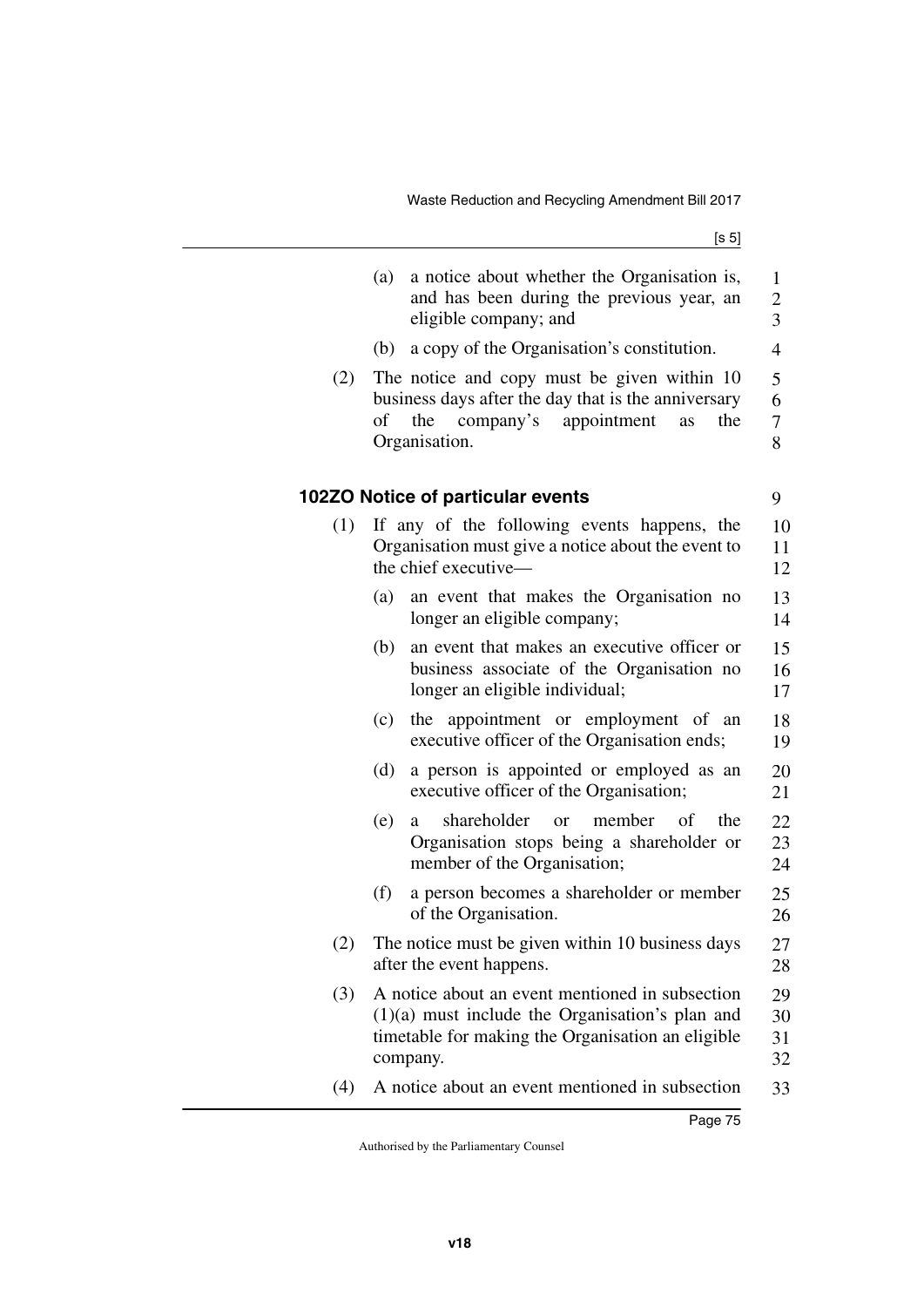|                   | $(1)(d)$ or (f) must be accompanied by the signed<br>consent of the person who is the subject of the<br>notice to-                                                                                                                                                                  | $\mathbf{1}$<br>$\overline{c}$<br>$\overline{3}$ |
|-------------------|-------------------------------------------------------------------------------------------------------------------------------------------------------------------------------------------------------------------------------------------------------------------------------------|--------------------------------------------------|
|                   | the collection of personal or background<br>(a)<br>information about the person by the chief<br>executive; and                                                                                                                                                                      | $\overline{4}$<br>5<br>6                         |
|                   | a criminal history check.<br>(b)                                                                                                                                                                                                                                                    | 7                                                |
| <b>Division 6</b> | <b>Miscellaneous</b>                                                                                                                                                                                                                                                                | 8                                                |
|                   | <b>102ZP Delegation</b>                                                                                                                                                                                                                                                             | 9                                                |
| (1)               | The Organisation may delegate its functions and<br>powers under this Act to a director<br><sub>or</sub><br>qualified<br>appropriately<br>employee<br>of<br>the<br>Organisation.                                                                                                     | 10<br>11<br>12<br>13                             |
| (2)               | The chief executive officer of the Organisation<br>(however described) may, with the Organisation's<br>approval, subdelegate a function delegated to the<br>chief executive officer under subsection (1) to an<br>qualified employee<br>appropriately<br>of<br>the<br>Organisation. | 14<br>15<br>16<br>17<br>18<br>19                 |
|                   | 102ZQ Obtaining the criminal history of an<br>individual                                                                                                                                                                                                                            | 20<br>21                                         |
| (1)               | This section applies in relation to an individual<br>$who$ —                                                                                                                                                                                                                        | 22<br>23                                         |
|                   | is an executive officer or business associate<br>(a)<br>of the Organisation or an applicant under<br>division 2; and                                                                                                                                                                | 24<br>25<br>26                                   |
|                   | has given written consent to the chief<br>(b)<br>executive<br>obtaining<br>the<br>individual's<br>criminal history.                                                                                                                                                                 | 27<br>28<br>29                                   |
| (2)               | The chief executive may ask the commissioner of<br>the police service for a written report about the                                                                                                                                                                                | 30<br>31                                         |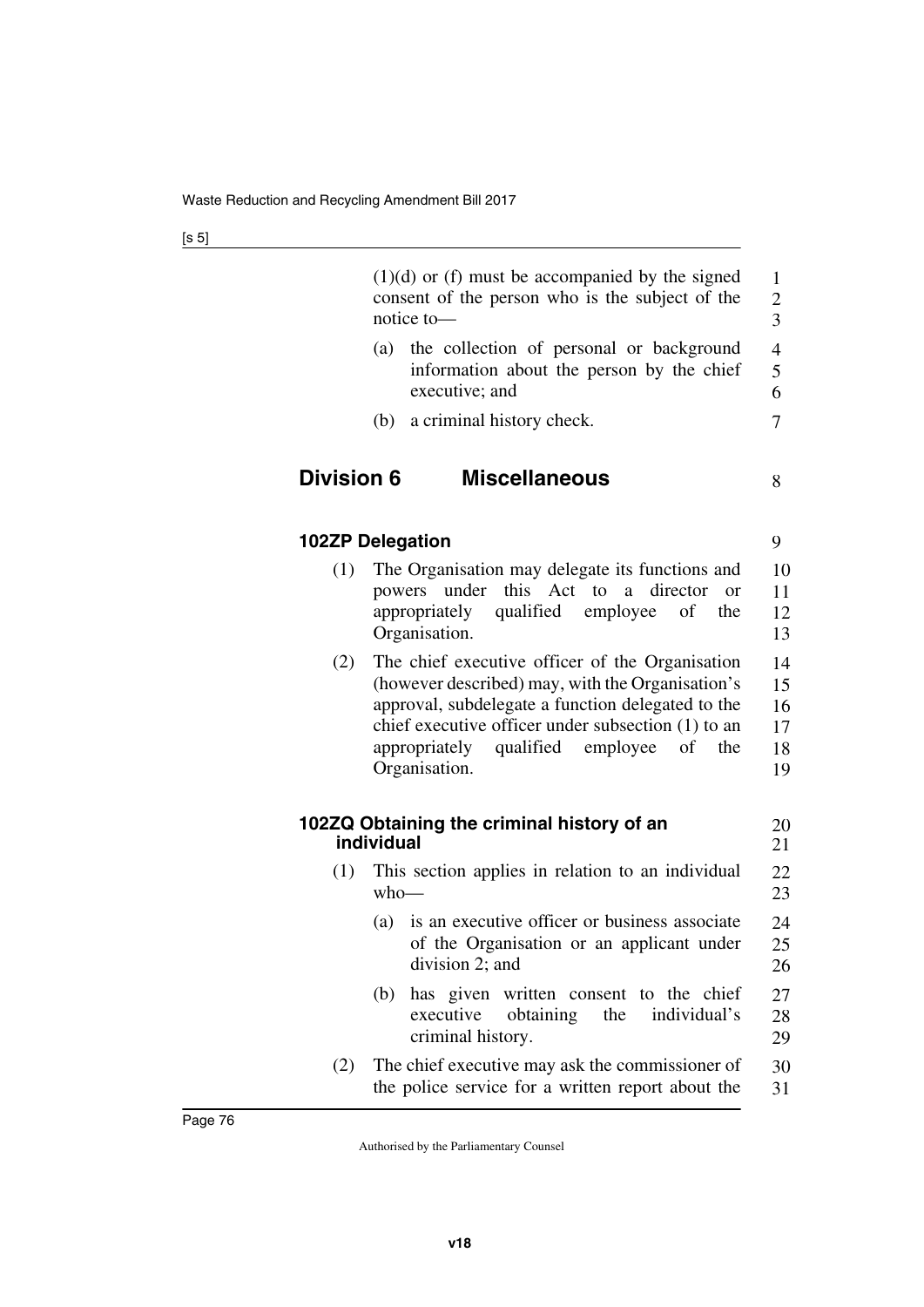individual's criminal history, including a brief description of the circumstances of any conviction

[s 6]

|               | mentioned in the individual's criminal history.                                                                                                                                                                                                                                                                                                                                | 3                                            |
|---------------|--------------------------------------------------------------------------------------------------------------------------------------------------------------------------------------------------------------------------------------------------------------------------------------------------------------------------------------------------------------------------------|----------------------------------------------|
|               | After receiving the request, the police<br>(3)<br>commissioner must give the report about the<br>individual's<br>criminal history to the chief<br>executive.                                                                                                                                                                                                                   | $\overline{4}$<br>5<br>6<br>$\tau$           |
|               | However, the duty imposed on the police<br>(4)<br>commissioner applies only to information in the<br>commissioner's possession or to which the<br>commissioner has access.                                                                                                                                                                                                     | 8<br>9<br>10<br>11                           |
|               | <b>102ZR Corporations Act displacement</b>                                                                                                                                                                                                                                                                                                                                     | 12                                           |
|               | A provision of this part, to the extent the provision<br>is incapable of concurrent operation with a<br>provision of the Corporations Act, is declared to<br>Corporations legislation displacement<br>be<br>a<br>provision for section 5G of that Act.                                                                                                                         | 13<br>14<br>15<br>16<br>17                   |
|               | $Note-$<br>Section 5G of the Corporations Act provides that if a<br>State law declares a provision of a law of a State to be a<br>Corporations legislation displacement provision, any<br>provision of the Corporations legislation with which the<br>State provision would otherwise be inconsistent does<br>not apply to the extent necessary to avoid the<br>inconsistency. | 18<br>19<br>20<br>21<br>22<br>23<br>24<br>25 |
| Clause<br>6   | Amendment of s 155 (Purpose of chapter)                                                                                                                                                                                                                                                                                                                                        | 26                                           |
|               | Section $155(2)$ —                                                                                                                                                                                                                                                                                                                                                             | 27                                           |
| omit, insert- |                                                                                                                                                                                                                                                                                                                                                                                | 28                                           |
|               | (2)<br>Waste stops being a waste and becomes a<br>resource when, in accordance with an end of<br>waste code or end of waste approval, it stops<br>being waste and becomes a resource.                                                                                                                                                                                          | 29<br>30<br>31<br>32                         |
|               | (3)<br>A person is a <i>resource user</i> while the person uses<br>a resource in a way, or for a purpose, that                                                                                                                                                                                                                                                                 | 33<br>34                                     |
|               | Page 77                                                                                                                                                                                                                                                                                                                                                                        |                                              |
|               | Authorised by the Parliamentary Counsel                                                                                                                                                                                                                                                                                                                                        |                                              |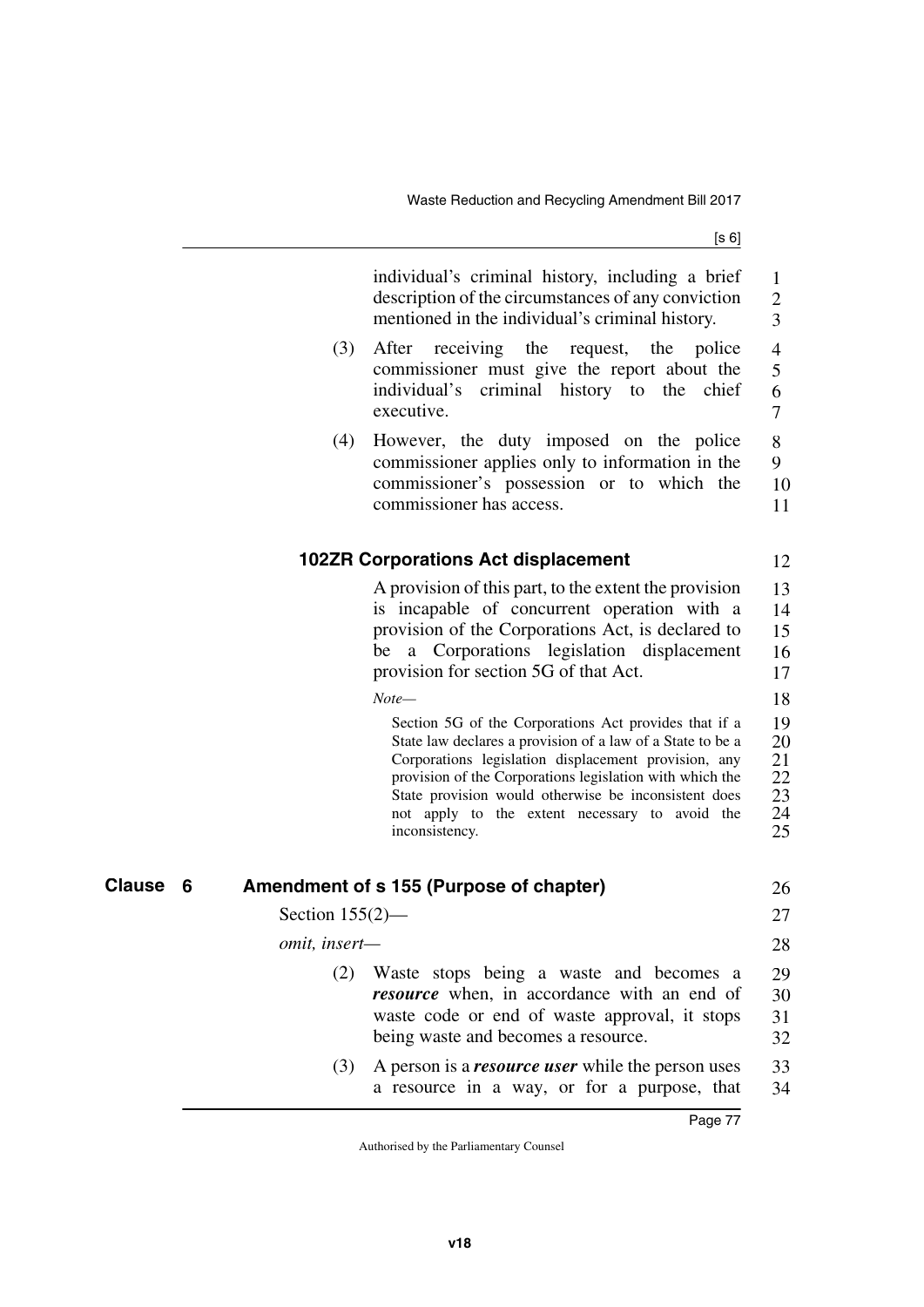| complies with an end of waste code or end of<br>waste approval.<br>(4)<br>If a person stops using a resource in a way, or for<br>a purpose, that complies with an end of waste<br>code or end of waste approval—<br>the person stops being a resource user; and<br>(a)<br>(b) the resource stops being a resource and<br>becomes waste.<br><b>Clause</b><br>Amendment of s 156 (Definitions for ch 8)<br>7<br>Section 156-<br>insert—<br><i>resource user</i> see section 155(3).<br>Clause<br>Amendment of s 157 (Effect of operating under end of<br>8<br>waste code if unregistered)<br>Section $157(1)(a)$ —<br>omit, insert-<br>a person, under an end of waste code,<br>(a)<br>produces a resource and uses, sells or gives<br>away the resource; and<br><b>Clause</b><br>Replacement of ss 158 and 159<br>9<br>Sections 158 and 159-<br><i>omit, insert—</i><br>158 Compliance with end of waste code<br>(1)<br>A registered resource producer for an end of<br>waste code for a resource must not do any of the<br>following unless the producer complies with the<br>requirements of the code—<br>produce the resource;<br>$\left( a\right)$<br>use, sell or give away the resource.<br>(b) |  |  |                      |
|------------------------------------------------------------------------------------------------------------------------------------------------------------------------------------------------------------------------------------------------------------------------------------------------------------------------------------------------------------------------------------------------------------------------------------------------------------------------------------------------------------------------------------------------------------------------------------------------------------------------------------------------------------------------------------------------------------------------------------------------------------------------------------------------------------------------------------------------------------------------------------------------------------------------------------------------------------------------------------------------------------------------------------------------------------------------------------------------------------------------------------------------------------------------------------------------------|--|--|----------------------|
|                                                                                                                                                                                                                                                                                                                                                                                                                                                                                                                                                                                                                                                                                                                                                                                                                                                                                                                                                                                                                                                                                                                                                                                                      |  |  | 1<br>$\overline{2}$  |
|                                                                                                                                                                                                                                                                                                                                                                                                                                                                                                                                                                                                                                                                                                                                                                                                                                                                                                                                                                                                                                                                                                                                                                                                      |  |  | 3                    |
|                                                                                                                                                                                                                                                                                                                                                                                                                                                                                                                                                                                                                                                                                                                                                                                                                                                                                                                                                                                                                                                                                                                                                                                                      |  |  | $\overline{4}$<br>5  |
|                                                                                                                                                                                                                                                                                                                                                                                                                                                                                                                                                                                                                                                                                                                                                                                                                                                                                                                                                                                                                                                                                                                                                                                                      |  |  | 6                    |
|                                                                                                                                                                                                                                                                                                                                                                                                                                                                                                                                                                                                                                                                                                                                                                                                                                                                                                                                                                                                                                                                                                                                                                                                      |  |  | 7<br>8               |
|                                                                                                                                                                                                                                                                                                                                                                                                                                                                                                                                                                                                                                                                                                                                                                                                                                                                                                                                                                                                                                                                                                                                                                                                      |  |  | 9                    |
|                                                                                                                                                                                                                                                                                                                                                                                                                                                                                                                                                                                                                                                                                                                                                                                                                                                                                                                                                                                                                                                                                                                                                                                                      |  |  | 10                   |
|                                                                                                                                                                                                                                                                                                                                                                                                                                                                                                                                                                                                                                                                                                                                                                                                                                                                                                                                                                                                                                                                                                                                                                                                      |  |  | 11                   |
|                                                                                                                                                                                                                                                                                                                                                                                                                                                                                                                                                                                                                                                                                                                                                                                                                                                                                                                                                                                                                                                                                                                                                                                                      |  |  | 12                   |
|                                                                                                                                                                                                                                                                                                                                                                                                                                                                                                                                                                                                                                                                                                                                                                                                                                                                                                                                                                                                                                                                                                                                                                                                      |  |  | 13<br>14             |
|                                                                                                                                                                                                                                                                                                                                                                                                                                                                                                                                                                                                                                                                                                                                                                                                                                                                                                                                                                                                                                                                                                                                                                                                      |  |  | 15                   |
|                                                                                                                                                                                                                                                                                                                                                                                                                                                                                                                                                                                                                                                                                                                                                                                                                                                                                                                                                                                                                                                                                                                                                                                                      |  |  | 16                   |
|                                                                                                                                                                                                                                                                                                                                                                                                                                                                                                                                                                                                                                                                                                                                                                                                                                                                                                                                                                                                                                                                                                                                                                                                      |  |  | 17<br>18<br>19       |
|                                                                                                                                                                                                                                                                                                                                                                                                                                                                                                                                                                                                                                                                                                                                                                                                                                                                                                                                                                                                                                                                                                                                                                                                      |  |  | 20                   |
|                                                                                                                                                                                                                                                                                                                                                                                                                                                                                                                                                                                                                                                                                                                                                                                                                                                                                                                                                                                                                                                                                                                                                                                                      |  |  | 21                   |
|                                                                                                                                                                                                                                                                                                                                                                                                                                                                                                                                                                                                                                                                                                                                                                                                                                                                                                                                                                                                                                                                                                                                                                                                      |  |  | 22                   |
|                                                                                                                                                                                                                                                                                                                                                                                                                                                                                                                                                                                                                                                                                                                                                                                                                                                                                                                                                                                                                                                                                                                                                                                                      |  |  | 23                   |
|                                                                                                                                                                                                                                                                                                                                                                                                                                                                                                                                                                                                                                                                                                                                                                                                                                                                                                                                                                                                                                                                                                                                                                                                      |  |  | 24<br>25<br>26<br>27 |
|                                                                                                                                                                                                                                                                                                                                                                                                                                                                                                                                                                                                                                                                                                                                                                                                                                                                                                                                                                                                                                                                                                                                                                                                      |  |  | 28                   |
|                                                                                                                                                                                                                                                                                                                                                                                                                                                                                                                                                                                                                                                                                                                                                                                                                                                                                                                                                                                                                                                                                                                                                                                                      |  |  | 29                   |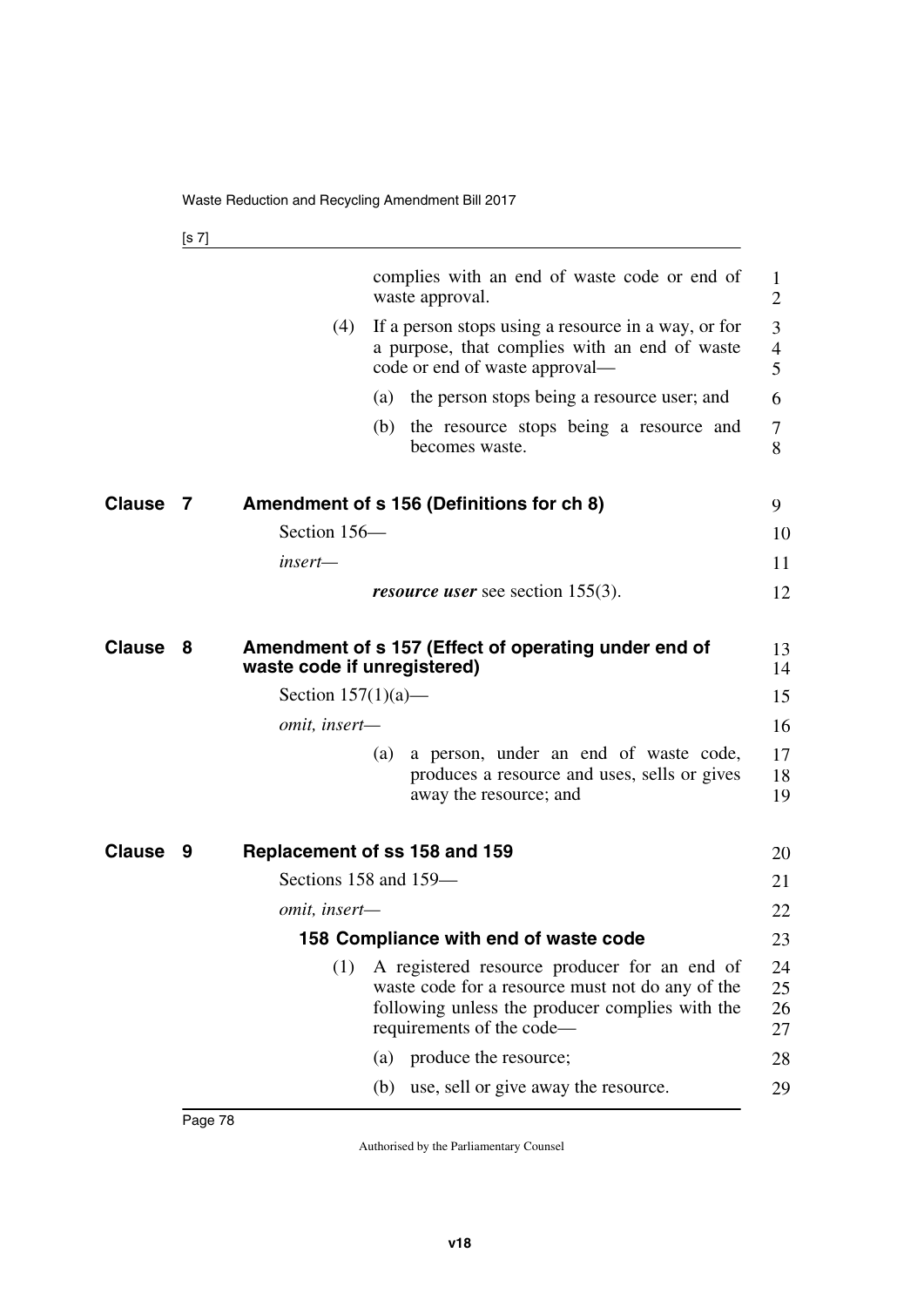Waste Reduction and Recycling Amendment Bill 2017

[s 10]

|              |           | Maximum penalty— $1,665$ penalty units.                                                                                                                              | 1                                     |
|--------------|-----------|----------------------------------------------------------------------------------------------------------------------------------------------------------------------|---------------------------------------|
|              | (2)       | A person, other than a registered resource<br>producer, must not use a resource in a way, or for<br>a purpose, that does not comply with an end of                   | $\overline{2}$<br>$\overline{3}$<br>4 |
|              |           | waste code for the resource.                                                                                                                                         | 5                                     |
|              |           | Maximum penalty— $1,665$ penalty units.                                                                                                                              | 6                                     |
|              |           | 159 Chief executive may make end of waste codes<br>and grant end of waste approvals                                                                                  | 7<br>8                                |
|              | (1)       | The chief executive may make a code (an <i>end of</i><br><i>waste code</i> ) that states—                                                                            | 9<br>10                               |
|              |           | for registered resource producers—when a<br>(a)<br>particular waste stops being a waste and<br>becomes a resource; or                                                | 11<br>12<br>13                        |
|              |           | (b) for resource users—conditions about using a<br>resource, including, for example, conditions<br>about how, and the purposes for which, a<br>resource may be used. | 14<br>15<br>16<br>17                  |
|              | (2)       | The chief executive may grant an approval (an<br><i>end of waste approval</i> ) to a person that states—                                                             | 18<br>19                              |
|              |           | when a particular waste stops being a waste<br>(a)<br>and becomes a resource; or                                                                                     | 20<br>21                              |
|              |           | conditions<br>about<br>(b)<br>using<br>a<br>resource,<br>including, for example, conditions about<br>how, and the purposes for which, a resource<br>may be used.     | 22<br>23<br>24<br>25                  |
| Clause<br>10 |           | Insertion of new ss 159A and 159B                                                                                                                                    | 26                                    |
|              |           | Chapter 8, part 2, division 1—                                                                                                                                       | 27                                    |
|              | $insert-$ |                                                                                                                                                                      | 28                                    |
|              |           | 159A Chief executive's decision to make end of<br>waste code                                                                                                         | 29<br>30                              |
|              |           | The chief executive may decide to make a draft<br>end of waste code for a particular waste—                                                                          | 31<br>32                              |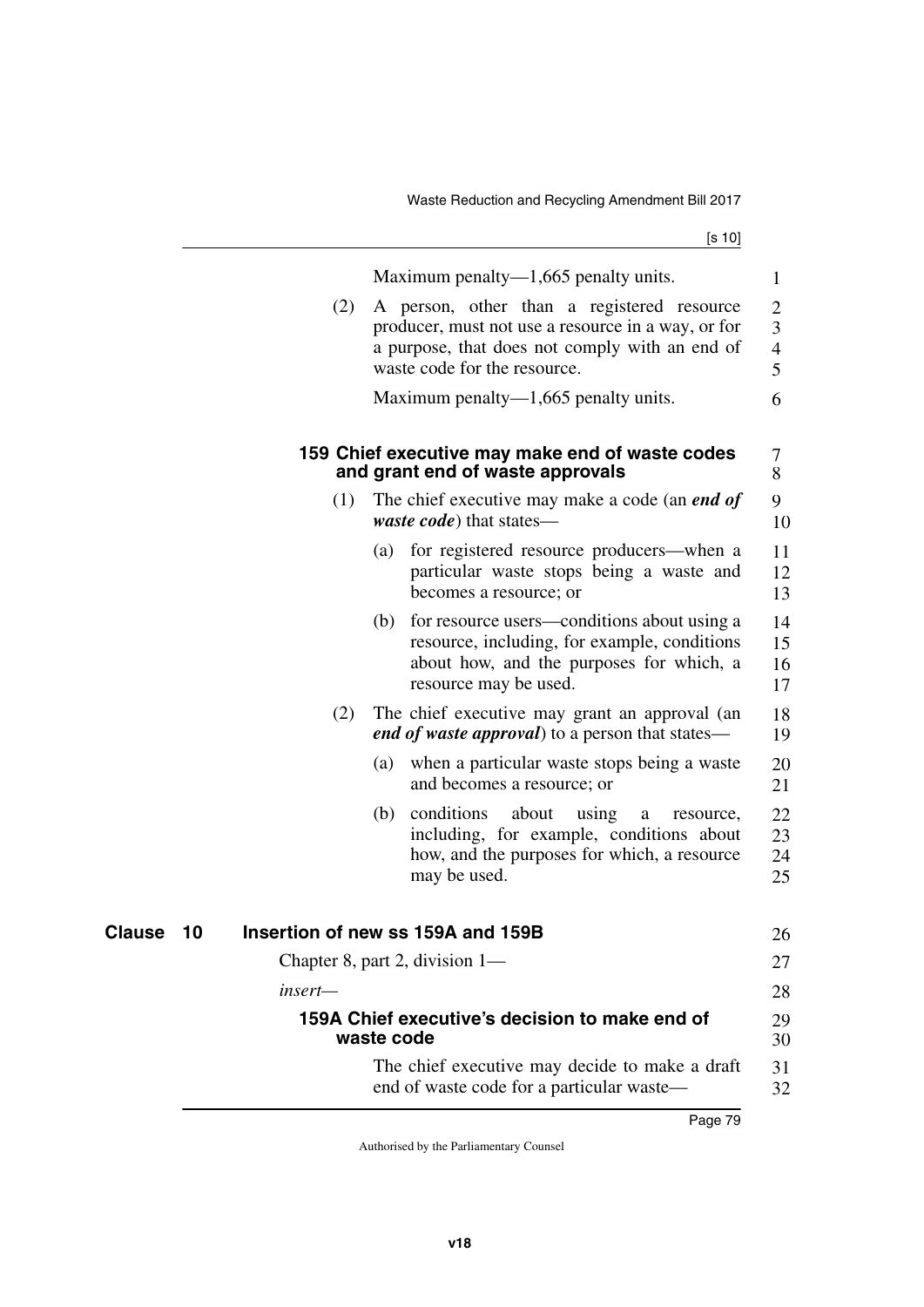|     | (a) |           | on the chief executive's own initiative; or                                                                                                                                                                                             | 1                                |
|-----|-----|-----------|-----------------------------------------------------------------------------------------------------------------------------------------------------------------------------------------------------------------------------------------|----------------------------------|
|     | (b) | 160.      | after inviting submissions under section                                                                                                                                                                                                | $\overline{c}$<br>$\overline{3}$ |
|     |     |           | 159B Schedule of proposed end of waste codes                                                                                                                                                                                            | 4                                |
| (1) |     |           | The chief executive must keep an up-to-date<br>schedule of draft end of waste codes the chief<br>executive has decided to prepare.                                                                                                      | 5<br>6<br>$\overline{7}$         |
| (2) |     | executive | Without limiting subsection<br>(1),<br>chief<br>the<br>must update<br>the<br>schedule<br>after<br>considering submissions under section 161 and<br>deciding whether or not to make a draft end of<br>waste code for a particular waste. | 8<br>9<br>10<br>11<br>12         |
| (3) |     |           | The schedule must state-                                                                                                                                                                                                                | 13                               |
|     | (a) |           | the following for each proposed draft end of<br>waste code included in the schedule—                                                                                                                                                    | 14<br>15                         |
|     |     | (i)       | the particular waste to be the subject of<br>the draft code;                                                                                                                                                                            | 16<br>17                         |
|     |     | (ii)      | the proposed use of a resource under<br>the draft code;                                                                                                                                                                                 | 18<br>19                         |
|     |     |           | (iii) when the process for making the draft<br>code will start and end;                                                                                                                                                                 | 20<br>21                         |
|     |     |           | (iv) whether a technical advisory panel will<br>be established to prepare the draft code<br>and, if so, when the panel will be<br>required to give the draft code to the<br>chief executive;                                            | 22<br>23<br>24<br>25<br>26       |
|     |     | (v)       | that a person may register the person's<br>interest in being consulted when the<br>draft code is being prepared; and                                                                                                                    | 27<br>28<br>29                   |
|     |     |           | (b) other information prescribed by regulation.                                                                                                                                                                                         | 30                               |
| (4) |     |           | The chief executive must publish the schedule—                                                                                                                                                                                          | 31                               |
|     |     |           | (a) on the department's website; and                                                                                                                                                                                                    | 32                               |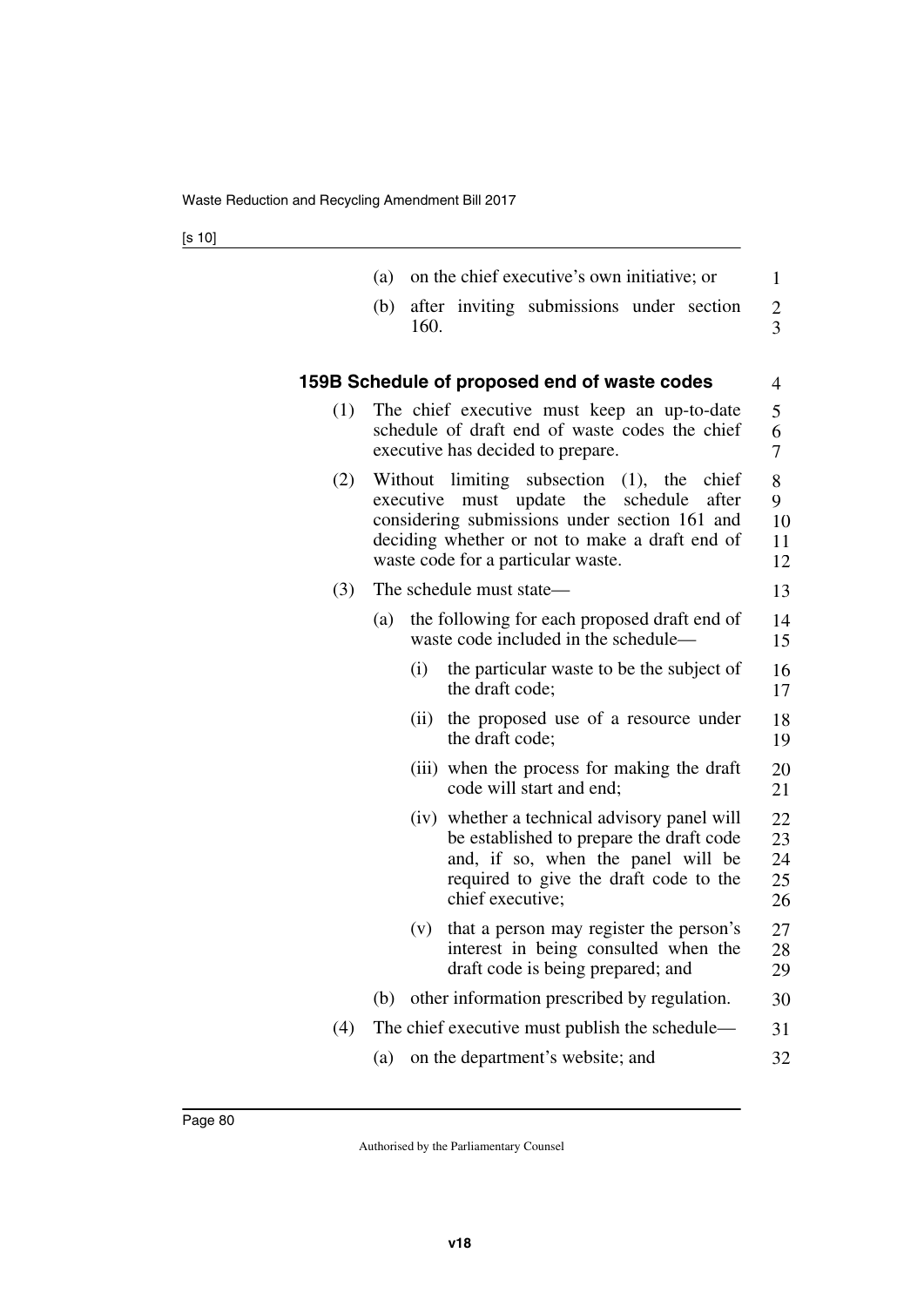|               |         | Waste Reduction and Recycling Amendment Bill 2017                                                                       |                            |
|---------------|---------|-------------------------------------------------------------------------------------------------------------------------|----------------------------|
|               |         | [s 11]                                                                                                                  |                            |
|               |         | (b)<br>in any other way the chief executive<br>considers appropriate.                                                   | $\bf{l}$<br>$\overline{2}$ |
| <b>Clause</b> | 11      | Amendment of s 160 (Public notice inviting submissions<br>about potential end of waste codes)                           | 3<br>4                     |
|               |         | Section 160, 'or resource'—                                                                                             | 5                          |
|               |         | omit.                                                                                                                   | 6                          |
| <b>Clause</b> | $12 \,$ | Amendment of s 161 (Consideration of submissions)                                                                       | 7                          |
|               |         | Section 161, 'or resource'—                                                                                             | 8                          |
|               |         | <i>omit.</i>                                                                                                            | 9                          |
| <b>Clause</b> | 13      | Amendment of s 162 (Preparation of end of waste code<br>by technical advisory panel)                                    | 10<br>11                   |
|               |         | Section 162, heading, 'by technical advisory panel'—<br>(1)                                                             | 12                         |
|               |         | omit.                                                                                                                   | 13                         |
|               |         | Section $162(2)$ —<br>(2)                                                                                               | 14                         |
|               |         | omit, insert-                                                                                                           | 15                         |
|               |         | The chief executive may establish a technical<br>(2)<br>advisory panel under section 173G to prepare the<br>draft code. | 16<br>17<br>18             |
|               |         | 'within<br>(3)<br>$162(3)(b)$ ,<br>Section<br>6<br>months<br>after<br>being<br>established'-                            | 19<br>20                   |
|               |         | omit, insert-                                                                                                           | 21                         |
|               |         | by the day stated in the schedule                                                                                       | 22                         |
|               |         | Section 162(4), 'decide'—<br>(4)                                                                                        | 23                         |
|               |         | omit, insert-                                                                                                           | 24                         |
|               |         | recommend to the chief executive                                                                                        | 25                         |
|               |         | Section $162(5)$ —<br>(5)                                                                                               | 26                         |
|               |         | omit, insert-                                                                                                           | 27                         |
|               |         |                                                                                                                         |                            |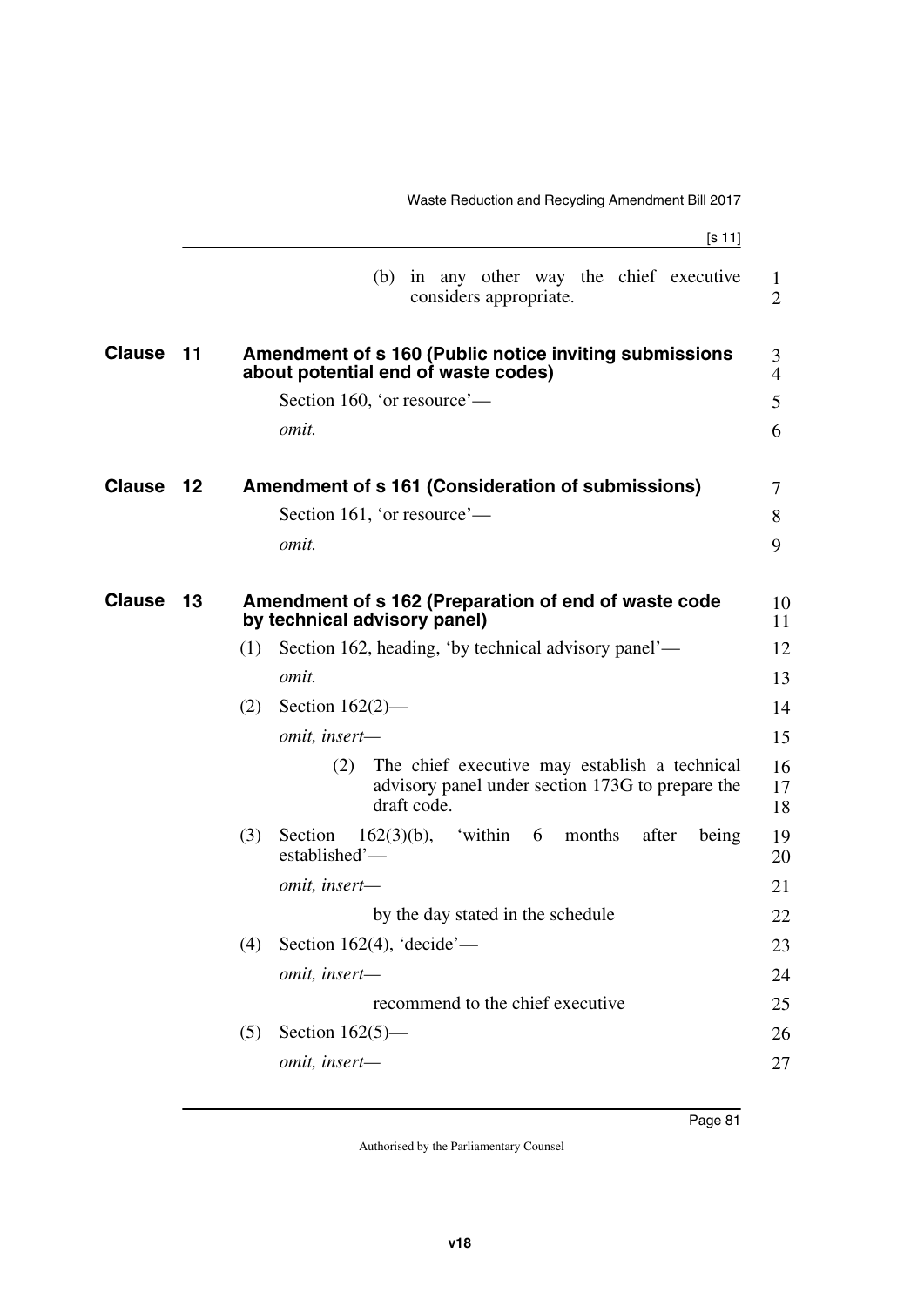[s 14]

|               |    | (5)                        | The technical advisory panel's recommendation<br>under subsection (4) must be given to the chief<br>executive in writing and include the panel's<br>reasons for the recommendation.         | 1<br>$\overline{2}$<br>$\overline{3}$<br>$\overline{4}$ |
|---------------|----|----------------------------|---------------------------------------------------------------------------------------------------------------------------------------------------------------------------------------------|---------------------------------------------------------|
|               |    | (6)                        | If the chief executive does not establish a<br>technical advisory panel to prepare the draft code,<br>the chief executive must prepare the draft code by<br>the day stated in the schedule. | 5<br>6<br>7<br>8                                        |
|               |    | (7)                        | In this section—                                                                                                                                                                            | 9                                                       |
|               |    |                            | <i>schedule</i> means the schedule published under<br>section 159B.                                                                                                                         | 10<br>11                                                |
| <b>Clause</b> | 14 | code)                      | Amendment of s 165 (Publication of draft end of waste                                                                                                                                       | 12<br>13                                                |
|               |    | Section $165(1)(b)$ —      |                                                                                                                                                                                             | 14                                                      |
|               |    | insert—                    |                                                                                                                                                                                             | 15                                                      |
|               |    |                            | (iv) another matter prescribed by regulation.                                                                                                                                               | 16                                                      |
| <b>Clause</b> | 15 | of waste code)             | Replacement of s 168 (Application for amendment of end                                                                                                                                      | 17<br>18                                                |
|               |    | Section 168-               |                                                                                                                                                                                             | 19                                                      |
|               |    | <i>omit, insert—</i>       |                                                                                                                                                                                             | 20                                                      |
|               |    | code                       | 168 Application for amendment of end of waste                                                                                                                                               | 21<br>22                                                |
|               |    |                            | A person may apply to the chief executive to<br>amend an end of waste code.                                                                                                                 | 23<br>24                                                |
|               |    |                            | $Note-$                                                                                                                                                                                     | 25                                                      |
|               |    |                            | See chapter 8A, part 2 for general provisions that apply<br>to the application.                                                                                                             | 26<br>27                                                |
| <b>Clause</b> | 16 | Omission of ss 169 and 170 |                                                                                                                                                                                             | 28                                                      |
|               |    |                            | Sections 169 and 170-                                                                                                                                                                       | 29                                                      |
|               |    | omit.                      |                                                                                                                                                                                             | 30                                                      |
|               |    |                            |                                                                                                                                                                                             |                                                         |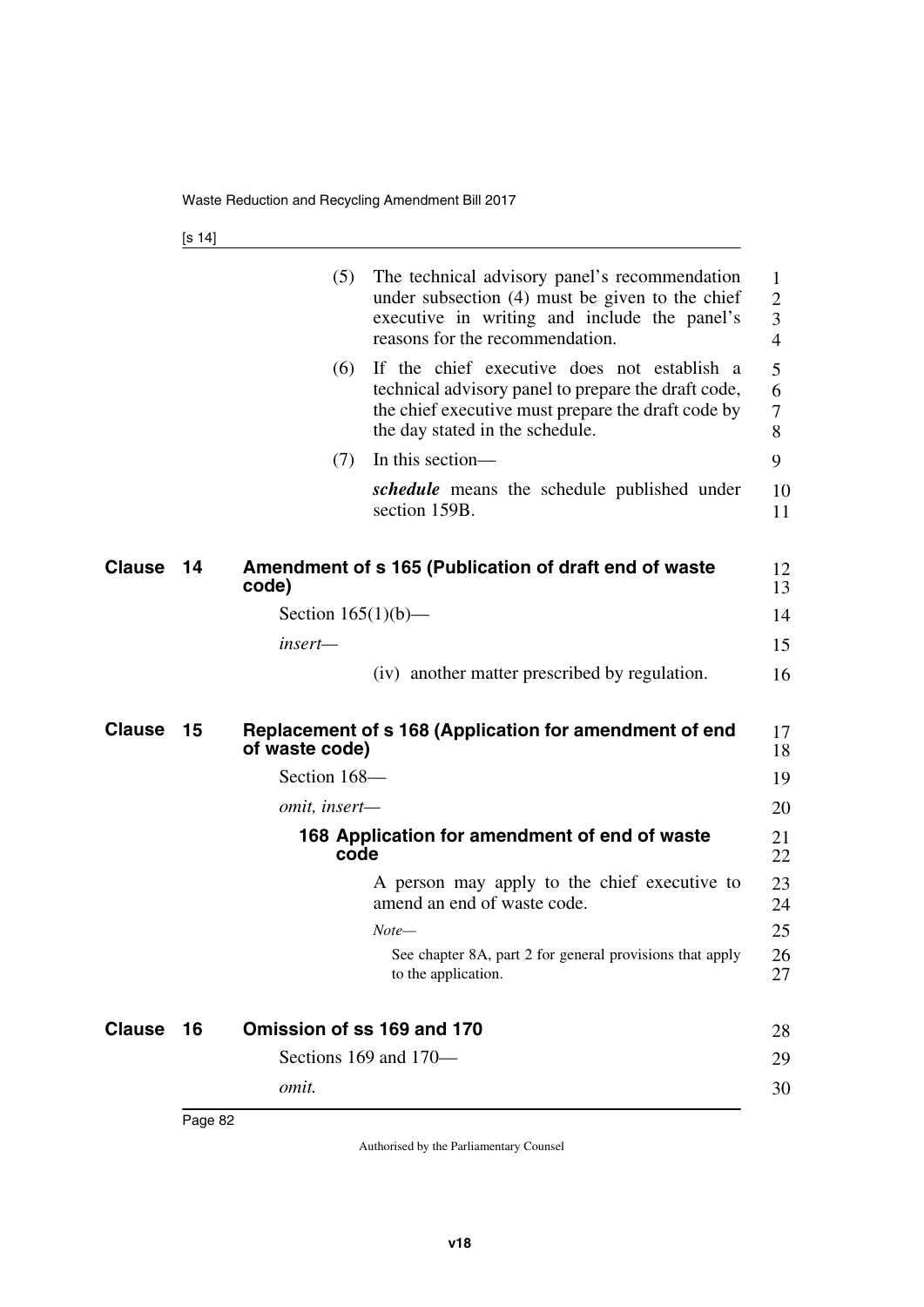| <b>Clause</b> | 17 |     |                      |            | Amendment of s 172 (Procedure for amending, cancelling<br>or suspending end of waste code)                                                        | 1<br>$\overline{2}$ |
|---------------|----|-----|----------------------|------------|---------------------------------------------------------------------------------------------------------------------------------------------------|---------------------|
|               |    | (1) | Section $172(6)$ —   |            |                                                                                                                                                   | 3                   |
|               |    |     | omit, insert-        |            |                                                                                                                                                   | 4                   |
|               |    |     | (6)                  |            | Within 10 business days after making a decision,<br>the chief executive must give each registered<br>resource producer for the end of waste code- | 5<br>6<br>7         |
|               |    |     |                      |            | (a) if the decision is to take the proposed<br>action—an information notice for the<br>decision; or                                               | 8<br>9<br>10        |
|               |    |     |                      |            | (b) if the decision is not to take the proposed<br>action—a notice stating the decision.                                                          | 11<br>12            |
|               |    | (2) |                      |            | Section 172(7), 'The decision'—                                                                                                                   | 13                  |
|               |    |     | omit, insert-        |            |                                                                                                                                                   | 14                  |
|               |    |     |                      |            | A decision to take the proposed action                                                                                                            | 15                  |
| <b>Clause</b> | 18 |     | waste code)          |            | Replacement of s 173 (Publication of amended end of                                                                                               | 16<br>17            |
|               |    |     | Section 173-         |            |                                                                                                                                                   | 18                  |
|               |    |     | <i>omit, insert—</i> |            |                                                                                                                                                   | 19                  |
|               |    |     |                      | waste code | 173 Publication and notification of amended end of                                                                                                | 20<br>21            |
|               |    |     | (1)                  |            | This section applies if the chief executive amends<br>an end of waste code under section 172.                                                     | 22<br>23            |
|               |    |     | (2)                  |            | The chief executive must—                                                                                                                         | 24                  |
|               |    |     |                      | (a)        | publish a copy of the amended end of waste<br>$code-$                                                                                             | 25<br>26            |
|               |    |     |                      |            | on the department's website; and<br>(i)                                                                                                           | 27                  |
|               |    |     |                      |            | in any other way the chief executive<br>(ii)<br>considers appropriate; and                                                                        | 28<br>29            |
|               |    |     |                      | (b)        | notify the amendment of the end of waste<br>code by gazette notice.                                                                               | 30<br>31            |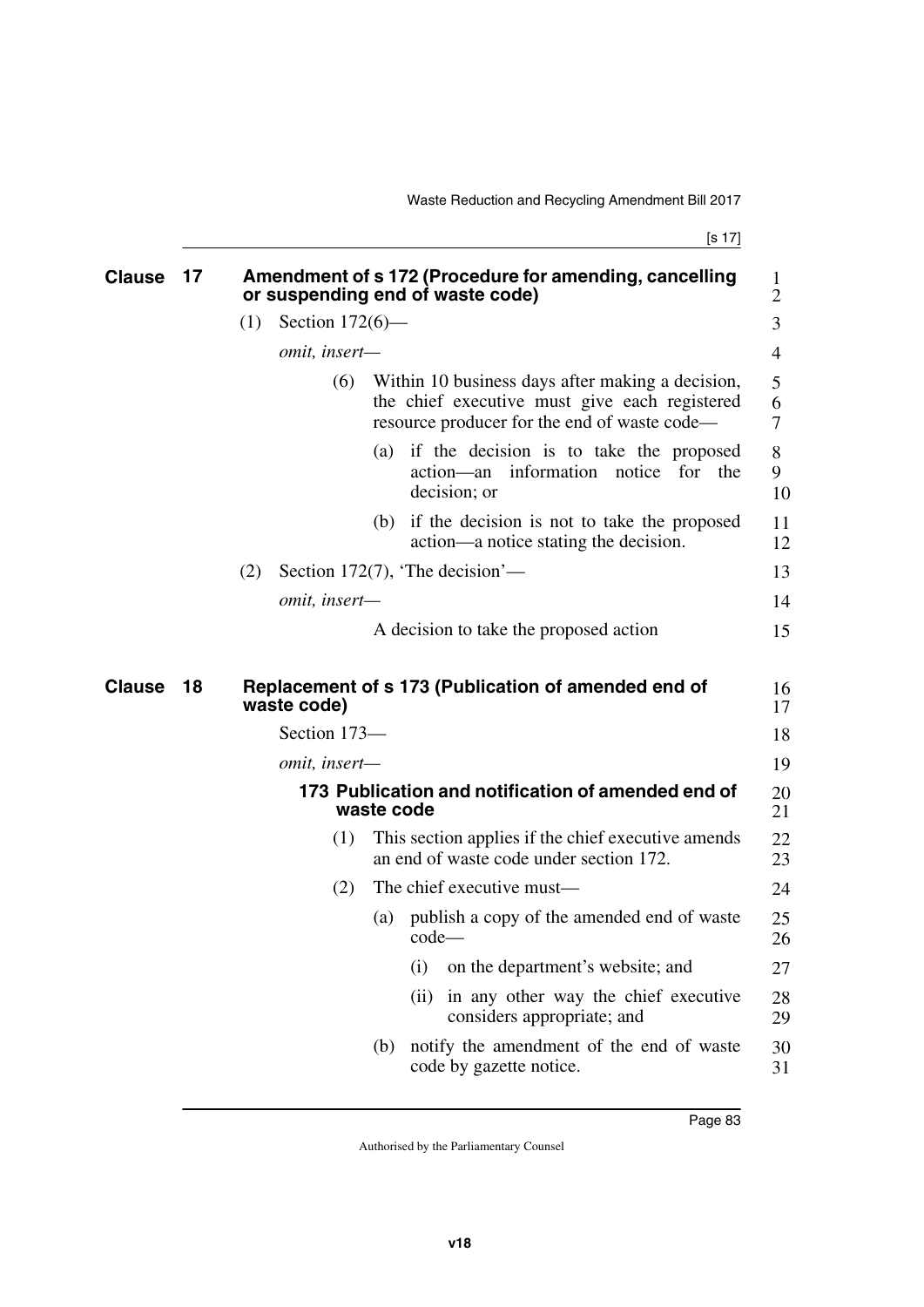|               |    | (3)                        | The gazette notice must state—                                                                                                                             | 1                    |
|---------------|----|----------------------------|------------------------------------------------------------------------------------------------------------------------------------------------------------|----------------------|
|               |    |                            | the name of the end of waste code; and<br>(a)                                                                                                              | 2                    |
|               |    |                            | (b) the date the end of waste code was<br>amended; and                                                                                                     | 3<br>$\overline{4}$  |
|               |    |                            | (c) where a copy of the amended end of waste<br>code may be inspected.                                                                                     | 5<br>6               |
|               |    | (4)                        | The amended end of waste code takes effect on<br>the later of the following—                                                                               | 7<br>8               |
|               |    |                            | the day the gazette notice is published;<br>(a)                                                                                                            | 9                    |
|               |    |                            | (b) the day stated in the gazette notice;                                                                                                                  | 10                   |
|               |    |                            | the day stated in the amended end of waste<br>(c)<br>code.                                                                                                 | 11<br>12             |
| <b>Clause</b> | 19 | resource producers)        | Amendment of s 173B (Registration of end of waste                                                                                                          | 13<br>14             |
|               |    | Section 173B-              |                                                                                                                                                            | 15                   |
|               |    | insert-                    |                                                                                                                                                            | 16                   |
|               |    | (3)                        | A person stops being a registered resource<br>producer for an end of waste code by giving the<br>chief executive a notice in the approved form.            | 17<br>18<br>19       |
| Clause        | 20 | suspending registration)   | Amendment of s 173D (Procedure for cancelling or                                                                                                           | 20<br>21             |
|               |    | Section $173D(4)$ —<br>(1) |                                                                                                                                                            | 22                   |
|               |    | omit, insert-              |                                                                                                                                                            | 23                   |
|               |    | (4)                        | Within 5 business days after deciding whether or<br>not to take the proposed action, the chief<br>executive must give the registered resource<br>producer- | 24<br>25<br>26<br>27 |
|               |    |                            | if the decision is to take the proposed<br>(a)<br>action—an information notice for the<br>decision; or                                                     | 28<br>29<br>30       |
|               |    |                            |                                                                                                                                                            |                      |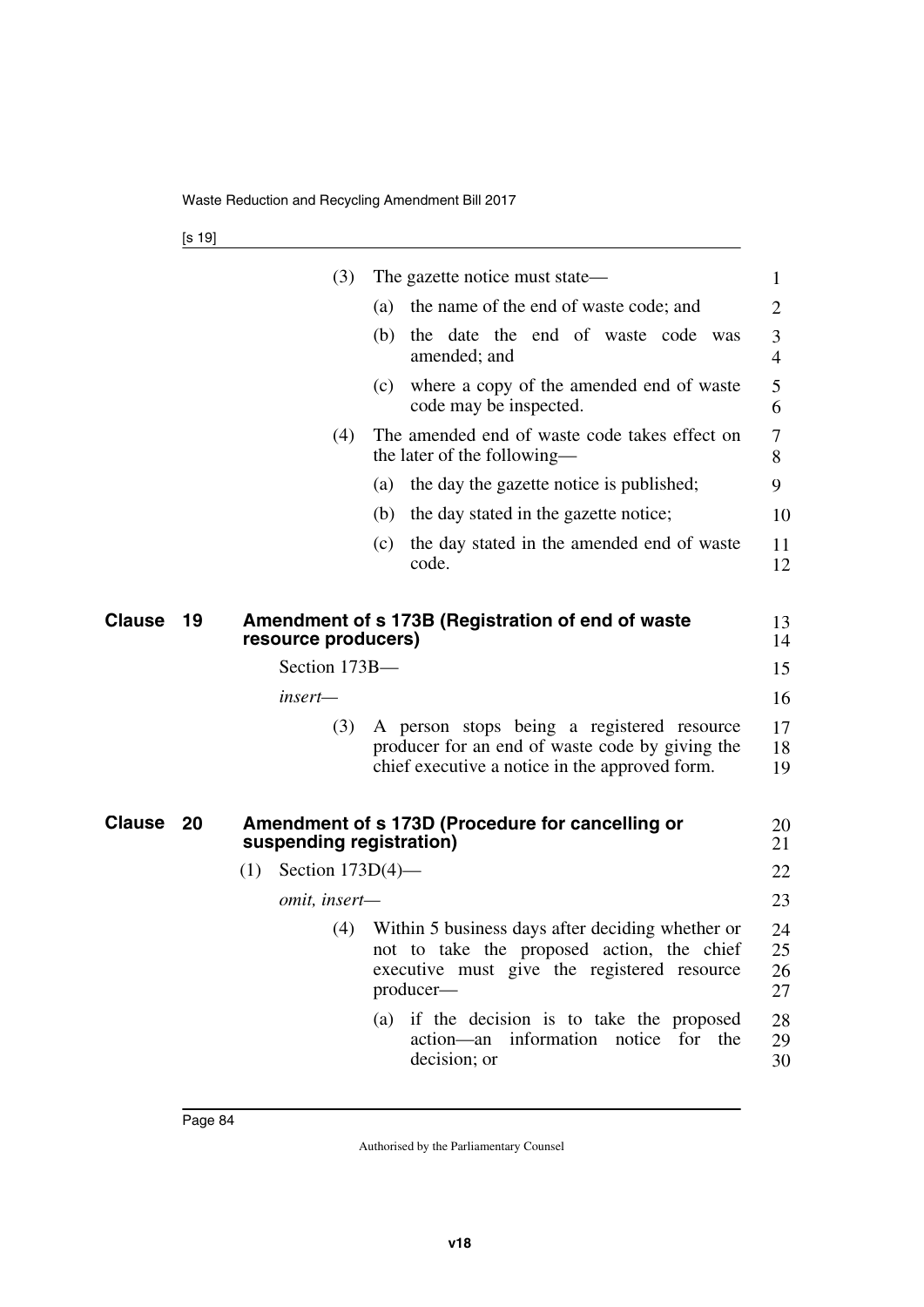[s 21]

|               |    |               | (b) if the decision is not to take the proposed<br>action—a notice stating the decision.                                |                                                                                    | $\mathbf{1}$<br>$\overline{2}$ |
|---------------|----|---------------|-------------------------------------------------------------------------------------------------------------------------|------------------------------------------------------------------------------------|--------------------------------|
|               |    | (2)           | Section 173D(5), 'The decision'—                                                                                        |                                                                                    | 3                              |
|               |    | omit, insert- |                                                                                                                         |                                                                                    | 4                              |
|               |    |               | A decision to take the proposed action                                                                                  |                                                                                    | 5                              |
| <b>Clause</b> | 21 |               | Amendment of s 173E (Particular circumstances when<br>end of waste approval lapses)                                     |                                                                                    | 6<br>$\overline{7}$            |
|               |    |               | Section 173E $(1)$ , 'or resource'—                                                                                     |                                                                                    | 8                              |
|               |    | omit.         |                                                                                                                         |                                                                                    | 9                              |
| <b>Clause</b> | 22 | producers)    | Amendment of s 173F (Register of registered resource                                                                    |                                                                                    | 10<br>11                       |
|               |    | Section 173F- |                                                                                                                         |                                                                                    | 12                             |
|               |    | insert—       |                                                                                                                         |                                                                                    | 13                             |
|               |    | (3)           | The chief executive may publish information<br>from the register in a way the chief executive<br>considers appropriate. |                                                                                    | 14<br>15<br>16                 |
|               |    | (4)           | However, the chief executive must not publish<br>confidential information included in the register.                     |                                                                                    | 17<br>18                       |
|               |    | (5)           | In this section—                                                                                                        |                                                                                    | 19                             |
|               |    |               | confidential information-                                                                                               |                                                                                    | 20                             |
|               |    |               | means information that-<br>(a)                                                                                          |                                                                                    | 21                             |
|               |    |               | could identify an individual; or<br>(i)                                                                                 |                                                                                    | 22                             |
|               |    |               |                                                                                                                         | (ii) is about a person's current financial<br>position or financial background; or | 23<br>24                       |
|               |    |               | (iii) would be likely to damage                                                                                         | the<br>commercial activities of a person to<br>whom the information relates; but   | 25<br>26<br>27                 |
|               |    |               | (b) does not include—                                                                                                   |                                                                                    | 28                             |
|               |    |               |                                                                                                                         |                                                                                    |                                |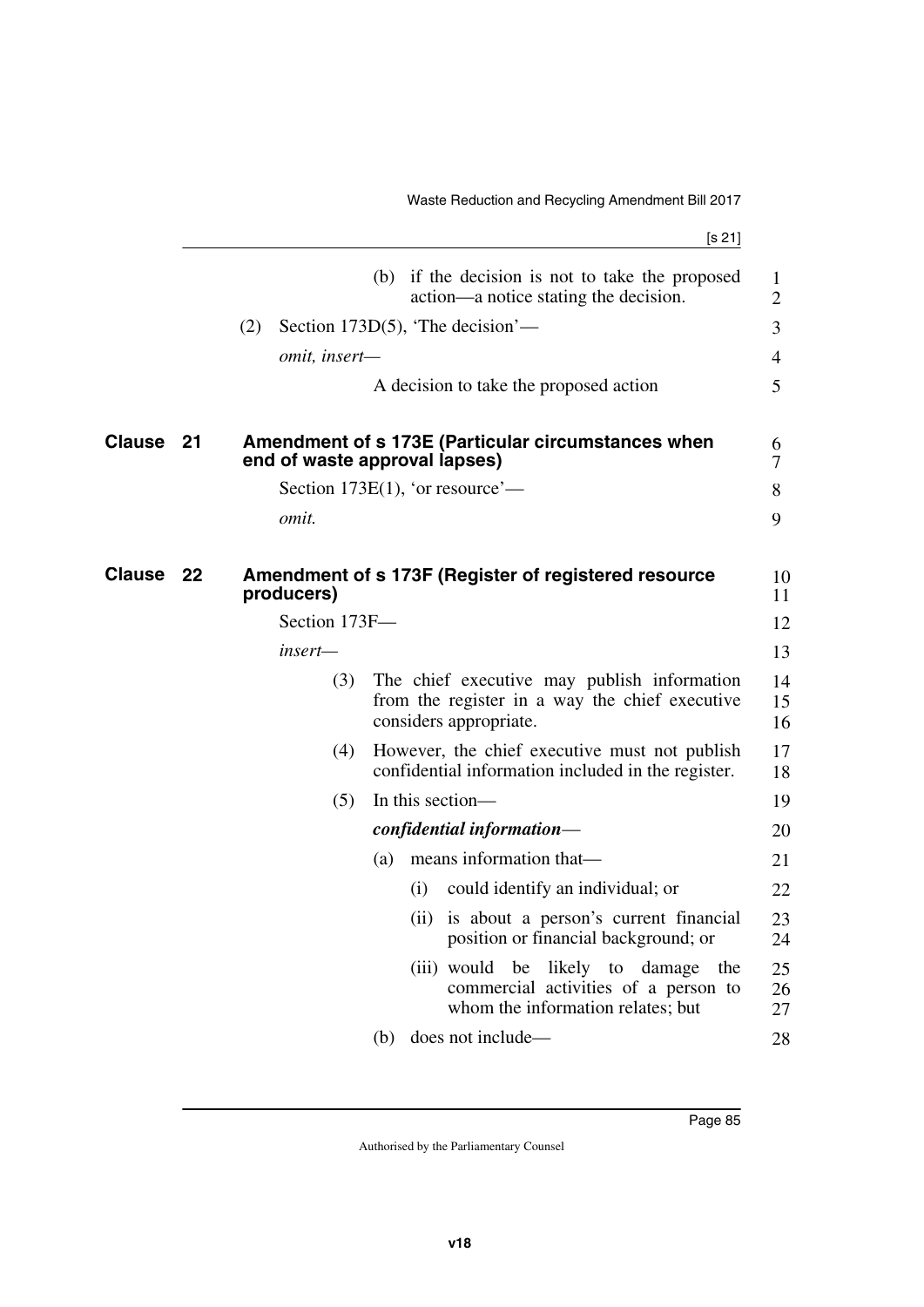[s 23]

|                     |                    | (i)                     | information that is publicly available;<br>or                                                                                                                                                        | 1<br>$\overline{2}$           |
|---------------------|--------------------|-------------------------|------------------------------------------------------------------------------------------------------------------------------------------------------------------------------------------------------|-------------------------------|
|                     |                    | (ii)                    | statistical or other information that<br>could not reasonably be expected to<br>identify an individual to whom it<br>relates.                                                                        | 3<br>$\overline{4}$<br>5<br>6 |
| <b>Clause</b><br>23 |                    |                         | Replacement of ch 8, pt 3 (End of waste approvals)                                                                                                                                                   | 7                             |
|                     | Chapter 8, part 3— |                         |                                                                                                                                                                                                      | 8                             |
|                     | omit, insert-      |                         |                                                                                                                                                                                                      | 9                             |
|                     | Part 3             |                         | End of waste approvals                                                                                                                                                                               | 10                            |
|                     |                    | <b>173I Application</b> |                                                                                                                                                                                                      | 11                            |
|                     | (1)                |                         | A person may apply to the chief executive for an<br>end of waste approval to conduct a trial for 1 kind<br>of waste to demonstrate whether or not the waste<br>is suitable to be used as a resource. | 12<br>13<br>14<br>15          |
|                     |                    | Note—                   |                                                                                                                                                                                                      | 16                            |
|                     |                    |                         | See chapter 8A for general provisions that apply to the<br>application and to an end of waste approval.                                                                                              | 17<br>18                      |
|                     | (2)                |                         | The application must be accompanied by a written<br>report about the application, in the approved form,<br>prepared by a suitably qualified person.                                                  | 19<br>20<br>21                |
|                     | (3)                |                         | A regulation may prescribe<br>about<br>matters<br>preparing a written report.                                                                                                                        | 22<br>23                      |
|                     | (4)                | In this section-        |                                                                                                                                                                                                      | 24                            |
|                     |                    |                         | <i>suitably qualified person</i> , in relation to a written<br>report, means a person who-                                                                                                           | 25<br>26                      |
|                     |                    | (a)<br>has              | qualifications<br>the<br>and experience<br>appropriate for preparing the report; and                                                                                                                 | 27<br>28                      |
|                     |                    | (b)                     | meets any other criteria prescribed by<br>regulation.                                                                                                                                                | 29<br>30                      |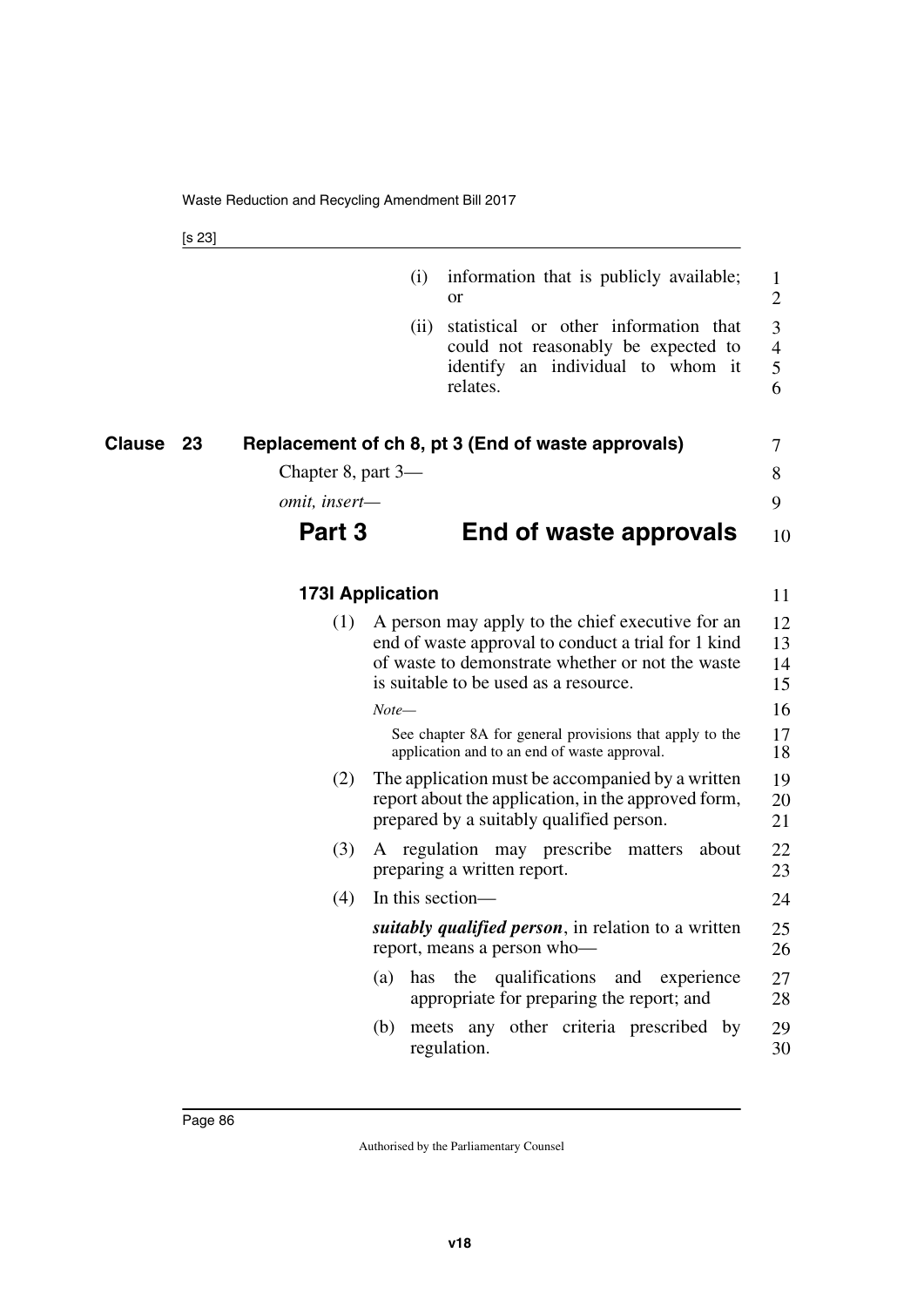[s 23]

|     | 173J Particular matters for making decision                                                                                                                                                                                           | 1                                     |  |
|-----|---------------------------------------------------------------------------------------------------------------------------------------------------------------------------------------------------------------------------------------|---------------------------------------|--|
| (1) | In deciding whether to grant the end of waste<br>approval, the chief executive must consider<br>whether-                                                                                                                              | $\overline{c}$<br>3<br>$\overline{4}$ |  |
|     | the proposed management of the particular<br>(a)<br>waste or the use of a particular resource is<br>likely to cause any serious environmental<br>harm, material environmental<br>harm<br><sub>or</sub><br>environmental nuisance; and | 5<br>6<br>$\boldsymbol{7}$<br>8<br>9  |  |
|     | it is reasonably practicable for an end of<br>(b)<br>waste code to be made for the particular<br>waste the subject of the application.                                                                                                | 10<br>11<br>12                        |  |
|     | Note—                                                                                                                                                                                                                                 | 13                                    |  |
|     | See section 173V for the general criteria that apply for<br>deciding the application.                                                                                                                                                 | 14<br>15                              |  |
| (2) | The period for deciding the application is 40<br>business days and the period may be extended for<br>20 business days.                                                                                                                | 16<br>17<br>18                        |  |
| (3) | If the chief executive decides to grant the end of<br>waste approval, the notice given to the applicant<br>under section 173W must state the particular<br>waste to which the approval relates.                                       |                                       |  |
|     | 173K Conditions of end of waste approval                                                                                                                                                                                              | 23                                    |  |
| (1) | A condition imposed on an end of waste approval<br>under section 173X may impose an obligation<br>$on$ —                                                                                                                              | 24<br>25<br>26                        |  |
|     | the holder of the approval; or<br>(a)                                                                                                                                                                                                 | 27                                    |  |
|     | a resource user of a resource under the<br>(b)<br>approval.                                                                                                                                                                           | 28<br>29                              |  |
| (2) | The holder of, or a resource user or other person<br>acting under, an end of waste approval must                                                                                                                                      | 30<br>31                              |  |
|     | comply with the conditions of the approval.                                                                                                                                                                                           | 32                                    |  |
|     | Maximum penalty— $1,665$ penalty units.                                                                                                                                                                                               | 33                                    |  |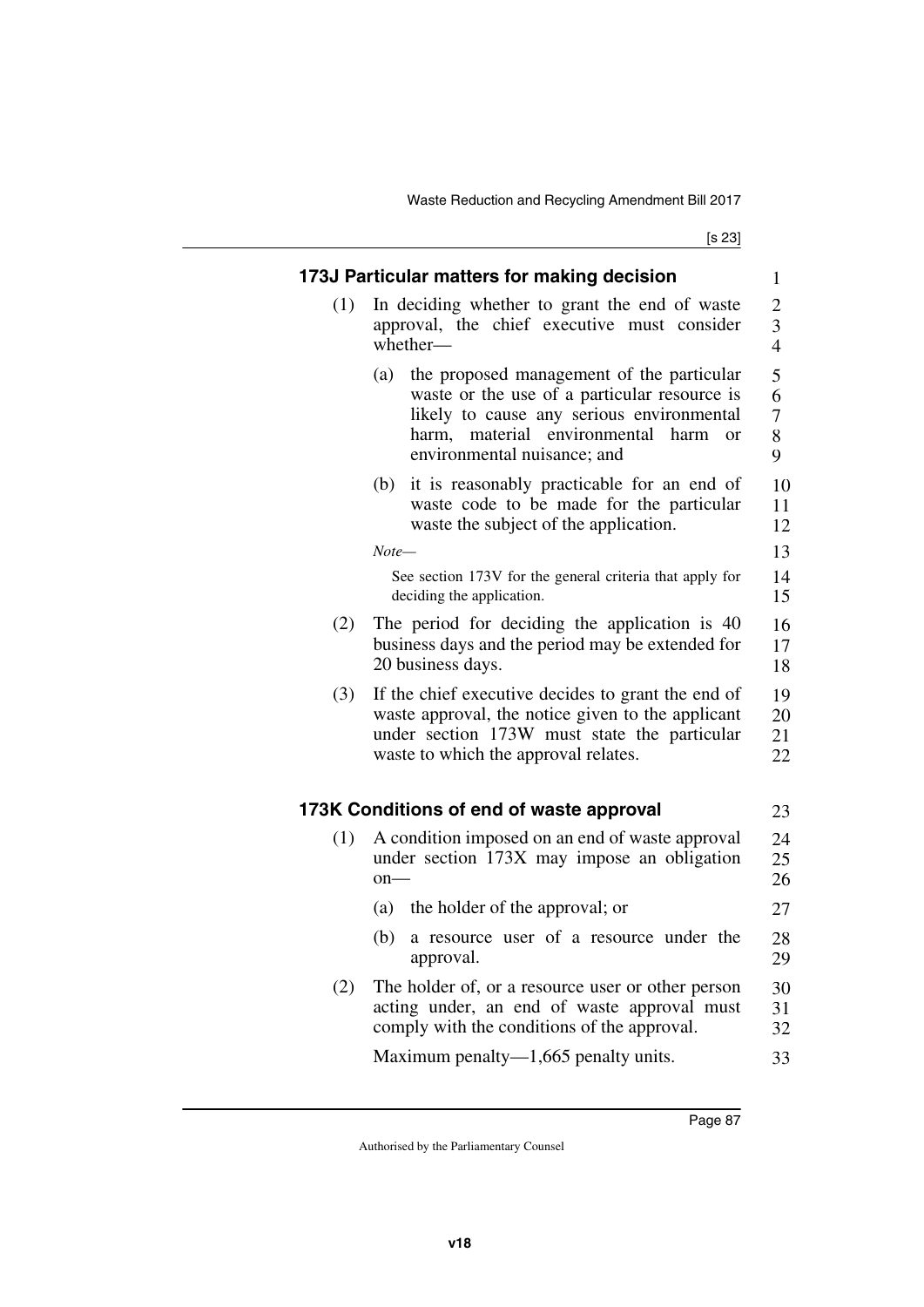|     | Note for subsection $(2)$ —                                                                                                                                                       | $\mathbf{1}$                                    |
|-----|-----------------------------------------------------------------------------------------------------------------------------------------------------------------------------------|-------------------------------------------------|
|     | If a corporation commits an offence against this<br>provision, an executive officer of the corporation may be<br>taken, under section 268, to have also committed the<br>offence. | $\begin{array}{c} 2 \\ 3 \\ 4 \\ 5 \end{array}$ |
|     | 173L Extending end of waste approval                                                                                                                                              | 6                                               |
| (1) | The holder of an end of waste approval may apply<br>to the chief executive, on 1 occasion, to extend the<br>approval.                                                             | 7<br>8<br>9                                     |
|     | $Note-$                                                                                                                                                                           | 10                                              |
|     | See chapter 8A, part 2 for general provisions that apply<br>to the application.                                                                                                   | 11<br>12                                        |
| (2) | The application must be made at least 2 months<br>before the end of waste approval expires.                                                                                       | 13<br>14                                        |
| (3) | In deciding the application, the chief executive<br>must consider-                                                                                                                | 15<br>16                                        |
|     | the matters mentioned in section $173J(1)$ ;<br>(a)<br>and                                                                                                                        | 17<br>18                                        |
|     | whether the waste and resource to which the<br>(b)<br>approval<br>relates<br>would<br>be<br>more<br>appropriately<br>managed<br>waste<br>as<br>a<br>management ERA.               | 19<br>20<br>21<br>22                            |
|     | $Note-$                                                                                                                                                                           | 23                                              |
|     | See section 173V for the general criteria that apply for<br>deciding the application.                                                                                             | 24<br>25                                        |
|     | 173M Applying to amend end of waste approval                                                                                                                                      | 26                                              |
| (1) | The holder of an end of waste approval may apply<br>to the chief executive to amend the approval (an<br><i>amendment application</i> ).                                           | 27<br>28<br>29                                  |
|     | $Note-$                                                                                                                                                                           | 30                                              |
|     | See chapter 8A, part 2 for general provisions that apply<br>to the application.                                                                                                   | 31<br>32                                        |
| (2) | The application must be accompanied by a written                                                                                                                                  | 33                                              |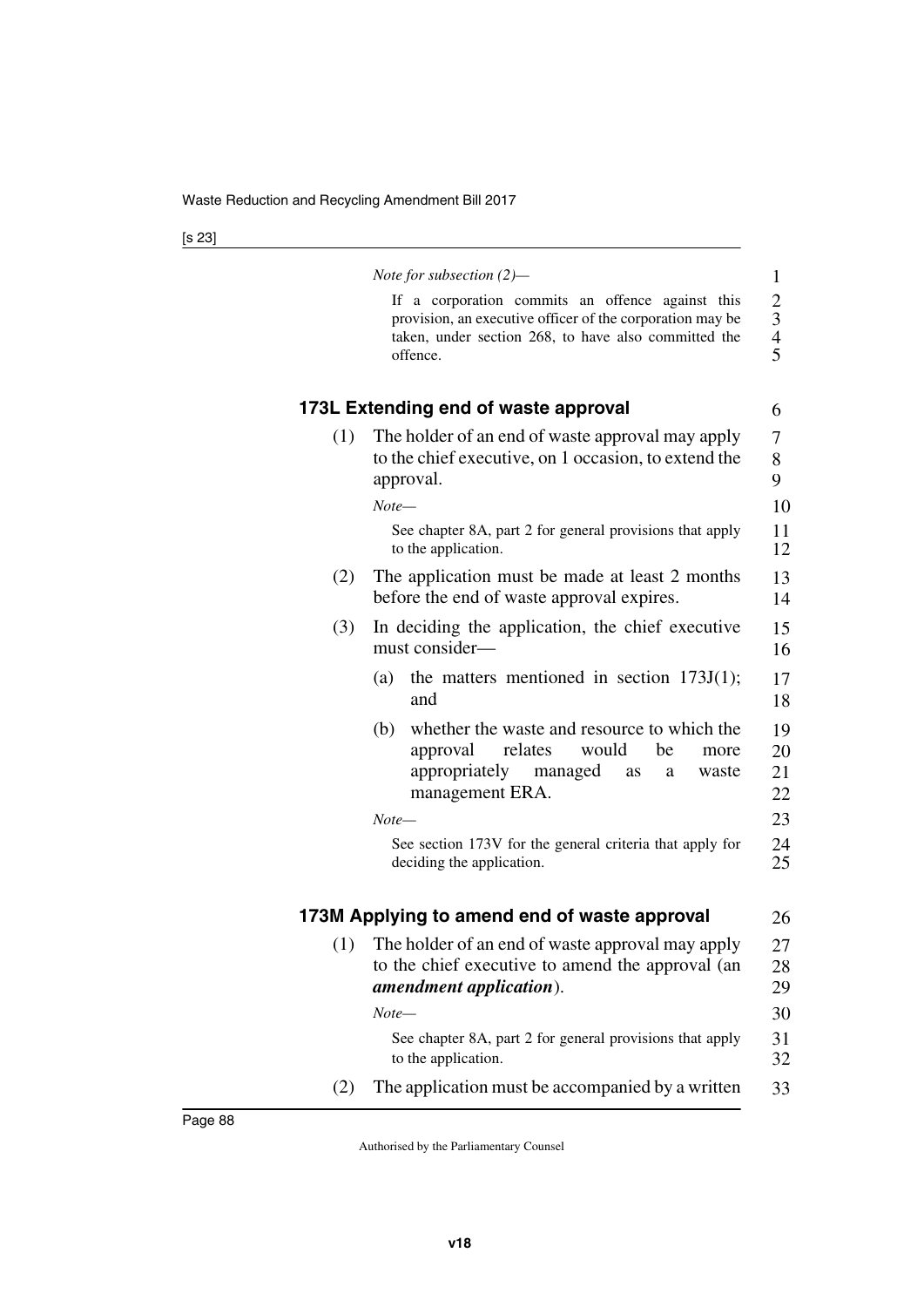|     |     |      | report about the application, in the approved form,<br>prepared by a suitably qualified person.                                                        | 1<br>$\overline{2}$  |
|-----|-----|------|--------------------------------------------------------------------------------------------------------------------------------------------------------|----------------------|
| (3) | A   |      | regulation may prescribe matters about<br>preparing a written report.                                                                                  | 3<br>4               |
| (4) |     |      | The period for deciding the application is—                                                                                                            | 5                    |
|     | (a) |      | if the application is for a minor amendment<br>of the approval—10 business days; or                                                                    | 6<br>7               |
|     |     |      | (b) otherwise—40 business days.                                                                                                                        | 8                    |
| (5) |     |      | In this section—                                                                                                                                       | 9                    |
|     |     |      | <i>environmental harm</i> see the Environmental<br>Protection Act, section 14.                                                                         | 10<br>11             |
|     |     |      | <i>minor amendment</i> , of an approval, means an<br>amendment of the approval—                                                                        | 12<br>13             |
|     | (a) |      | to correct a minor or formal error in the<br>approval; or                                                                                              | 14<br>15             |
|     | (b) |      | to make a change that is not a change of<br>substance and does not-                                                                                    | 16<br>17             |
|     |     | (i)  | relate to the characteristics of<br>the<br>resource, including, for example, the<br>physical, chemical or biological<br>properties of the resource; or | 18<br>19<br>20<br>21 |
|     |     | (ii) | relate to the use of the resource; or                                                                                                                  | 22                   |
|     |     |      | (iii) significantly<br>increase<br>any<br>environmental harm caused by the use<br>of the resource; or                                                  | 23<br>24<br>25       |
|     |     |      | (iv) adversely affect the interests of the<br>holder of the approval or another<br>person; or                                                          | 26<br>27<br>28       |
|     | (c) |      | of a type prescribed by regulation.                                                                                                                    | 29                   |
|     |     |      | <i>suitably qualified person</i> , in relation to a written<br>report, means a person who-                                                             | 30<br>31             |
|     | (a) | has  | qualifications<br>the<br>and<br>experience<br>appropriate for preparing the report; and                                                                | 32<br>33             |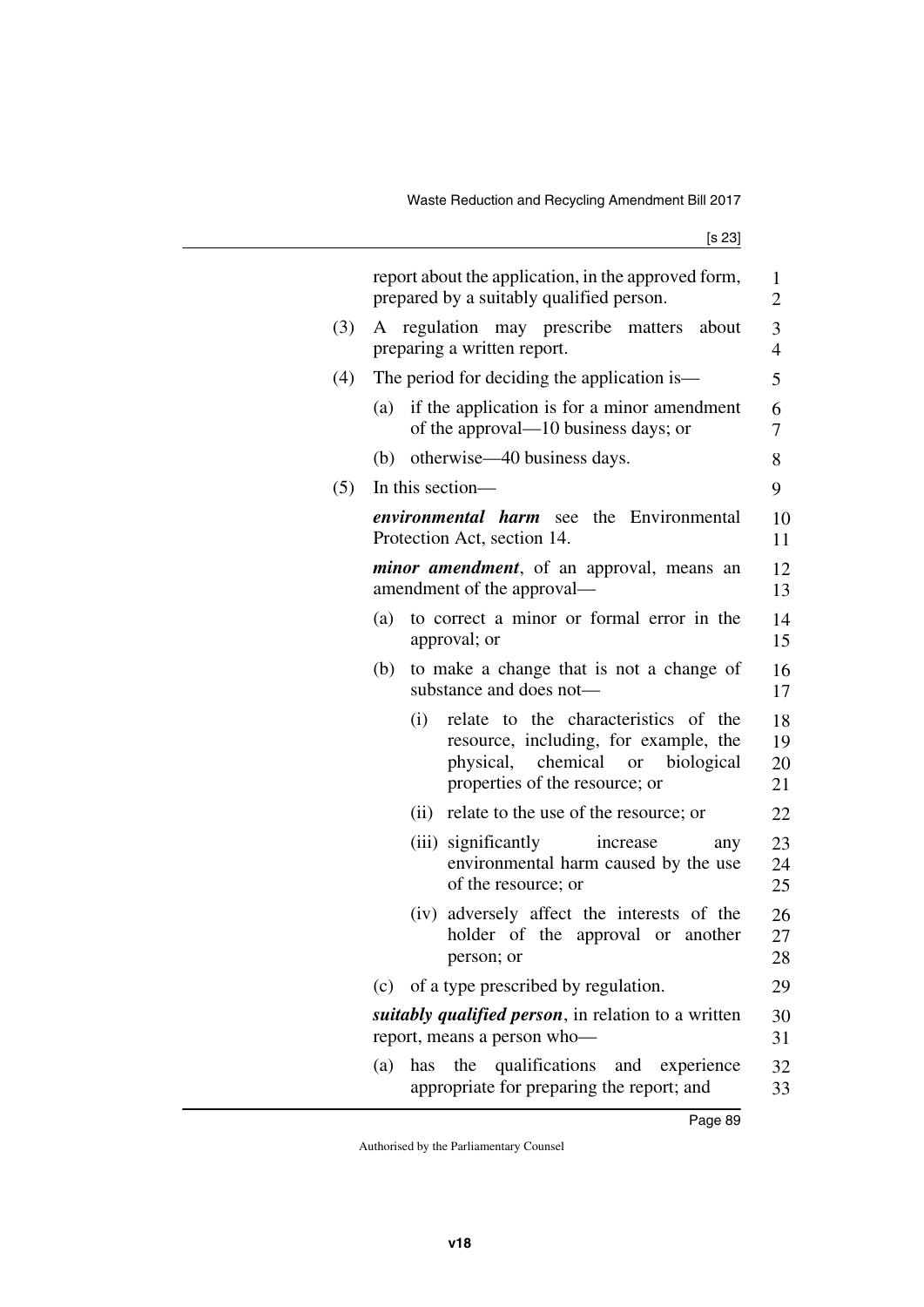|     | meets any other criteria prescribed by<br>(b)<br>regulation.                                                                                                                                                                                                                       | 1<br>$\overline{2}$              |
|-----|------------------------------------------------------------------------------------------------------------------------------------------------------------------------------------------------------------------------------------------------------------------------------------|----------------------------------|
|     | 173N Deciding amendment application                                                                                                                                                                                                                                                | 3                                |
| (1) | This section applies if the chief executive is<br>deciding whether or not to amend an end of waste<br>approval—                                                                                                                                                                    | $\overline{4}$<br>5<br>6         |
|     | on an application made under section 173M;<br>(a)<br><sub>or</sub>                                                                                                                                                                                                                 | 7<br>8                           |
|     | after giving the holder of the approval a<br>(b)<br>show cause notice<br>about a proposed<br>amendment to the approval under section<br>173ZB.                                                                                                                                     | 9<br>10<br>11<br>12              |
| (2) | In deciding the application, the chief executive<br>must consider—                                                                                                                                                                                                                 | 13<br>14                         |
|     | the effect of the amendment<br>(a)<br>the<br><sub>on</sub><br>management of the particular waste or the<br>use of a particular resource; and                                                                                                                                       | 15<br>16<br>17                   |
|     | whether the effect of the amendment on the<br>(b)<br>management of a particular waste or the use<br>of a particular resource may, or is likely to,<br>serious environmental harm,<br>cause<br>any<br>material<br>environmental<br>harm<br><b>or</b><br>environmental nuisance; and | 18<br>19<br>20<br>21<br>22<br>23 |
|     | relevant advice, information<br>(c)<br>any<br><sub>or</sub><br>comment provided by a technical advisory<br>panel.                                                                                                                                                                  | 24<br>25<br>26                   |
|     | 1730 Applying to transfer end of waste approval                                                                                                                                                                                                                                    | 27                               |
| (1) | The holder of an end of waste approval may apply<br>to the chief executive to transfer the approval to<br>another person.<br>$Note-$                                                                                                                                               | 28<br>29<br>30<br>31             |
|     | See chapter 8A, part 2 for general provisions that apply<br>to the application.                                                                                                                                                                                                    | 32<br>33                         |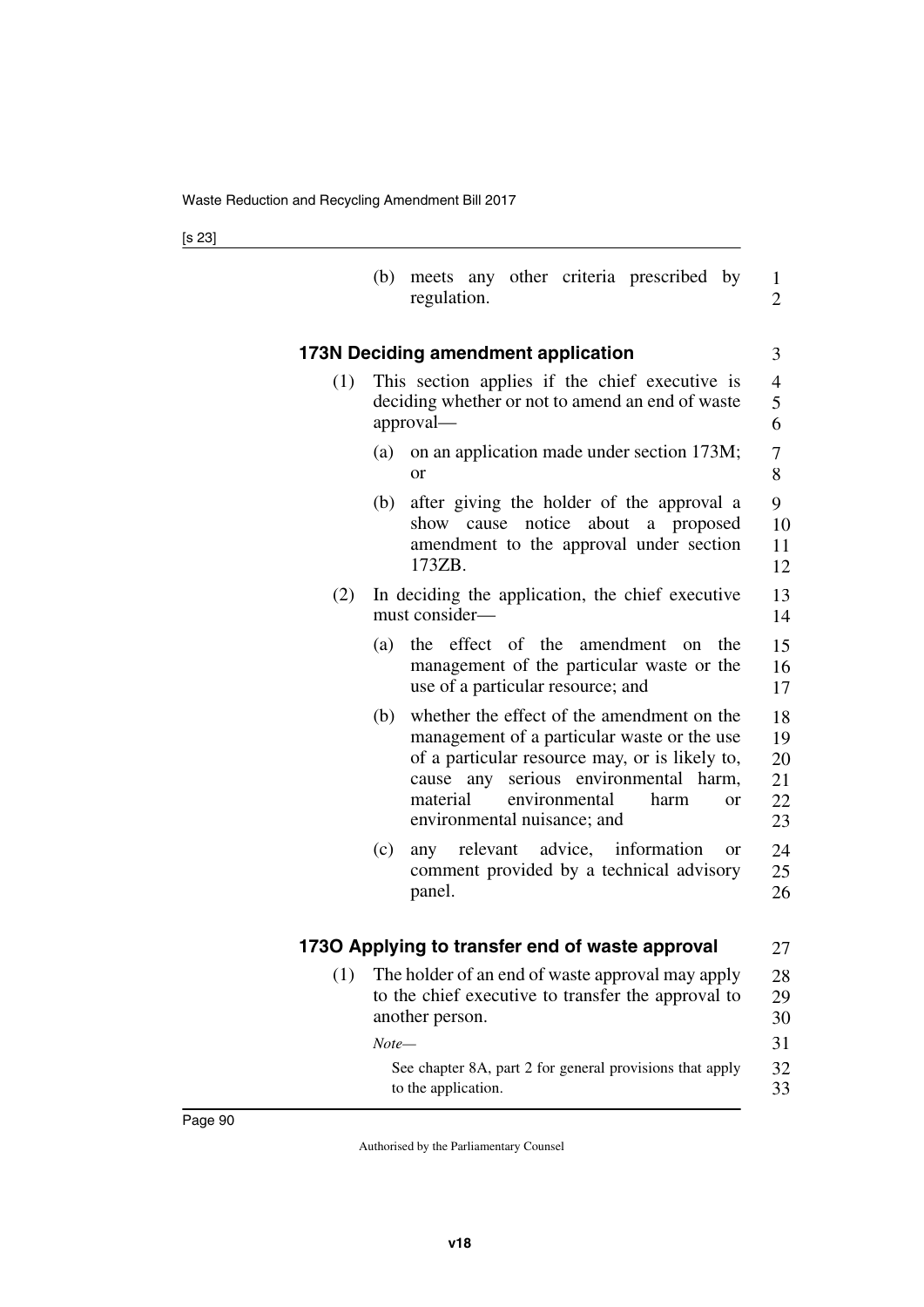[s 23]

| (2) | The application must be accompanied by the<br>signed consent of the proposed transferee.                                                                                                                                                                                                                                                                           | 1<br>$\overline{c}$                          |
|-----|--------------------------------------------------------------------------------------------------------------------------------------------------------------------------------------------------------------------------------------------------------------------------------------------------------------------------------------------------------------------|----------------------------------------------|
| (3) | The period for deciding the application is 10<br>business days.                                                                                                                                                                                                                                                                                                    | 3<br>$\overline{4}$                          |
| (4) | If the chief executive decides to grant the<br>application, the chief executive must, in addition<br>to the notice under section 173W, give a notice<br>about the decision to the proposed transferee<br>within 5 business days after making the decision.                                                                                                         | 5<br>6<br>$\overline{7}$<br>8<br>9           |
|     | 173P Grounds for suspending or cancelling end of<br>waste approval                                                                                                                                                                                                                                                                                                 | 10<br>11                                     |
| (1) | Each of the following is a ground for suspending<br>or cancelling an end of waste approval-                                                                                                                                                                                                                                                                        | 12<br>13                                     |
|     | there is no longer a use, or likely to be a<br>(a)<br>future use, for a particular resource under<br>the approval;                                                                                                                                                                                                                                                 | 14<br>15<br>16                               |
|     | the management of a particular waste or the<br>(b)<br>use of a particular resource under the<br>approval has caused, or is likely to cause,<br>serious<br>environmental<br>harm,<br>material<br>environmental<br>harm<br>environmental<br><sub>or</sub><br>is unlawful under<br>that<br>the<br>nuisance<br>Environmental<br>Protection<br>Act,<br>section<br>493A; | 17<br>18<br>19<br>20<br>21<br>22<br>23<br>24 |
|     | the use of the particular waste or a resource<br>(c)<br>the subject of the approval is otherwise<br>unlawful.                                                                                                                                                                                                                                                      | 25<br>26<br>27                               |
| (2) | Also, it is a ground for cancelling an end of waste<br>approval that-                                                                                                                                                                                                                                                                                              | 28<br>29                                     |
|     | an end of waste code for a particular<br>(a)<br>resource to which the end of waste approval<br>relates is in effect; and                                                                                                                                                                                                                                           | 30<br>31<br>32                               |
|     | the chief executive reasonably believes the<br>(b)<br>holder of the end of waste approval may<br>operate under the end of waste code.                                                                                                                                                                                                                              | 33<br>34<br>35                               |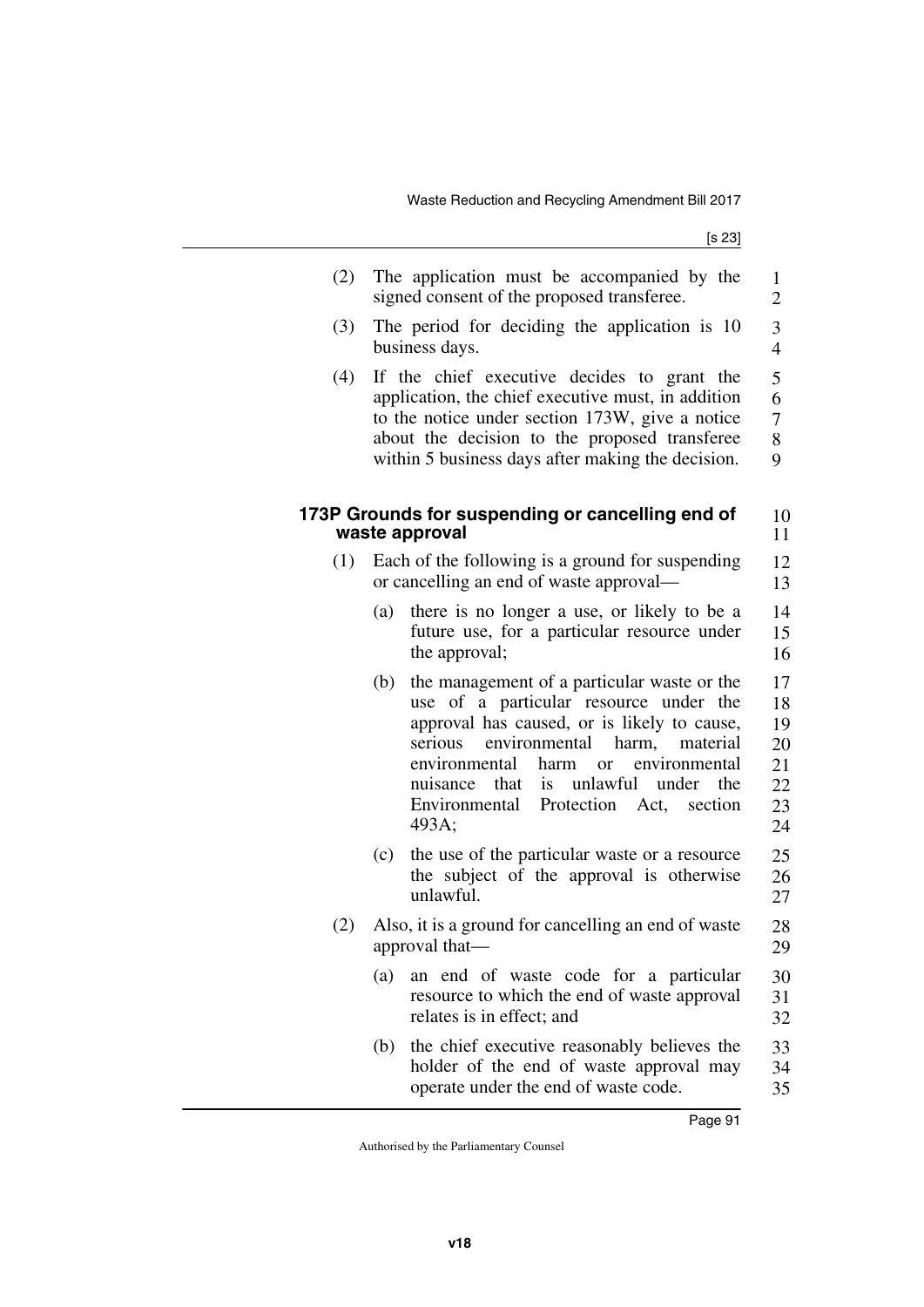[s 24]

|                     |                        | 173Q Chief executive may seek advice, comment<br>or information                                                                                                                        | 1<br>$\overline{2}$      |
|---------------------|------------------------|----------------------------------------------------------------------------------------------------------------------------------------------------------------------------------------|--------------------------|
|                     |                        | The chief executive may ask any entity for advice,<br>comment or information about the operation of<br>this part at any time.                                                          | 3<br>$\overline{4}$<br>5 |
| <b>Clause</b><br>24 | Insertion of new ch 8A |                                                                                                                                                                                        | 6                        |
|                     | After chapter 8—       |                                                                                                                                                                                        | 7                        |
|                     | insert—                |                                                                                                                                                                                        | 8                        |
|                     |                        | <b>Chapter 8A General provisions</b>                                                                                                                                                   | 9                        |
|                     |                        | for approvals                                                                                                                                                                          | 10                       |
|                     | Part 1                 | <b>Preliminary</b>                                                                                                                                                                     | 11                       |
|                     |                        | <b>173R Application of chapter</b>                                                                                                                                                     | 12                       |
|                     | (1)                    | This chapter applies to the following approvals<br>(each an <i>approval</i> ) under this Act—                                                                                          | 13<br>14                 |
|                     |                        | (a) a container approval under chapter 4, part<br>3B, division 5;                                                                                                                      | 15<br>16                 |
|                     |                        | (b) an extraordinary circumstances exemption;                                                                                                                                          | 17                       |
|                     |                        | an end of waste approval under chapter 8,<br>(c)<br>part 3.                                                                                                                            | 18<br>19                 |
|                     | (2)                    | In particular, part 2 applies to making and<br>deciding applications for an approval to be<br>granted, amended, extended or transferred.                                               | 20<br>21<br>22           |
|                     | (3)                    | This chapter does not limit or otherwise affect a<br>requirement under another provision of this Act<br>about a particular approval or making or deciding<br>a particular application. | 23<br>24<br>25<br>26     |
|                     |                        |                                                                                                                                                                                        |                          |

## **Part 2 Applications**

27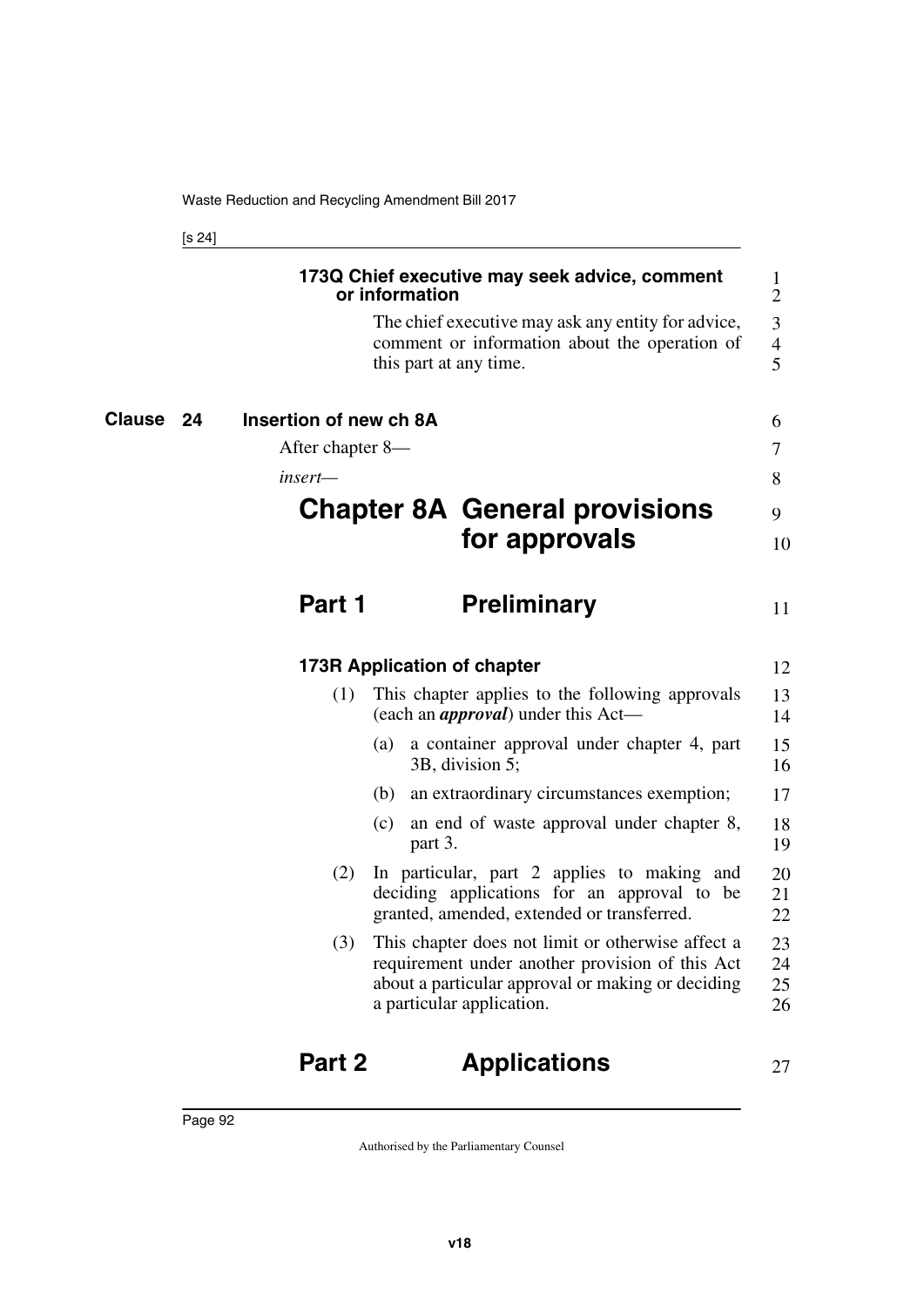|     | <b>173S Application</b>                                                                                                                                                                                      | $\mathbf{1}$             |
|-----|--------------------------------------------------------------------------------------------------------------------------------------------------------------------------------------------------------------|--------------------------|
|     | An application must be—                                                                                                                                                                                      | 2                        |
|     | in the approved form; and<br>(a)                                                                                                                                                                             | 3                        |
|     | (b)<br>accompanied by any other information or<br>documents prescribed by regulation for the<br>application; and                                                                                             | $\overline{4}$<br>5<br>6 |
|     | accompanied by the fee prescribed by<br>(c)<br>regulation.                                                                                                                                                   | 7<br>8                   |
|     | 173T Chief executive may require additional<br>information or documents                                                                                                                                      | 9<br>10                  |
| (1) | The chief executive may, by notice, require the<br>applicant to give the chief executive further<br>information or documents the chief executive<br>reasonably requires to decide the application.           | 11<br>12<br>13<br>14     |
| (2) | The notice must-                                                                                                                                                                                             | 15                       |
|     | be given to the applicant within 20 business<br>(a)<br>days after the chief executive receives the<br>application; and                                                                                       | 16<br>17<br>18           |
|     | state a reasonable period within which the<br>(b)<br>applicant must comply with the notice.                                                                                                                  | 19<br>20                 |
| (3) | The chief executive and the applicant may, before<br>the stated period ends, agree to extend the period.                                                                                                     | 21<br>22                 |
| (4) | The application is taken to have lapsed if the<br>applicant does not comply with the notice.                                                                                                                 | 23<br>24                 |
|     | <b>173U Deciding application</b>                                                                                                                                                                             | 25                       |
|     | (1) The chief executive must decide to grant or refuse<br>to grant the application within the required<br>decision-making period for the application.                                                        | 26<br>27<br>28           |
| (2) | However, the chief executive may extend, on 1<br>occasion, the required decision-making period for<br>deciding the application by giving the applicant a<br>notice about the extension before the end of the | 29<br>30<br>31<br>32     |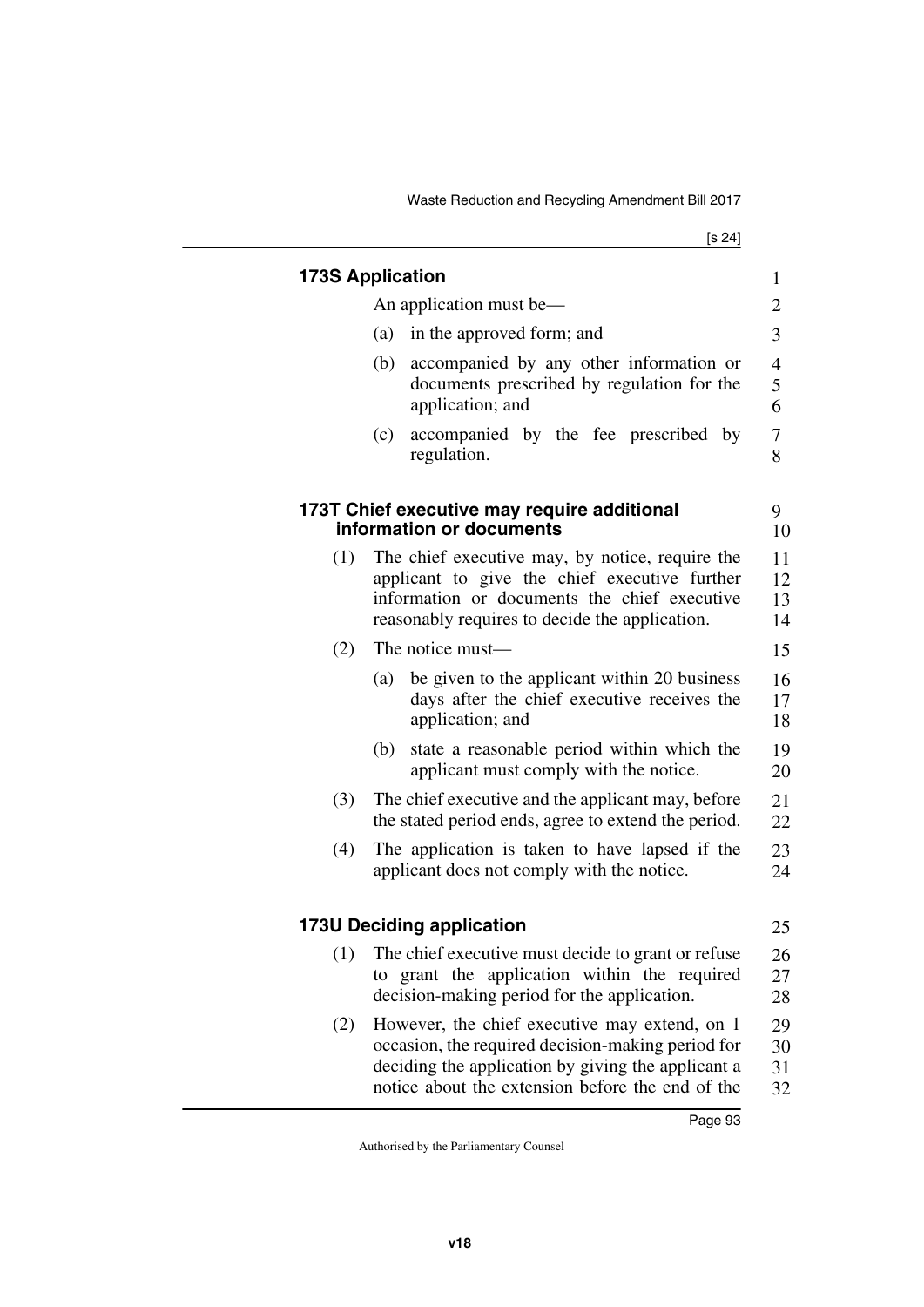|     | period. |                  |                                                                                                                                                                  | 1                    |
|-----|---------|------------------|------------------------------------------------------------------------------------------------------------------------------------------------------------------|----------------------|
| (3) |         |                  | The extension must not be more than—                                                                                                                             | 2                    |
|     | (a)     | period           | if another provision of this Act states a<br>by<br>which<br>the<br>required<br>decision-making period<br>be<br>may<br>extended—the stated period; or             | 3<br>4<br>5<br>6     |
|     |         |                  | (b) otherwise—10 business days.                                                                                                                                  | 7                    |
| (4) |         | application.     | A failure to make a decision under this section is<br>taken to be a decision to refuse to grant the                                                              | 8<br>9<br>10         |
| (5) |         |                  | In this section—                                                                                                                                                 | 11                   |
|     |         |                  | required decision-making period,<br>for<br>an<br>application, means the period—                                                                                  | 12<br>13             |
|     | (a)     | $\frac{days}{x}$ | that starts on the later of the following                                                                                                                        | 14<br>15             |
|     |         | (i)              | the day the chief executive receives the<br>application;                                                                                                         | 16<br>17             |
|     |         | (ii)             | if further information or documents are<br>requested under section 173T—the day<br>chief<br>executive<br>the<br>receives<br>the<br>information or documents; and | 18<br>19<br>20<br>21 |
|     | (b)     |                  | that ends after either of the following<br>periods—                                                                                                              | 22<br>23             |
|     |         | (i)              | if another provision of this Act states a<br>for<br>deciding<br>period<br>the<br>application—the stated period;                                                  | 24<br>25<br>26       |
|     |         | (ii)             | otherwise—20 business days.                                                                                                                                      | 27                   |
|     |         |                  | 173V General criteria for deciding application                                                                                                                   | 28                   |
| (1) |         |                  | In deciding the application, the chief executive                                                                                                                 | 29                   |
|     |         |                  | must consider the following-                                                                                                                                     | 30                   |
|     | (a)     |                  | the objects of this Act and how they are to                                                                                                                      | 31                   |

be achieved, as stated in chapter 1, part 2;

32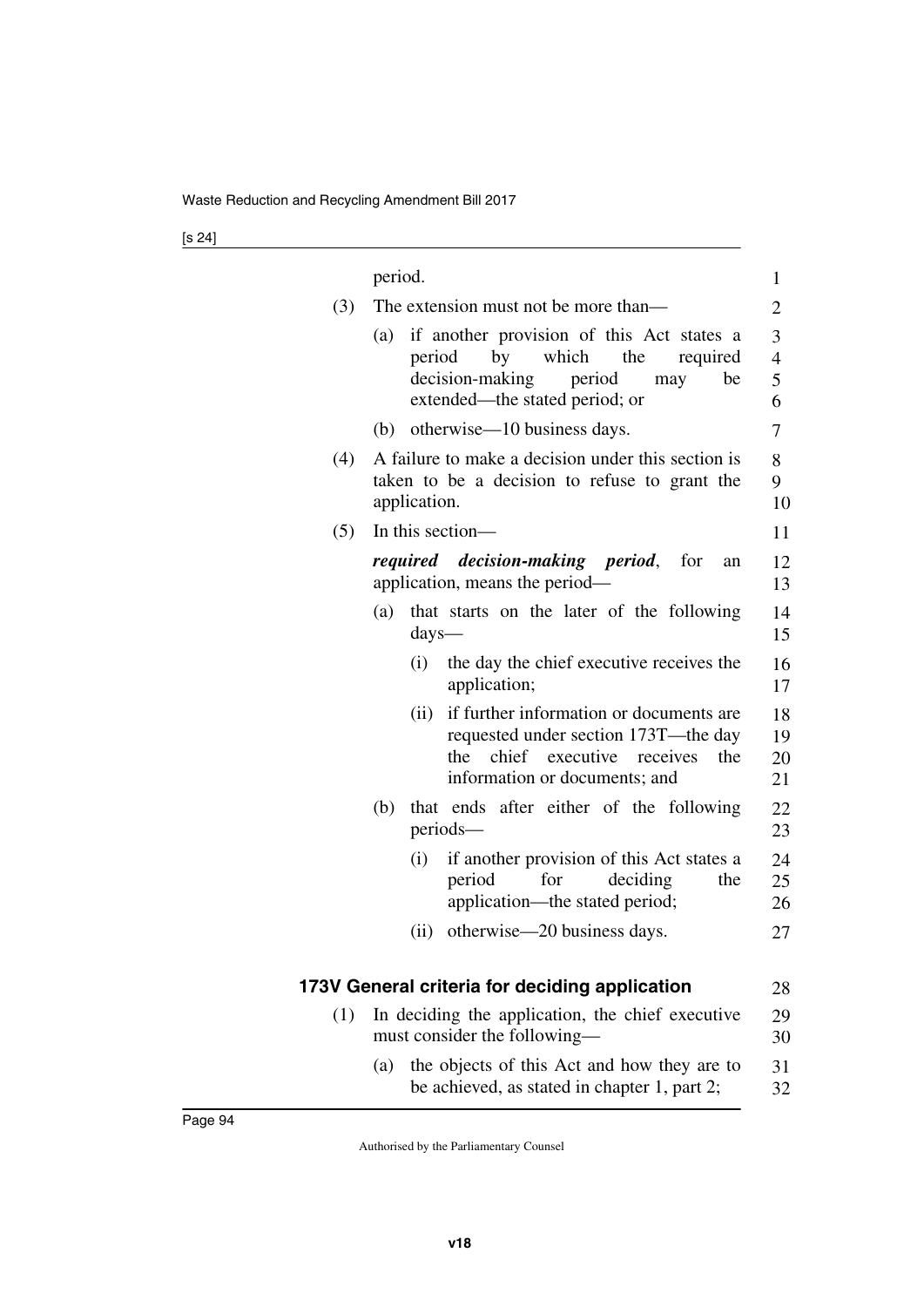[s 24]

|     | (b)<br>the<br>and<br>waste<br>resource<br>management<br>hierarchy;                                                                                                                          | 1<br>2               |
|-----|---------------------------------------------------------------------------------------------------------------------------------------------------------------------------------------------|----------------------|
|     | a matter for the decision stated in another<br>(c)<br>provision of this Act;                                                                                                                | 3<br>$\overline{4}$  |
|     | another matter prescribed by regulation for<br>(d)<br>the decision.                                                                                                                         | 5<br>6               |
| (2) | This section does not limit the matters the chief<br>executive may consider in making the decision.                                                                                         | 7<br>8               |
|     | <b>173W Granting application</b>                                                                                                                                                            | 9                    |
| (1) | If the chief executive decides to grant the<br>application, the chief executive must give the<br>applicant a notice about the decision within 5<br>business days after making the decision. | 10<br>11<br>12<br>13 |
| (2) | If the decision is to grant an approval, the notice<br>must state the following—                                                                                                            | 14<br>15             |
|     | that the approval has been granted;<br>(a)                                                                                                                                                  | 16                   |
|     | (b)<br>the person to whom the approval is granted;                                                                                                                                          | 17                   |
|     | if the approval is granted for a term—when<br>(c)<br>the approval ends;                                                                                                                     | 18<br>19             |
|     | (d)<br>a matter stated in another provision of this<br>Act for the notice;                                                                                                                  | 20<br>21             |
|     | any conditions imposed on the approval;<br>(e)                                                                                                                                              | 22                   |
|     | (f)<br>conditions<br>if<br>are<br>imposed<br>the<br>on<br>approval—the reasons for the conditions.                                                                                          | 23<br>24             |
| (3) | If the decision is to amend an approval, the notice<br>must state the following-                                                                                                            | 25<br>26             |
|     | (a) how the approval is amended;                                                                                                                                                            | 27                   |
|     | any new conditions imposed on the<br>(b)<br>approval;                                                                                                                                       | 28<br>29             |
|     | any existing conditions amended for the<br>(c)<br>approval;                                                                                                                                 | 30<br>31             |
|     | when the amendment takes effect.<br>(d)                                                                                                                                                     | 32                   |
|     |                                                                                                                                                                                             |                      |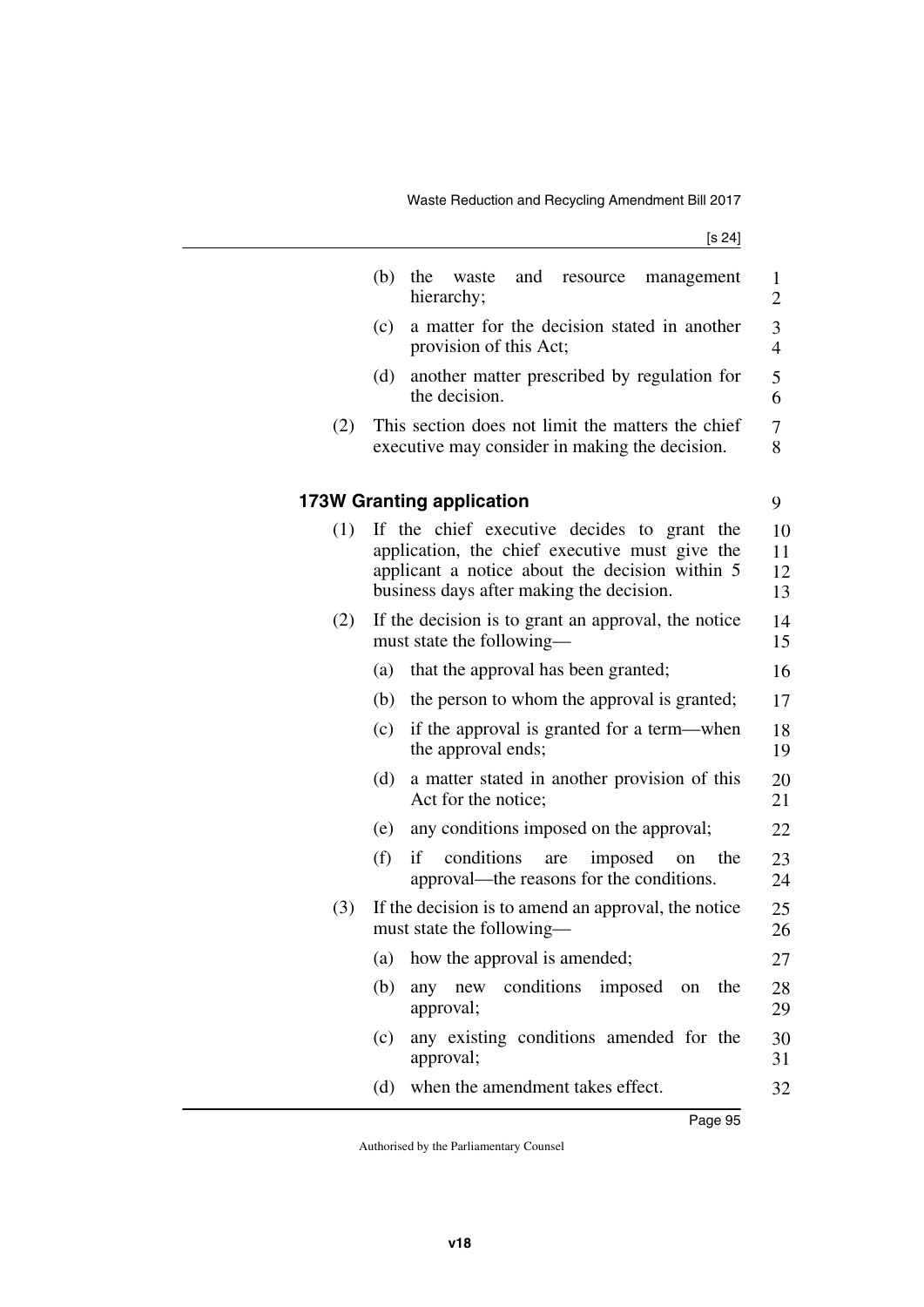| (4)               | If the chief executive imposes or amends any<br>conditions on the approval, the notice must also<br>be an information notice for the decision to<br>impose the conditions.                                       | $\mathbf{1}$<br>$\overline{c}$<br>3<br>$\overline{4}$ |
|-------------------|------------------------------------------------------------------------------------------------------------------------------------------------------------------------------------------------------------------|-------------------------------------------------------|
|                   | <b>173X Conditions of approval</b>                                                                                                                                                                               | 5                                                     |
|                   | If the chief executive decides to grant or amend an<br>approval, the chief executive may impose the<br>conditions on the approval the chief executive<br>considers necessary or desirable.                       | 6<br>7<br>8<br>9                                      |
|                   | 173Y Refusal of application                                                                                                                                                                                      | 10                                                    |
|                   | If the chief executive decides to refuse to grant the<br>application, the chief executive must, within 10<br>business days of making the decision, give the<br>applicant an information notice for the decision. | 11<br>12<br>13<br>14                                  |
|                   |                                                                                                                                                                                                                  |                                                       |
| Part <sub>3</sub> | Amendment,<br>suspension or<br>cancellation                                                                                                                                                                      | 15<br>16<br>17                                        |
|                   | 173Z Amendment of approval                                                                                                                                                                                       | 18                                                    |
|                   | The chief executive may, on the chief executive's<br>own initiative, amend an approval.                                                                                                                          | 19<br>20                                              |
|                   | 173ZA Suspension or cancellation of approval                                                                                                                                                                     | 21                                                    |
|                   | The chief executive may suspend or cancel an<br>approval if the chief executive is satisfied—                                                                                                                    | 22<br>23                                              |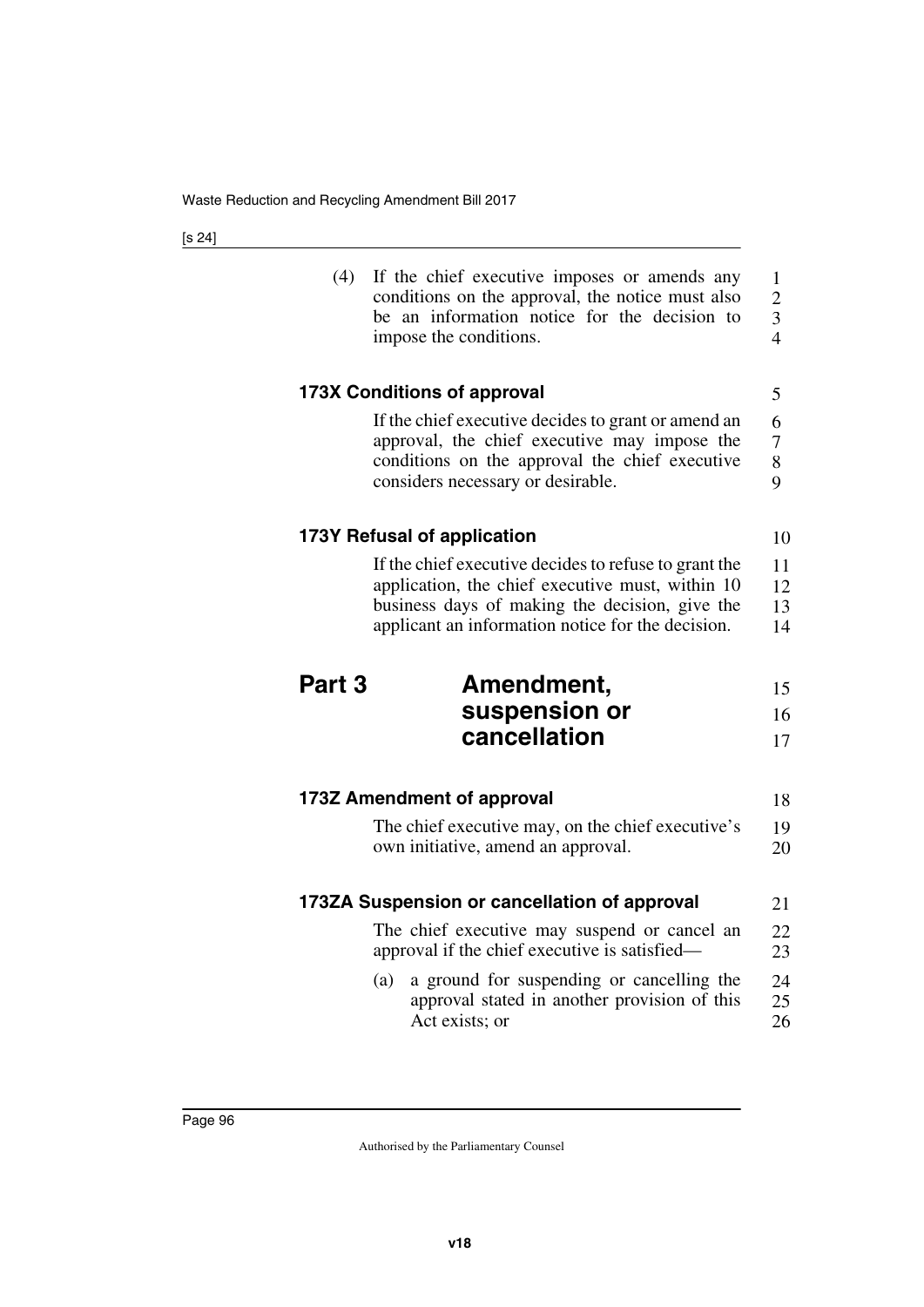|     | (b)  | the approval was granted because of a<br>materially false or misleading representation<br>or declaration; or                                                                                                                                                     | $\mathbf{1}$<br>$\overline{c}$<br>3     |
|-----|------|------------------------------------------------------------------------------------------------------------------------------------------------------------------------------------------------------------------------------------------------------------------|-----------------------------------------|
|     | (c)  | the approval was granted on the basis of<br>particular matters or information that have<br>changed and the change is likely to cause<br>serious<br>environmental<br>harm,<br>material<br>environmental<br>harm<br>environmental<br><sub>or</sub><br>nuisance; or | 4<br>5<br>6<br>$\overline{7}$<br>8<br>9 |
|     | (d)  | a condition imposed on the approval has not<br>been complied with; or                                                                                                                                                                                            | 10<br>11                                |
|     | (e)  | a request for information about the approval<br>under section 173ZF has not been complied<br>with; or                                                                                                                                                            | 12<br>13<br>14                          |
|     | (f)  | it is necessary or desirable to do so having<br>regard to the objects of the Act.                                                                                                                                                                                | 15<br>16                                |
|     |      | <b>173ZB Show cause notice</b>                                                                                                                                                                                                                                   | 17                                      |
| (1) | This | section applies if the chief executive<br>proposes to-                                                                                                                                                                                                           | 18<br>19                                |
|     | (a)  | amend an approval (the <i>proposed action</i> ); or                                                                                                                                                                                                              | 20                                      |
|     | (b)  | suspend or cancel an approval (also the<br>proposed action).                                                                                                                                                                                                     | 21<br>22                                |
| (2) |      | The chief executive must give a notice (a show<br>cause notice) about the proposed action to the<br>holder of the approval.                                                                                                                                      | 23<br>24<br>25                          |
| (3) |      | The show cause notice must state the following—                                                                                                                                                                                                                  | 26                                      |
|     | (a)  | the proposed action;                                                                                                                                                                                                                                             | 27                                      |
|     | (b)  | if<br>the<br>proposed<br>action<br>is<br>an<br>amendment—the proposed amendment;                                                                                                                                                                                 | 28<br>29                                |
|     | (c)  | if the proposed action is suspension—the<br>proposed period of the suspension;                                                                                                                                                                                   | 30<br>31                                |
|     | (d)  | the grounds for the proposed action;                                                                                                                                                                                                                             | 32                                      |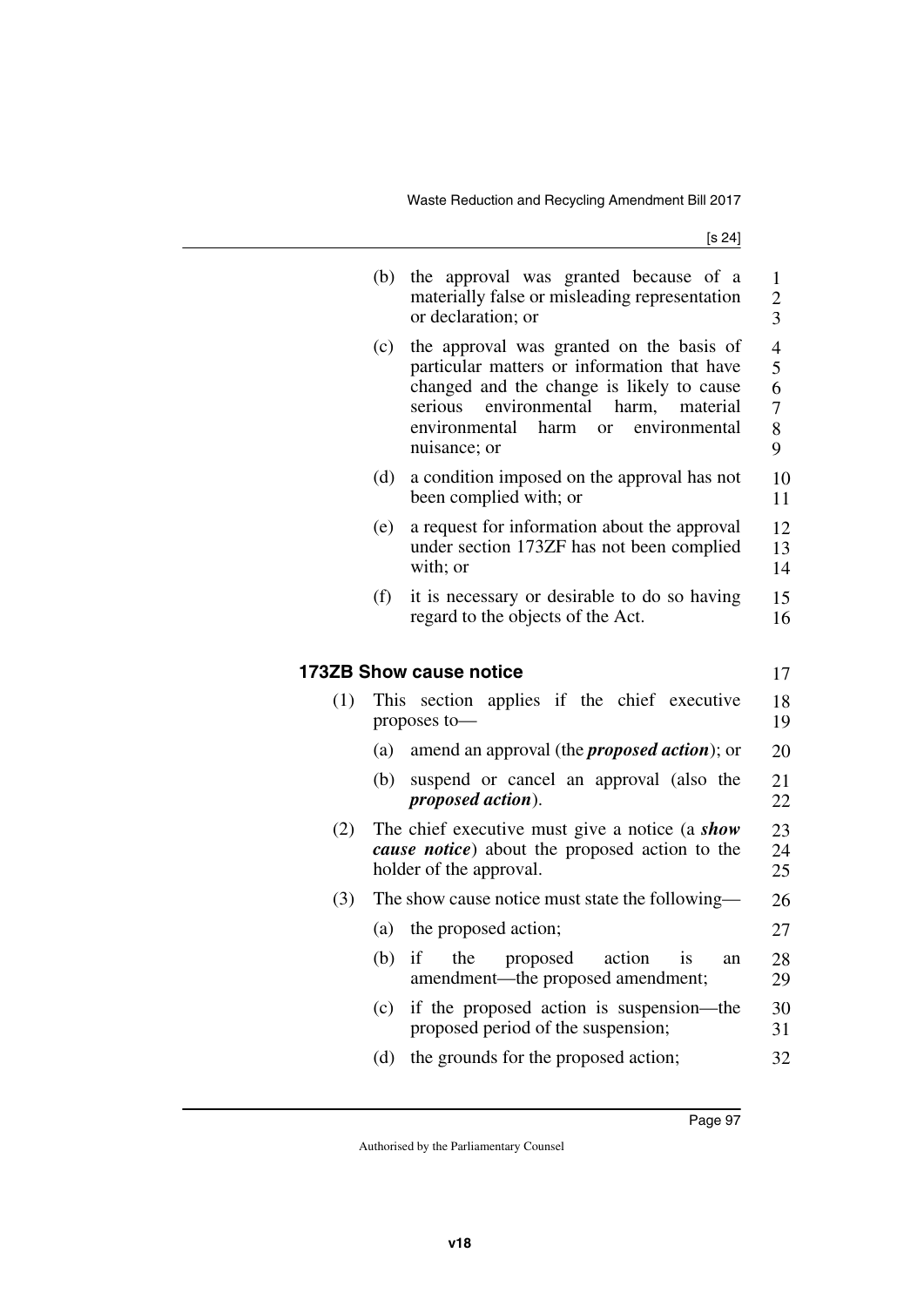|     | (e)<br>the facts and circumstances that form the<br>basis for the grounds;                                                                                                                                                      | $\mathbf{1}$<br>$\overline{2}$ |
|-----|---------------------------------------------------------------------------------------------------------------------------------------------------------------------------------------------------------------------------------|--------------------------------|
|     | (f)<br>that the holder may, within a stated period<br>(the show cause period), make a written<br>submission to the chief executive about why<br>the proposed action should not be taken.                                        | 3<br>$\overline{4}$<br>5<br>6  |
| (4) | The show cause period must end at least 28 days<br>after the holder of the approval is given the show<br>cause notice.                                                                                                          | $\boldsymbol{7}$<br>8<br>9     |
|     | 173ZC Decision about proposed amendment,<br>suspension or cancellation                                                                                                                                                          | 10<br>11                       |
| (1) | Within 20 business days after the end of the<br>period for making submissions stated in the show<br>cause notice, the chief executive must decide<br>whether or not to take the proposed action.                                | 12<br>13<br>14<br>15           |
| (2) | The chief executive may decide—                                                                                                                                                                                                 | 16                             |
|     | if the proposed action was to make a stated<br>(a)<br>amendment-to<br>make<br>the<br>stated<br>amendment; or                                                                                                                    | 17<br>18<br>19                 |
|     | if the proposed action was to suspend the<br>(b)<br>appointment for a stated period—to suspend<br>the appointment for no longer than the<br>stated period; or                                                                   | 20<br>21<br>22<br>23           |
|     | if the proposed action was to cancel the<br>(c)<br>appointment-to suspend the appointment<br>for a period or cancel the appointment.                                                                                            | 24<br>25<br>26                 |
| (3) | However, the chief executive may extend, on 1<br>occasion and by no more than 20 business days,<br>the period for making a decision by giving a<br>notice about the extension to the applicant before<br>the end of the period. | 27<br>28<br>29<br>30<br>31     |
| (4) | In deciding whether or not to take the proposed<br>action, the chief executive must consider the<br>following—                                                                                                                  | 32<br>33<br>34                 |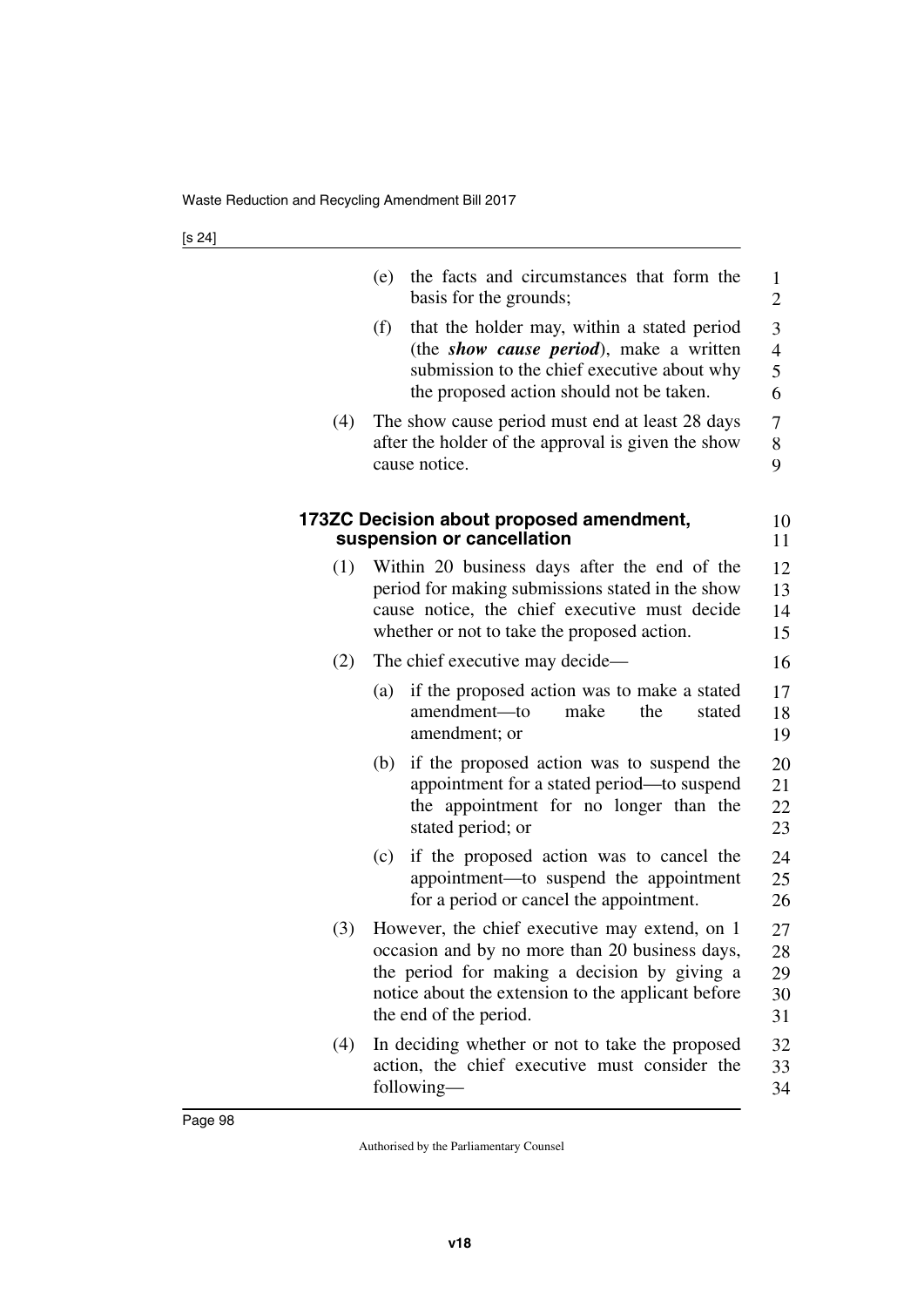|     | (a)<br>all submissions made by the holder of the<br>approval during the show cause period;                                                                                                                                   | 1<br>$\overline{2}$                |
|-----|------------------------------------------------------------------------------------------------------------------------------------------------------------------------------------------------------------------------------|------------------------------------|
|     | (b)<br>proposed<br>action<br>is<br>if<br>the<br>an<br>amendment—the effect of the proposed<br>amendment;                                                                                                                     | 3<br>$\overline{\mathcal{L}}$<br>5 |
|     | the objects of this Act and how they are to<br>(c)<br>be achieved, as stated in chapter 1, part 2;                                                                                                                           | 6<br>7                             |
|     | (d)<br>the<br>and<br>waste<br>resource<br>management<br>hierarchy;                                                                                                                                                           | 8<br>9                             |
|     | another matter prescribed by regulation.<br>(e)                                                                                                                                                                              | 10                                 |
| (5) | If the chief executive decides to take the proposed<br>action, the chief executive must, within 10<br>business days after making the decision, give the<br>holder of the approval an information notice for<br>the decision. | 11<br>12<br>13<br>14<br>15         |
| (6) | The decision to take the proposed action takes<br>effect on the later of the following days—                                                                                                                                 | 16<br>17                           |
|     | the day the information notice is given to the<br>(a)<br>holder of the approval;                                                                                                                                             | 18<br>19                           |
|     | a day stated in the information notice.<br>(b)                                                                                                                                                                               | 20                                 |
| (7) | If the chief executive decides not to take the<br>proposed action, the chief executive must give the<br>holder of the approval a notice about the decision<br>within 5 business days after making the decision.              | 21<br>22<br>23<br>24               |
|     | 173ZD Minor amendment of approval                                                                                                                                                                                            | 25                                 |
| (1) | The<br>chief executive may make a<br>minor<br>amendment of an approval by giving a notice<br>about the amendment to the holder of the<br>approval.                                                                           | 26<br>27<br>28<br>29               |
| (2) | This section applies despite sections 173ZB and<br>173ZC.                                                                                                                                                                    | 30<br>31                           |
| (3) | In this section-                                                                                                                                                                                                             | 32                                 |
|     | <i>minor amendment</i> , of an approval, means an                                                                                                                                                                            | 33                                 |
|     |                                                                                                                                                                                                                              |                                    |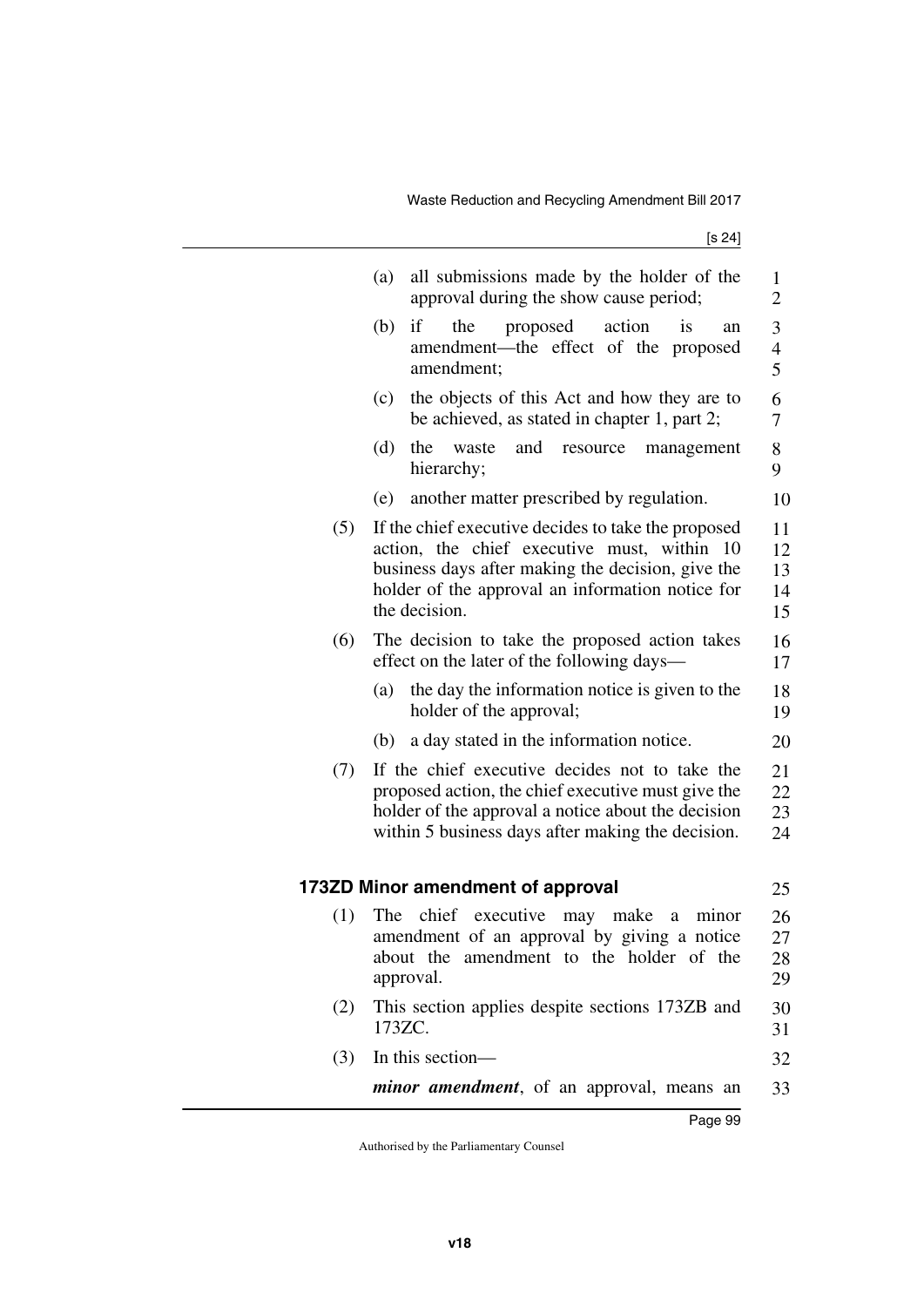|        |     | amendment of the approval—                                                                                                                                     | 1                                            |
|--------|-----|----------------------------------------------------------------------------------------------------------------------------------------------------------------|----------------------------------------------|
|        | (a) | to correct a minor or formal error in the<br>approval; or                                                                                                      | $\overline{c}$<br>$\overline{3}$             |
|        | (b) | to make a change that is not a change of<br>substance and does not adversely affect the<br>interests of the holder of the approval or<br>another person.       | 4<br>5<br>$\boldsymbol{6}$<br>$\overline{7}$ |
| Part 4 |     | <b>Miscellaneous</b>                                                                                                                                           | 8                                            |
|        |     | <b>173ZE Surrender of approval</b>                                                                                                                             | 9                                            |
|        |     | The holder of an approval may surrender the<br>approval by giving the chief executive a notice<br>about the surrender.                                         | 10<br>11<br>12                               |
|        |     | 173ZF Request for information about approval                                                                                                                   | 13                                           |
| (1)    |     | The chief executive may, by notice, require any of<br>the following persons to give the chief executive<br>information about an approval—                      | 14<br>15<br>16                               |
|        | (a) | the holder of the approval;                                                                                                                                    | 17                                           |
|        | (b) | if the approval was transferred to another<br>person in the 5 years before the notice was<br>given—a previous holder of the approval;                          | 18<br>19<br>20                               |
|        | (c) | if the approval was cancelled, surrendered<br>or otherwise ended in the 5 years before the<br>notice was given—a person who was the<br>holder of the approval. | 21<br>22<br>23<br>24                         |
| (2)    |     | The notice must state—                                                                                                                                         | 25                                           |
|        | (a) | the information required; and                                                                                                                                  | 26                                           |
|        | (b) | why the information is required; and                                                                                                                           | 27                                           |
|        | (c) | the day by which the information is to be<br>given to the chief executive.                                                                                     | 28<br>29                                     |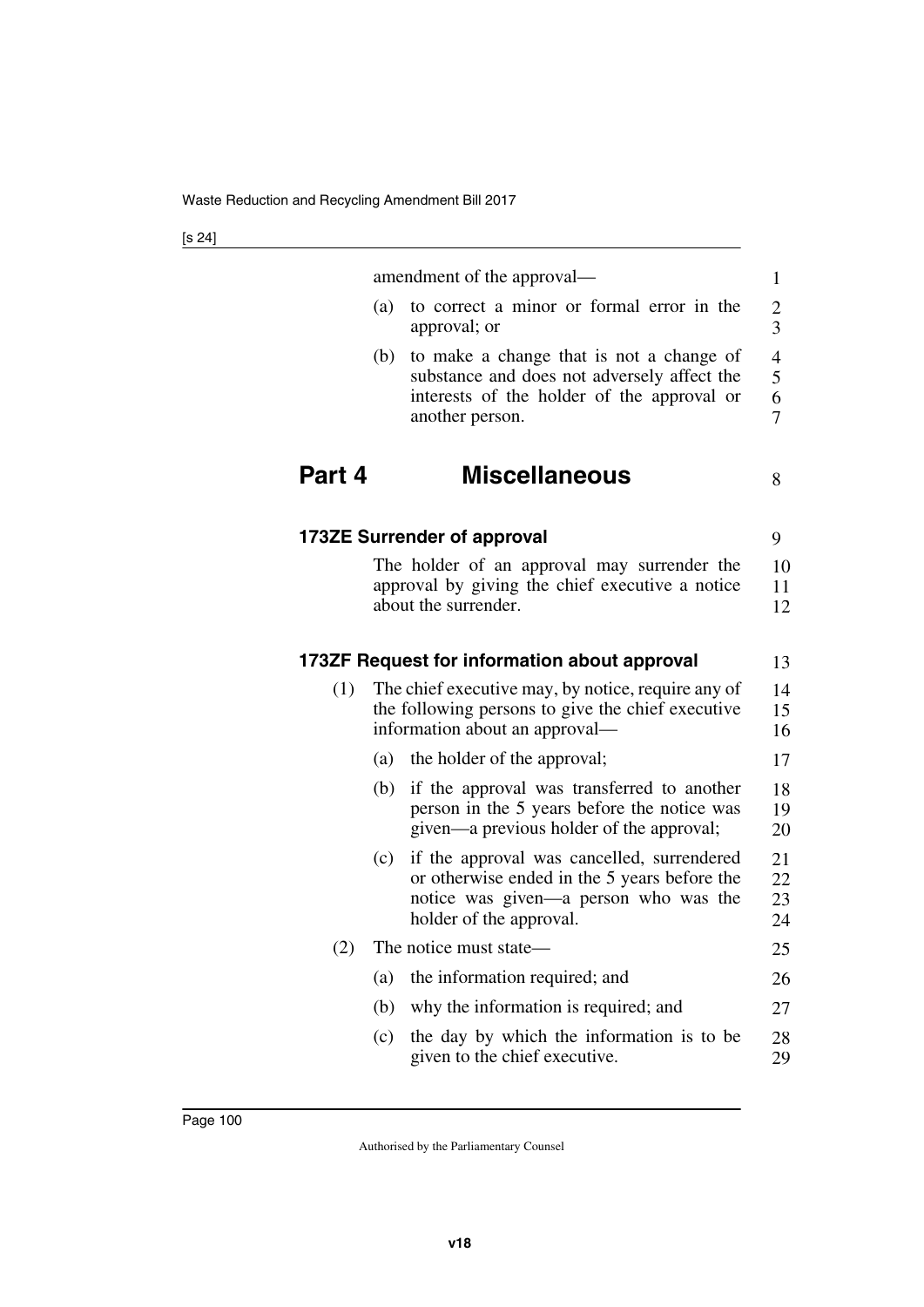[s 25]

| <b>Clause</b> | 25  | Amendment of s 175 (Who may apply for internal review)                                                            | 1              |
|---------------|-----|-------------------------------------------------------------------------------------------------------------------|----------------|
|               |     | Section 175, 'to the chief executive'—                                                                            | $\overline{2}$ |
|               |     | omit.                                                                                                             | 3              |
| <b>Clause</b> | 26  | Amendment of s 176 (Requirements for making<br>application)                                                       | 4<br>5         |
|               |     | Section 176(1)(a) to $(c)$ —<br>(1)                                                                               | 6              |
|               |     | <i>renumber</i> as section $176(1)(b)$ to (d).                                                                    | 7              |
|               |     | Section $176(1)$ —<br>(2)                                                                                         | 8              |
|               |     | insert-                                                                                                           | 9              |
|               |     | made to-<br>(a)                                                                                                   | 10             |
|               |     | decision<br>(i)<br>made<br>the<br>for<br>by<br>a<br>Organisation under chapter 4, part<br>3B—the Organisation; or | 11<br>12<br>13 |
|               |     | otherwise—the chief executive; and<br>(ii)                                                                        | 14             |
|               |     | (3)<br>Section $176(1)(c)$ , as renumbered, 'the chief executive to<br>decide the application'—                   | 15<br>16       |
|               |     | omit, insert-                                                                                                     | 17             |
|               |     | the application to be decided                                                                                     | 18             |
|               |     | Section 176(2), after 'chief executive'—<br>(4)                                                                   | 19             |
|               |     | insert-                                                                                                           | 20             |
|               |     | or Organisation                                                                                                   | 21             |
| <b>Clause</b> | -27 | Amendment of s 177 (Decision not stayed)                                                                          | 22             |
|               |     | Section 177(7), after 'chief executive'—                                                                          | 23             |
|               |     | insert—                                                                                                           | 24             |
|               |     | , Organisation                                                                                                    | 25             |
| <b>Clause</b> | 28  | Amendment of s 178 (Internal review)                                                                              | 26             |
|               |     | Section 178(1), after 'chief executive'—<br>(1)                                                                   | 27             |
|               |     | Page 101                                                                                                          |                |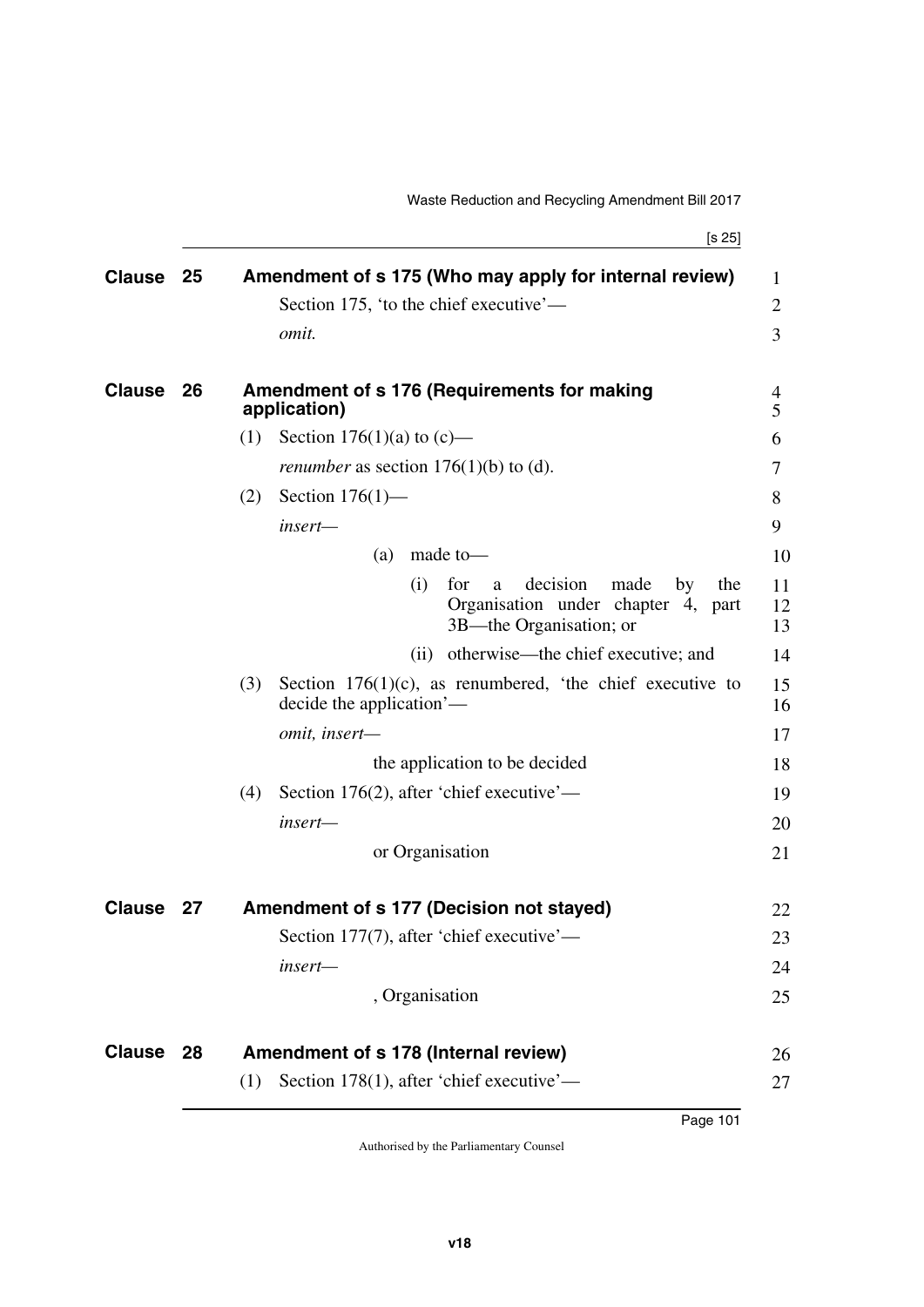[s 29]

|        |    |     | insert-                               |         |                                                                      | 1        |
|--------|----|-----|---------------------------------------|---------|----------------------------------------------------------------------|----------|
|        |    |     |                                       |         | or Organisation                                                      | 2        |
|        |    | (2) | Section $178(3)(b)$ —                 |         |                                                                      | 3        |
|        |    |     | omit, insert-                         |         |                                                                      | 4        |
|        |    |     | (b)                                   |         | does not apply to an original decision<br>made-                      | 5<br>6   |
|        |    |     |                                       | (i)     | personally by the chief executive; or                                | 7        |
|        |    |     |                                       | (ii)    | by the board of directors of the<br>Organisation.                    | 8<br>9   |
| Clause | 29 |     |                                       |         | Amendment of s 179 (Notice of internal review decision)              | 10       |
|        |    |     | Section 179, after 'chief executive'— |         |                                                                      | 11       |
|        |    |     | insert-                               |         |                                                                      | 12       |
|        |    |     |                                       |         | or Organisation                                                      | 13       |
| Clause | 30 |     |                                       |         | Amendment of s 245 (Definitions for ch 11)                           | 14       |
|        |    | (1) | Section 245, heading, 'ch $11'$ —     |         |                                                                      | 15       |
|        |    |     | omit, insert-                         |         |                                                                      | 16       |
|        |    |     |                                       | chapter |                                                                      | 17       |
|        |    | (2) | after '52 $(2)$ '—                    |         | Section 245, definition <i>prescribed provision</i> , paragraph (a), | 18<br>19 |
|        |    |     | insert-                               |         |                                                                      | 20       |
|        |    |     |                                       |         | 99Q(3), 99ZB(3), 99ZH(3), 99ZM(1),                                   | 21       |
|        |    | (3) | $'158, 173P'$ —                       |         | Section 245, definition <i>prescribed provision</i> , paragraph (a), | 22<br>23 |
|        |    |     | omit, insert-                         |         |                                                                      | 24       |
|        |    |     |                                       |         | $158(1)$ or (2), $173K(2)$                                           | 25       |
|        |    | (4) |                                       |         | Section 245, definition <i>prescribed provision</i> , paragraph (b)— | 26       |
|        |    |     | <i>renumber</i> as paragraph (c).     |         |                                                                      | 27       |
|        |    |     |                                       |         |                                                                      |          |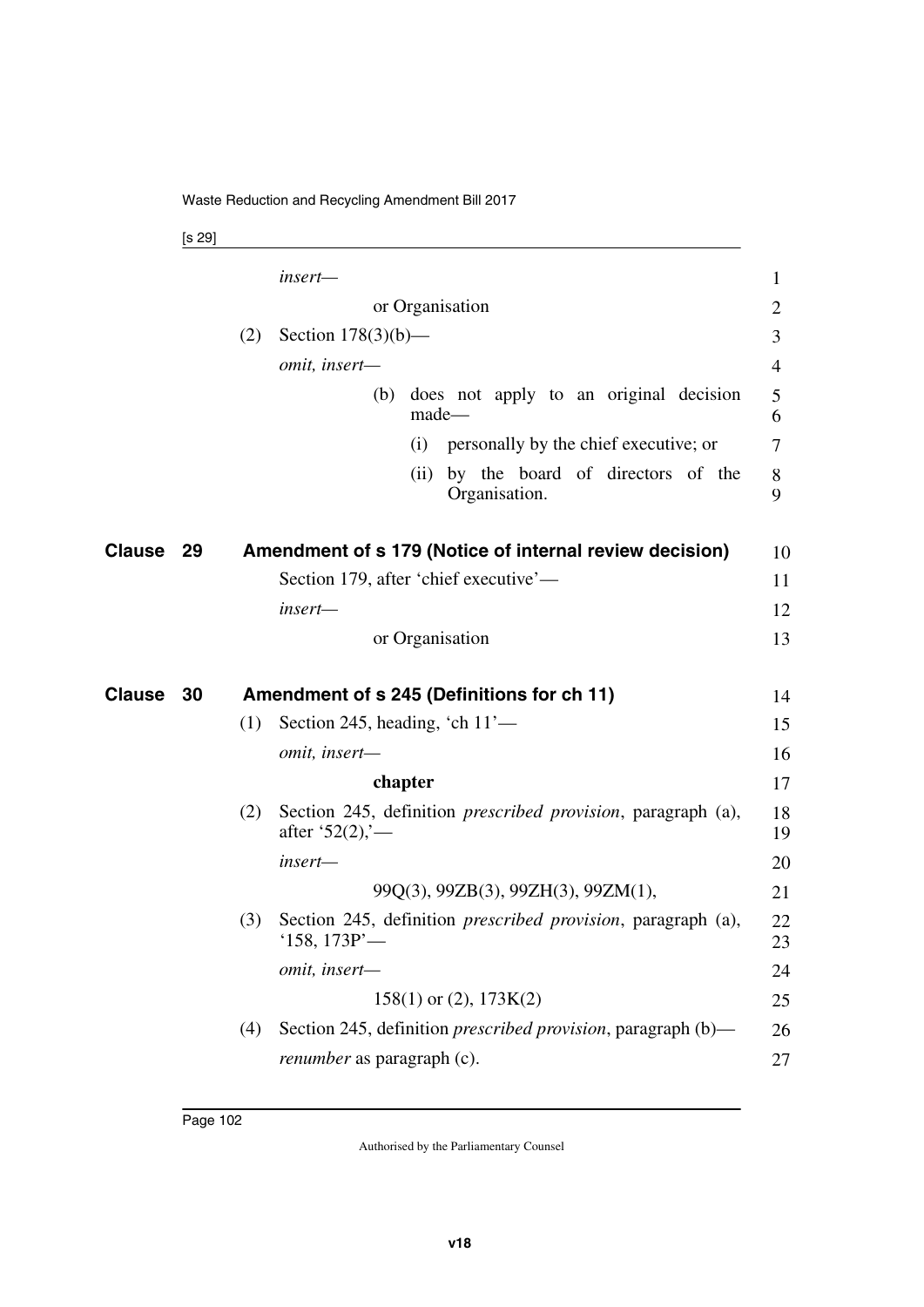|               |    | (5)<br>Section 245, definition <i>prescribed provision</i> —<br>$insert-$<br>a provision of chapter 4, part 5, division 5;<br>(b)<br><sub>or</sub>                                   | $\mathbf{1}$<br>$\overline{2}$<br>3<br>$\overline{4}$ |
|---------------|----|--------------------------------------------------------------------------------------------------------------------------------------------------------------------------------------|-------------------------------------------------------|
| <b>Clause</b> | 31 | Amendment of s 268 (Executive officer may be taken to<br>have committed offence)                                                                                                     | 5<br>6                                                |
|               |    | Section 268(4), definition <i>deemed</i> executive<br>(1)<br>liability<br><i>provision</i> , 'either'-                                                                               | $\tau$<br>8                                           |
|               |    | omit, insert-<br>any                                                                                                                                                                 | 9<br>10                                               |
|               |    | 268(4), definition <i>deemed</i> executive<br>(2)<br>Section<br>liability<br><i>provision</i> , second and third dot points—                                                         | 11<br>12                                              |
|               |    | omit, insert-                                                                                                                                                                        | 13                                                    |
|               |    | section $158(1)$ or $(2)$                                                                                                                                                            | 14                                                    |
|               |    | section $173K(2)$ .                                                                                                                                                                  | 15                                                    |
| <b>Clause</b> | 32 | Amendment of ch 16, hdg (Transitional provisions for<br><b>Environmental Protection and Other Legislation</b><br><b>Amendment Act 2014)</b><br>Chapter 16, heading—<br>omit, insert- | 16<br>17<br>18<br>19<br>20                            |
|               |    | <b>Chapter 16 Other transitional</b>                                                                                                                                                 | 21                                                    |
|               |    | provisions                                                                                                                                                                           | 22                                                    |
| <b>Clause</b> | 33 | Insertion of new ch 16, pt 1, hdg                                                                                                                                                    | 23                                                    |
|               |    | Chapter $16-$                                                                                                                                                                        | 24                                                    |
|               |    | insert-                                                                                                                                                                              | 25                                                    |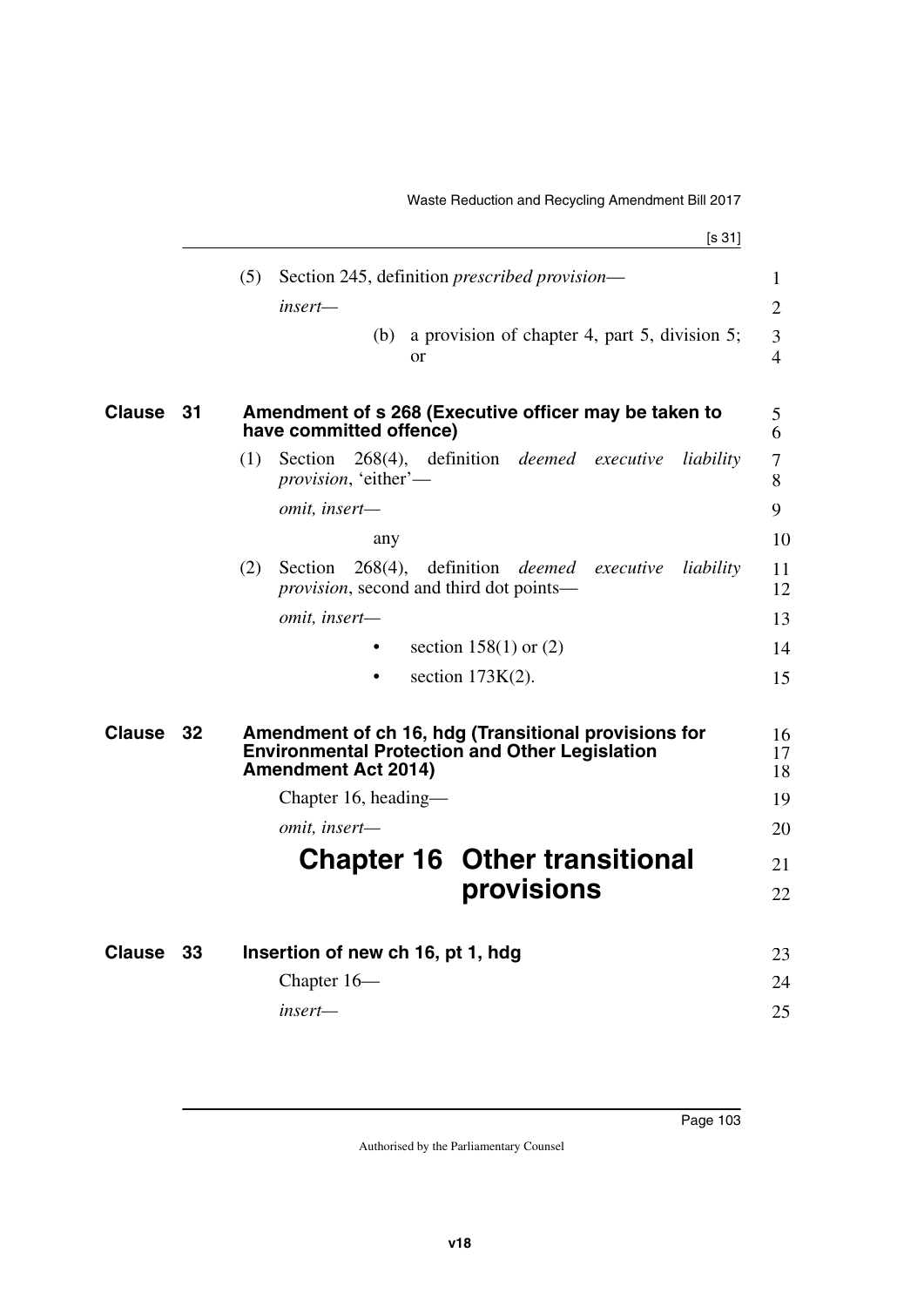[s 34]

|                     | Part 1                       | <b>Transitional provisions</b><br>for Environmental<br><b>Protection and Other</b><br>Legislation<br><b>Amendment Act 2014</b>                                                                      | 1<br>2<br>3<br>4<br>5 |
|---------------------|------------------------------|-----------------------------------------------------------------------------------------------------------------------------------------------------------------------------------------------------|-----------------------|
| <b>Clause</b><br>34 | Insertion of new ch 16, pt 2 |                                                                                                                                                                                                     | 6                     |
|                     | After section 306—           |                                                                                                                                                                                                     | 7                     |
|                     | insert—                      |                                                                                                                                                                                                     | 8                     |
|                     | Part 2                       | <b>Transitional provisions</b>                                                                                                                                                                      | 9                     |
|                     |                              | for Waste Reduction                                                                                                                                                                                 | 10                    |
|                     |                              | and Recycling                                                                                                                                                                                       | 11                    |
|                     |                              | <b>Amendment Act 2017</b>                                                                                                                                                                           | 12                    |
|                     |                              | 307 Retailer must offer alternative shopping bag<br>during phase out period                                                                                                                         | 13<br>14              |
|                     | (1)                          | This section applies if, during the phase out<br>period, a person asks a retailer for an alternative<br>shopping bag to use to carry goods that the retailer<br>sells from the retailer's premises. | 15<br>16<br>17<br>18  |
|                     | (2)                          | The retailer must offer to give or sell the person an<br>alternative shopping bag.                                                                                                                  | 19<br>20              |
|                     |                              | Maximum penalty—50 penalty units.                                                                                                                                                                   | 21                    |
|                     | (3)                          | In this section—                                                                                                                                                                                    | 22                    |
|                     |                              | <i>phase out period</i> means the period that starts on<br>the commencement and ends on 30 June 2018.                                                                                               | 23<br>24              |
|                     |                              | 308 Transition period for displaying refund<br>marking on beverage containers                                                                                                                       | 25<br>26              |
|                     | (1)                          | The manufacturer of a beverage product does not<br>commit an offence against section 99P(2) if,<br>before the manufacture transition day, the                                                       | 27<br>28<br>29        |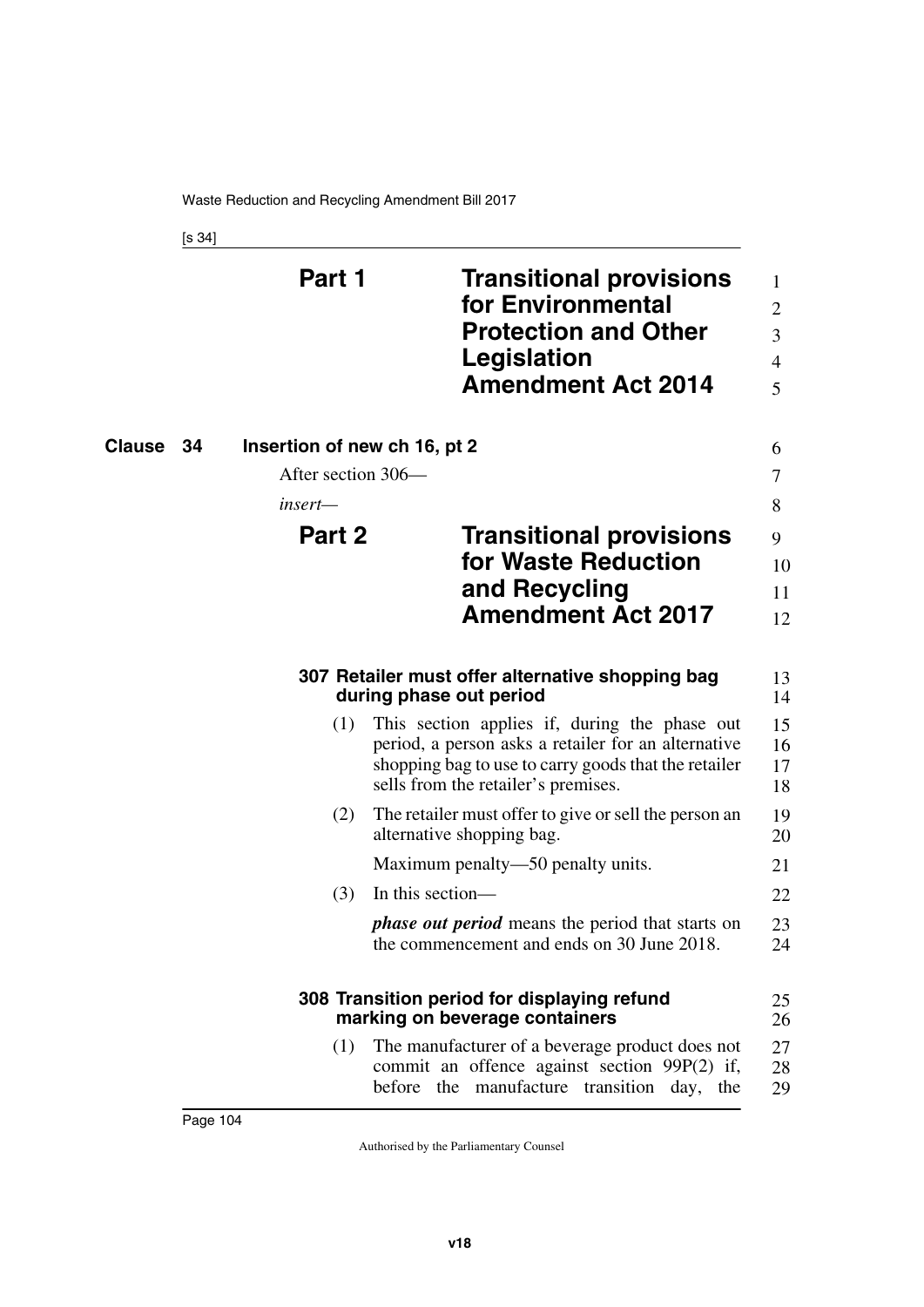|     |       |         | manufacturer sells a beverage product in a<br>container that does not display the refund<br>marking.                                                                                                                                                          | $\mathbf 1$<br>$\overline{c}$<br>$\overline{3}$ |
|-----|-------|---------|---------------------------------------------------------------------------------------------------------------------------------------------------------------------------------------------------------------------------------------------------------------|-------------------------------------------------|
|     | (2)   |         | Also, a person does not commit an offence against<br>a provision of chapter 4, part 3B if, before the<br>collection transition day, the person does any of<br>the following things in relation to a container that<br>does not display the refund marking—    | $\overline{4}$<br>5<br>6<br>$\overline{7}$<br>8 |
|     |       | (a)     | claims a refund amount for the container at a<br>container refund point, including a reverse<br>vending machine;                                                                                                                                              | 9<br>10<br>11                                   |
|     |       | (b)     | accepts the container and pays a refund<br>amount for the container;                                                                                                                                                                                          | 12<br>13                                        |
|     |       | (c)     | allows a reverse vending machine to accept<br>the container and dispense a refund amount<br>for the container;                                                                                                                                                | 14<br>15<br>16                                  |
|     |       | (d)     | claims a recovery amount for the container<br>from the Organisation;                                                                                                                                                                                          | 17<br>18                                        |
|     |       | (e)     | makes a declaration in an approved form<br>about the container displaying a refund<br>marking.                                                                                                                                                                | 19<br>20<br>21                                  |
|     | (3)   |         | In this section-                                                                                                                                                                                                                                              | 22                                              |
|     |       |         | <i>collection transition day</i> means the day that is 6<br>months after the manufacture transition day.                                                                                                                                                      | 23<br>24                                        |
|     |       | section | <i>manufacture transition day</i> means the day,<br>prescribed by regulation, that is at least 1 year<br>after the day a regulation prescribing the<br>requirements for the refund marking made under<br>99K,<br>definition<br>refund<br>marking<br>commences | 25<br>26<br>27<br>28<br>29<br>30                |
|     |       |         |                                                                                                                                                                                                                                                               |                                                 |
|     |       |         | <b>Amendment of schedule (Dictionary)</b>                                                                                                                                                                                                                     | 31                                              |
| (1) |       |         | Schedule, definitions amendment application, show cause<br>notice and transfer application-                                                                                                                                                                   | 32<br>33                                        |
|     | omit. |         |                                                                                                                                                                                                                                                               | 34                                              |

*omit.*

**Clause** 35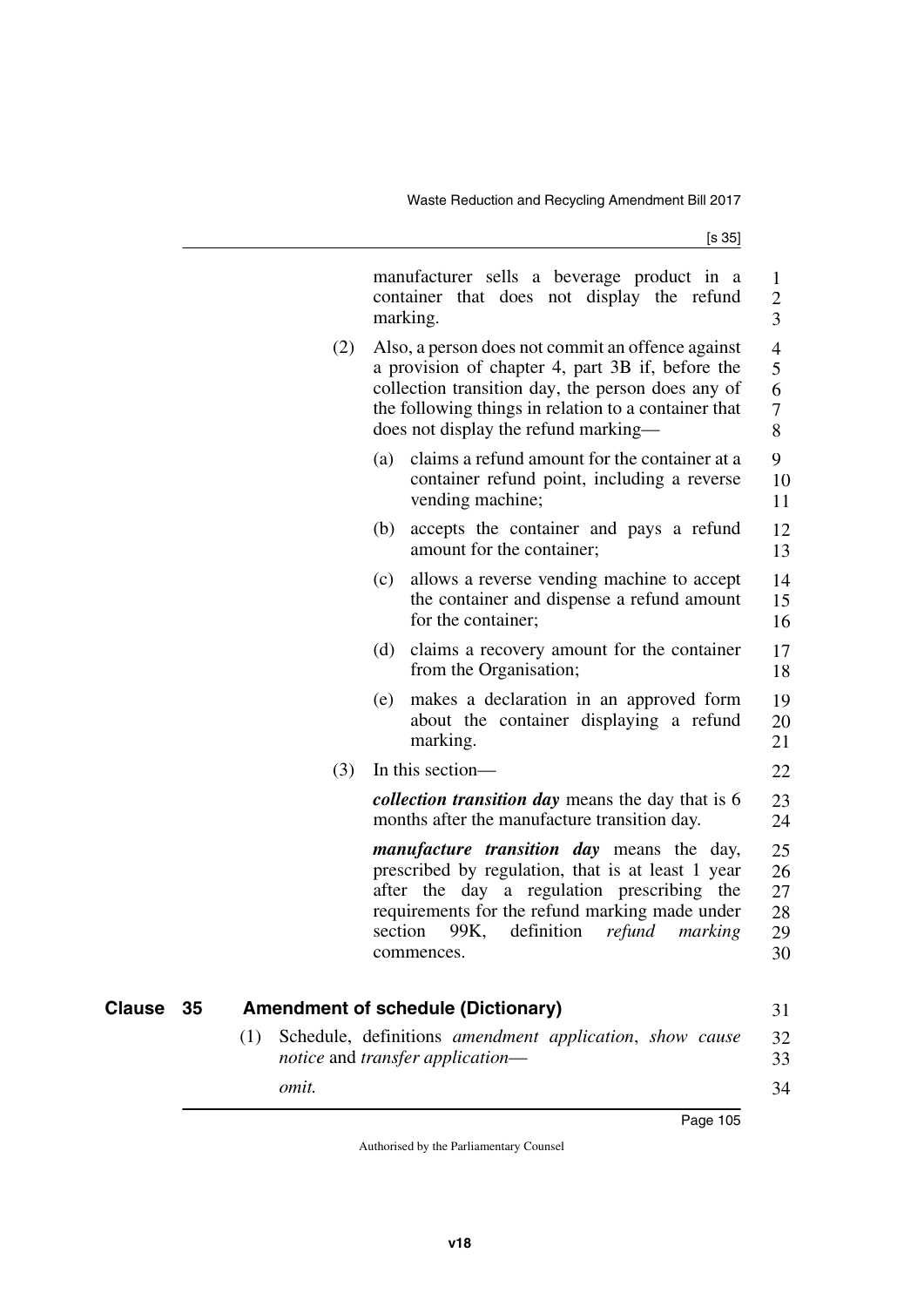## [s 35]

| (2) | Schedule- |                                                                                                                                                                                                                                                               | 1                                |
|-----|-----------|---------------------------------------------------------------------------------------------------------------------------------------------------------------------------------------------------------------------------------------------------------------|----------------------------------|
|     | insert-   |                                                                                                                                                                                                                                                               | 2                                |
|     |           | <i>alternative shopping bag see section 99B(3).</i>                                                                                                                                                                                                           | 3                                |
|     |           | amendment application-                                                                                                                                                                                                                                        | 4                                |
|     |           | for chapter 4, part $5$ —see section $102P(1)$ ;<br>(a)<br>or                                                                                                                                                                                                 | 5<br>6                           |
|     |           | for chapter 8, part $3$ —see section 173M $(1)$ .<br>(b)                                                                                                                                                                                                      | 7                                |
|     |           | <i>applicant</i> , for chapter 4, part 5, division 2, see<br>section 102E.                                                                                                                                                                                    | 8<br>9                           |
|     |           | <i>approval</i> , for chapter 8A, see section 173R(1).                                                                                                                                                                                                        | 10                               |
|     |           | <b>banned plastic shopping bag</b> see section $99B(1)$ .                                                                                                                                                                                                     | 11                               |
|     |           | <b>beverage</b> , for chapter 4, part 3B, see section 99L.                                                                                                                                                                                                    | 12                               |
|     |           | <i>beverage product</i> , for chapter 4, part 3B, see<br>section $99N(1)$ .                                                                                                                                                                                   | 13<br>14                         |
|     |           | <b>business associate</b> , of a corporation—                                                                                                                                                                                                                 | 15                               |
|     |           | (a)<br>means-                                                                                                                                                                                                                                                 | 16                               |
|     |           | shareholder of the<br>(i)<br>member<br><sub>or</sub><br>a<br>corporation; or                                                                                                                                                                                  | 17<br>18                         |
|     |           | a person who<br>otherwise<br>(ii)<br>holds<br>a<br>beneficial interest in the corporation; or                                                                                                                                                                 | 19<br>20                         |
|     |           | another person<br>whom<br>the<br>chief<br>(iii)<br>executive believes is associated with<br>the ownership or management of the<br>corporation or is in a position to control<br>influence<br>affairs<br>of<br>the<br>the<br><sub>or</sub><br>corporation; but | 21<br>22<br>23<br>24<br>25<br>26 |
|     |           | does not include an executive officer of the<br>(b)<br>corporation.                                                                                                                                                                                           | 27<br>28                         |
|     |           | container, for chapter 4, part 3B, see section<br>99M.                                                                                                                                                                                                        | 29<br>30                         |
|     |           | <i>container approval</i> , for a beverage product, for<br>chapter 4, part 3B, see section 99ZN.                                                                                                                                                              | 31<br>32                         |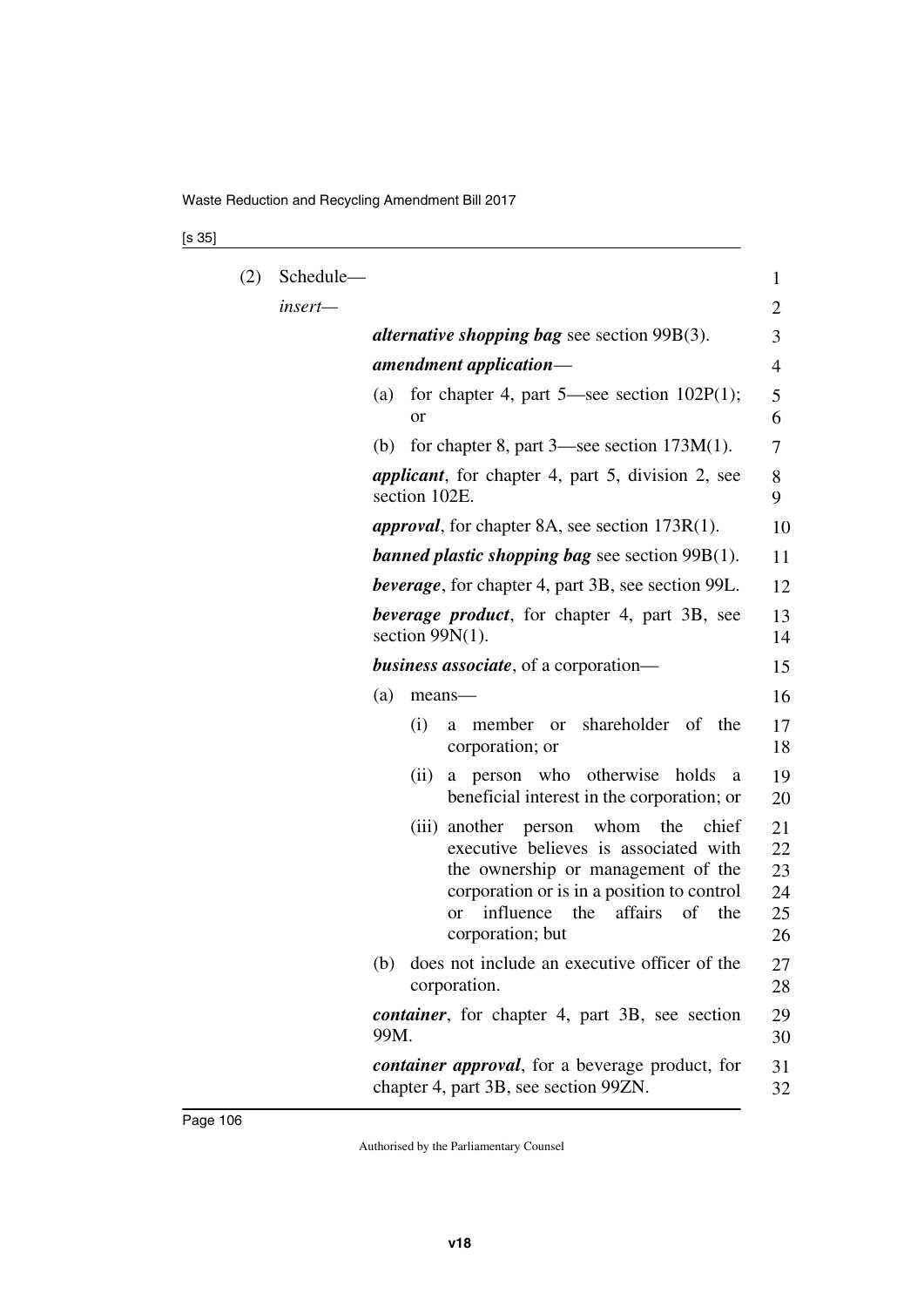Waste Reduction and Recycling Amendment Bill 2017

[s 35]

| <i>container collection agreement</i> see section<br>99ZA(1).                                                                                                      | 1<br>$\overline{2}$  |
|--------------------------------------------------------------------------------------------------------------------------------------------------------------------|----------------------|
| <i>container recovery agreement</i> see section 99Q.                                                                                                               | 3                    |
| container refund point see section 99K.                                                                                                                            | 4                    |
| <i>container refund scheme</i> means the container<br>refund scheme established under chapter 4, part<br>3B.                                                       | 5<br>6<br>7          |
| <i>corresponding jurisdiction</i> means a jurisdiction<br>in which a corresponding law is in force.                                                                | 8<br>9               |
| <i>corresponding law</i> means a law of another<br>jurisdiction that—                                                                                              | 10<br>11             |
| (a) establishes a corresponding scheme; and                                                                                                                        | 12                   |
| (b)<br>is prescribed by regulation for<br>this<br>definition.                                                                                                      | 13<br>14             |
| <i>corresponding scheme</i> means<br>scheme<br>a<br>established under a law of another jurisdiction<br>that, for that jurisdiction—                                | 15<br>16<br>17       |
| regulates the supply of beverages<br>(a)<br>in<br>containers; and                                                                                                  | 18<br>19             |
| provides for a refund to be paid for the<br>(b)<br>return of empty beverage containers to a<br>particular person or place.                                         | 20<br>21<br>22       |
| <i>criminal history</i> , of a person, means the person's<br>criminal history within the meaning of the<br>Criminal Law (Rehabilitation of Offenders) Act<br>1986. | 23<br>24<br>25<br>26 |
| <i>eligible company</i> , for chapter 4, part 5, see section<br>102B.                                                                                              | 27<br>28             |
| <i>eligible individual</i> means an individual who-                                                                                                                | 29                   |
| is not insolvent under administration under<br>(a)<br>the Corporations Act, section 9; and                                                                         | 30<br>31             |
| disqualified from<br>(b)<br><i>is</i><br>not<br>managing<br>corporations, under the Corporations Act,<br>part 2D.6; and                                            | 32<br>33<br>34       |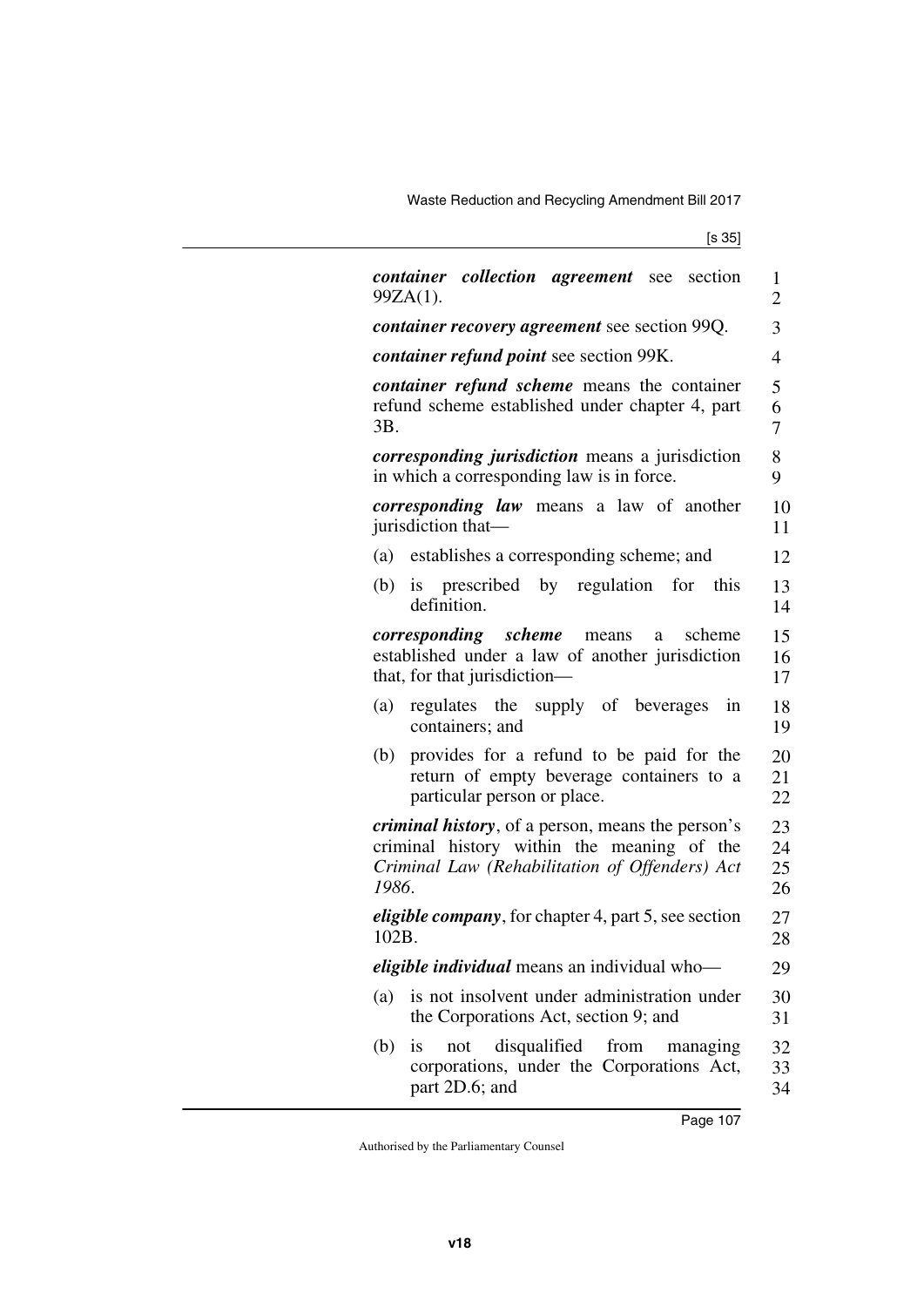| (c)  | does not have a conviction, other than a<br>spent conviction, for an offence against—                                                                 | 1<br>2               |
|------|-------------------------------------------------------------------------------------------------------------------------------------------------------|----------------------|
|      | (i)<br>this Act; or                                                                                                                                   | 3                    |
|      | (ii) a provision of a corresponding law; or                                                                                                           | $\overline{4}$       |
|      | (iii) a provision of the Environmental<br>Protection Act relating to a waste<br>management ERA; and                                                   | 5<br>6<br>7          |
| (d)  | does not have a conviction, other than a<br>spent conviction, for an indictable offence<br>against another law.                                       | 8<br>9<br>10         |
|      | <i>environmental nuisance</i> see the Environmental<br>Protection Act, section 15.                                                                    | 11<br>12             |
|      | extraordinary circumstances exemption<br>see<br>section $99ZY(2)$ .                                                                                   | 13<br>14             |
| 99O. | <i>manufacturer</i> , of a beverage product, see section                                                                                              | 15<br>16             |
|      | <i>material recovery agreement</i> see section 99ZF.                                                                                                  | 17                   |
|      | <i>material recovery facility</i> , for chapter 4, part 3B,<br>see section 99ZE.                                                                      | 18<br>19             |
|      | <i>operator</i> , of a container refund point that is a<br>reverse vending machine, for chapter 4, part 3B,<br>see section 99K.                       | 20<br>21<br>22       |
|      | Organisation means the company appointed<br>under chapter 4, part 5 as the Product<br>Responsibility Organisation for the container<br>refund scheme. | 23<br>24<br>25<br>26 |
|      | proposed action-                                                                                                                                      | 27                   |
|      | (a) for chapter 4, part 5, division 4—see section<br>$102X(1)$ ; or                                                                                   | 28<br>29             |
| (b)  | for chapter $8A$ —see section $173ZB(1)$ .                                                                                                            | 30                   |
|      | recovery amount, for a quantity of containers, for<br>chapter 4, part 3B, see section 99ZG.                                                           | 31<br>32             |
|      | <i>recovery amount protocol</i> , for chapter 4, part 3B,                                                                                             | 33                   |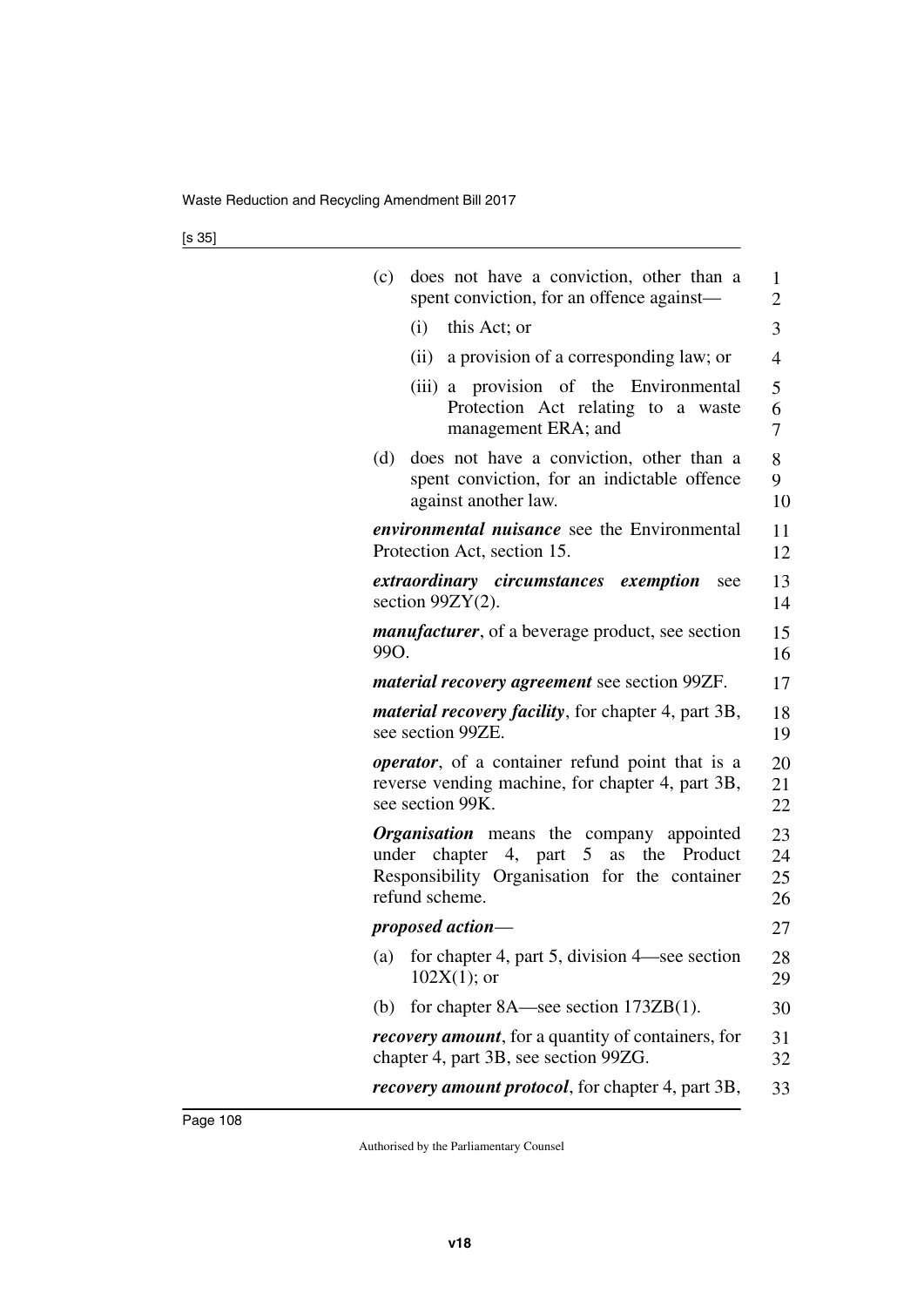|                    | see section 99ZK.                                                                                                                       | 1                   |
|--------------------|-----------------------------------------------------------------------------------------------------------------------------------------|---------------------|
| 99K.               | refund amount, for chapter 4, part 3B, see section                                                                                      | 2<br>3              |
|                    | refund declaration, for chapter 4, part 3B, see<br>section $99T(2)$ .                                                                   | $\overline{4}$<br>5 |
|                    | refund marking, for chapter 4, part 3B, see<br>section 99K.                                                                             | 6<br>7              |
|                    | <i>registered</i> , for a container, for chapter 4, part 3B,<br>see section 99K.                                                        | 8<br>9              |
|                    | <i>resource user</i> , for chapter 8, see section 155(3).                                                                               | 10                  |
|                    | <i>retailer</i> see section 99C.                                                                                                        | 11                  |
|                    | <i>reverse vending machine</i> , for chapter 4, part 3B,<br>see section 99K.                                                            | 12<br>13            |
|                    | scheme means the container refund scheme.                                                                                               | 14                  |
| sell               | includes<br>supply free of charge<br>for<br>a<br>commercial or promotional purpose.                                                     | 15<br>16            |
|                    | show cause notice-                                                                                                                      | 17                  |
| (a)                | for chapter 4, part 5, division 4—see section<br>$102X(3)$ ; or                                                                         | 18<br>19            |
| (b)                | for chapter $8A$ —see section $173ZB(2)$ ; or                                                                                           | 20                  |
| (c)                | for chapter $11$ —see section $246(2)$ .                                                                                                | 21                  |
| show cause period— |                                                                                                                                         | 22                  |
| (a)                | for chapter 4, part 5, division 4—see section<br>$102X(4)(f)$ ; or                                                                      | 23<br>24            |
| (b)                | for chapter $8A$ —see section $173ZB(3)(f)$ .                                                                                           | 25                  |
|                    | spent conviction means a conviction-                                                                                                    |                     |
| (a)                | for which the rehabilitation period under the<br>Criminal Law (Rehabilitation of Offenders)<br>Act 1986 has expired under that Act; and | 27<br>28<br>29      |
| (b)                | that is not revived under section 11 of that<br>Act.                                                                                    | 30<br>31            |